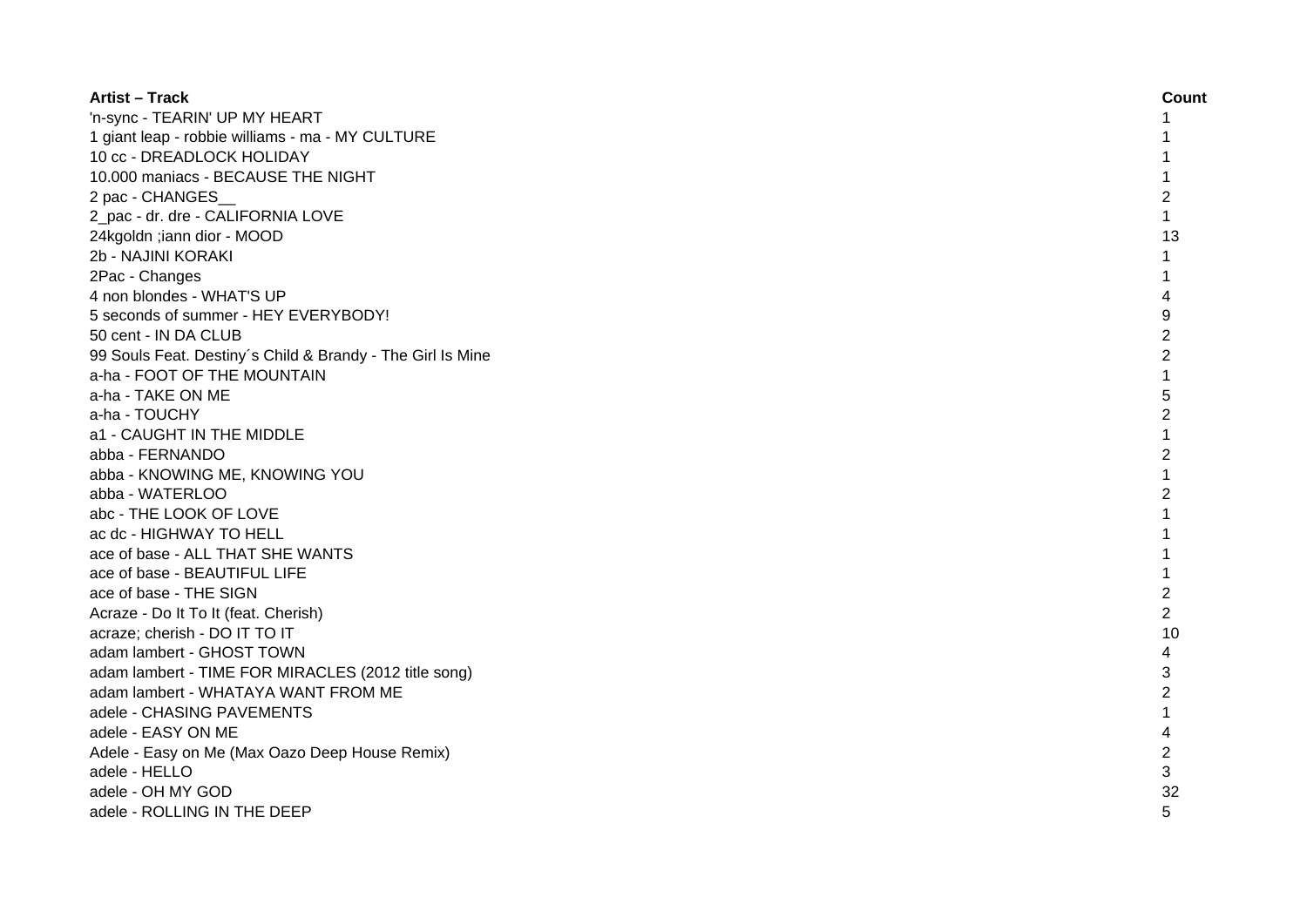| <b>Artist - Track</b>                            | Count          |
|--------------------------------------------------|----------------|
| adele - SEND MY LOVE (TO YOUR NEW LOVER)         | 2              |
| adele - SET FIRE TO THE RAIN                     | 1              |
| adele - SKYFALL                                  | $\overline{2}$ |
| adele - SOMEONE LIKE YOU                         | $\overline{c}$ |
| adele - WATER UNDER BRIDGE                       | 5              |
| adele - WHEN WE WERE YOUNG                       |                |
| Adri Block & Paul Parsons - Join the Disco Party | 2              |
| aerosmith - AMAZING                              | $\mathbf{1}$   |
| aerosmith - CRYIN'                               | $\overline{c}$ |
| aerosmith - I DON'T WANT TO MISS A THING         | 3              |
| aerosmith - JEANIE'S GOT A GUN                   | $\mathbf{1}$   |
| aerosmith - WHAT COULD HAVE BEEN LOVE            | 1              |
| agnes - RELEASE ME                               | 1              |
| agropop - BABE PUSTE NAS ZURIRAT                 | 1              |
| ajda - DEZ                                       | $\overline{2}$ |
| al corley - SQUARE ROOMS                         | 1              |
| alan parsons project - DON'T ANSWER ME           |                |
| alan walker - ALONE                              | 3              |
| alan walker - SING ME TO SLEEP                   |                |
| alan walker feat iselin solheim - FADED          | Δ              |
| alan walker feat noah cyrus - ALL FALLS DOWN     |                |
| alanis morisette - GUARDIAN                      | 3              |
| alanis morisette - RECIEVE                       |                |
| alanis morissette - HEAD OVER FEET               | 3              |
| alanis morissette - IRONIC                       |                |
| alanis morissette - THANK U                      | 1              |
| alanis morissette - YOU OUGHTA KNOW              | $\overline{c}$ |
| alannah myles - BLACK VELVET                     | 4              |
| alannah myles - LOVE IS                          | $\overline{2}$ |
| alannah myles - LOVER OF MINE                    | 1              |
| alessia cara - HERE                              |                |
| Alesso & Katy Perry - When I'm Gone              |                |
| Alesso, Zara Larsson - Words                     | 4              |
| alesso; katy perry - WHEN I'M GONE               | 66             |
| alesso; marshmello; james bay - CHASING STARS    | $\overline{c}$ |
| alesso; zara larsson - WORDS                     | 6              |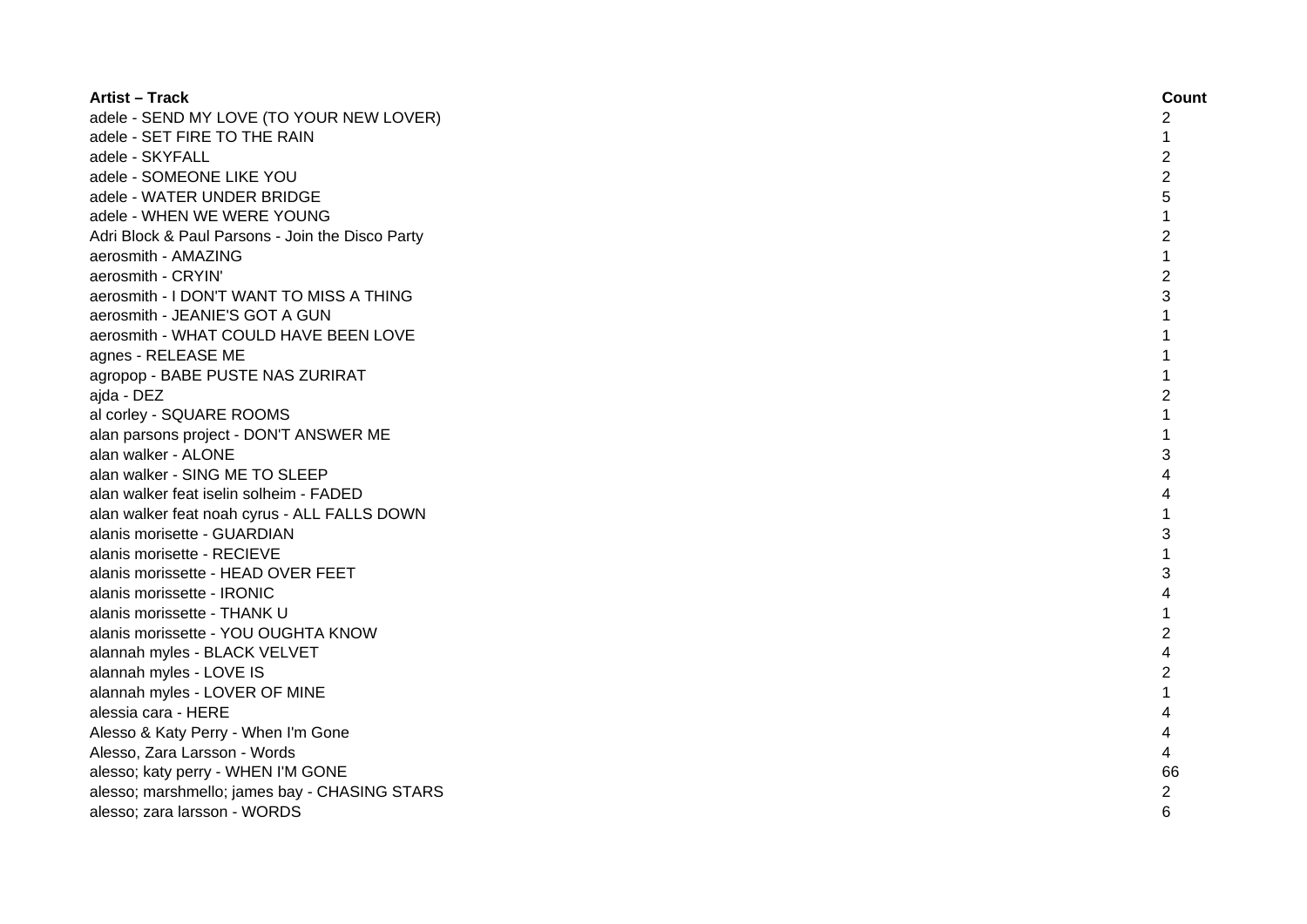| <b>Artist – Track</b>                                         | Count          |
|---------------------------------------------------------------|----------------|
| alesso/katy perry - WHEN I'M GONE                             | 8              |
| alesso/zara larsson - WORDS                                   | $\overline{c}$ |
| alex clare - TOO CLOSE                                        | 6              |
| alex gaudino; crystal waters - DESTINATION CALABRIA           | $\mathbf{1}$   |
| Alex Hosking, Majestic - Need Your Love (SGT Slick Remix)     | $\overline{c}$ |
| alex max band - EUPHORIA                                      | 1              |
| alexander rybak - FAIRYTALE                                   | 1              |
| alexandra burke - HALLELUJAH                                  | 1              |
| ALEXANDRA BURKE / BROKEN HEELS                                | 1              |
| alexandra stan - MR.SAXOBEAT                                  | 1              |
| alfi nipic - STAJERC                                          | 1              |
| alfi nipic - VRACAM SE DOMOV                                  | $\mathbf{1}$   |
| Alice DeeJay - Better Off Alone                               | $\overline{c}$ |
| alice merton - HIT THE GROUND RUNNING                         | $\mathbf{1}$   |
| alice merton - NO ROOTS                                       | $\overline{7}$ |
| alice merton - SAME TEAM                                      | 29             |
| alice merton - WHY SO SERIOUS                                 | 4              |
| alicia keys - DOESN'T MEAN ANYTHING                           | 1              |
| alicia keys - FALLIN'                                         | 1              |
| alicia keys - GIRL ON FIRE                                    | $\overline{2}$ |
| alicia keys - NO ONE                                          | $\mathbf{1}$   |
| alicia keys - UNDERDOG                                        | 8              |
| alison moyet - IS THIS LOVE ?                                 |                |
| all saints - ROCKSTEADY                                       | $\overline{2}$ |
| all-4-one - I SWEAR                                           | 3              |
| Alle Farben - Alright (feat. KIDDO)                           | 4              |
| alle farben feat chris gelbuda - BAD IDEAS                    | 1              |
| alle farben feat younotus - PLEASE TELL ROSIE                 | $\overline{c}$ |
| alle farben feat younotus & kelvin jones - ONLY THING WE KNOW | $\mathbf{1}$   |
| Alle Farben Feat. Graham Candy - Far Away (She Moves)         | $\overline{2}$ |
| Alle Farben, HUGEL - Castle (feat. FAST BOY)                  | $\overline{2}$ |
| Alle Farben, HUGEL, FAST BOY - Castle                         | $\overline{c}$ |
| alle farben, ilira - FADING                                   | 3              |
| Alle Farben, Kiddo - Alright                                  | $\mathbf{1}$   |
| alle farben; fools garden - LEMON TREE                        | 5              |
| alle farben; hugel; fast boy - CASTLE                         | 56             |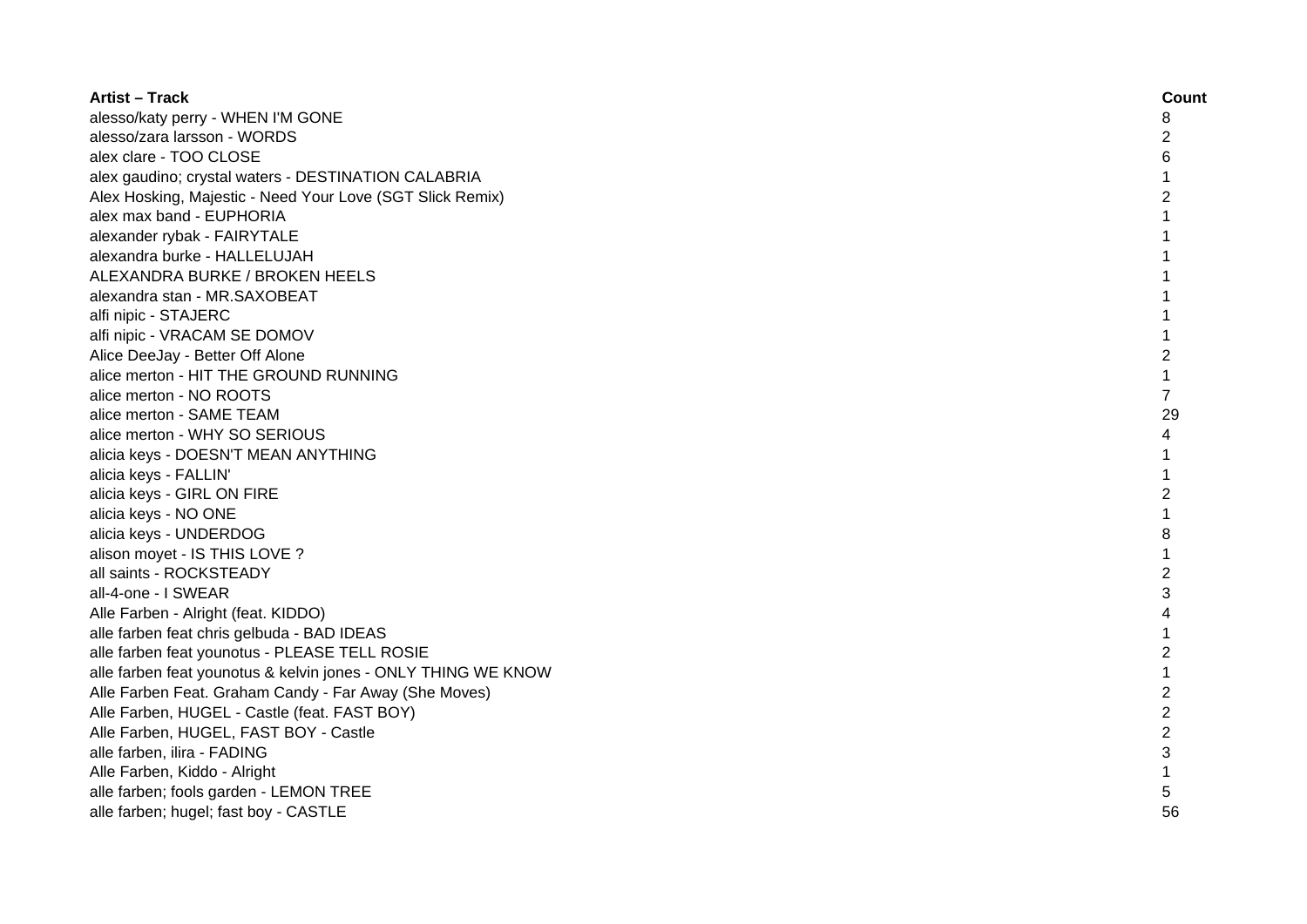| <b>Artist - Track</b>                             | Count          |
|---------------------------------------------------|----------------|
| alle farben; james blunt - WALK AWAY              | 5              |
| alle farben; jordan powers - DIFFERENT FOR US     | 2              |
| alle farben; justin jesso - AS FAR AS FEELINGS GO | 5              |
| alle farben; kiddo - ALLRIGHT                     | 20             |
| alle farben/hugel - CASTLE                        | $\overline{2}$ |
| alma - CHASING HIGHS                              | 7              |
| alma - DYE MY HAIR                                | 1              |
| alma - PHASES                                     | 1              |
| alo!stari - NEA VEM KAM                           | $\overline{2}$ |
| alo!stari - PRIE TAKO LETO                        | $\overline{2}$ |
| aloe blacc - HELLO WORLD                          | 8              |
| aloe blacc - I NEED A DOLLAR                      | 8              |
| aloe blacc - LOVING YOU IS KILLING ME             | 1              |
| aloe blacc - THE MAN                              | $\overline{7}$ |
| aloe blacc - WAKE ME UP                           | 4              |
| Alok & Bastille - Run Into Trouble                | 3              |
| alok, felix jaehn feat the vamps - ALL THE LIES   | 6              |
| alok; john martin - WHEREVER YOU GO               |                |
| alphaville - BIG IN JAPAN                         | Δ              |
| alphaville - FOREVER YOUNG                        |                |
| alphaville - I DIE FOR YOU TODAY                  | $\overline{2}$ |
| alter bridge - BROKEN WINGS                       |                |
| alvaro soler - EL MISMO SOL                       |                |
| alvaro soler - LA CINTURA                         | 6              |
| alvaro soler - LA LIBERTAD                        | 3              |
| alvaro soler - LOCA                               | 5              |
| alvaro soler - MAGIA                              | $\overline{c}$ |
| Alvaro Soler, Topic - Solo Para Ti                | 4              |
| alvaro soler; topic - SOLO PARA TI                | 12             |
| alvaro soler/topic - SOLO PARA TI                 | 3              |
| alya - A VES?                                     |                |
| alya - BRAZIL                                     |                |
| alya - SRCE ZA SRCE                               |                |
| american authors - BEST DAY OF MY LIFE            |                |
| amos lee - FLOWER                                 | 3              |
| amy grant - BABY BABY                             |                |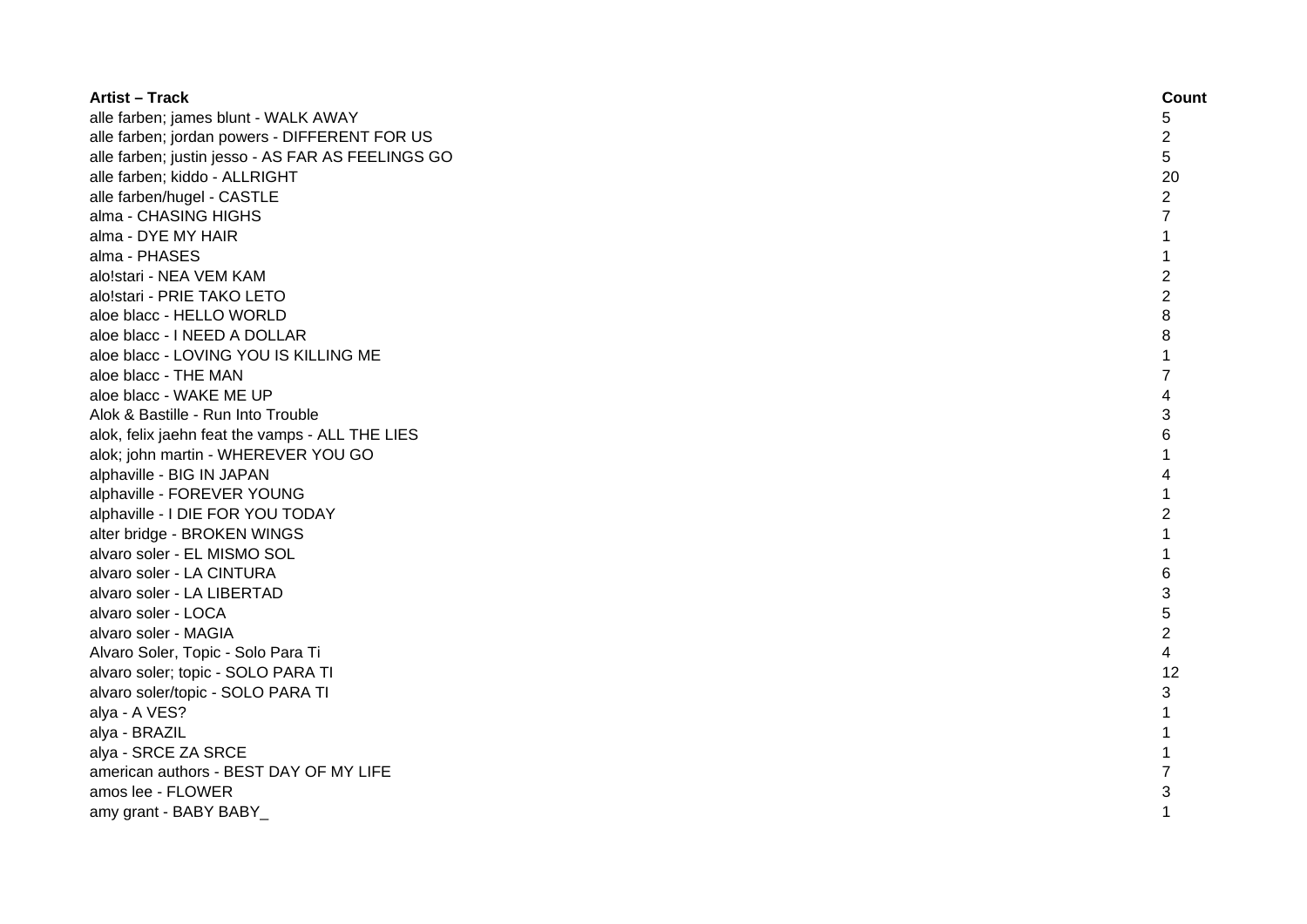| <b>Artist - Track</b>                                        | Count          |
|--------------------------------------------------------------|----------------|
| amy macdonald - 4TH OF JULY                                  |                |
| amy macdonald - DREAM ON                                     |                |
| amy macdonald - POISON PRINCE                                |                |
| amy macdonald - PRIDE                                        |                |
| amy macdonald - RUN                                          |                |
| amy macdonald - SPARK                                        |                |
| amy macdonald - THIS IS THE LIFE                             | 3              |
| amy macdonald - THIS PRETTY FACE                             | $\overline{c}$ |
| amy winehouse - BACK TO BLACK                                | 4              |
| amy winehouse - OUR DAY WILL COME                            | 5              |
| ana ferme - S TABO                                           | 3              |
| Ana Mena, Rocco Hunt - A Un Paso De La Luna                  | $\overline{2}$ |
| anastacia - ben moody - EVERYTHING BURNS                     | $\mathbf{1}$   |
| anastacia - I'M OUTTA LOVE                                   | $\mathbf{1}$   |
| anastacia - LEFT OUTSIDE ALONE                               | 3              |
| anastacia - STARRING AT THE SUN                              |                |
| anastacia - STUPID LITTLE THINGS                             |                |
| anastacia - WHY'D YOU LIE TO ME                              | $\mathfrak{p}$ |
| <b>ANDREA / CIRCLES</b>                                      |                |
| andrej sifrer - ZA PRIJATELJE                                |                |
| andy borg - ADIOS AMOR                                       |                |
| andy burrows - IF I HAD A HEART                              |                |
| andy williams - WHERE DO I BEGIN (FROM LOVE ST               |                |
| aneka - JAPANESE BOY                                         |                |
| animotion - I ENGINEER                                       |                |
| animotion - OBSESSION                                        |                |
| anita baker - SWEET LOVE                                     |                |
| Anja Schneider - All I See                                   |                |
| ann wilson/robin zander - SURRENDER TO ME                    | $\overline{c}$ |
| anna naklab feat alle farben - SUPERGIRL                     | 3              |
| anne-marie - 2002                                            |                |
| anne-marie - CIAO ADIOS                                      |                |
| Anne-Marie & Little Mix - Kiss My (Uh Oh) [Billen Ted Remix) | 3              |
| anne-marie; little mix - KISS MY (UH OH)                     |                |
| anne-marie; niall horan - OUR SONG                           |                |
| annie lennox - al green - PUT A LITTLE LOVE IN YOUR HEART    |                |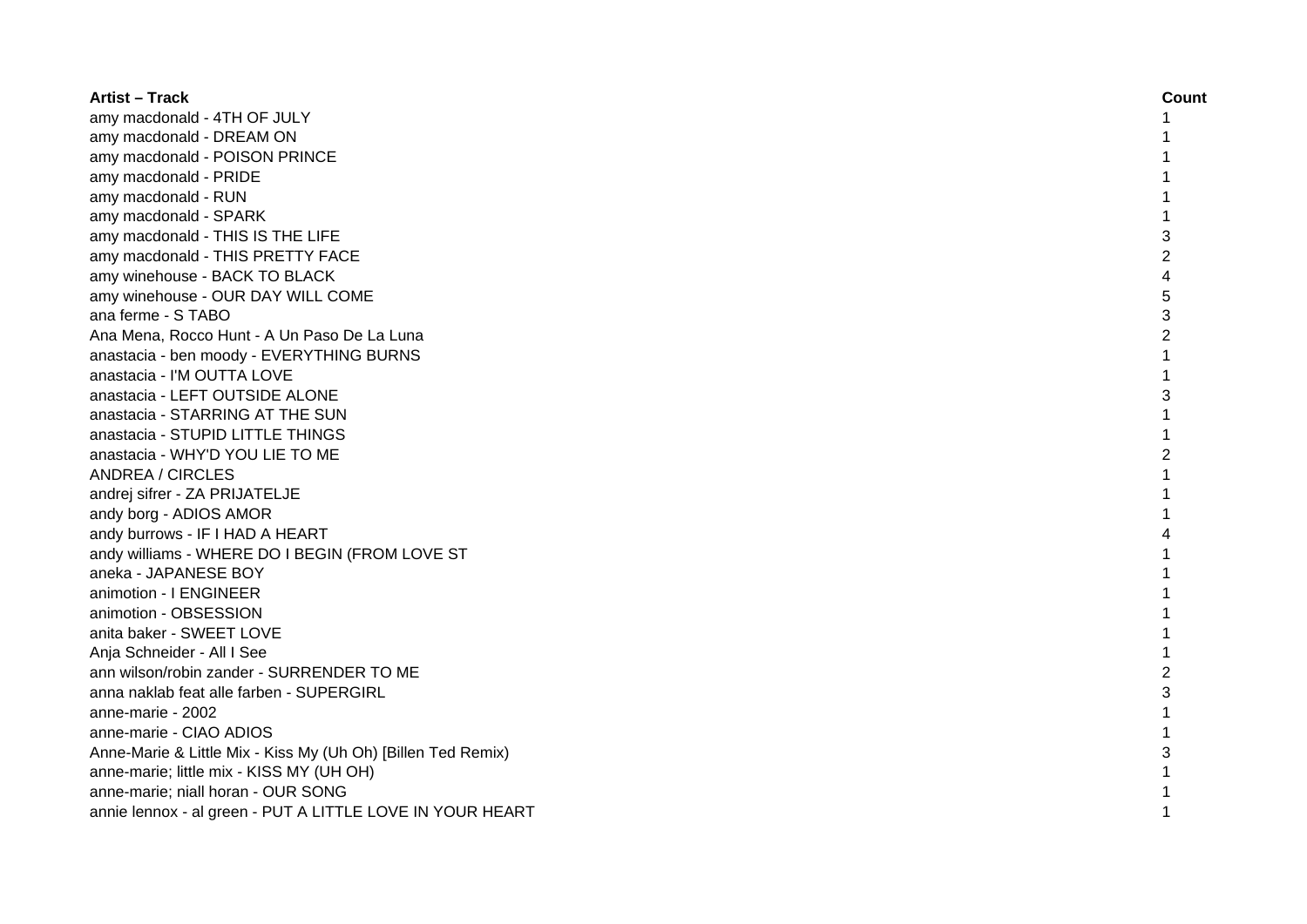| <b>Artist - Track</b>                                               | Count          |
|---------------------------------------------------------------------|----------------|
| annie lennox - NO MORE "I LOVE YOU'S                                |                |
| annie lennox - WALKING ON BROKEN GLASS                              |                |
| annie lennox - WHY                                                  |                |
| ansambel bratov avsenik - SLOVENIJA_                                |                |
| anton karas - THE THIRD MAN THEME                                   |                |
| antonio carlos jobim - BRAZIL                                       | 2              |
| aquagen - rozalla - EVERYBODY'S FREE                                |                |
| aretha franklin - FREEWAY OF LOVE                                   |                |
| aretha franklin - george michael - I KNEW YOU WERE WAITING (FOR ME) |                |
| aretha franklin - THINK                                             |                |
| ariana grande - 7 RINGS                                             | 5              |
| ariana grande - BREAK UP WITH YOUR GIRLFRIEND, I'M BORED            |                |
| ariana grande - NO TEARS LEFT TO CRY                                |                |
| ariana grande - POSITIONS                                           |                |
| ariana grande - THANK U, NEXT                                       |                |
| ariana grande feat the weeknd - LOVE ME HARDER                      |                |
| arizona - I WAS WRONG (ROBIN SCHULZ REMIX)                          | 4              |
| armin van buuren feat trevor guthrie - THIS IS WHAT IT FEELS LIKE   | 6              |
| art garfunkel - BRIGHT EYES                                         |                |
| artful dodger - romina johnson - MOVIN' TOO FAST                    |                |
| arthur bake/the backbeat - THE MESSAGE IS LOVE                      |                |
| asaf avidan & the mojos - ONE DAY (RECKONING SONG)                  | $\overline{c}$ |
| aswad - YOU'RE NO GOOD                                              |                |
| ATB - Don't Stop!                                                   | $\overline{2}$ |
| ATB, Topic, A7S - Your Love (9PM)                                   | $\overline{2}$ |
| atb; topic; a7s - YOUR LOVE (9PM)                                   | 6              |
| atomic kitten - CRADLE                                              |                |
| atomic kitten - ETERNAL FLAME                                       |                |
| atomic kitten - TIDE IS HIGH (GET THE FEELIN')                      | $\overline{c}$ |
| atomic kitten - YOU ARE                                             | $\overline{2}$ |
| aura dione - GERONIMO                                               |                |
| aura dione - I WILL LOVE YOU MONDAY (365)                           | 5              |
| aura dione - SOMETHING FROM NOTHING                                 |                |
| aura dione - SONG FOR SOPHIE                                        |                |
| aura dione feat rock mafia - FRIENDS                                |                |
| ava max - EVERYTIME I CRY                                           | 3              |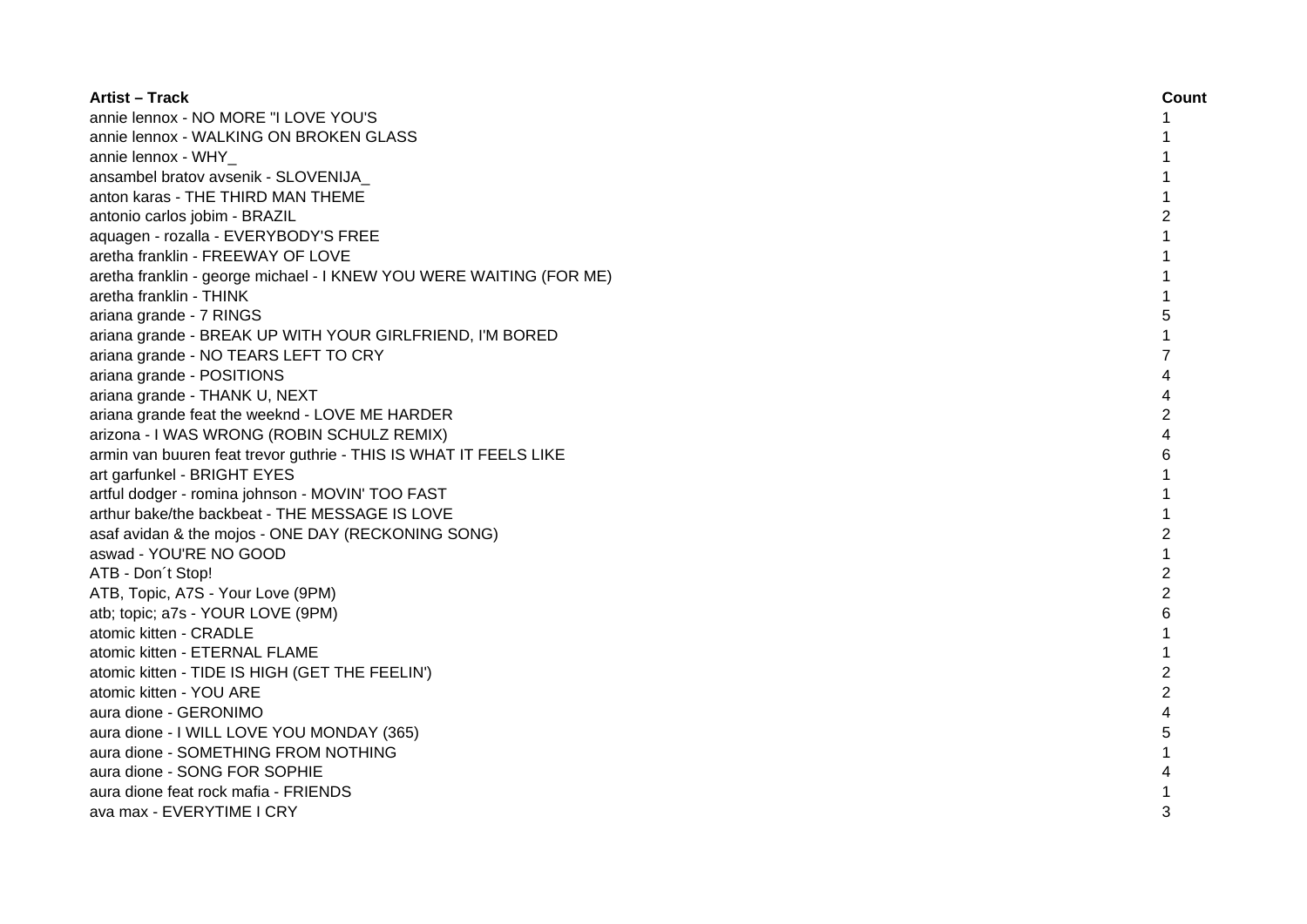| <b>Artist - Track</b>                                 | Count          |
|-------------------------------------------------------|----------------|
| Ava Max - EveryTime I Cry (Sigala Remix)              | 2              |
| ava max - EVERYTIME I CRY # New Hook                  | 1              |
| ava max - KINGS & QUEENS                              | 5              |
| ava max - MAYBE YOU'RE THE PROBLEM                    | 29             |
| Ava Max - Maybe You're The Problem                    | $\overline{c}$ |
| ava max - MY HEAD & MY HEART                          | 5              |
| ava max - OMG WHAT'S HAPPENING                        | $\overline{c}$ |
| ava max - SALT                                        | $\overline{2}$ |
| Ava Max - Salt (Syn Cole Remix)                       | $\overline{c}$ |
| ava max - SO AM I                                     | 5              |
| ava max - SWEET BUT PSYCHO                            | 3              |
| ava max - TORN                                        | 5              |
| ava max - WHO'S LAUGHING NOW                          | 6              |
| AVAION, VIZE & Leony - Pieces                         | $\overline{c}$ |
| avicii - ADDICTED TO YOU                              | 3              |
| avicii - BROKEN ARROWS                                | $\mathbf{1}$   |
| avicii - HEY BROTHER                                  | 1              |
| avicii - LEVELS                                       | $\overline{2}$ |
| Avicii - Levels                                       | 1              |
| avicii - THE NIGHTS                                   | 3              |
| avicii - WAITING FOR LOVE                             |                |
| avicii feat adam lambert & nile rodgers - LAY ME DOWN |                |
| avicii feat alex ebert - FOR A BETTER DAY             | Δ              |
| avicii feat conrad sewell - TASTE THE FEELING         |                |
| avicii feat sandro cavazza - WITHOUT YOU              | 4              |
| Avicii vs. Lenny Kravitz - Superlove                  | 2              |
| avicii; aloe blacc - SOS                              | 5              |
| avicii; chris martin - HEAVEN                         | $\mathbf{1}$   |
| avril lavigne - COMPLICATED                           | $\overline{2}$ |
| avril lavigne - DON'T TELL ME                         | 1              |
| avril lavigne - HEAD ABOVE WATER                      | 5              |
| avril lavigne - I'M WITH YOU                          | $\overline{2}$ |
| avril lavigne - MY HAPPY ENDING                       |                |
| avril lavigne - WHEN YOU'RE GONE                      |                |
| avril lavigne feat chad kroeger - LET ME GO           |                |
| avtomobili - PRIDI NA OBALO                           | $\overline{2}$ |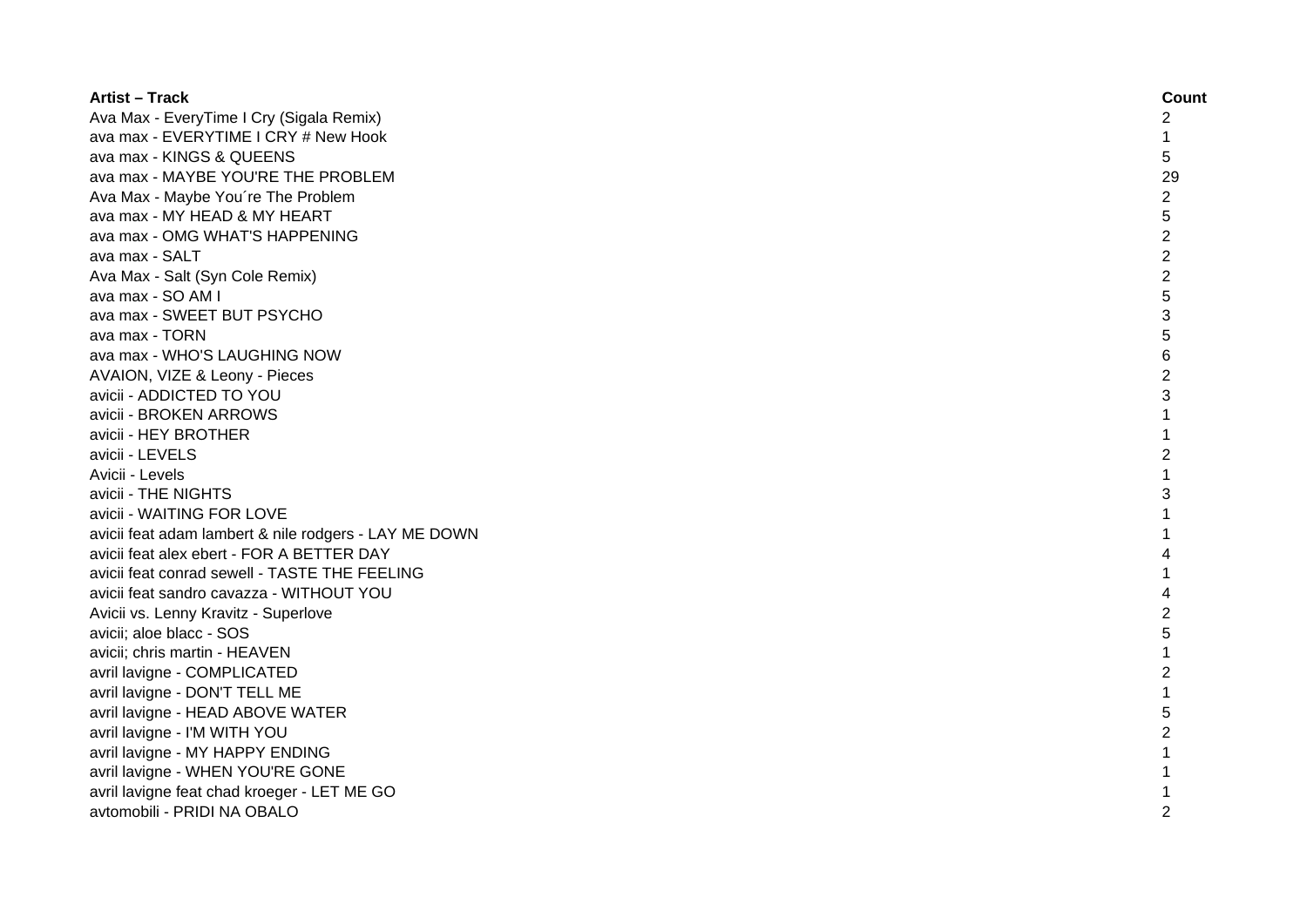| <b>Artist - Track</b>                                | Count          |
|------------------------------------------------------|----------------|
| axwell & ingrosso - MORE THAN YOU KNOW               | 9              |
| axwell & ingrosso feat trevor guthrie - DREAMER      | 2              |
| AZ2A x Keepin It Heale - Genie In A Bottle           | $\overline{c}$ |
| b-52's - GOOD STUFF                                  |                |
| b-52's - ROAM                                        |                |
| baby bash - frankie j - SUGA SUGA                    | 3              |
| babybird - YOU'RE GORGEOUS                           |                |
| babyloon zoo - SPACEMAN                              |                |
| backstreet boys - I WANT IT THAT WAY                 |                |
| backstreet boys - IN A WORLD LIKE THIS               | $\overline{2}$ |
| backstreet boys - JUST WANT YOU TO KNOW              | 1              |
| backstreet_boys - QUIT PLAYIN' GAMES (WITH MY HEART) | 1              |
| bad boys blue - YOU'RE A WOMAN                       | $\mathbf{1}$   |
| baha men - WHO LET THE DOGS OUT                      | 2              |
| bakermat - ONE DAY (VANDAAG)                         | 1              |
| Bakermat - Temptation (feat. Elise LeGrow)           | 1              |
| baltimora - TARZAN BOY                               |                |
| bananarama - HELP                                    |                |
| banderas - THIS IS YOUR LIFE                         | $\overline{c}$ |
| bangles - ETERNAL FLAME                              | 3              |
| bangles - MANIC MONDAY                               |                |
| bangles - WALK LIKE AN EGYPTIAN                      |                |
| barry white - I'M GONNA LOVE YOU JUST A LITT         |                |
| barry white - IT'S ONLY LOVE DOING IT'S THING        |                |
| bastille - GOOD GRIEF                                | 5              |
| bastille - JOY                                       | 8              |
| bastille - POMPEII                                   | 3              |
| bastille - THINGS WE LOST IN FIRE                    | 4              |
| bastille; alessia cara - ANOTHER PLACE               | 11             |
| bazzi - MINE                                         | $\mathbf{1}$   |
| Bbno\$, Rich Brian - Edamame                         | $\overline{c}$ |
| beach boys - KOKOMO                                  |                |
| beats international - DUB BE GOOD TO ME              |                |
| beautiful south - SONG FOR WHOEVER                   |                |
| bebe & cece vinans - I'LL TAKE YOU THERE             |                |
| beck - GIRL                                          |                |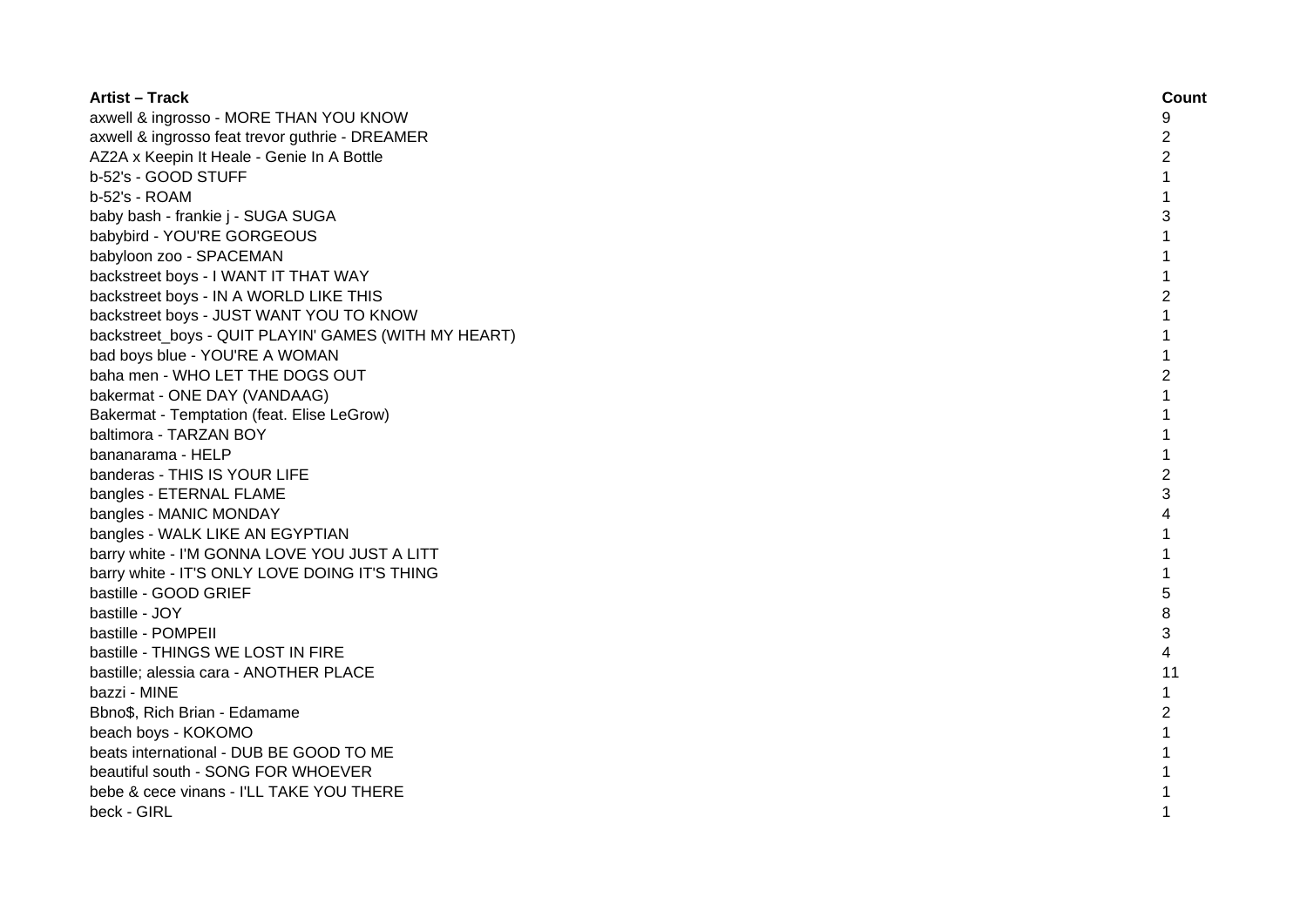| <b>Artist - Track</b>                                          | Count          |
|----------------------------------------------------------------|----------------|
| beck - LOSER                                                   | 1              |
| becky g; karol g - MAMIII                                      | 3              |
| Becky Hill & Topic - My Heart Goes (La Di Da)                  | 1              |
| bee gees - YOU WIN AGAIN                                       | 1              |
| bee_gees - ALONE                                               | 1              |
| belinda carlisle - CIRCLE IN THE SAND                          | 1              |
| belinda carlisle - I GET WEAK                                  | $\mathbf{1}$   |
| belinda carlisle - LEAVE A LIGHT ON                            | 3              |
| belouis some - IMAGINATION                                     | 3              |
| ben e. king - STAND BY ME                                      | $\overline{2}$ |
| Ben Hemsley - Love, Peace & Harmony                            | $\overline{2}$ |
| ben l'oncle soul - SEVEN NATION ARMY                           | 8              |
| ben l'oncle soul - SOULMAN                                     | $\mathbf{1}$   |
| benee; gus dapperton - SUPALONELY                              | 17             |
| beneski fantje - RUDECI CVET                                   | 1              |
| benny blanco feat halsey & khalid - EASTSIDE                   | 2              |
| bepop - BREZ KRIL                                              | 28             |
| berlin - TAKE MY BREATH AWAY                                   | 4              |
| Beth Ditto - I Wrote the Book                                  | 2              |
| beyonce - BEST THING I NEVER HAD                               | $\overline{2}$ |
| beyonce - HALO                                                 | 4              |
| beyonce - IF I WERE A BOY                                      | 3              |
| beyonce - IRREPLACABLE                                         |                |
| beyonce - SINGLE LADIES                                        | 1              |
| Beyonce - Sweet Dreams                                         | 4              |
| <b>BEYONCE / BROWN SKIN GIRL</b>                               | 1              |
| Beyonce & The Police - Single Ladies & Every Breath You Take   | $\overline{2}$ |
| big mountain - BABY I LOVE YOUR WAY                            | 1              |
| bill medley - jennifer warnes - (I'VE HAD) THE TIME OF MY LIFE | $\overline{c}$ |
| bill withers - LOVELY DAY                                      | $\mathbf{1}$   |
| bill withers - LOVELY DAY ('88 REMIX)                          | $\mathbf{1}$   |
| billie eilish - BAD GUY                                        | 13             |
| billie eilish - EVERYTHING I WANTED                            | $\overline{2}$ |
| billy idol - HOT IN THE CITY                                   | $\mathbf{1}$   |
| billy idol - L.A.WOMAN                                         |                |
| billy idol - SWEET SIXTEEN                                     | 2              |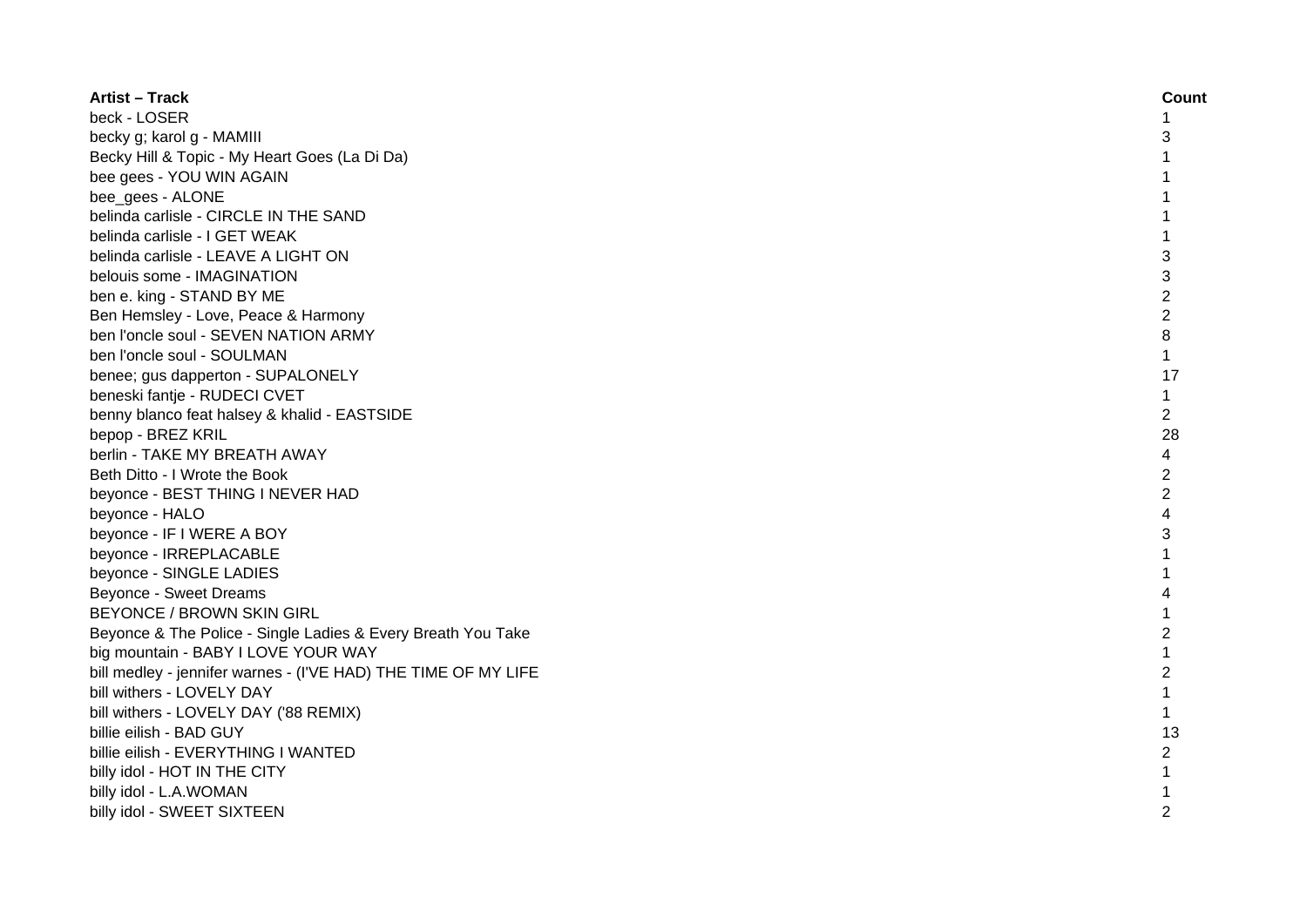| <b>Artist – Track</b>                                 | Count          |
|-------------------------------------------------------|----------------|
| billy idol - TO BE A LOVER                            | 1              |
| billy joel - ALL ABOUT SOUL                           | 2              |
| billy joel - RIVER OF DREAMS                          | $\mathbf{1}$   |
| billy joel - WE DIDN'T START THE FIRE                 | 3              |
| billy ocean - LOVERBOY                                | 1              |
| billy talent - SURRENDER                              | 1              |
| birdy - PEOPLE HELP THE PEOPLE                        | 3              |
| birdy - WINGS                                         | 6              |
| <b>BISHOP BRIGGS / WHITE FLAG</b>                     | 1              |
| black - WONDERFUL LIFE                                | $\overline{c}$ |
| black eyed peas - DON'T LIE                           | $\overline{2}$ |
| black eyed peas - I GOTTA FEELIN'                     | $\mathbf{1}$   |
| black eyed peas - justin timberla - WHERE IS THE LOVE | $\overline{2}$ |
| black eyed peas - sergio mendes - MAS QUE NADA        | 5              |
| black eyed peas - SHUT UP                             | $\overline{2}$ |
| Black Eyed Peas, Shakira - GIRL LIKE ME               | $\overline{c}$ |
| <b>BLACKPINK / BOOMBAYAH</b>                          | $\mathbf{1}$   |
| Blaze, Barbara Tucker - More Precious Love            |                |
| blind melon - NO RAIN                                 | 3              |
| Block & Crown - Slow (feat. Culum Frea)               | $\overline{2}$ |
| Block & Crown, Maickel Telussa - It's Love We Need    | $\mathbf{1}$   |
| Block & Crown, Martina Budde - Aways Spinnin Around   | $\overline{c}$ |
| Block & Crown, Paul Parsons - Let the Music           | $\overline{c}$ |
| bloodhound gang - BAD TOUCH                           | 4              |
| blue - ALL RISE                                       | $\overline{c}$ |
| blue - BUBBLIN'                                       | $\overline{c}$ |
| blue - CURTAIN FALLS                                  | 1              |
| bob dylan - BLOWIN' IN THE WIND                       | 1              |
| bob dylan - FOREVER YOUNG                             | $\mathbf 1$    |
| bob marley - the wailers - COULD YOU BE LOVED         | $\overline{c}$ |
| bob marley - the wailers - THREE LITTLE BIRDS         | $\overline{c}$ |
| bob seger - SHAKEDOWN                                 | 1              |
| bob sinclair - gary pine - LOVE GENERATION            | 3              |
| Bob Sinclar - La La Song                              | 1              |
| Bob Sinclar - Rock This Party                         | 2              |
| Bob Sinclar ft. Raffaella Carra - Far L'Amore         | $\overline{2}$ |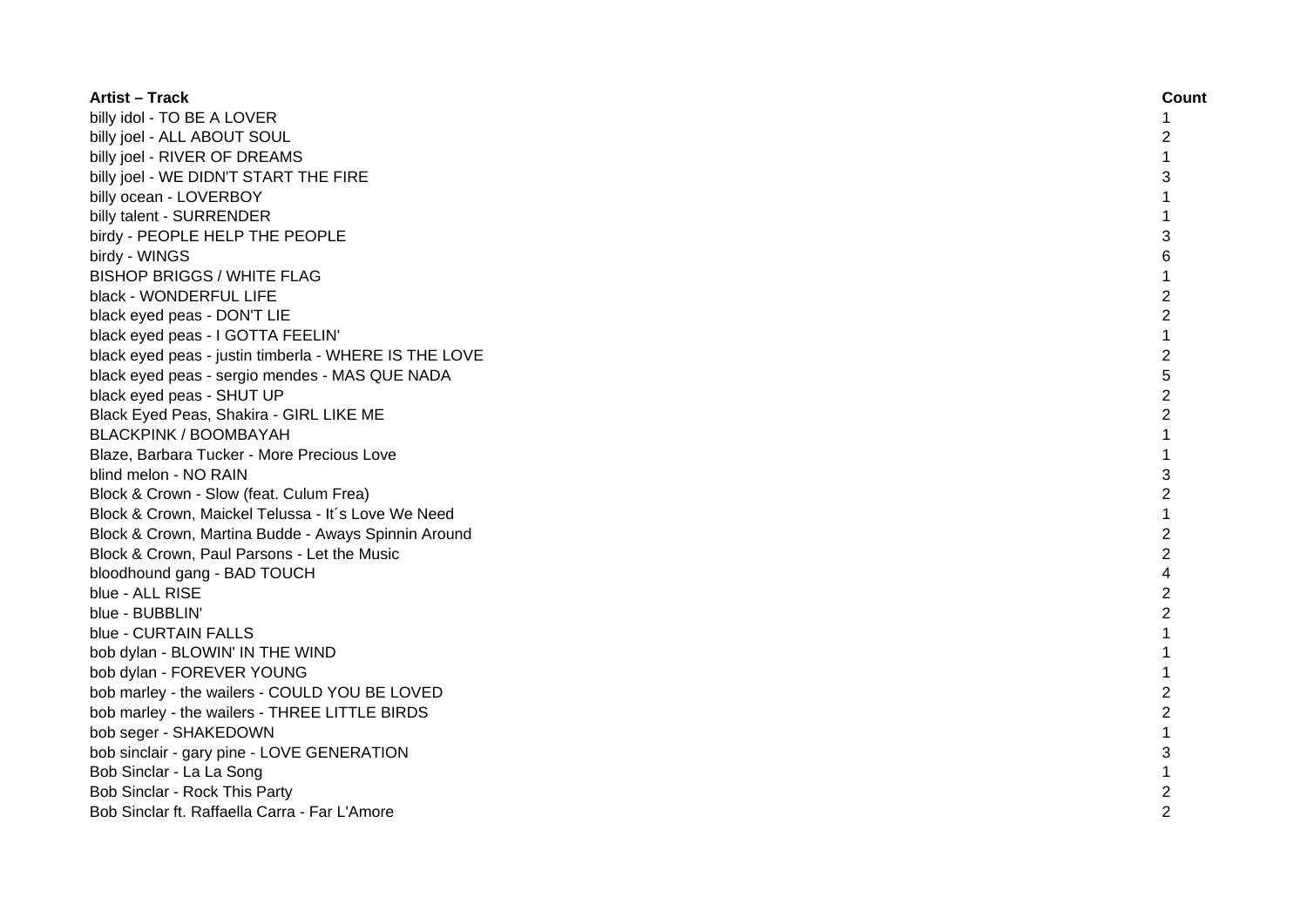| <b>Artist - Track</b>                                      | Count          |
|------------------------------------------------------------|----------------|
| bobby goldsboro - HONEY                                    |                |
| bodyrockers - I LIKE THE WAY                               |                |
| bon jovi - ALWAYS                                          | 4              |
| bon jovi - BECAUSE WE CAN                                  |                |
| bon jovi - BED OF ROSES                                    | $\overline{c}$ |
| bon jovi - HAVE A NICE DAY                                 | $\overline{c}$ |
| bon jovi - I'LL BE THERE FOR YOU                           | 1              |
| bon jovi - IN THESE ARMS                                   | 1              |
| bon jovi - IT'S MY LIFE                                    | 3              |
| bon jovi - lee ann rimes - TILL WE AIN'T STRANGERS ANYMORE | 1              |
| bon jovi - NO APOLOGIES                                    | $\mathbf{1}$   |
| bon jovi - RUNAWAY                                         | 1              |
| bon jovi - SUPERMAN TONIGHT                                | 1              |
| bon jovi - WHAT DO YOU GOT ?                               | 1              |
| bon jovi - WHOLE LOT OF LEAVIN'                            |                |
| bon jovi - YOU GIVE LOVE A BAD NAME                        |                |
| boney m - KALIMBA DE LUNA                                  |                |
| boney m - RIVERS OF BABYLON                                |                |
| bonnie tyler - HOLDING OUT FOR A HERO                      |                |
| bonnie tyler - TOTAL ECLIPSE OF THE HEART                  | 2              |
| bono - mary j. blige - ONE                                 | 1              |
| booker t & the mg's - TIME IS TIGHT                        | $\mathbf{1}$   |
| bow anderson - 20S                                         | 25             |
| boy george - CRYING GAME                                   | $\mathbf{1}$   |
| boy george - EVERYTHING I OWN                              | 1              |
| boys don't cry - I WANNA BE A COWBOY                       | 1              |
| Boys Noize - Killer ft. Steven A Clark                     | $\overline{c}$ |
| boys town gang - CAN'T TAKE MY EYES OFF OF YOU             | 1              |
| boyz II men - END OF THE ROAD                              | 1              |
| boyzone - PICTURE OF YOU                                   |                |
| bql - MAJ                                                  | 3              |
| brand new heavies - YOU'VE GOT A FRIEND                    |                |
| brandy - monica - THE BOY IS MINE                          |                |
| brian hyland - SEALED WITH A KISS                          |                |
| britney spears - BABY ONE MORE TIME                        |                |
| britney spears - OOPSI DID IT AGAIN                        | 3              |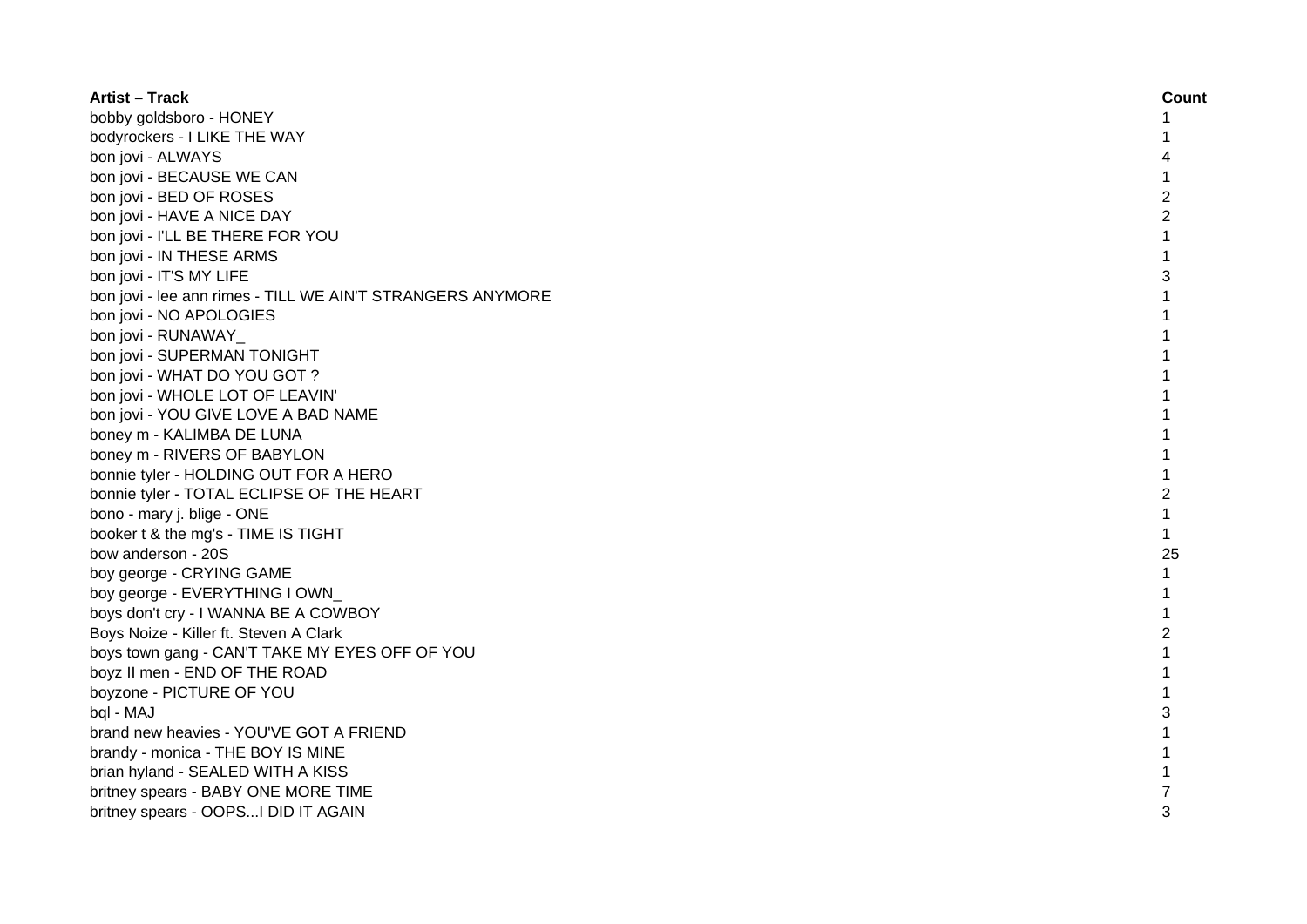| <b>Artist – Track</b>                                          | Count          |
|----------------------------------------------------------------|----------------|
| britney spears - PERFUME                                       | 1              |
| britney spears - TOXIC                                         | 1              |
| bronski beat - SMALLTOWN BOY                                   | 2              |
| bronski beat - WHY ?                                           | $\mathbf{1}$   |
| brooke fraser - SOMETHING IN THE WATER                         | 10             |
| bros - WHEN WILL I BE FAMOUS?                                  | 1              |
| bruce springsteen - BORN IN THE U.S.A                          | 1              |
| bruce springsteen - DANCING IN THE DARK                        | 2              |
| bruce springsteen - GLORY DAYS                                 | 1              |
| bruce springsteen - HUNGRY HEART                               | 1              |
| bruce springsteen - I'M ON FIRE                                | 1              |
| bruce springsteen - STREETS OF PHILADELHIA                     | 3              |
| bruce springsteen - WAITIN' ON A SUNNY DAY                     | 3              |
| bruce springsteen - WE TAKE CARE OF OUR OWN                    | $\mathbf{1}$   |
| bruno mars - 24K MAGIC                                         | $\mathbf{1}$   |
| Bruno Mars - Chunky                                            | $\overline{2}$ |
| bruno mars - GRENADE                                           | 5              |
| bruno mars - JUST THE WAY YOU ARE                              | $\overline{2}$ |
| bruno mars - LOCKED OUT OF HEAVEN                              | 4              |
| bruno mars - MARRY YOU                                         | 7              |
| bruno mars - THE LAZY SONG                                     | 5              |
| bruno mars - TREASURE                                          | 3              |
| bruno mars - WHEN I WAS YOUR MAN                               |                |
| bruno mars - YOUNG GIRLS                                       |                |
| bruno mars; anderson .paak; silk sonic - LEAVE THE DOOR OPEN   | 8              |
| bryan adams - CLOUD NUMBER NINE (REMIX)                        | $\overline{2}$ |
| bryan adams - EVERYTHING I DO I DO IT FOR YOU                  | 3              |
| bryan adams - HEAVEN                                           | $\overline{2}$ |
| bryan adams - melanie c - WHEN YOU'RE GONE                     | $\overline{c}$ |
| bryan adams - NEVER GONNA RAIN                                 | $\overline{2}$ |
| bryan adams - paco de lucia - HAVE YOU EVER REALLY LOVED A WOM | $\overline{2}$ |
| bryan adams - PLEASE FORGIVE ME                                | 3              |
| bryan adams - sting - rod stewart - ALL FOR LOVE               | 4              |
| bryan adams - SUMMER OF '69                                    |                |
| bryan adams - tina turner - IT'S ONLY LOVE                     |                |
| bryan ferry - SLAVE TO LOVE                                    |                |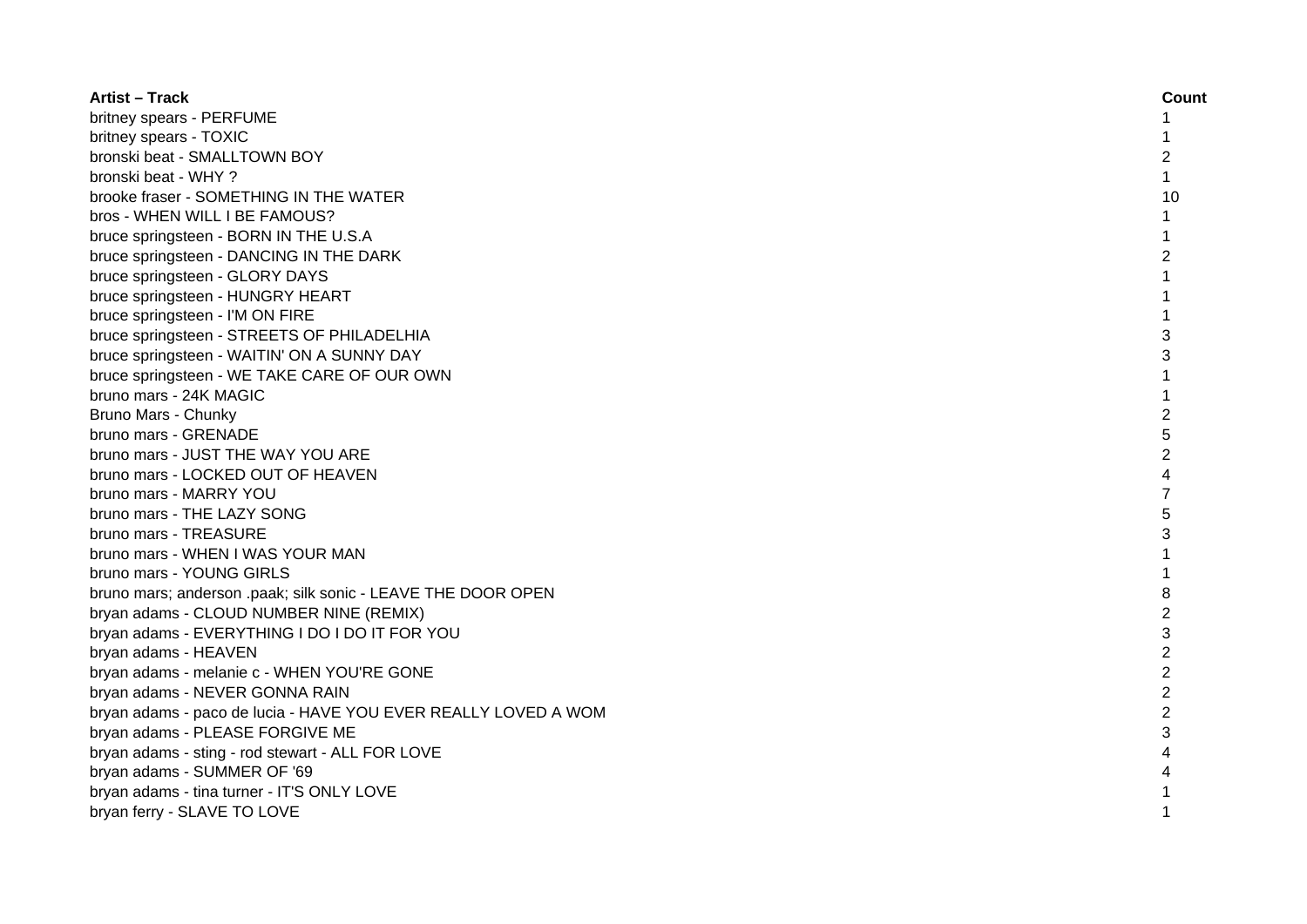| <b>Artist - Track</b>                                               | Count          |
|---------------------------------------------------------------------|----------------|
| bts - DYNAMITE                                                      | 10             |
| bts; halsey - BOY WITH LUV                                          | 4              |
| bts; megan thee stallion - BUTTER (REMIX)                           | 12             |
| burak yeter feat danelle sandoval - TUESDAY                         | $\mathbf{1}$   |
| cado - MINUTKO MI DAJ                                               | 1              |
| calling - WHEREVER YOU WILL GO                                      | 3              |
| calvin harris - MY WAY                                              | 5              |
| calvin harris - SUMMER                                              | 7              |
| calvin harris & disciples - HOW DEEP IS YOUR LOVE                   | 3              |
| calvin harris & elie goulding - I NEED YOUR LOVE                    | 3              |
| calvin harris feat dua lipa - ONE KISS                              | 4              |
| calvin harris feat elie goulding - OUTSIDE                          | $\overline{c}$ |
| calvin harris feat frank ocean & migos - SLIDE                      | 6              |
| calvin harris feat haim - PRAY TO GOD                               | $\overline{c}$ |
| calvin harris feat john newman - BLAME                              | 3              |
| calvin harris feat pharrell williams, katy perry & big sean - FEELS | 4              |
| calvin harris feat rihanna - THIS IS WHAT YOU CAME FOR              | 5              |
| calvin harris feat sam smith - PROMISES                             | $\overline{7}$ |
| calvin harris, rag'n'bone man - GIANT                               | 9              |
| Calvin Harris, Tom Grennan - By Your Side                           | 3              |
| calvin harris; tom grennan - BY YOUR SIDE                           | 4              |
| cameo - WORD UP                                                     | 1              |
| camila cabell/ed sheeran - BAM BAM                                  | 8              |
| camila cabello - DON'T GO YET                                       | 6              |
| camila cabello - HAVANA                                             | 7              |
| camila cabello - LIAR                                               | $6\phantom{1}$ |
| Camila Cabello, Ed Sheeran - Bam Bam (Remix)                        | $\overline{2}$ |
| camila cabello; ed sheeran - BAM BAM                                | 70             |
| capital cities - SAFE AND SOUND                                     | $\overline{7}$ |
| Capital Cities - Safe and Sound                                     | $\overline{c}$ |
| cardigans - FOR WHAT IT'S WORTH                                     | $\mathbf{1}$   |
| cardigans - LOVEFOOL                                                | $\overline{2}$ |
| carly rae jepsen - CALL ME MAYBE                                    | $\overline{7}$ |
| carly rae jepsen - I REALLY LIKE YOU                                | 3              |
| carly rae jepsen - THIS KISS                                        | 3              |
| carly simon - COMING AROUND AGAIN                                   | 1              |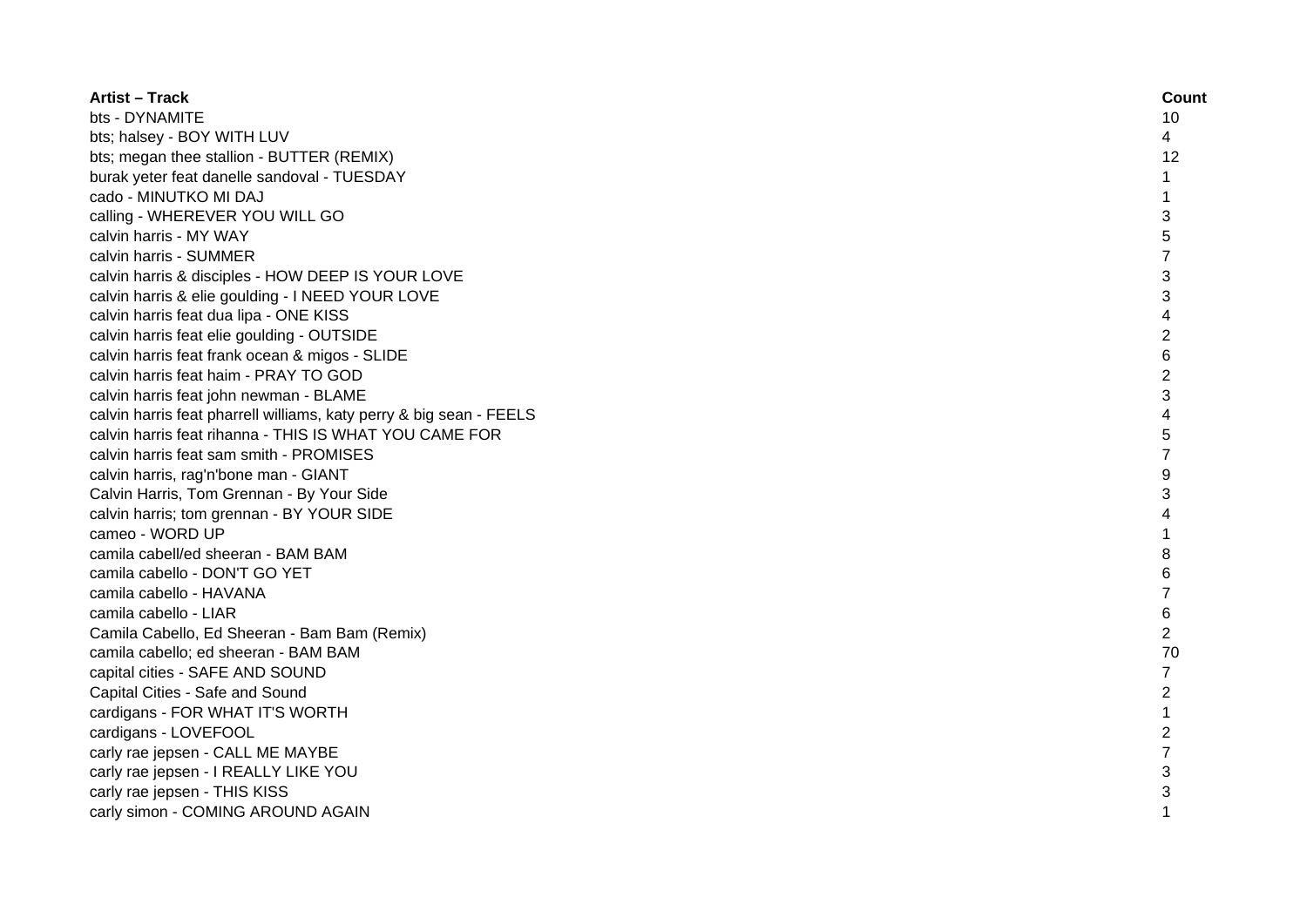| <b>Artist - Track</b>                                     | Count          |
|-----------------------------------------------------------|----------------|
| carly simon - NOBODY DOES IT BETTER                       | 1              |
| caro emerald - A NIGHT LIKE THIS                          |                |
| caro emerald - BACK IT UP                                 |                |
| caro emerald - STUCK                                      |                |
| caro emerald - TANGLED UP                                 | 2              |
| caro emerald - THE OTHER WOMAN                            | 1              |
| carole king - IT'S TOO LATE                               |                |
| cat stevens - MORNING HAS BROKEN                          |                |
| ccs - WALKING                                             |                |
| cee-lo - IT'S OK                                          | 1              |
| ceelo green - F.U.                                        | $\mathbf{1}$   |
| celine dion - I'M ALIVE                                   | $\overline{c}$ |
| celine dion - TAKING CHANCES                              | $\overline{2}$ |
| celine dion - THAT'S THE WAY IT IS                        | $\mathbf{1}$   |
| celine dion - WHERE DOES MY HEART BEAT NOW                | $\mathbf{1}$   |
| chaka demus & the pliers - TEASE ME                       | 1              |
| chaka khan/rufus - AIN'T NOBODY                           | 1              |
| challe salle - ONA                                        | $\overline{2}$ |
| charles & eddie - I'M GONNA LOVE YOU (24-7-365)           | $\overline{c}$ |
| charles & eddie - WOULD I LIE TO YOU?                     | $\mathbf{1}$   |
| charli xcx; rina sawayama - BEG FOR YOU                   | 11             |
| charlie puth - ATTENTION                                  | $\mathbf{1}$   |
| charlie puth - LIGHT SWITCH                               | 64             |
| charlie puth - ONE CALL AWAY                              | $\overline{c}$ |
| charlie puth feat meghan trainor - MARVIN GAYE            | 3              |
| charlie winston - LIKE A HOBO                             | 6              |
| Chemise - She Can't Love You (Purple Disco Machine Remix) | $\mathbf{1}$   |
| cher - BELIEVE                                            | 1              |
| cher - I HOPE YOU FIND IT                                 | $\mathbf{1}$   |
| cher - IF I COULD TURN BACK TIME                          | $\overline{c}$ |
| Cherub - Doses & Mimosas (Tiësto Extended)                | $\overline{2}$ |
| cheryl cole - FIGHT FOR THIS LOVE                         | 6              |
| cheryl lynn - GOT TO BE REAL                              |                |
| chesney hawkes - THE ONE AND ONLY                         |                |
| chi-lites - OH GIRL                                       |                |
| Chic - Le Freak (Oliver Heldens Remix)                    | $\mathfrak{p}$ |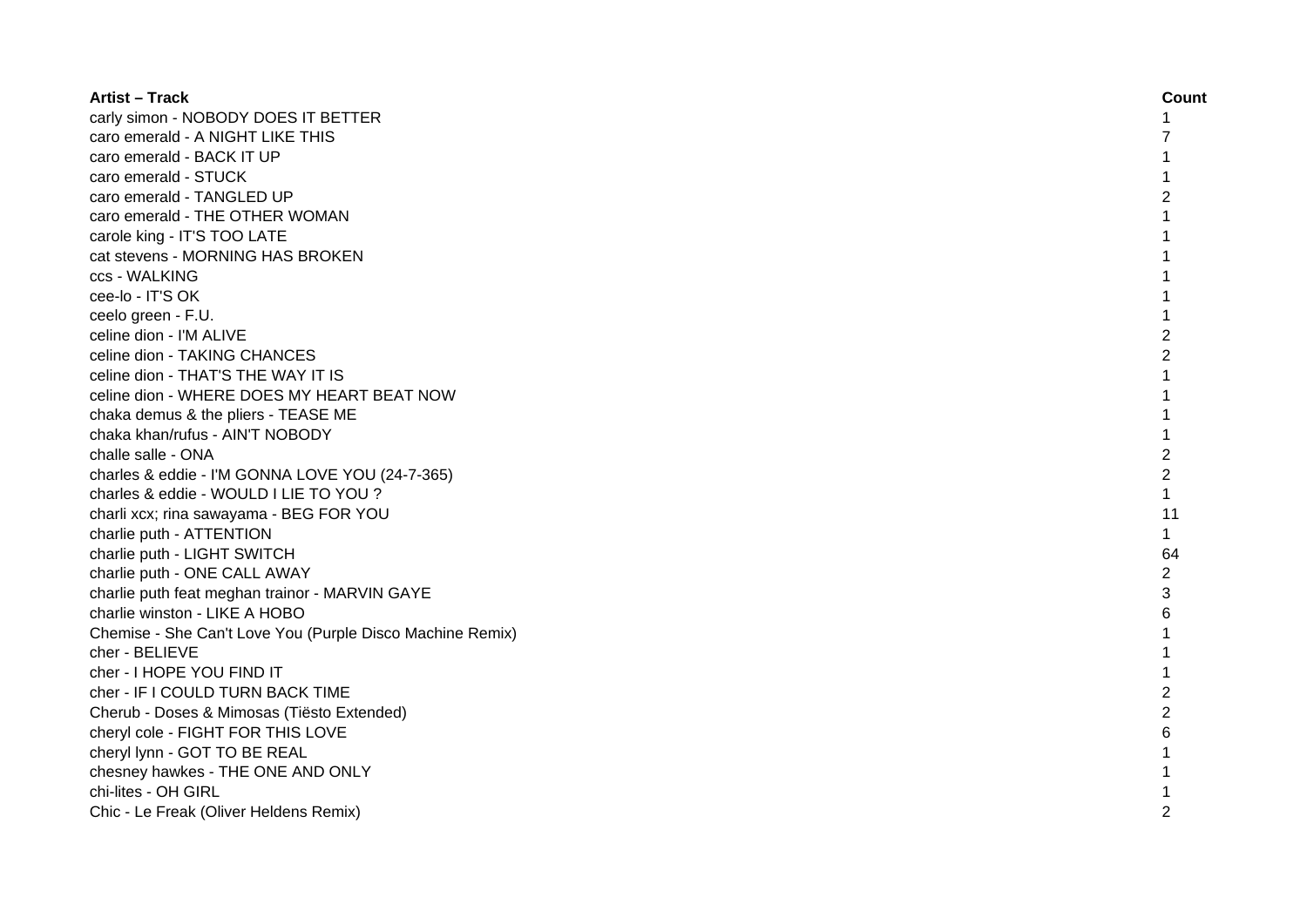| <b>Artist – Track</b>                                                      | Count          |
|----------------------------------------------------------------------------|----------------|
| chicane - LOVE ON THE RUN                                                  | 2              |
| chicane - power circle - OFFSHORE '97                                      | 1              |
| Chris Brown - Beautiful People                                             | $\overline{c}$ |
| chris brown - DON'T WAKE ME UP                                             | 3              |
| chris brown - FINE CHINA                                                   | 9              |
| chris deburgh - HIGH ON EMOTION                                            | 1              |
| chris deburgh - LADY IN RED                                                | 1              |
| chris isaak - WICKED GAME                                                  | 1              |
| chris rea - AUBERGE                                                        | $\overline{2}$ |
| chris rea - THE ROAD TO HELL                                               | $\overline{2}$ |
| christina aguilera - BEAUTIFUL                                             | $\overline{4}$ |
| christina aguilera - CANDYMAN                                              | $\overline{2}$ |
| christina aguilera - missy elliot - CAR WASH                               | $\overline{c}$ |
| christina aguilera - WHAT A GIRL WANTS                                     | $\overline{2}$ |
| christina aquilera - GENIE IN A BOTTLE                                     | 3              |
| christina perri - JAR OF HEARTS                                            | 6              |
| christopher cross - ARTHUR'S THEME                                         | $\mathbf{1}$   |
| christopher cross - RIDE LIKE THE WIND                                     | $\mathbf{1}$   |
| christopher cross - SAILING                                                | $\mathbf{1}$   |
| chuck berry - JOHNNY B.GOODE                                               |                |
| chumbawamba - TUBTHUMPING                                                  | $\mathbf{1}$   |
| Ciara - Get Up                                                             | $\mathbf{1}$   |
| ckay; elgrande toto - LOVE NWANTITI (NORTH AFRICAN REMIX)                  | 20             |
| Claptone - Beautiful                                                       | $\overline{c}$ |
| Claptone feat. George Kranz - The Drums (Din Daa Daa)                      | $\overline{c}$ |
| Claptone, Pet Shop Boys - Queen of Ice (feat. Dizzy) [Pet Shop Boys Remix) | $\overline{c}$ |
| CLAUDIA / VSE NAJBOLJSE                                                    | 1              |
| Clean Bandit - Everything But You (feat. A7S)                              | 4              |
| clean bandit - ROCKABYE                                                    | $\overline{7}$ |
| clean bandit & jess glynne - REAL LOVE                                     | 3              |
| clean bandit feat demi lovato - SOLO                                       | $\overline{c}$ |
| clean bandit feat jess glynne - RATHER BE                                  | 6              |
| clean bandit feat zara larsson - SYMPHONY                                  | 16             |
| clean bandit; a7s - EVERYTHING BUT YOU                                     | 5              |
| clean bandit; mabel; 24kgoldn - TICK TOCK                                  | 9              |
| clean bandit/a7s - EVERYTHING BUT YOU                                      | 1              |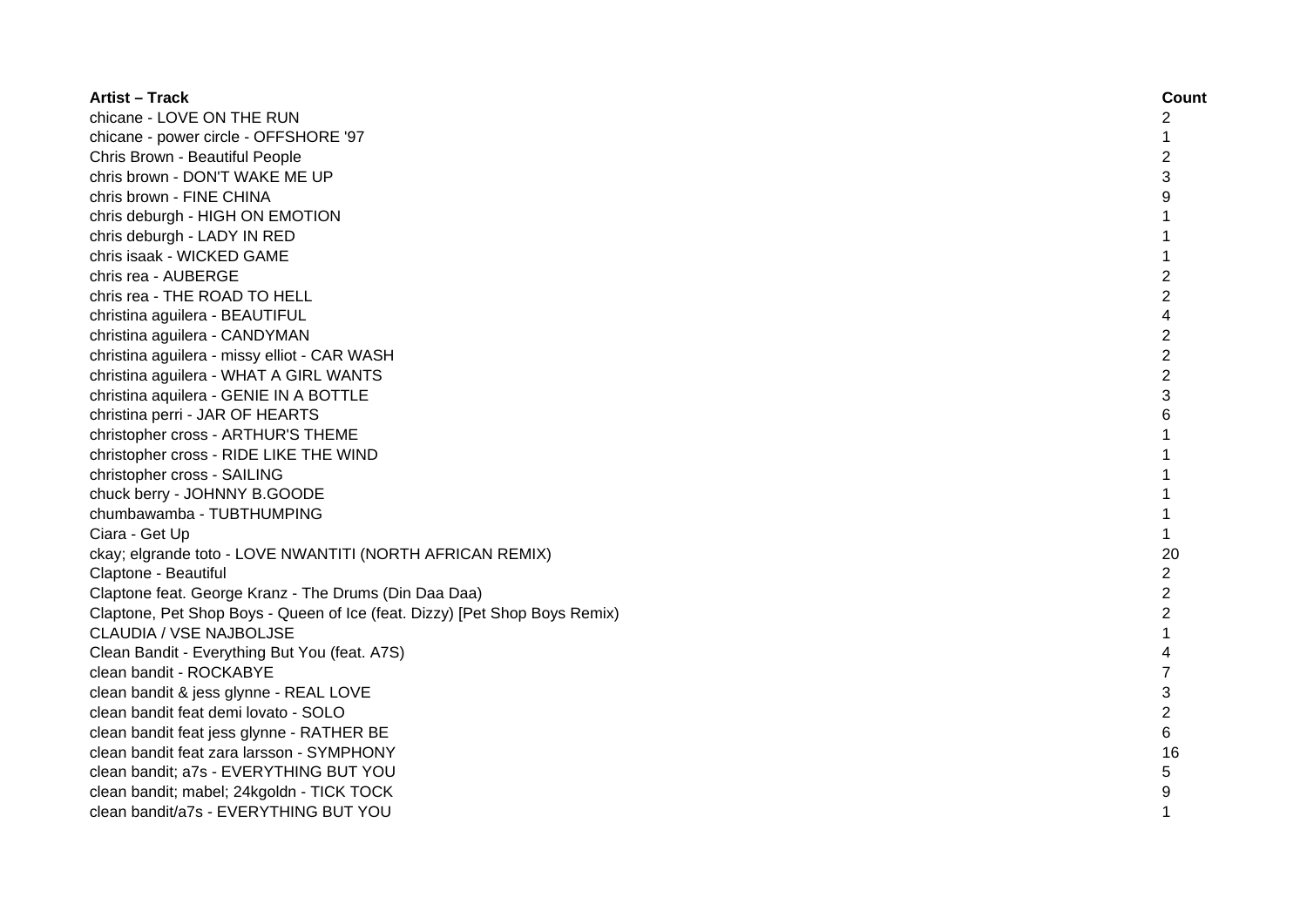| <b>Artist - Track</b>                                     | Count          |
|-----------------------------------------------------------|----------------|
| clockclock - SORRY                                        | 43             |
| clouseau - CLOSE ENCOUNTERS                               | 1              |
| club nouveau - LEAN ON ME                                 | $\overline{c}$ |
| cock robin - WHEN YOUR HEART IS WEAK                      | $\overline{c}$ |
| colbie cailat - BRIGHTER THAN THE SUN                     | 1              |
| colbie caillat - BUBBLY                                   |                |
| colbie caillat - HOLD ON                                  |                |
| colbie caillat - YOU GOT ME                               |                |
| coldcut - lisa stansfield - PEOPLE HOLD ON                | 1              |
| coldcut/lisa stansfield - PEOPLE HOLD ON                  | $\overline{2}$ |
| coldplay - ADVENTURE OF A LIFETIME                        | 3              |
| coldplay - CHARLIE BROWN                                  | $\overline{c}$ |
| coldplay - CLOCKS                                         | $\overline{4}$ |
| coldplay - DON'T PANIC                                    | $\mathbf{1}$   |
| coldplay - EVERY TEARDROP IS A WATERFALL                  | $\overline{2}$ |
| Coldplay - Every Teardrop Is A Waterfall (Pacha Club Mix) | $\overline{2}$ |
| coldplay - FIX YOU                                        | $\mathbf{1}$   |
| coldplay - HIGHER POWER                                   | 15             |
| coldplay - MAGIC                                          | 1              |
| coldplay - SPEED OF SOUND                                 | 3              |
| coldplay - THE HARDEST PART                               |                |
| coldplay - THE SCIENTIST                                  | $\overline{2}$ |
| coldplay - UP & UP                                        |                |
| coldplay - VIVA LA VIDA                                   | 6              |
| coldplay & avicii - A SKY FULL OF STARS                   | 3              |
| coldplay & rihanna - PRINCESS OF CHINA                    | 3              |
| coldplay feat beyonce - HYMN FOR THE WEEKEND              | 3              |
| Coldplay, BTS - My Universe                               | 4              |
| Coldplay, Selena Gomez - Let Somebody Go (Ofenbach Remix) | $\overline{c}$ |
| coldplay; bts - MY UNIVERSE                               | 25             |
| coldplay/bts - MY UNIVERSE                                | $\overline{c}$ |
| collective soul - SHINE                                   | $\overline{c}$ |
| colonia - ODUZIMAS MI DAH                                 | 1              |
| color me badd - I WANNA SEX YOU UP                        |                |
| commodores - LADY (YOU BRING ME UP)                       |                |
| communards - DON'T LEAVE ME THIS WAY                      | 1              |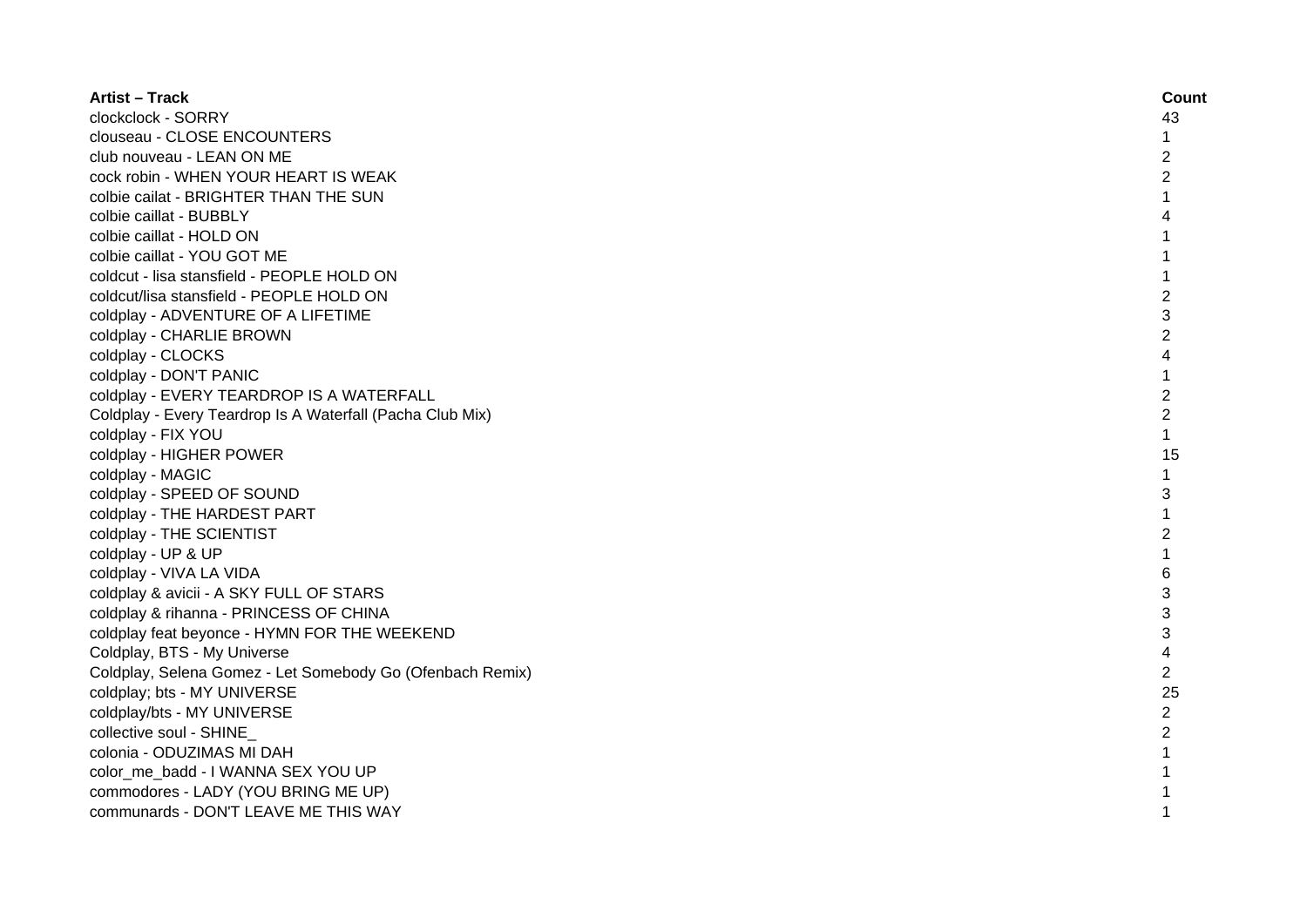| <b>Artist - Track</b>                                | Count          |
|------------------------------------------------------|----------------|
| concrete blonde - JOEY                               | 1              |
| connels - '74 -'75                                   |                |
| connie francis - BARCAROLE IN DER NACHT              | 2              |
| connie francis - EVERYBODY'S SOMEBODY'S FOOL         | 1              |
| coolio - C U WHEN U GET THERE                        | 3              |
| corinne bailey rae - PUT YOUR RECORDS ON             | $\overline{2}$ |
| CORNELIA JAKOBS / HOLD ME CLOSER                     | 1              |
| cornershop - BRIMFUL OF ASHA                         |                |
| Cornershop - Brimful Of Asha (The Norman Cook Remix) |                |
| corrs - ALL THE LOVE IN THE WORLD                    |                |
| corrs - ANGEL                                        | 1              |
| corrs - BREATHLESS_.                                 | $\overline{c}$ |
| corrs - IRRESISTIBLE                                 | $\overline{2}$ |
| corrs - SUMMER SUNSHINE                              | $\overline{2}$ |
| counting crows - MR.JONES                            | 3              |
| counting crows - vanessa carlton - BIG YELLOW TAXI   | $\mathbf{1}$   |
| craig david - SEVEN DAYS                             | $\overline{2}$ |
| craig david - sting - RISE & FALL                    | $\overline{2}$ |
| Craig David, Duvall - My Hearts Been Waiting for You | $\overline{2}$ |
| craig mclahlan - MONA                                |                |
| cranberries - ANIMAL INSTINCT                        |                |
| cranberries - DREAMS                                 | 6              |
| cranberries - LINGER                                 | $\overline{2}$ |
| cranberries - ODE TO MY FAMILY                       | $\overline{2}$ |
| cranberries - TOMORROW                               | 3              |
| cranberries - ZOMBIE                                 | $\overline{c}$ |
| crazy elephant - GIMME GIMME GOOD LOVIN'             |                |
| crazy frog - AXEL F.                                 |                |
| crazy town - BUTTERFLY                               | 5              |
| creed - WITH ARMS WIDE OPEN                          | 1              |
| creedence clearwater rev - UP AROUND THE BEND        | 1              |
| cris cab - LOVES ME NOT                              | 1              |
| cris cab feat pharrell williams - LIAR LIAR          | 6              |
| crowded house - DON'T DREAM IT'S OVER                |                |
| crowded house - NAILS IN MY FEET                     |                |
| crowded house - WEATHER WITH YOU                     | 4              |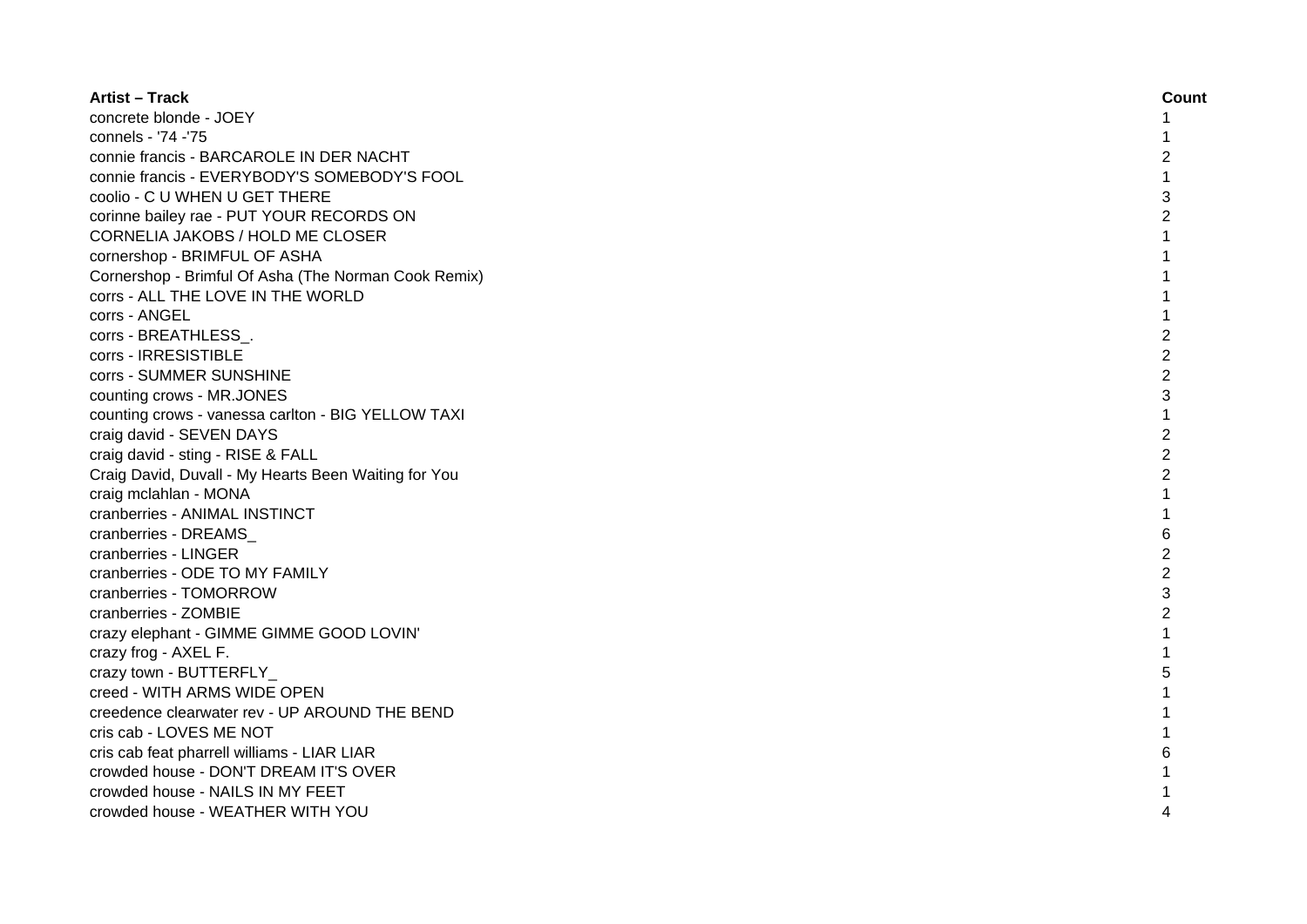| <b>Artist - Track</b>                                                     | Count          |
|---------------------------------------------------------------------------|----------------|
| Crystal Rock, Marc Kiss, Pule - Happy Ending (feat. Voice Impact & Yazik) | 1              |
| crystal rock; marc kiss; pule; voice impact; yazik - HAPPY ENDING         | 4              |
| crystal rock/marc kiss - HAPPY ENDING                                     | 2              |
| CUKI / MI GREMO PA NA MORJE                                               | 1              |
| cult - SHE SELLS SANCTUARY                                                | 1              |
| culture club - DO YOU REALLY WANT TO HURT ME                              | $\overline{2}$ |
| culture club - IT'S A MIRACLE                                             | $\overline{2}$ |
| culture club - KARMA CHAMELEON                                            | $\mathbf{1}$   |
| curiosity killed the cat - MISFIT                                         | $\mathbf{1}$   |
| curiosity killed the cat - NAME AND NUMBER                                | $\overline{2}$ |
| curtis stigers - YOU'RE ALL THAT MATTERS TO ME                            | $\mathbf{1}$   |
| cutting crew - (I JUST) DIED IN YOUR ARMS                                 | $\overline{2}$ |
| Cutting Crew - (I Just) Died In Your Arms (Dave Delly Remix Edit)         | 4              |
| cyndi lauper - ALL THROUGH THE NIGHT                                      | $\overline{2}$ |
| cyndi lauper - GIRLS JUST WANT TO HAVE FUN                                | 3              |
| cyndi lauper - I DROVE ALL NIGHT                                          | 3              |
| cyndi lauper - SHE BOP                                                    | $\mathbf{1}$   |
| cyndi lauper - TIME AFTER TIME                                            | $\overline{2}$ |
| cyndi lauper - TRUE COLORS                                                | $\overline{2}$ |
| d ream - THINGS CAN ONLY GET BETTER                                       |                |
| d.e.m.i.s./saska - NIC SE BAT                                             | $\overline{2}$ |
| d.j. bobo - EVERYBODY                                                     |                |
| d.j. jurgen - alice deejay - BETTER OFF ALONE                             |                |
| d.n.a. - suzanne vega - TOM'S DINNER                                      |                |
| d'kwaschen retashy - ROZALIJA                                             |                |
| daddy yankee feat. snow - CON CALMA                                       |                |
| Daddys Groove - Borracho                                                  | 2              |
| daft punk - AROUND THE WORLD                                              | $\mathbf{1}$   |
| Daft Punk & Madonna - Get Lucky & Lucky Star                              | $\overline{2}$ |
| daft punk & pharell williams - LOSE YOURSELF TO DANCE                     | 2              |
| daft punk ft pharrell williams - GET LUCKY                                | 6              |
| damijan zih - TONI MA PA LEPO KAPO                                        | $\mathbf{1}$   |
| dan hartman - I CAN DREAM ABOUT YOU                                       | $\overline{c}$ |
| dan-d - LEP DAN ZA SMRT                                                   | 1              |
| dan-d - LOVE SONG                                                         |                |
| dan-d - POZITIVNE MISLI                                                   | 3              |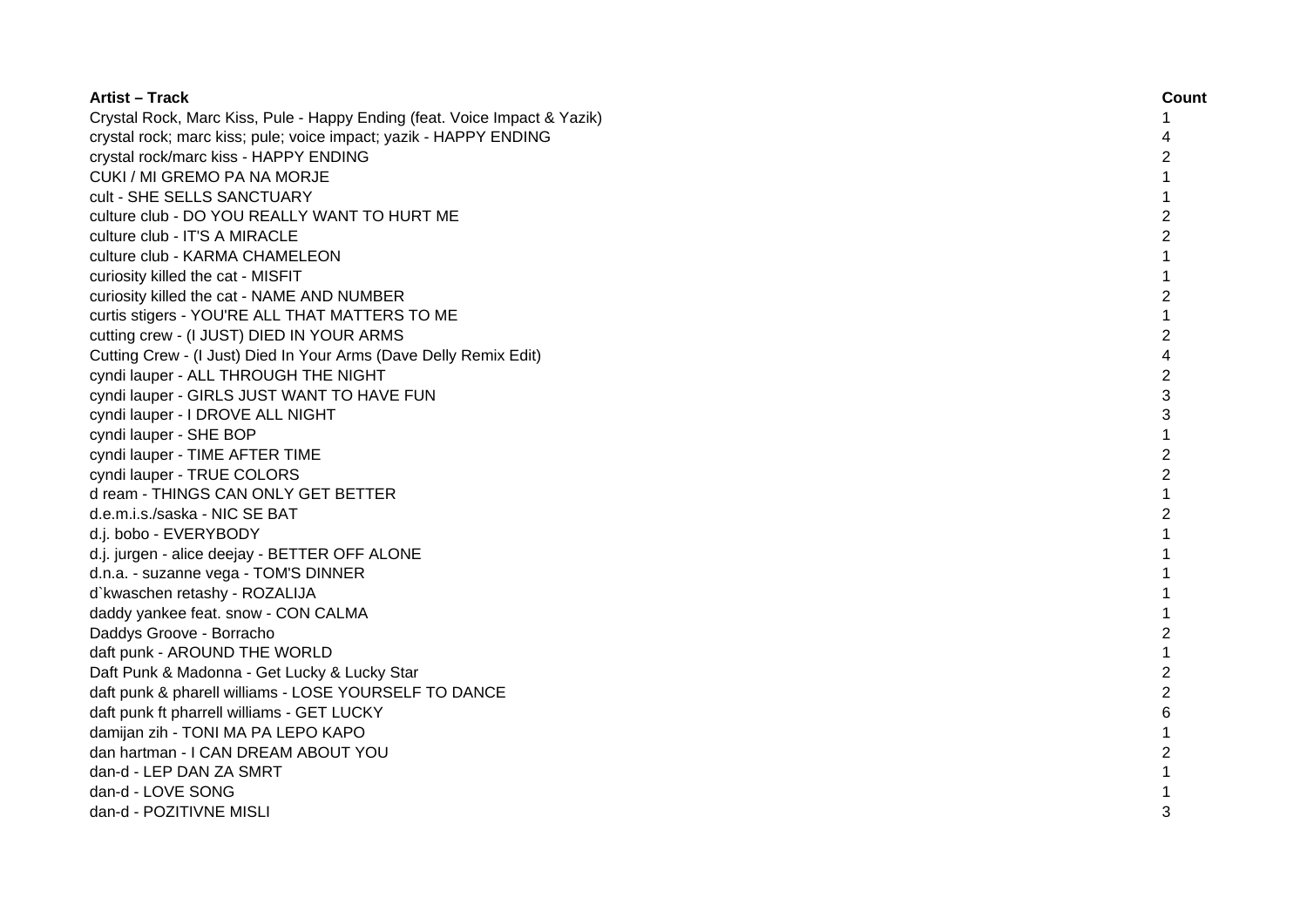| <b>Artist - Track</b>                                                | Count          |
|----------------------------------------------------------------------|----------------|
| dan-d - VODA                                                         | 1              |
| dance with a stranger - THE INVISIBLE MAN                            | 1              |
| dandrough - MISLI SO SMISLI                                          | 1              |
| dandy warhols - BOHEMIAN LIKE YOU                                    | $\overline{c}$ |
| daniel merriweather - CHANGE                                         | 5              |
| daniel merriweather - IMPOSSIBLE                                     | 1              |
| daniel merriweather - RED                                            | 6              |
| daniel powter - BAD DAY                                              | $\overline{c}$ |
| danijela - MARKE NEMAM                                               | $\mathbf{1}$   |
| DANIJELA / STO SAM JA, STO SI TI                                     | 1              |
| Danny Tenaglia & Celeda - Music Is The Answer (Fire Island Mix)      | $\overline{c}$ |
| danny wilson - MARY'S PRAYER                                         | 1              |
| dante thomas - pras - MISS CALIFORNIA                                | $\overline{c}$ |
| Danzel - Pump It Up                                                  | $\overline{c}$ |
| dare kauric/peter lovsin - GREVA PUNCA V JUZNE KRAJE                 | 5              |
| DARKO FILIPOVIC / TREBAS MI                                          | 1              |
| daryl hall - john oates - MANEATER                                   | 3              |
| daryl hall/john oates - KISS ON MY LIST                              | 1              |
| daughtry - FEELS LIKE TONIGHT                                        | $\overline{c}$ |
| daughtry - LONG LIVE ROCK'N'ROLL                                     | 6              |
| daughtry - NO SURPRISE                                               | $\overline{c}$ |
| daughtry - OVER YOU                                                  | 1              |
| Dave Spoon - Steels                                                  | $\overline{2}$ |
| david bowie - ABSOLUTE BEGINNERS                                     | 1              |
| david bowie - ASHES TO ASHES                                         | 1              |
| david bowie - CHINA GIRL                                             | $\overline{c}$ |
| david bowie - LET'S DANCE                                            | 1              |
| david bowie - LET'S DANCE                                            | 1              |
| david bowie - pat metheny - THIS IS NOT AMERICA                      | 1              |
| david bowie - tina turner - TONIGHT                                  | 3              |
| david bowie/tina turner - TONIGHT                                    | 1              |
| david gray - THE ONE I LOVE                                          | 1              |
| david guetta & emeli sande - WHAT I DID FOR LOVE                     | 3              |
| david guetta & kelly rowland - WHEN LOVE TAKES OVER                  | $\mathbf{1}$   |
| david guetta feat anne marie - DON'T LEAVE ME ALONE                  | 6              |
| david guetta feat cedric gervais & chris willis - WOULD I LIE TO YOU | 1              |
|                                                                      |                |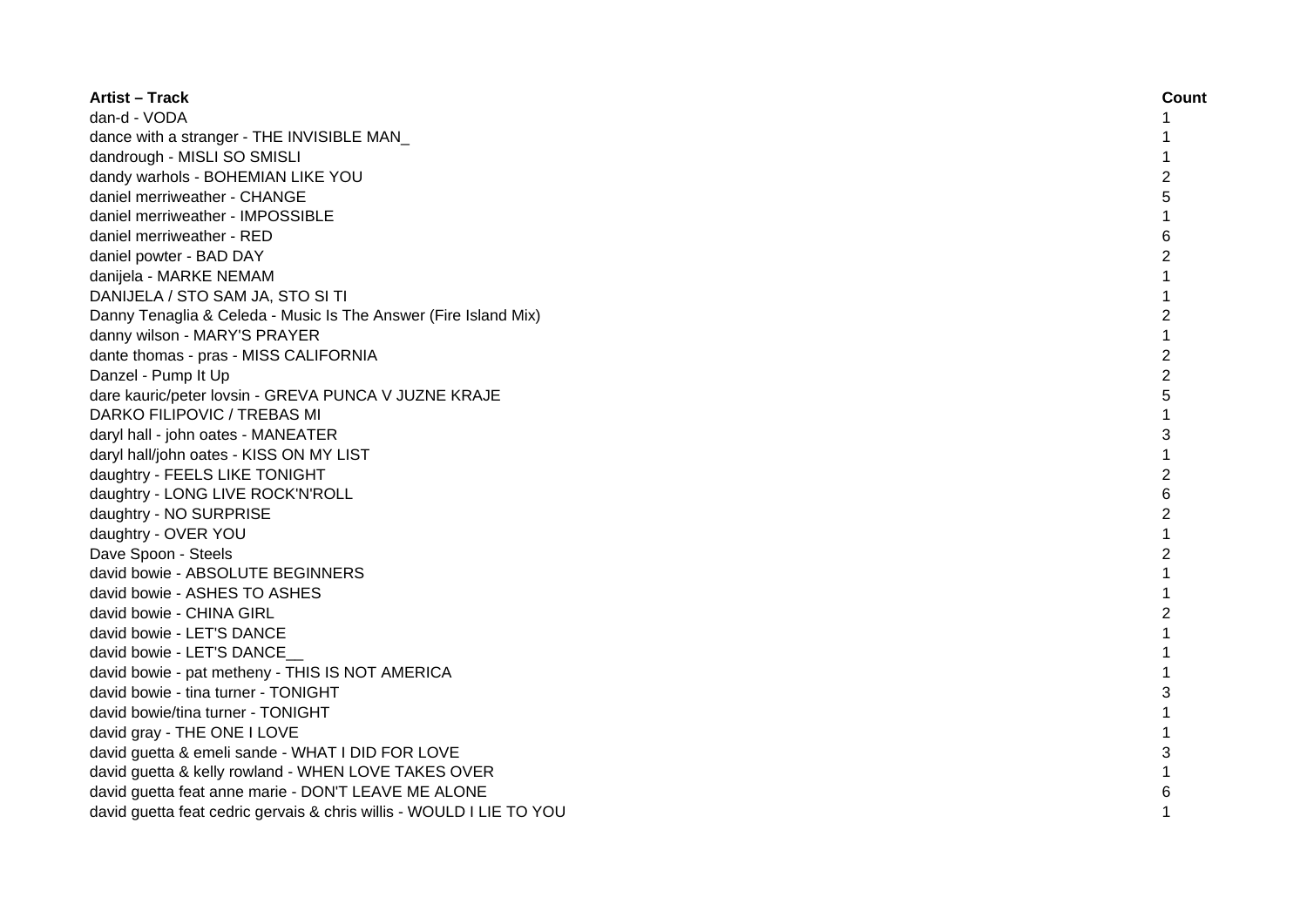| <b>Artist – Track</b>                                                         | Count          |
|-------------------------------------------------------------------------------|----------------|
| david guetta feat sam martin - DANGEROUS                                      | 4              |
| david guetta feat sam martin - LOVERS ON THE SUN                              | 3              |
| david guetta feat sia - FLAMES                                                | 5              |
| david guetta feat. rihanna - WHO'S THAT CHICK ?                               | 1              |
| david guetta feat. usher - WITHOUT YOU                                        | 1              |
| david guetta, bebe rexha, j balvin - SAY MY NAME                              | 3              |
| David Guetta, Becky Hill & Ella Henderson - Crazy What Love Can Do            | 6              |
| David Guetta, Kid Cudi - Memories (2021 Remix Extended)                       | $\overline{c}$ |
| David Guetta, MistaJam, John Newman - If You Really Love Me (How Will I Know) | $\overline{2}$ |
| david guetta; becky hill; ella henderson - CRAZY WHAT LOVE CAN DO             | 47             |
| david guetta; mistajam; john newman - IF YOU REALLY LOVE ME (HOW WILL I KNOW) | 6              |
| david guetta; raye - STAY (DON'T GO AWAY)                                     | 3              |
| david guetta; sia - LET'S LOVE                                                | 7              |
| david guetta/becky hill - CRAZY WHAT LOVE CAN DO                              | $\overline{7}$ |
| david lee roth - JUST A GIGOLO/I AIN'T GOT NOBO                               | $\mathbf{1}$   |
| David Tort & Markem & Yas Cepeda Feat. Ella Loponte - Strangers               | $\mathbf{1}$   |
| dawn penn - YOU DON'T LOVE ME (NO NO NO)                                      | $\overline{2}$ |
| db boulevard - POINT OF VIEW                                                  | 4              |
| deacon blue - REAL GONE KID                                                   | 1              |
| deaf havana - GOING CLEAR                                                     | 5              |
| dean lewis - HURTLESS                                                         | $\overline{c}$ |
| dean martin - GENTLE ON MY MIND                                               | 1              |
| dean martin - RETURN TO ME                                                    |                |
| debarge - RHYTHM OF THE NIGHT                                                 | 2              |
| deborah harry - I WANT THAT MAN                                               |                |
| declan j. donovan - PIECES                                                    | 6              |
| dee c. lee - SEE THE DAY                                                      |                |
| Deee Lite - Groove Is In The Heart                                            | 2              |
| deee-lite - GROOVE IS IN THE HEART                                            | 1              |
| deep blue something - BREAKFAST AT TIFFANY'S                                  | 6              |
| deep purple - STRANGE KIND OF WOMEN                                           | 1              |
| def_leppard - TWO STEPS BEHIND                                                | 1              |
| demis roussos - GOODBYE MY LOVE, GOODBYE (NEMSK                               | 1              |
| dennis edwa/siedah garre - DON'T LOOK ANY FURTHER                             | 1              |
| Dennis Ferrer - Hey Hey                                                       | 2              |
| dennis lloyd - NEVERMIND                                                      | $\overline{7}$ |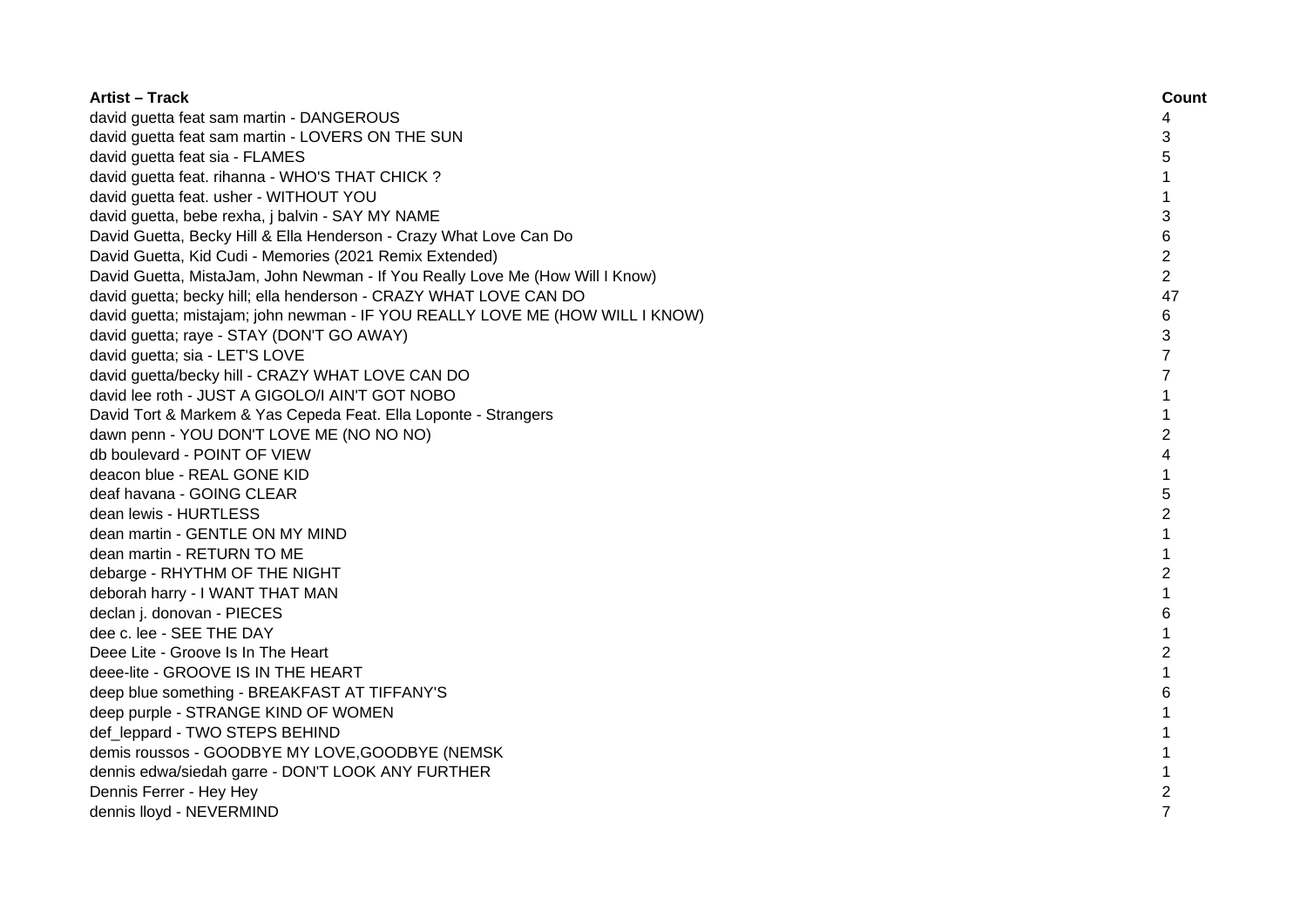| <b>Artist - Track</b>                                  | Count          |
|--------------------------------------------------------|----------------|
| Depeche Mode - Enjoy The Silence                       | 1              |
| depeche mode - ENJOY THE SILENCE                       | 6              |
| depeche mode - ENJOY THE SILENCE 04                    | 1              |
| depeche mode - FREE LOVE                               | 2              |
| depeche mode - JUST CAN'T GET ENOUGH                   | 1              |
| depeche mode - MASTER AND SERVANT                      | 1              |
| depeche mode - PEOPLE ARE PEOPLE                       |                |
| depeche mode - POLICY OF TRUTH                         |                |
| depeche mode - SHAKE THE DISEASE                       | 2              |
| depeche mode - STRANGELOVE                             | $\mathbf{1}$   |
| depeche mode - WHEN THE BODY SPEAKS                    | $\mathbf 1$    |
| Depeche Mode, Block & Crown, Lissat - Can't Get Enough | $\overline{2}$ |
| derek & the dominoes - LAYLA                           | $\mathbf{1}$   |
| dermont kennedy - SOMETHING TO SOMEONE                 | $\mathbf{1}$   |
| dermot kennedy - GIANTS                                | 8              |
| Dermot Kennedy - Giants (Jay Pryor Remix)              | $\overline{c}$ |
| dermot kennedy - OUTNUMBERED                           | $\overline{2}$ |
| dermot kennedy - POWER OVER ME                         | 10             |
| dermot kennedy - SOMETHING TO SOMEONE                  | $\mathbf{1}$   |
| des'ree - FEEL SO HIGH                                 | 1              |
| des'ree - LIFE                                         | $\overline{2}$ |
| des'ree - WHAT'S YOUR SIGN ?                           |                |
| des'ree - YOU GOTTA BE                                 | $\overline{2}$ |
| desireless - VOYAGE VOYAGE                             | $\overline{c}$ |
| desireless - VOYAGE YOYAGE                             | $\mathbf{1}$   |
| destiny's child - SAY MY NAME                          | 2              |
| destiny's child - SURVIVOR                             | 1              |
| dexy's midnight runners - COME ON EILEEN               | 4              |
| diana king - I SAY A LITTLE PRAYER                     | 1              |
| diana king - SHY GUY                                   | 1              |
| diana ross - LOVE HANGOVER                             |                |
| diana ross - UPSIDE DOWN                               |                |
| dido - DON'T BELIEVE IN LOVE                           |                |
| dido - LIFE FOR RENT                                   |                |
| dido - NO FREEDOM                                      |                |
| dido - THANK YOU                                       |                |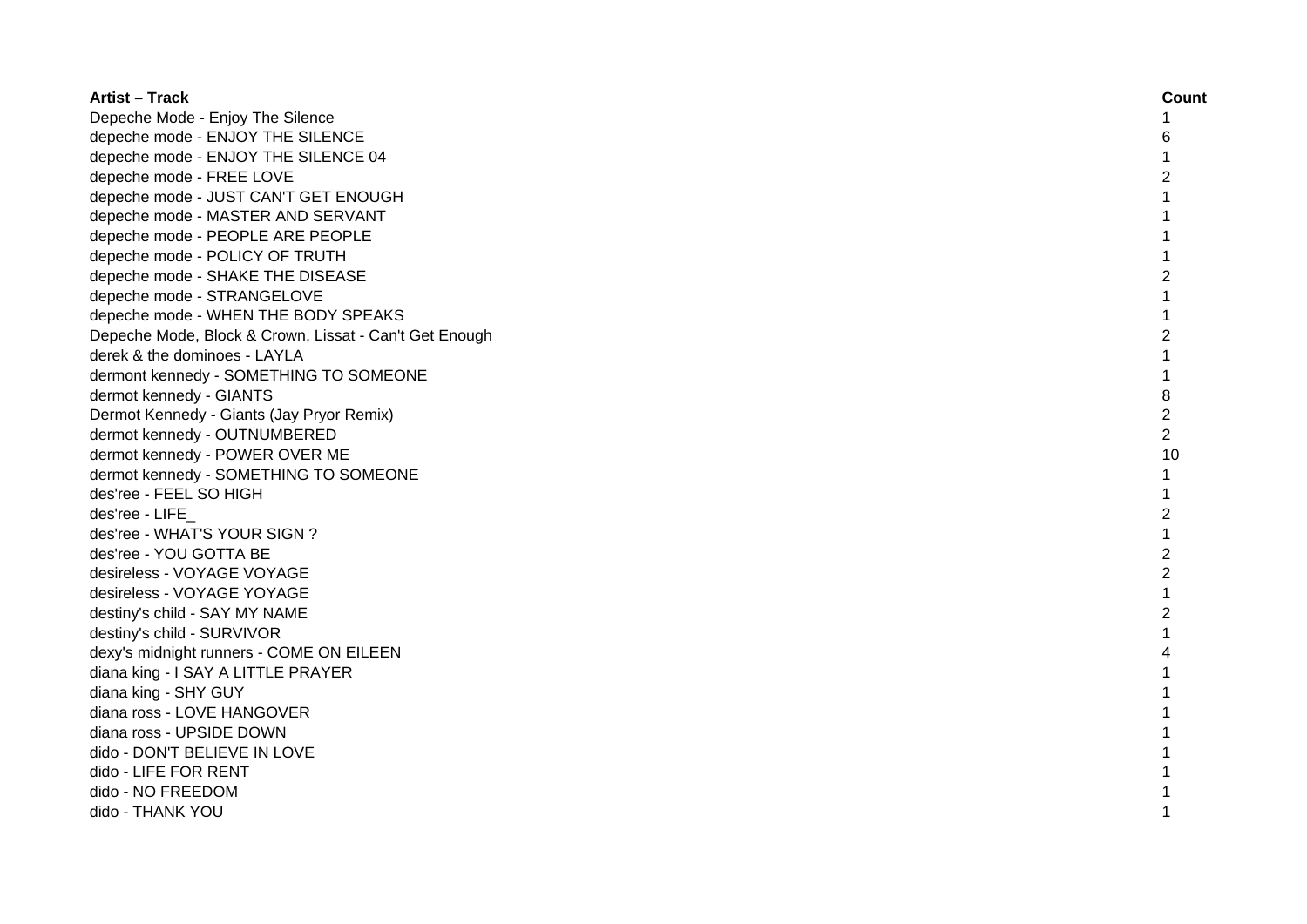| <b>Artist - Track</b>                                  | Count          |
|--------------------------------------------------------|----------------|
| dido - WHITE FLAG                                      |                |
| DIE ARZTE / M UND F                                    |                |
| Dinka - Elements (EDXs 5un5hine Remix)                 | 2              |
| dionne warwick - HEARTBREAKER                          |                |
| diplo; miguel - DON'T FORGET MY LOVE                   | $\overline{7}$ |
| diplo/miguel - DON'T FORGET MY LOVE                    | $\overline{c}$ |
| dire straits - CALLING ELVIS                           | 1              |
| dire straits - MONEY FOR NOTHING                       | $\overline{c}$ |
| dire straits - SO FAR AWAY                             | $\overline{c}$ |
| dire straits - SULTANS OF SWING                        | $\overline{2}$ |
| disc-o-tex & sex-o-lette - I WANNA DANCE WIT'CHOO      | $\mathbf{1}$   |
| disclosure ft sam smith - OMEN                         | 3              |
| <b>DISTURBED / PRAYER</b>                              | 1              |
| divine - SHOOT YOUR SHOT                               | 1              |
| divlje jagode - MOTORI                                 |                |
| divynils - I TOUCH MYSELF                              | $\overline{c}$ |
| dj khaled feat rihanna & bryson tiller - WILD THOUGHTS |                |
| DJ Project Feat. Giulia - Nu                           | $\overline{2}$ |
| DJ Quicksilver - Bellisima                             | $\overline{2}$ |
| dj snake feat justin bieber - LET ME LOVE YOU          | 2              |
| dj snake; j balvin;tyga - LOCO CONTIGO                 | $\mathbf{1}$   |
| djordje balasevic - OPROSTI MI KATRIN                  |                |
| DJORDJE BALASEVIC / AL' SE NEKAD                       | 1              |
| dnce - CAKE BY THE OCEAN                               | 9              |
| DNCE - Move                                            | 2              |
| dnce - MOVE                                            | 5              |
| doja cat - SAY SO                                      | 13             |
| doja cat; sza - KISS ME MORE                           | 11             |
| dolly parton - 9 TO 5                                  | 1              |
| dominic fike - 3 NIGHTS                                | 11             |
| don diablo; jessie j - BRAVE                           | 4              |
| don henley - DIRTY LAUNDRY                             | 1              |
| don henley - THE BOYS OF SUMMER                        | 2              |
| don omar feat. lucenzo - DANZA KUDURO                  | $\mathbf{1}$   |
| Donatella Rettore - Splendido Splendente               |                |
| donkeyboy - AMBITIONS                                  | 6              |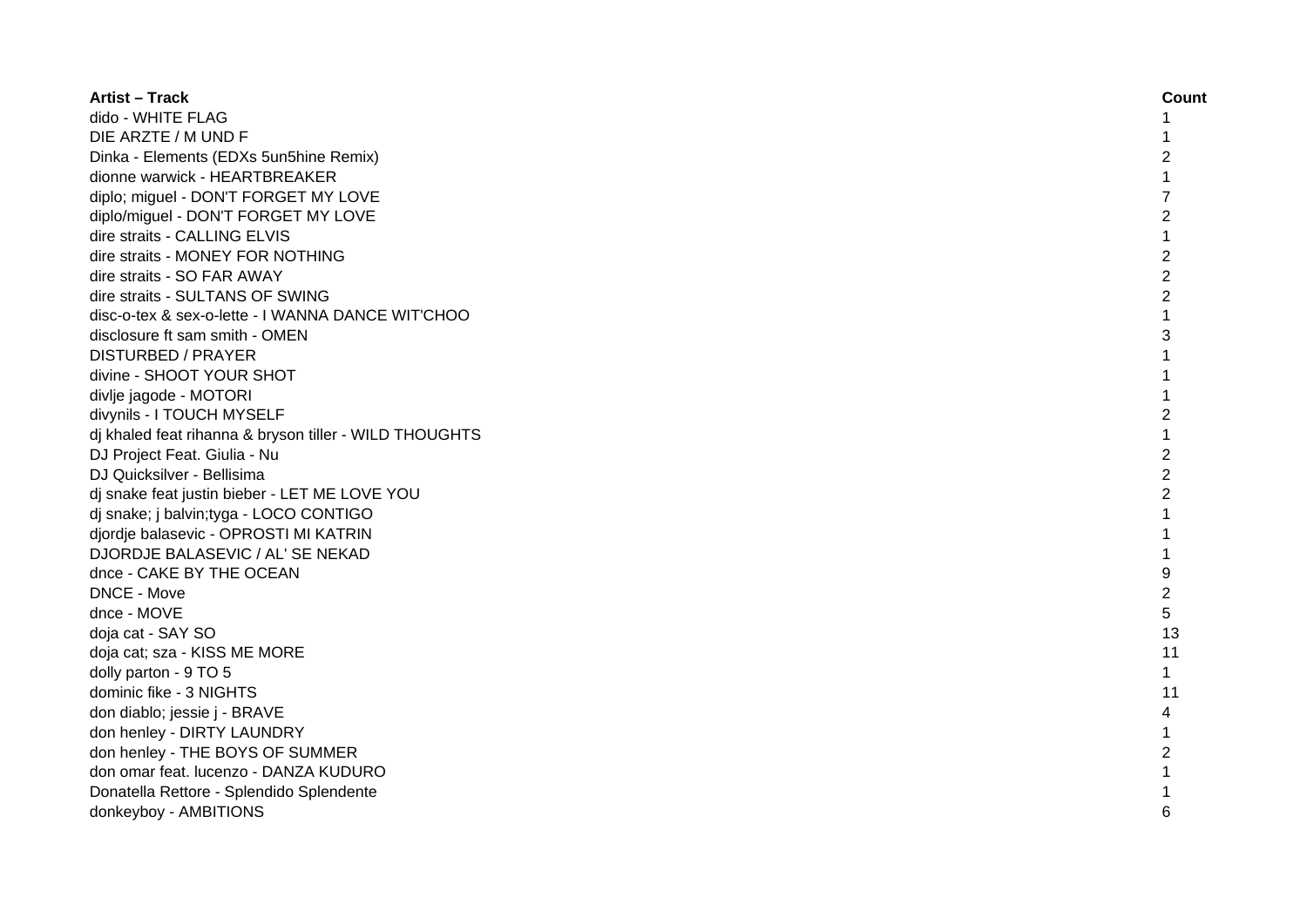| <b>Artist - Track</b>                                   | Count          |
|---------------------------------------------------------|----------------|
| donna lewis - I COULD BE THE ONE                        | 1              |
| donna lewis - I LOVE YOU ALWAYS FOREVER                 | 3              |
| donna summer - HOT STUFF                                | 4              |
| donna summer - I FEEL LOVE                              |                |
| doris day/les brown - SENTIMENTAL JOURNEY               | 1              |
| dove cameron - BOYFRIEND                                | $\overline{7}$ |
| dr. alban - IT'S MY LIFE                                | 1              |
| dr. alban - SING HALLELUJAH !                           | $\overline{2}$ |
| DR. ALBAN / LET THE BEAT GO ON                          | $\mathbf{1}$   |
| dr. dre - THE NEXT EPISODE                              | 1              |
| Dr. Motte & Westbam - Sunshine (Love Parade 1997)       | $\mathbf{1}$   |
| drake feat majid jordan - HOLD ON WE'RE GOING HOME      | $\overline{2}$ |
| drake feat wiz kid & kyla - ONE DANCE                   | $\overline{2}$ |
| DRAMA - Don't Hold Back (Tensnake Remix)                | $\overline{2}$ |
| DROWNING POOL / OVER MY HEAD                            |                |
| dua lipa - BE THE ONE                                   | 3              |
| Dua Lipa - Be The One (With You. Remix)                 | $\overline{2}$ |
| dua lipa - BREAK MY HEART                               | 3              |
| dua lipa - DON'T START NOW                              | 3              |
| dua lipa - HALLUCINATE                                  | 4              |
| dua lipa - HOTTER THAN HELL                             | $\mathbf{1}$   |
| dua lipa - IDGAF                                        | 9              |
| Dua Lipa - Levitating                                   | 2              |
| dua lipa - LEVITATING                                   | 5              |
| Dua Lipa - Love Again                                   | $\overline{2}$ |
| dua lipa - LOVE AGAIN                                   | 13             |
| Dua Lipa - Love Is Religion (The Blessed Madonna Remix) | $\overline{c}$ |
| Dua Lipa - New Rules (Suprafive Remix)                  | $\overline{c}$ |
| dua lipa - PHYSICAL                                     | 3              |
| Dua Lipa - Physical                                     | $\overline{2}$ |
| Dua Lipa - We're Good                                   | $\overline{c}$ |
| dua lipa - WE'RE GOOD                                   | 6              |
| Dua Lipa & Silk City - Electricity                      | $\overline{c}$ |
| dubioza kolektiv - BLAM                                 | 1              |
| duffy - MERCY                                           | 7              |
| duke dumont - OCEAN DRIVE                               | 11             |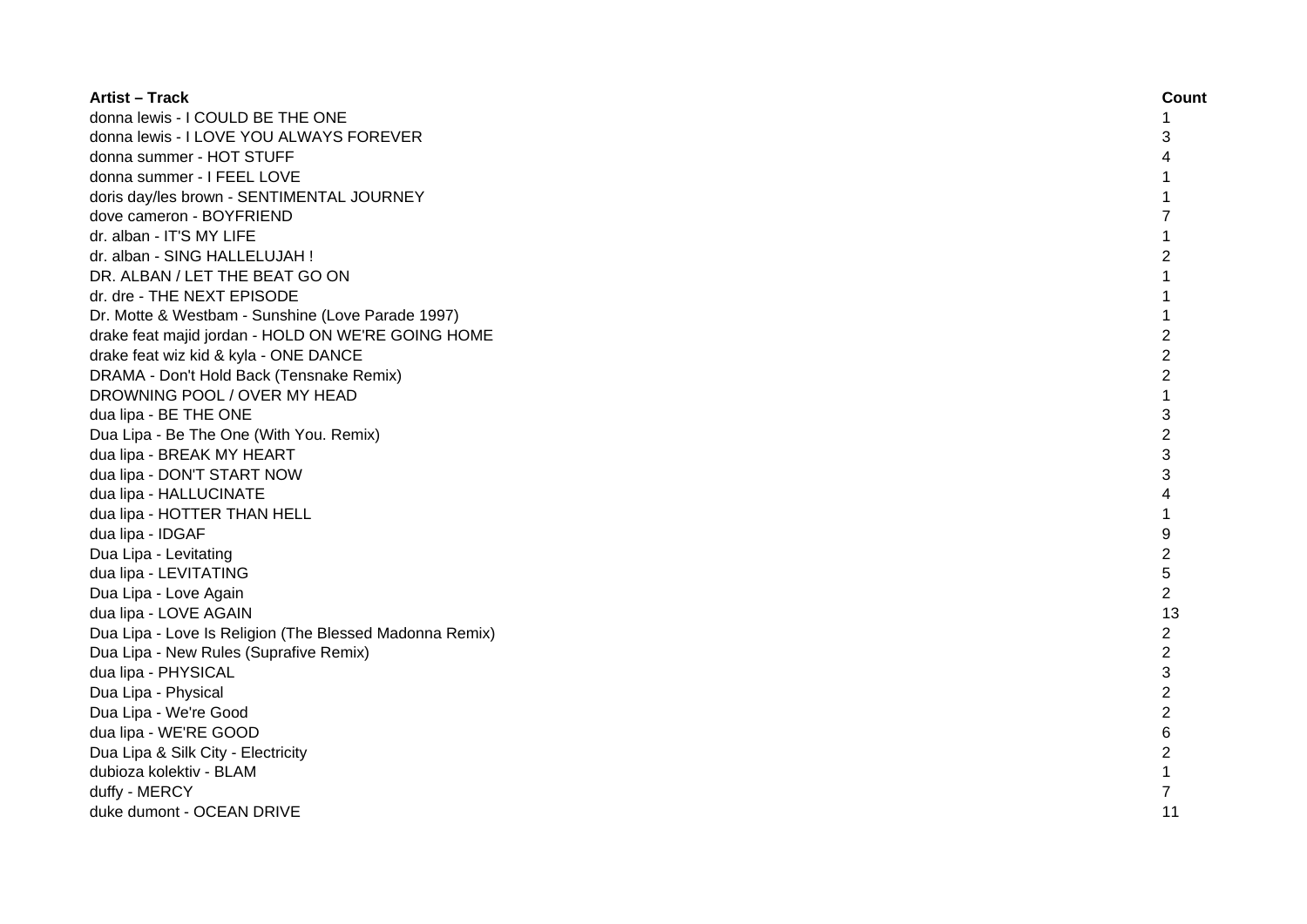| <b>Artist - Track</b>                              | Count          |
|----------------------------------------------------|----------------|
| duncan sheik - BARELY BREATHING                    | 1              |
| duran duran - (REACH UP FOR THE) SUNRISE           |                |
| duran duran - A VIEW TO A KILL                     |                |
| duran duran - GIRLS ON FILM                        |                |
| duran duran - HUNGRY LIKE THE WOLF                 | 2              |
| duran duran - IS THERE SOMETHING I SHOULD NO       |                |
| duran duran - IS THERE SOMETHING I SHOULD NOW      |                |
| duran duran - ORDINARY WORLD                       |                |
| duran duran - PERFECT DAY                          |                |
| duran duran - THE REFLEX                           |                |
| duran duran - WILD BOYS                            | 2              |
| dusty springfield - YOU DON'T HAVE TO SAY YOU LOVE |                |
| dynoro & gigi d'agostino - IN MY MIND              | 8              |
| DZURDZICA BARLOVIC / DOSLA MARKA                   |                |
| e.m.f. - I'M A BELIEVER                            |                |
| e.m.f. - UNBELIEVABLE                              |                |
| e.t. - TEK JE 12 SATI                              |                |
| eagle-eye cherry - FALLING IN LOVE AGAIN           | $\overline{c}$ |
| eagle-eye cherry - SAVE TONIGHT                    | 3              |
| eagles - HOTEL CALIFORNIA                          | $\mathbf{1}$   |
| Earth n Days - Just Be Good To Me                  | $\overline{c}$ |
| earth wind & fire - AFTER THE LOVE HAS GONE        | 1              |
| Earth Wind And Fire, Ladies On Mars - Let's Groove |                |
| east_17 - gabrielle - IF I EVER                    |                |
| echosmith - COOL KIDS                              | 6              |
| ed sheeran - AFTERGLOW                             | 1              |
| ed sheeran - BAD HABITS                            | 10             |
| ed sheeran - CASTLE ON THE HILL                    | $\mathbf{1}$   |
| ed sheeran - DON'T                                 |                |
| ed sheeran - GALWAY GIRL                           |                |
| ed sheeran - HAPPIER                               | 1              |
| ed sheeran - I SEE FIRE                            | $\mathbf{1}$   |
| ed sheeran - OVERPASS GRAFFITI                     | 12             |
| Ed Sheeran - Overpass Graffiti (Alle Farben Remix) | $\mathbf{1}$   |
| ed sheeran - PERFECT                               |                |
| ed sheeran - PHOTOGRAPH (Felix Jaehn Remix)        | 2              |
|                                                    |                |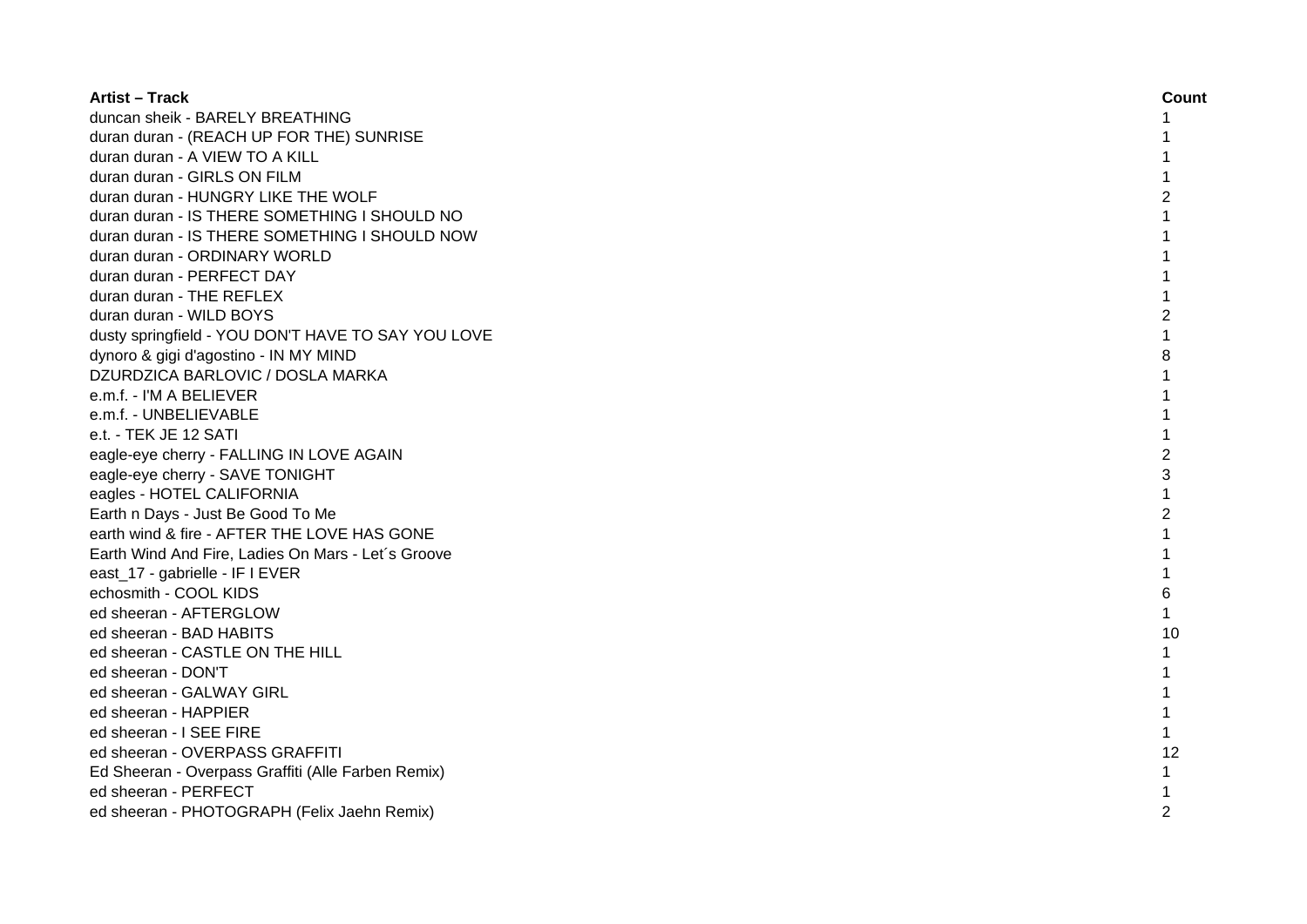| <b>Artist - Track</b>                                              | Count          |
|--------------------------------------------------------------------|----------------|
| ed sheeran - PHOTOGRAPH (orig.)                                    | $\overline{c}$ |
| ed sheeran - SHAPE OF YOU                                          | 4              |
| Ed Sheeran - Shape Of You                                          | 2              |
| ed sheeran - SHIVERS                                               | 15             |
| Êd Sheeran - Shivers                                               | $\overline{2}$ |
| ed sheeran - SING                                                  | 3              |
| ed sheeran - THE A TEAM                                            | $\mathbf{1}$   |
| ed sheeran - THINKING OUT LOUD                                     | $\mathbf{1}$   |
| ed sheeran & beyonce - PERFECT DUET                                | $\overline{2}$ |
| ed sheeran; justin bieber - I DON'T CARE                           | $\mathbf{1}$   |
| ed sheeran; lil baby - 2STEP                                       | 22             |
| ed sheeran/lil baby - 2STEP                                        | $\overline{2}$ |
| eddy grant - ELECTRIC AVENUE                                       | $\mathbf{1}$   |
| eddy grant - I DON'T WANNA DANCE                                   | $\overline{c}$ |
| edgar winter group - FRANKENSTEIN                                  | $\mathbf{1}$   |
| edith piaf - MILORD                                                | $\overline{c}$ |
| edvin fliser - vinko simek - MOJ MARIBOR                           | $\mathbf{1}$   |
| EDX - On My Mind                                                   | 4              |
| eifel 65 - BLUE                                                    | 1              |
| elaine page/barbara dick - I KNOW HIM SO WELL                      | 1              |
| elderbrook; rudimental - SOMETHING ABOUT YOU                       | $\overline{7}$ |
| eli - CHANGE YOUR MIND                                             | 3              |
| ella henderson - GHOST                                             | 13             |
| ella henderson - MIRROR MAN                                        | $\overline{2}$ |
| elle king - EX'S AND OH'S                                          | 9              |
| ellie goulding - LIGHTS                                            | $\overline{c}$ |
| ellie goulding - SOMETHING IN THE WAY YOU MOVE                     | 1              |
| ellie goulding - STILL FALLING FOR YOU (from Bridget Jones's Baby) | 1              |
| elton john - DANIEL                                                | 1              |
| elton john - I DON'T WANNA GO ON WITH YOU L                        | $\mathbf 1$    |
| elton john - I DON'T WANNA GO ON WITH YOU LIKE THAT                | $\overline{c}$ |
| elton john - I WANT LOVE                                           | 1              |
| elton john - SACRIFICE                                             | $\mathbf 1$    |
| elton john - SAD SONGS                                             | $\mathbf{1}$   |
| elton john; dua lipa - COLD HEART (PNAU REMIX)                     | 67             |
| elton john/dua lipa - COLD HEART (PNAU REMIX)                      | 8              |
|                                                                    |                |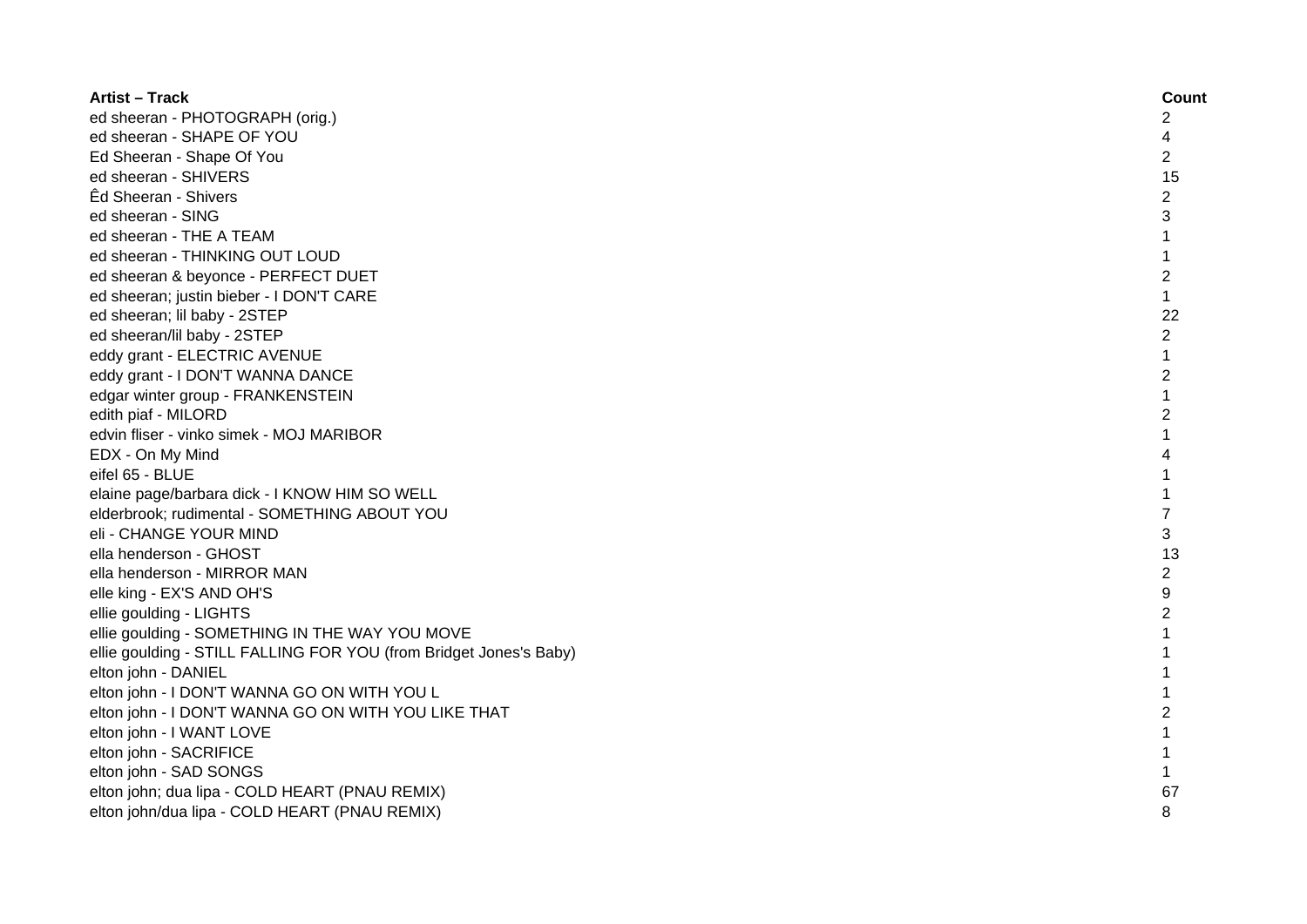| <b>Artist - Track</b>                                             | Count          |
|-------------------------------------------------------------------|----------------|
| elvis jackson - THIS TIME                                         | 3              |
| elvis presley - A LITTLE LESS CONVERSATION (REMIX)                | 1              |
| elvis presley - ARE YOU LONESOME TONIGHT?                         | 1              |
| elvis presley - CRYING IN THE CHAPEL                              | $\overline{c}$ |
| elvis presley - GOOD LUCK CHARM                                   | 1              |
| elvis presley - JAILHOUSE ROCK                                    | 1              |
| emeli sande - NEXT TO ME                                          | $\overline{2}$ |
| emeli sande - READ ALL ABOUT IT                                   | 3              |
| EMELINE / CINDERELLA'S DEAD                                       | 1              |
| emilia - A GOOD SIGN                                              | $\mathbf{1}$   |
| emilia - BIG BIG WORLD                                            | $\overline{c}$ |
| emiliana torrini - JUNGLE DRUM                                    | 1              |
| emily roberts - SOAP                                              | $\mathbf{1}$   |
| eminem - rihanna - LOVE THE WAY YOU LIE                           | $\mathbf{1}$   |
| Eminem - Without Me                                               | $\overline{2}$ |
| eminem - WITHOUT ME                                               | 3              |
| eminem feat. rihanna - THE MONSTER                                | 3              |
| emkej - LJUJEZEN                                                  | 33             |
| emma bunton - TAKE MY BREATHE AWAY _                              | $\mathbf{1}$   |
| emmelie de forest - ONLY TEARDROPS (evrovizijska zmagovalka 2013) | $\mathbf{1}$   |
| empire of the sun - ALIVE                                         | 3              |
| Empire of the Sun - Walking On a Dream                            | $\overline{2}$ |
| empire of the sun - WE ARE THE PEOPLE                             | 5              |
| energy 52 - CAFE DEL MAR '98                                      | 1              |
| engelbert - PLEASE RELEASE ME                                     | $\overline{2}$ |
| enrique iglesi - whitney houston - COULD I HAVE THIS KISS FOREVER |                |
| enrique iglesias - BE WITH YOU                                    |                |
| enrique iglesias - ESCAPE                                         | 2              |
| enrique iglesias - HERO                                           |                |
| enrique iglesias - kelis - NOT IN LOVE                            |                |
| enrique iglesias - SUBEME LA RADIO                                | 8              |
| enrique iglesias feat sean paul - BAILANDO                        | 3              |
| enrique iglesias feat wisin - DUELE EL CORASON                    | 5              |
| erasure - STOP!                                                   | 1              |
| eric burdon - SAN FRANCISCAN NIGHTS                               |                |
| eric carmen - HUNGRY EYES                                         | 2              |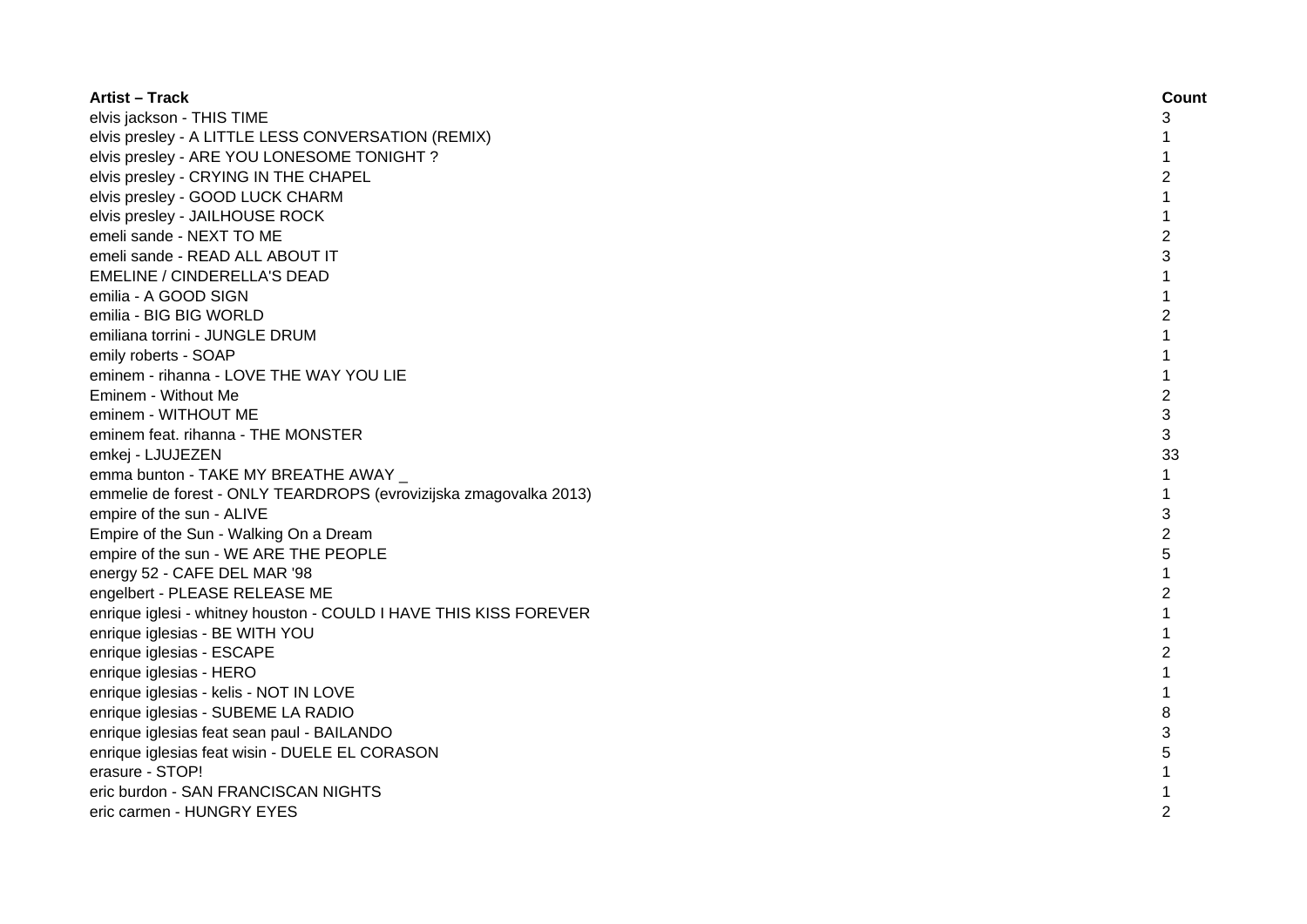| <b>Artist - Track</b>                                              | Count          |
|--------------------------------------------------------------------|----------------|
| eric clapton - CHANGE THE WORLD                                    |                |
| eric clapton - LAY DOWN SALLY                                      |                |
| eric clapton - TEARS IN HEAVEN                                     |                |
| eric prydz - PJANOO                                                |                |
| eros ramazzotti - ADESSO TU                                        |                |
| eros ramazzotti - anastacia - I BELONG TO YOU                      | $\overline{c}$ |
| eros ramazzotti - PARLA CON ME                                     | $\overline{c}$ |
| eros ramazzotti - SE BASTASSE UNA CANZONE                          | $\overline{2}$ |
| eros ramazzotti - tina turner - COSE DELLA VITA - CAN'T STOP THINK | 1              |
| EROS RAMAZZOTTI/ANASTACIA / I BE                                   | 1              |
| eternal - STAY.                                                    | 1              |
| europe - CARRIE                                                    | 1              |
| europe - THE FINAL COUNTDOWN                                       | 1              |
| eurythmics - HERE COMES THE RAIN AGAIN                             | 4              |
| eurythmics - LOVE IS A STRANGER                                    | 2              |
| Eurythmics - Love is a stranger                                    | $\overline{2}$ |
| eurythmics - SEX CRIME (1984)                                      | $\mathbf{1}$   |
| eurythmics - SWEET DREAMS                                          | 5              |
| eurythmics - THORN IN MY SIDE                                      | 3              |
| eurythmics - WHO'S THAT GIRL ?                                     |                |
| eurythmics - WOULD I LIE TO YOU?                                   |                |
| eva moskon - KLIKI                                                 | 3              |
| eva pavli; emkej - JUNO                                            |                |
| evanescence - BRING ME TO LIFE                                     | $\overline{2}$ |
| eve - gwen stefani - LET ME BLOW YOUR MIND                         | 2              |
| evelyn thomas - HIGH ENERGY                                        | $\mathbf{1}$   |
| everything but the girl - I DON'T WANT TO TALK ABOUT IT            | $\mathbf{1}$   |
| everything but the girl - MISSING                                  | 3              |
| f.r. david - WORDS                                                 | $\overline{2}$ |
| fairground attraction - FIND MY LOVE                               | 3              |
| fairground attraction - PERFECT                                    | $\overline{2}$ |
| faith hill - THERE YOU'LL BE                                       | 4              |
| Faithless - Everybody Everybody                                    | $\overline{c}$ |
| Faithless - Insomnia                                               | $\overline{c}$ |
| falco - DER KOMMISSAR                                              |                |
| falco - VIENNA CALLING                                             | 1              |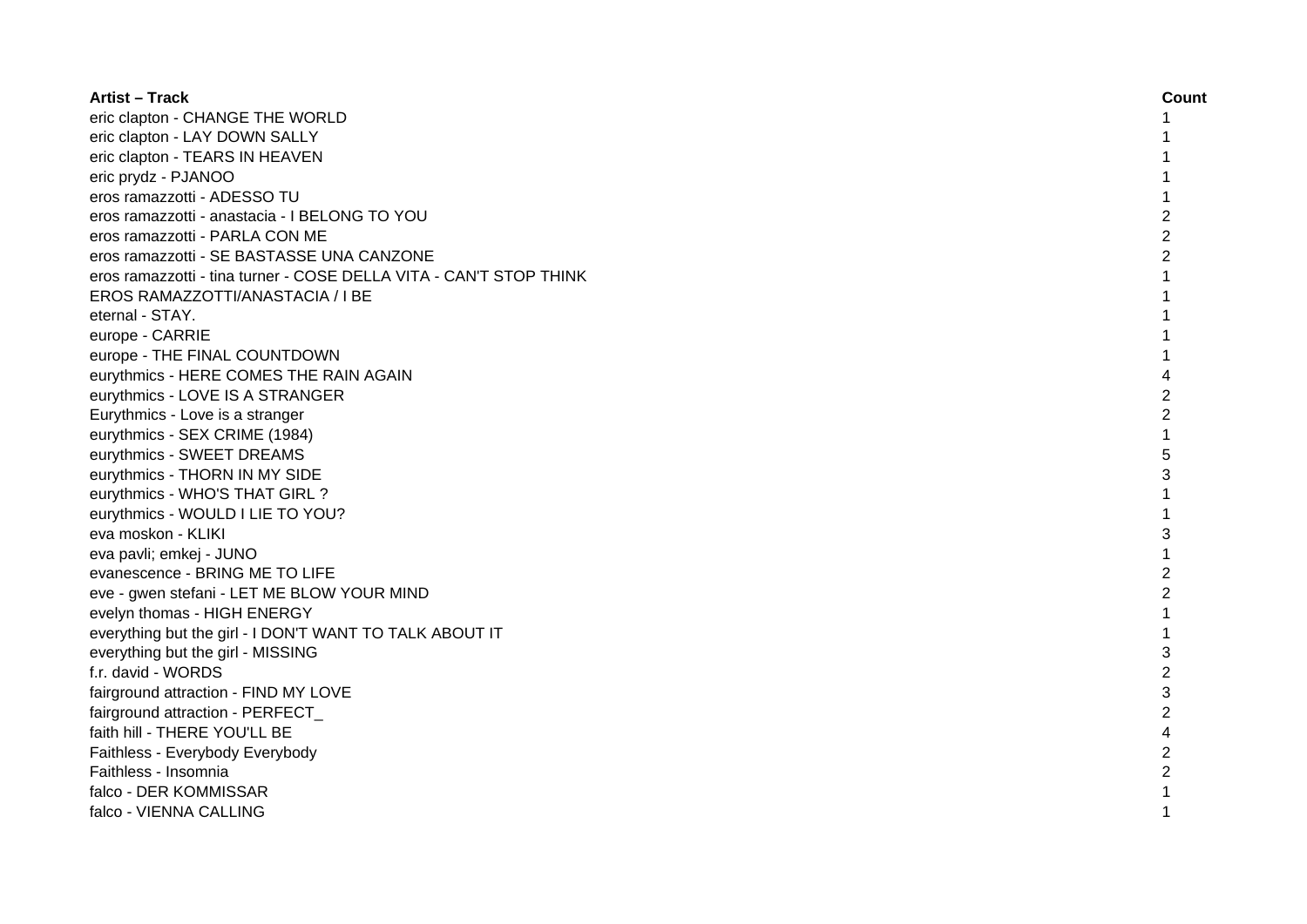| <b>Artist – Track</b>                                                 | Count          |
|-----------------------------------------------------------------------|----------------|
| family of the year - HERO                                             |                |
| faraoni - SOLINAR                                                     |                |
| <b>FARAONI / TI ZNAS</b>                                              |                |
| farruko - PEPAS                                                       |                |
| Farruko - Pepas                                                       | $\overline{c}$ |
| Fatboy Slim - The Rockafeller Skank                                   | $\overline{2}$ |
| fats domino - I'M WALKING                                             | 1              |
| Faul & Wad - Oye como va                                              | 3              |
| Faul & Wad Ad & Pnau - Changes                                        | $\overline{c}$ |
| feargal sharkey - A GOOD HEART                                        | $\mathbf{1}$   |
| Feder - Blind (feat. Emmi)                                            | $\mathbf{1}$   |
| felix jaehn feat alma - BONFIRE                                       | $\mathbf{1}$   |
| felix jaehn feat hearts and colors & adam trigger - LIKE A RIDDLE     | 10             |
| felix jaehn feat hight & alex aiono - HOT2TOUCH                       | 3              |
| felix jaehn feat jasmine thompson - AIN'T NOBODY                      | $\mathbf{1}$   |
| felix jaehn feat polina - BOOK OF LOVE                                | $\mathbf{1}$   |
| felix jaehn feat. marc e. bassy & gucci mane - COOL                   | $\mathbf{1}$   |
| Felix Jaehn, Club Soda - Nuit Blanche                                 | $\overline{2}$ |
| Felix Jaehn, Robin Schulz - I Got A Feeling                           | 3              |
| Felix Jaehn, The Stickmen Project - Rain In Ibiza (feat. Calum Scott) |                |
| felix jaehn; robin schulz; georgia ku - I GOT A FEELING               |                |
| felix jaehn; the stickmen project; calum scott - RAIN IN IBIZA        |                |
| felix jaehn; vize; miss li - CLOSE YOUR EYES                          | 4              |
| felix jaehn; calum scott - LOVE ON MYSELF                             | $\overline{c}$ |
| fergie - BIG GIRLS DON'T CRY                                          | 5              |
| fiction factory - FEELS LIKE HEAVEN                                   | 3              |
| fine young cannibals - GOOD THING                                     | $\mathbf{1}$   |
| fine young cannibals - SHE DRIVES ME CRAZY                            | 2              |
| Fine Young Cannibals - She Drives Me Crazy (Dimitri From Paris Remix) | $\overline{2}$ |
| FIRST AID KIT / MY SILVER LINING                                      | 1              |
| flash & the pan - AYLA                                                | 1              |
| flash & the pan - MIDNIGHT MAN                                        | 1              |
| fleetwood mac - LITTLE LIES                                           | $\overline{c}$ |
| fleetwood mac - SEVEN WONDERS                                         |                |
| fleetwood mac - BIG LOVE                                              | 2              |
| flirrt - KAKO SI KAJ                                                  | 1              |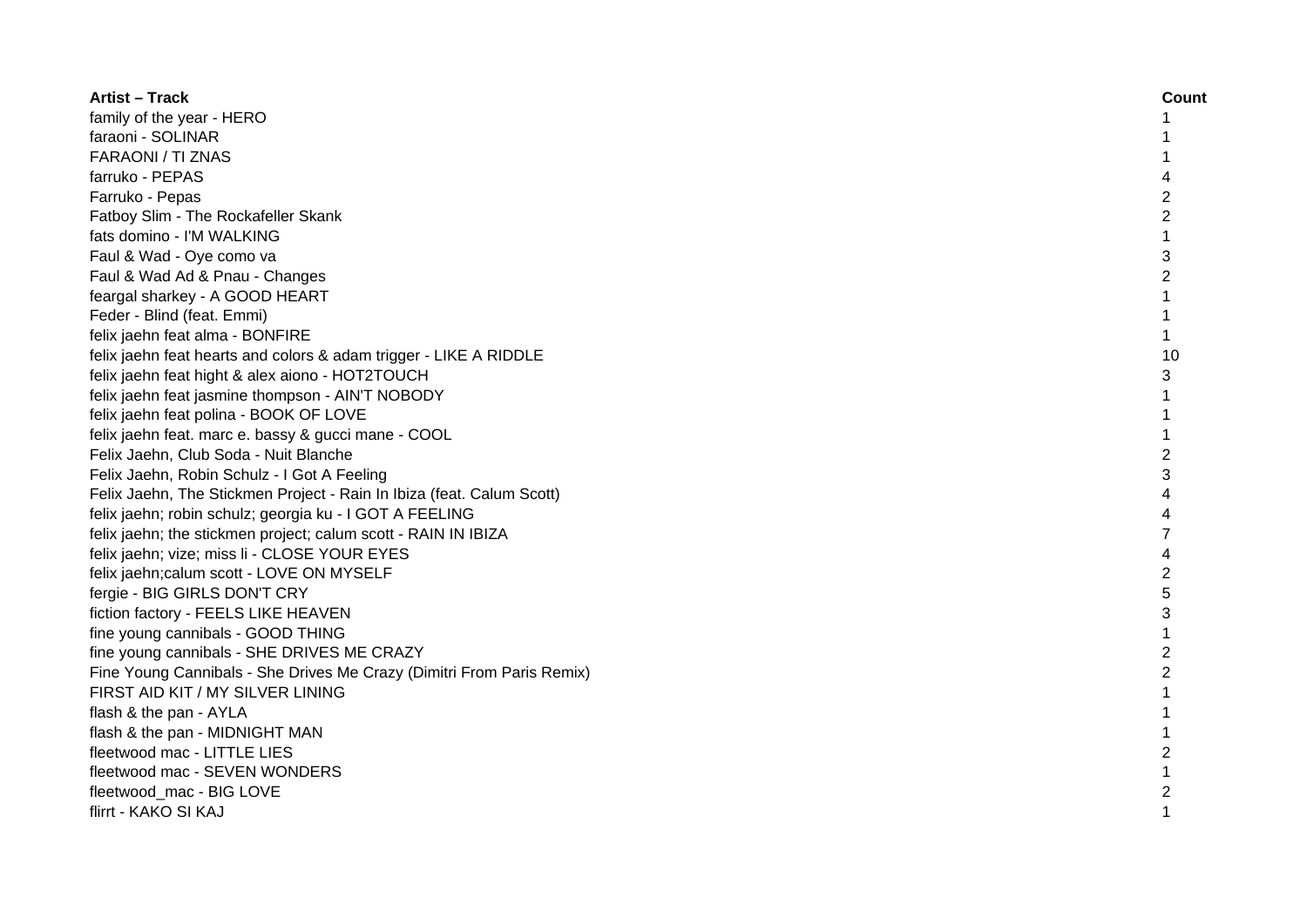| <b>Artist – Track</b>                                        | Count          |
|--------------------------------------------------------------|----------------|
| flo-rida - GOOD FEELING                                      | 1              |
| flo-rida - WHISTLE                                           | 2              |
| florence & the machine - MY LOVE                             | 6              |
| florence & the machine - SHIP TO WRECK                       | $\overline{c}$ |
| Florence + the Machine - My Love (MEDUZA Remix)              | 6              |
| foo fighters - THE PRETENDER                                 | 1              |
| foo fighters - THESE DAYS                                    | 1              |
| foo fighters - WHEELS                                        | 1              |
| fool's_garden - LEMON TREE                                   | 1              |
| foreigner - I WANT TO KNOW WHAT LOVE IS                      | 1              |
| four tops - LOCO IN ACAPULCO                                 | 1              |
| fox the fox - PRECIOUS LITTLE DIAMONDS                       | $\mathbf{1}$   |
| france gall - ELLA ELLE'LA                                   | $\mathbf{1}$   |
| france gall - ELLA, ELLE'LA                                  | $\mathbf{1}$   |
| francis dunnery - AMERICAN LIFE IN THE SUMMERTIME            | 6              |
| frank sinatra - STRANGERS IN THE NIGHT                       | $\overline{2}$ |
| frankie goes to hollywoo - RAGE HARD                         | $\mathbf{1}$   |
| frankie goes to hollywoo - RELAX                             | 1              |
| frankie goes to hollywoo - TWO TRIBES                        | $\mathbf{1}$   |
| frankie goes to hollywoo - WELCOME TO THE PLEASUREDOME       | $\mathbf{1}$   |
| frans - IF I WERE SORRY                                      | 11             |
| Fred again & The Blessed Madonna - Marea (Weve Lost Dancing) | $\overline{2}$ |
| freddie mercury - LIVING ON MY OWN                           | 1              |
| freddie mercury - THE GREAT PRETENDER                        | 1              |
| freddy quinn - JUNGE KOMM BALD WIEDER                        | 1              |
| Freeloaders Feat. The Real Thing - So Much Love To Give      | $\overline{c}$ |
| Freischwimmer - Ain't No Mountain High Enough                | 2              |
| freya ridings - CASTLES                                      | 11             |
| frijd pink - HOUSE OF THE RISING SUN                         | $\mathbf{1}$   |
| Fritz Kalkbrenner - Good Things                              | 2              |
| fugees - KILLING ME SOFTLY                                   | $\overline{c}$ |
| fugees - NO WOMAN NO CRY                                     | 1              |
| fun - SOME NIGHTS                                            | 4              |
| fun feat janelle monae - WE ARE YOUNG                        | 6              |
| future; drake; tems - WAIT FOR U                             |                |
| future/drake - WAIT FOR U                                    | 2              |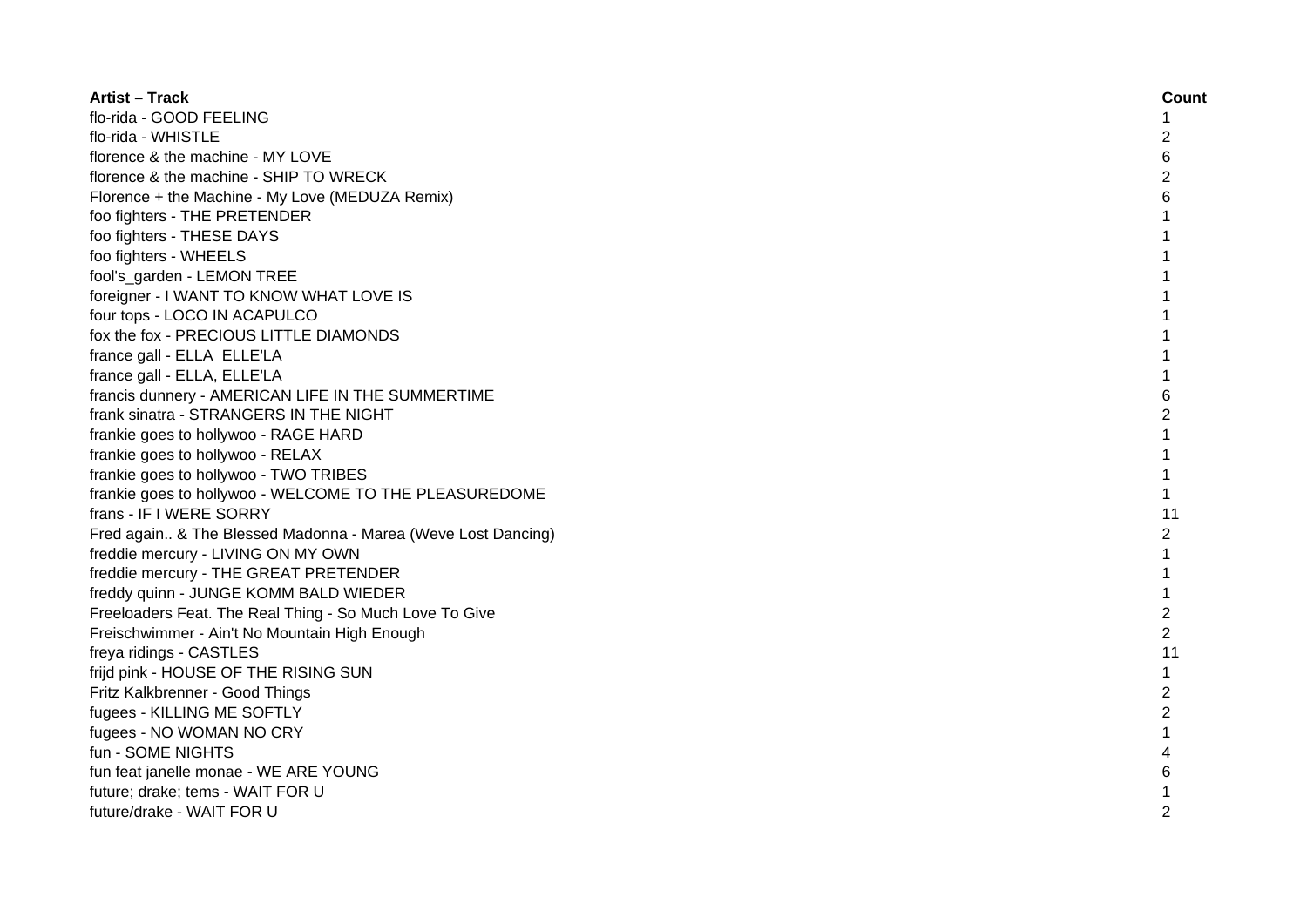| <b>Artist - Track</b>                                  | Count          |
|--------------------------------------------------------|----------------|
| gabriella cilmi - SWEET ABOUT ME                       | 3              |
| gabrielle - DREAMS                                     | 3              |
| gabrielle - OUT OF REACH                               | 3              |
| gabry ponte - GEORDIE                                  | 1              |
| Gadjo - Besame Mucho                                   | $\overline{c}$ |
| Gadjo - So Many Times                                  | $\overline{2}$ |
| gal gjurin - PRIVEZI SE NAME                           | 1              |
| gala - FREED FROM DESIRE                               | 1              |
| galantis - NO MONEY                                    | 1              |
| Galantis, Lucas & Steve, ILIRA - Alien                 | $\overline{2}$ |
| galantis, one republic - BONES                         | 3              |
| galantis; david guetta; little mix - HEARTBREAK ANTHEM | 3              |
| garbage - CHERRY LIPS                                  | $\mathbf{1}$   |
| garbage - STUPID GIRL                                  | $\overline{c}$ |
| garland jeffreys - HAIL HAIL ROCK'N'ROLL               | $\overline{2}$ |
| garland jeffreys - MATADOR                             | $\overline{c}$ |
| gary go - WONDERFUL                                    | $\mathbf{1}$   |
| gary jules - MAD WORLD                                 | 1              |
| gary moore - STILL GOT THE BLUES FOR YOU               | 2              |
| gayle - ABCDEFU                                        | 53             |
| GAYLE - abcdefu (The Wild Remix)                       | 3              |
| geier sturzflug - BRUTOSOZIALPRODUKT                   | $\mathbf{1}$   |
| generacija 69 - NALIJ MI SE VINA                       | 1              |
| genesis - I CAN'T DANCE                                | 1              |
| genesis - INVISIBLE TOUCH                              | 1              |
| genesis - LAND OF CONFUSION                            |                |
| genesis - MAMA                                         |                |
| genesis - NO SON OF MINE                               | $\overline{c}$ |
| genesis - THAT'S ALL                                   | 1              |
| genesis - THROWING IT ALL AWAY                         | 1              |
| george benson - ON BROADWAY                            | $\overline{2}$ |
| George Ezra - Anyone for You                           | 4              |
| george ezra - ANYONE FOR YOU                           | 85             |
| george ezra - BARCELONA                                | 4              |
| george ezra - BLAME IT ON ME                           |                |
| george ezra - BUDAPEST                                 | 3              |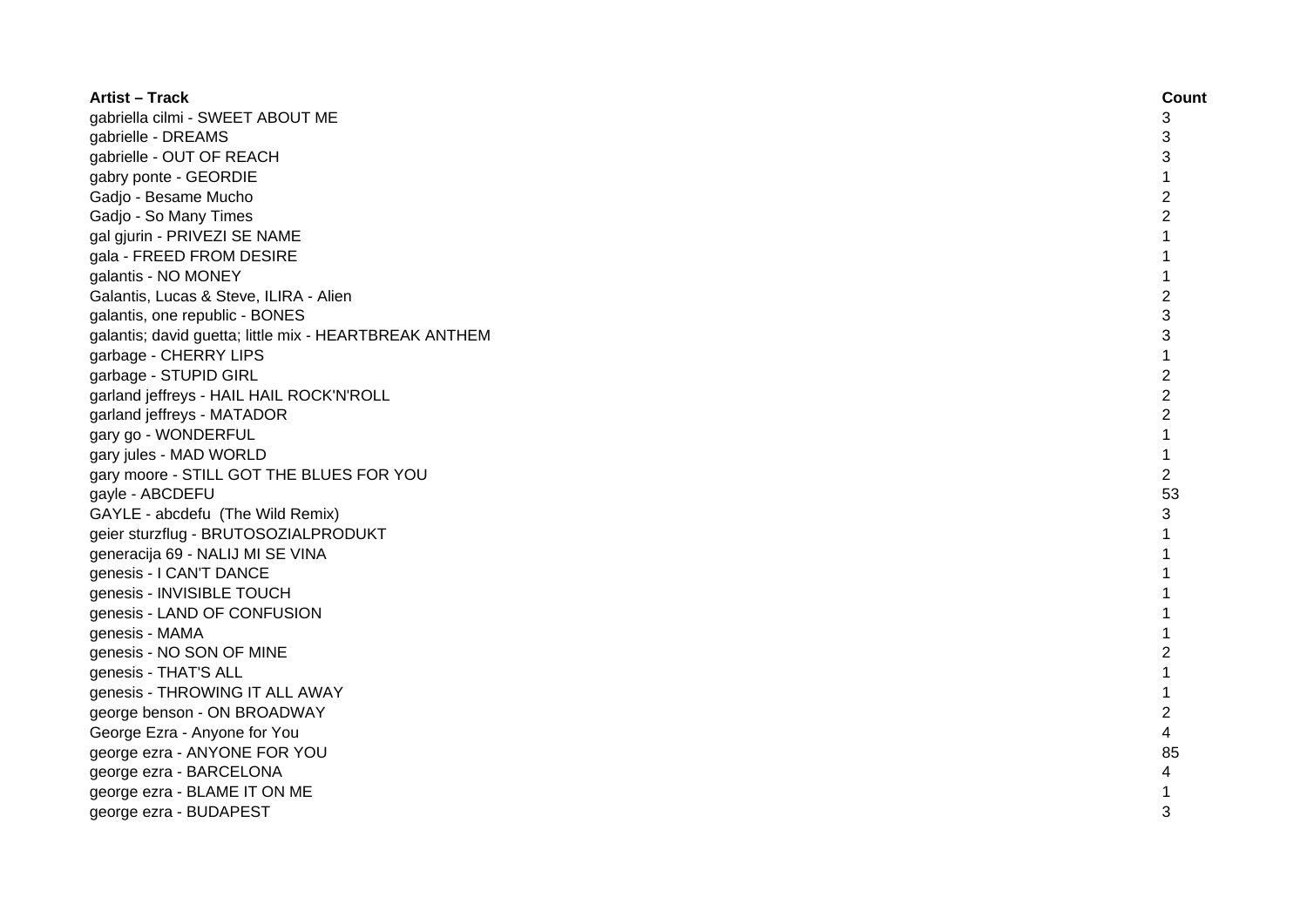| <b>Artist – Track</b>                                         | Count          |
|---------------------------------------------------------------|----------------|
| george ezra - DON'T MATTER NOW                                | 1              |
| george ezra - GREEN GREEN GRAS                                | 2              |
| george ezra - GREEN GREEN GRASS                               | 14             |
| george ezra - HOLD MY GIRL                                    | $\overline{2}$ |
| george ezra - PARADISE                                        | $\overline{2}$ |
| george ezra - PRETTY SHINING PEOPLE                           | $\overline{2}$ |
| George Ezra - Shotgun                                         | $\overline{2}$ |
| george ezra - SHOTGUN                                         | $\overline{c}$ |
| george michael - elton john - DON'T LET THE SUN GO DOWN ON ME | 1              |
| george michael - FAITH                                        | $\overline{c}$ |
| george michael - FREEDOM 90                                   | $\mathbf{1}$   |
| george michael - I WANT YOUR SEX                              | $\mathbf{1}$   |
| george michael - mary j. blige - AS                           | $\overline{2}$ |
| george michael - MONKEY                                       | $\overline{2}$ |
| george michael - OUTSIDE                                      | $\mathbf{1}$   |
| george michael - TOO FUNKY                                    | 5              |
| geri halliwell - IT'S RAINING MEN                             | $\mathbf{1}$   |
| gerry rafferty - BAKER STREET                                 | 1              |
| gigi d'agostino - I'LL FLY WITH YOU (L'AMOUR TOJOUR           | $\overline{c}$ |
| gigi d'agostino - L'AMOUR TOUJOURS                            | $\mathbf{1}$   |
| gigi d'agostino - LA PASSION                                  | $\overline{2}$ |
| gigi d'agostino - THE RIDDLE                                  | $\overline{2}$ |
| gigliola cinquetti - NON HO L'ETA                             | 1              |
| <b>GIMME5 / ATLANTIDA</b>                                     | 1              |
| gina g. - OOH AAHJUST A LITTLE BIT                            | 1              |
| gino vanelli - WILD HORSES                                    | $\overline{c}$ |
| giorgio moroder - phillip oakey - TOGETHER IN ELECTRIC DREAMS | $\overline{c}$ |
| glass animals - HEAT WAVES                                    | 58             |
| Glass Animals - Heat Waves (Oliver Heldens Extended Remix)    | 5              |
| glen campbell - SOUTHERN NIGHT                                | 1              |
| glenn frey - YOU BELONG TO THE CITY                           | $\overline{c}$ |
| glenn medeiros - NOTHING'S GONNA CHANGE MY LOVE               | $\mathbf{1}$   |
| global deejays - WHAT A FEELING                               | $\mathbf{1}$   |
| glockenbach; clockclock - BROOKLYN                            | 58             |
| gloria estefan - DON'T WANNA LOSE YOU                         | 1              |
| gnarls barkley - CRAZY                                        | 9              |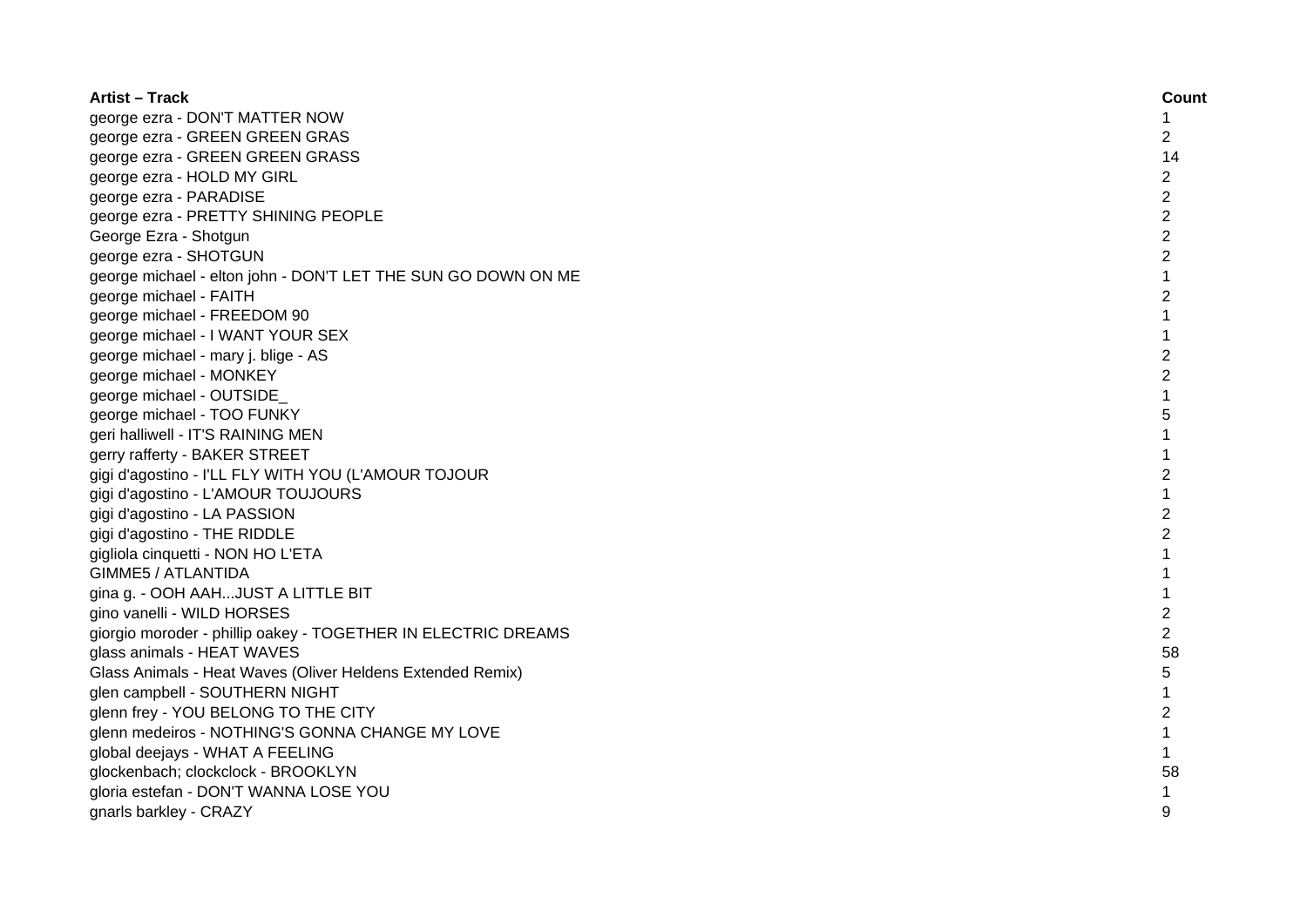| <b>Artist – Track</b>                              | Count          |
|----------------------------------------------------|----------------|
| go west - WE CLOSE OUR EYES                        | 2              |
| goo goo dolls - GIVE A LITTLE BIT                  | 4              |
| goo goo dolls - NAME                               |                |
| good boys - BONGO CHA CHA CHA                      |                |
| Goodboys - Black & Blue                            | 2              |
| Gorillaz - Andromeda (feat. D.R.A.M.)              | $\overline{c}$ |
| gorillaz - CLINT EASTWOOD                          | 1              |
| gossip - HEAVY CROSS                               | 1              |
| gossip - LOVE LONG DISTANCE                        | 2              |
| gossip - MOVE IN THE RIGHT DIRECTION               | 4              |
| gossip - PERFECT WORLD                             | 1              |
| gotye feat kimbra - SOMEBODY THAT I USED TO KNOW   | 5              |
| grace jones - SLAVE TO THE RHYTHM                  | 1              |
| grand funk railroad - THE LOCOMOTION               | $\mathbf{1}$   |
| green day - 21 GUNS                                | $\overline{2}$ |
| green day - BASKET CASE                            | 1              |
| green day - BOULEVARD OF BROKEN DREAMS             | 4              |
| green day - LAST OF AMERICAN GIRLS                 |                |
| green day - TIME OF YOUR LIFE                      | 4              |
| green day - WAKE ME UP WHEN SEPTEMBER ENDS         | 2              |
| greg kihn - JEOPARDY                               | 1              |
| guess who - AMERICAN WOMAN                         | $\overline{c}$ |
| guns'n'roses - KNOCKIN' ON HEAVENS DOOR            | $\overline{c}$ |
| guns'n'roses - PARADISE CITY                       |                |
| guns'n'roses - SWEET CHILD OF MINE                 | $\overline{2}$ |
| guns'n'roses - YOU COULD BE MINE                   |                |
| Gustavo Lima - Balada (A-Class Remix)              | 1              |
| gwen stefani - 4 IN THE MORNING                    |                |
| gwen stefani - COOL                                | 3              |
| gwen stefani - damian marley - NOW THAT YOU GOT IT | $\mathbf{1}$   |
| gwen stefani - MAKE ME LIKE YOU                    | $\overline{c}$ |
| gwen stefani - THE SWEET ESCAPE                    | 1              |
| Gwen Stefani & Eve - Rich Girl                     | 2              |
| gym class heroes - CUPIDS CHOKEHOLD                |                |
| gypsy & the cat - TIME TO WONDER                   |                |
| Haddaway - What Is Love                            | $\mathfrak{p}$ |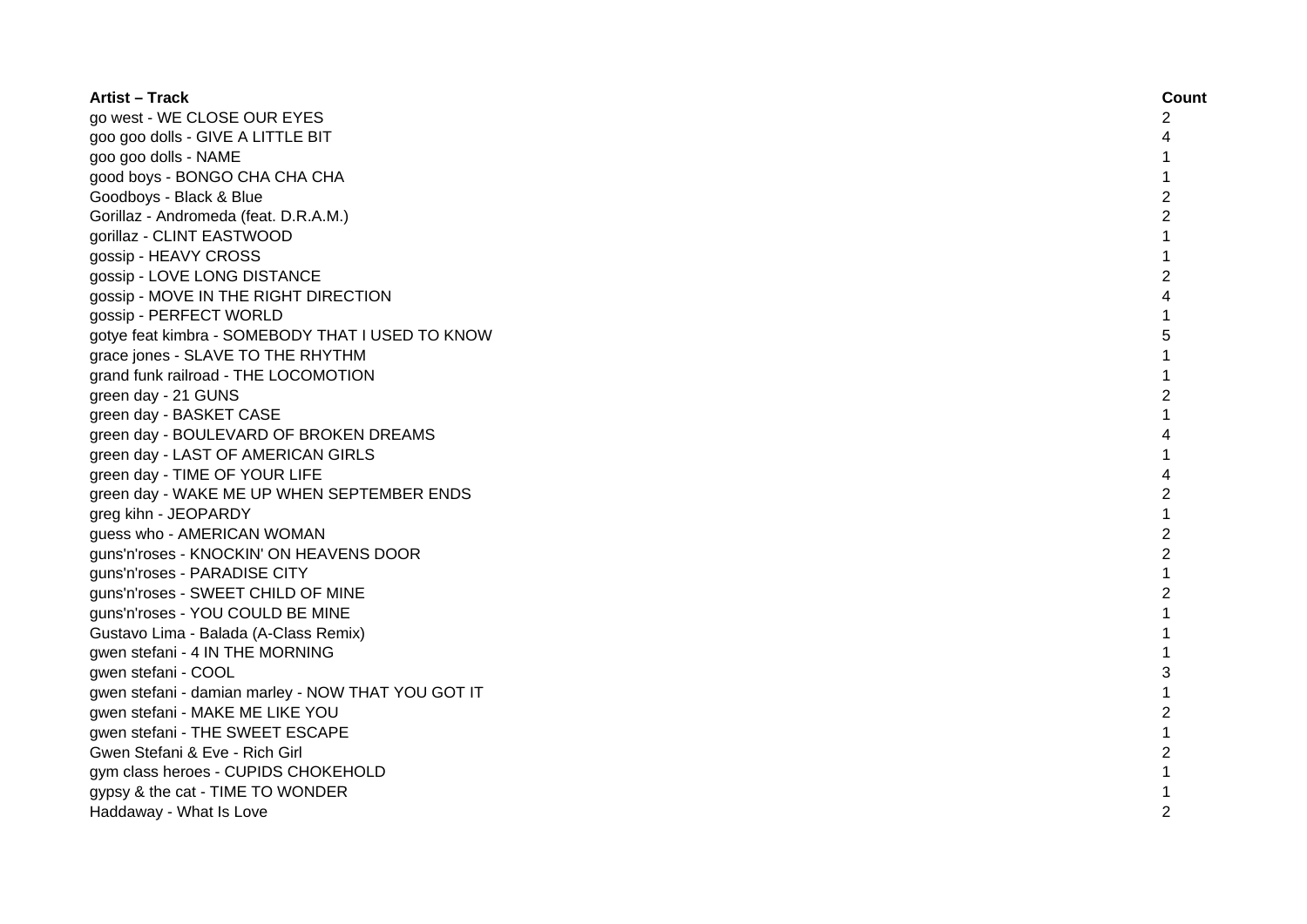| <b>Artist - Track</b>                          | Count          |
|------------------------------------------------|----------------|
| haddaway - WHAT IS LOVE                        | 2              |
| HAJDI / OBLECEM SI OBLEKICO                    |                |
| <b>HALID BESLIC / MILJACKA</b>                 |                |
| halsey - WITHOUT ME                            | 5              |
| halsey - YOU SHOULD BE SAD                     | 1              |
| hamo & tribute 2 love - SONCEN DAN             | 2              |
| hamo/tribute 2 love - SONCEN DAN               | 5              |
| hanson - MMM BOP                               | 3              |
| harry belafonte - DAY-O (BANANA BOAT SONG)     | $\mathbf{1}$   |
| harry styles - ADORE YOU                       | 4              |
| harry styles - AS IT WAS                       | 88             |
| harry styles - GOLDEN                          | 5              |
| harry styles - LIGHTS UP                       | 3              |
| harry styles - SIGN OF THE TIMES               | $\mathbf{1}$   |
| harry styles - WATERMELON SUGAR                | 11             |
| Harry Styles, a-ha - As It Was, Take on Me     | $\overline{c}$ |
| hauptman - SLEDIM                              | 3              |
| Hayden James & SIDEPIECE - Lights Go Down      | 4              |
| heart - ALL I WANNA DO IS MAKING LOVE TO       | 2              |
| helena blagne - POGRESAM TE                    | $\mathbf{1}$   |
| helena blagne - SREBRNA REKA                   | $\mathbf{1}$   |
| herb alpert - BULLISH                          | 1              |
| him - JOIN ME                                  | $\overline{2}$ |
| holly johnson - AMERICANOS                     | 1              |
| holly johnson - LOVE TRAIN                     |                |
| hollywood beyond - WHAT'S THE COLOUR OF MONEY? |                |
| hoobastank - THE REASON                        |                |
| hootie & the blowfish - ONLY WANNA BE WITH YOU |                |
| hot chocolate - EMMA                           | $\overline{2}$ |
| house of pain - JUMP AROUND                    | $\mathbf{1}$   |
| hozier - TAKE ME TO CHURCH                     | 3              |
| huey lewis & the news - HIP TO BE SQUARE       | 1              |
| huey lewis & the news - STUCK WITH YOU         | $\mathbf{1}$   |
| huey_lewis_&_the_news - THE POWER OF LOVE      | 1              |
| HUGEL - Morenita (feat. Cumbiafrica)           | $\overline{c}$ |
| hugo helmig - PLEASE DON'T LIE                 | $\overline{7}$ |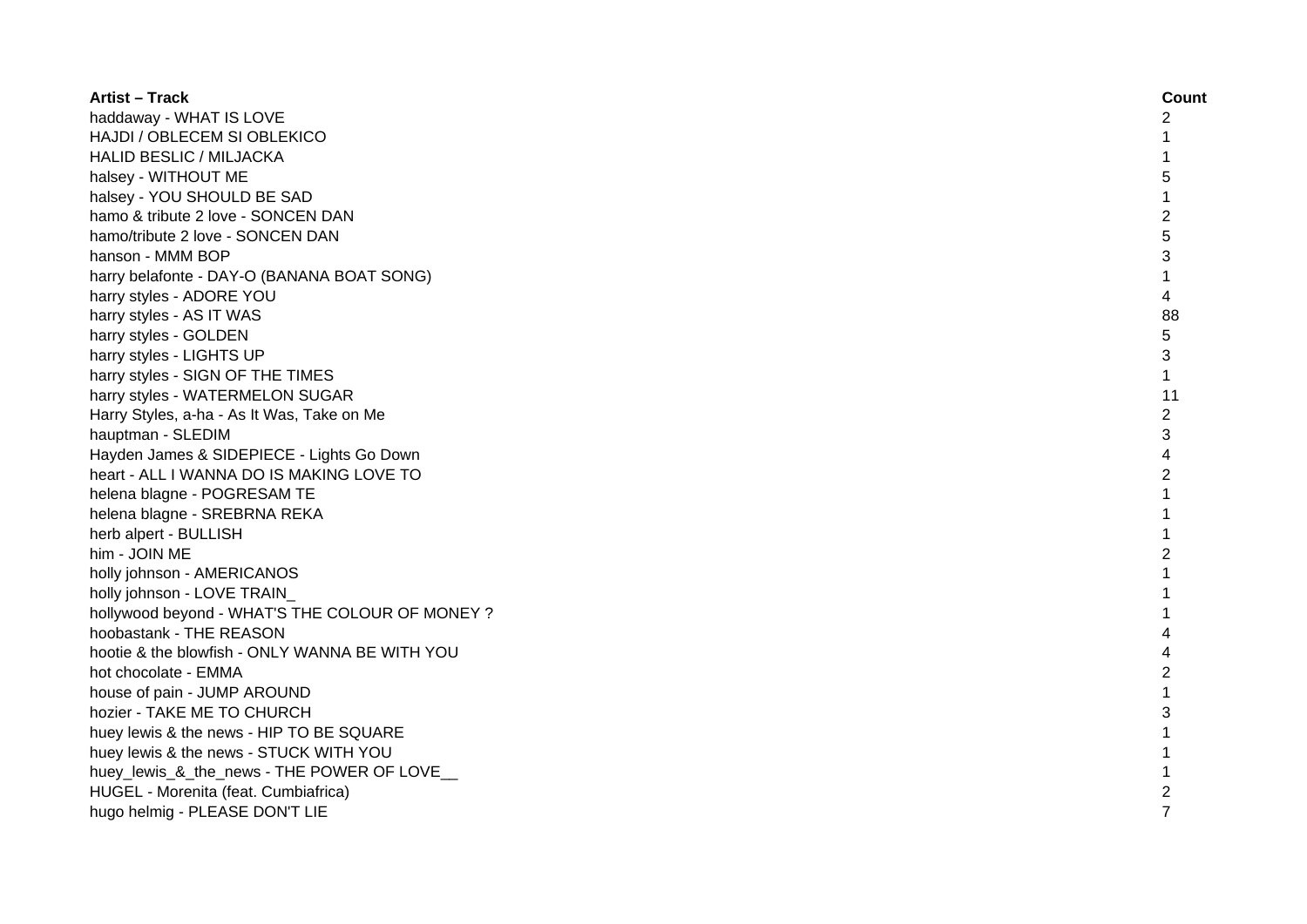| <b>Artist - Track</b>                                              | Count          |
|--------------------------------------------------------------------|----------------|
| hugo montenegro - THE GOOD, THE BAD AND THE UGLY                   | $\overline{c}$ |
| human league - HUMAN                                               | 3              |
| human league - MIRROR MAN                                          | 1              |
| hurts - BETTER THAN LOVE                                           | 1              |
| hurts - LIGHTS                                                     | $\mathbf{1}$   |
| hurts - MIRACLE                                                    | 3              |
| hurts - STAY                                                       | $\overline{2}$ |
| hurts - WONDERFUL LIFE                                             | $\,6$          |
| i.c.e. - KAR TE DELA ZIVEGA                                        | 5              |
| iann dior - LET YOU                                                | 35             |
| Icona Pop - I Love It                                              | $\overline{2}$ |
| Ida Engberg - Disco Volante (Sebastien Leger Remix)                | $\overline{2}$ |
| iggy pop/kate pierson - CANDY                                      | $\mathbf{1}$   |
| iio - RAPTURE                                                      | $\mathbf{1}$   |
| imagination - MUSIC AND LIGHTS                                     | $\mathbf{1}$   |
| imagine dragons - BAD LIAR                                         | 3              |
| imagine dragons - BELIEVER                                         | $\overline{2}$ |
| imagine dragons - BIRDS                                            | 4              |
| imagine dragons - BONES                                            | 46             |
| imagine dragons - DEMONS                                           | $\mathbf{1}$   |
| imagine dragons - ENEMY (from the series Arcane League of Legends) | 31             |
| imagine dragons - FOLLOW YOU                                       | $\overline{7}$ |
| imagine dragons - NATURAL                                          | $\overline{2}$ |
| imagine dragons - ON TOP OF THE WORLD                              | 4              |
| imagine dragons - RADIOACTIVE                                      | 3              |
| imagine dragons - SHOTS                                            | $\mathbf{1}$   |
| Imagine Dragons - Shots                                            | $\overline{c}$ |
| imagine dragons - THUNDER                                          | 3              |
| imagine dragons - WHATEVER IT TAKES                                | $\mathbf{1}$   |
| imagine dragons/jid - ENEMY (FROM ARCANE LEAGUE OF L               | 8              |
| Imanbek & BYOR - Belly Dancer                                      | $\overline{2}$ |
| imany - DON'T BE SO SHY                                            | $\overline{2}$ |
| in-grid - TU ES FOUTU                                              | 1              |
| incognito - jocelyn brown - ALWAYS THERE                           | 1              |
| incubus - PROMISES, PROMISES                                       | $\overline{c}$ |
| indexi - SVE OVE GODINE                                            | $\mathbf{1}$   |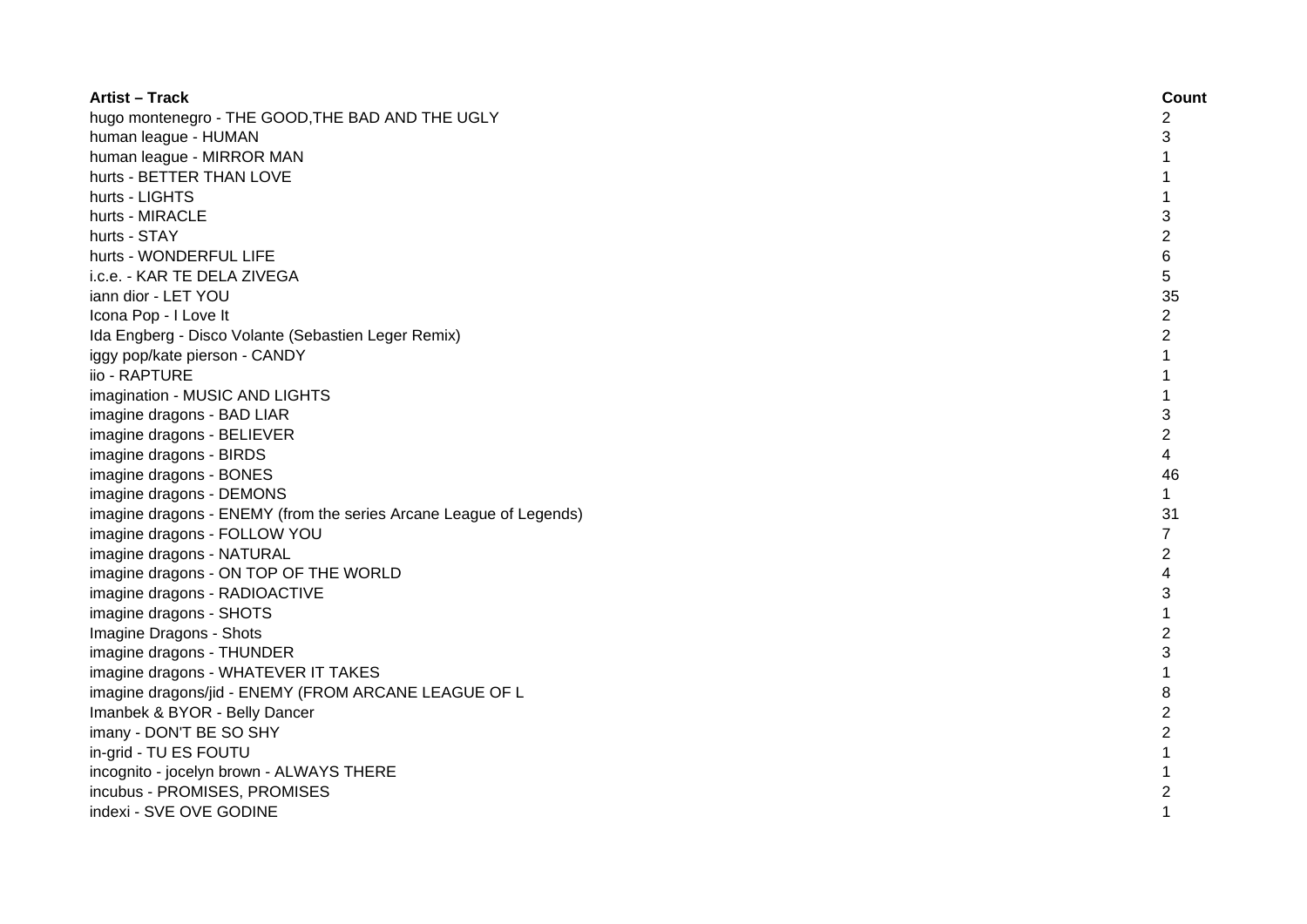| <b>Artist - Track</b>                              | Count          |
|----------------------------------------------------|----------------|
| ingrid michaelson - BE O.K.                        | 2              |
| ini kamoze - HERE COMES THE HOTSTEPPER             |                |
| inna - FLASHBACKS                                  |                |
| inna - UP                                          | 5              |
| <b>INNA &amp; Sean Paul - UP</b>                   | 2              |
| inner circle - BAD BOYS                            | 3              |
| inner circle - GAMES PEOPLE PLAY                   |                |
| inner circle - SWEAT                               |                |
| inner circle - WRAPPED UP IN YOUR LOVE             |                |
| inxs - BEAUTIFUL GIRL                              | 2              |
| inxs - MISTIFY                                     | 1              |
| inxs - NEW SENSATION                               | 1              |
| inxs - SUICIDE BLONDE                              | $\mathbf{1}$   |
| irene cara - WHAT A FEELING (FLASHDANCE)           | 2              |
| <b>IRON MAIDEN / THE TROOPER</b>                   | 1              |
| israel kamakawiwo'ole - SOMEWHERE OVER THE RAINBOW | 1              |
| Ivan Jack - I Love America                         |                |
| j balvin; ed sheeran - SIGUE                       | 9              |
| j.geils band - CENTERFOLD                          |                |
| j.geils band - FREEZE-FRAME                        |                |
| jack harlow - FIRST CLASS                          | 35             |
| jack johnson - GOOD PEOPLE                         | $\overline{c}$ |
| jack johnson - UPSIDE DOWN                         | 4              |
| jack johnson - YOU AND YOUR HEART                  | 5              |
| jamelia - SOMETHING ABOUT YOU                      | $\overline{2}$ |
| jamelia - STOP                                     |                |
| jamelia - SUPERSTAR                                | 5              |
| james arthur - MEDICINE                            | 3              |
| james arthur - NAKED                               | $\overline{c}$ |
| james arthur - SAY YOU WON'T LET GO                | 3              |
| james bay - CHEW ON MY HEART                       | 1              |
| james bay - GIVE ME THE REASON                     | 8              |
| james bay - HOLD BACK THE RIVER                    | 6              |
| james bay - IF YOU EVER WANT TO BE IN LOVE         |                |
| james bay - LET IT GO                              |                |
| james blunt - ADRENALINE                           | 8              |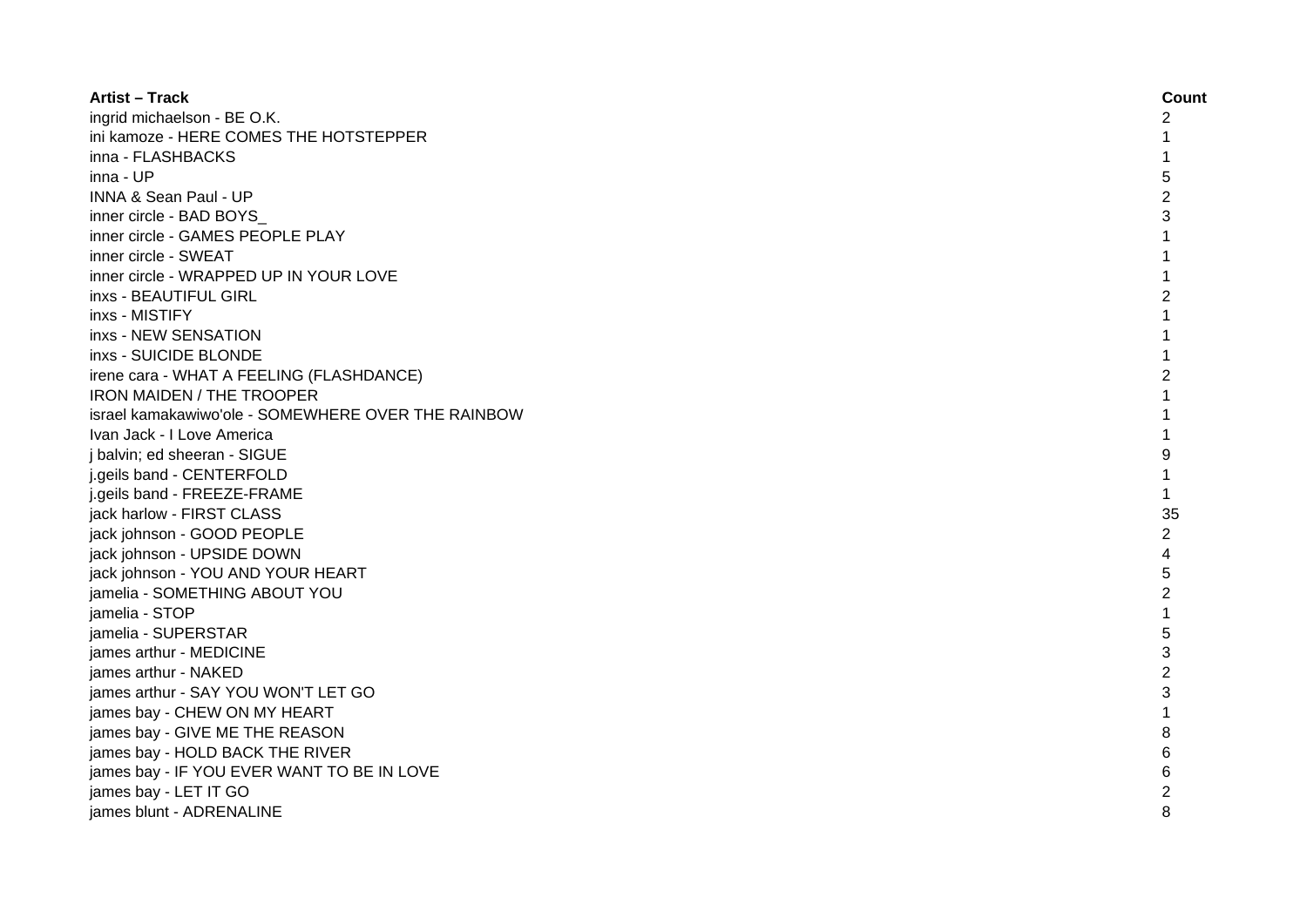| <b>Artist - Track</b>                                         | Count          |
|---------------------------------------------------------------|----------------|
| james blunt - BONFIRE HEART                                   | 2              |
| james blunt - HEART TO HEART                                  | 2              |
| james blunt - I'LL BE YOUR MAN                                | 10             |
| james blunt - LOVE UNDER PRESSURE                             | 3              |
| james blunt - POSTCARDS                                       | 1              |
| james blunt - SO FAR GONE                                     | 2              |
| james blunt - STAY THE NIGHT                                  |                |
| james blunt - THE TRUTH                                       | 5              |
| james blunt - WHEN I FIND LOVE AGAIN                          |                |
| james brown - I GOT YOU (I FEEL GOOD)                         |                |
| james brown - LIVING IN AMERICA                               |                |
| james brown - SEX MACHINE                                     |                |
| james hype feat kelli-leigh - MORE THAN FRIENDS               |                |
| james morrison - DON'T MESS WITH LOVE                         |                |
| james morrison - GET TO YOU                                   |                |
| james morrison - I WON'T LET YOU GO                           |                |
| james morrison - nelly furtado - BROKEN STRINGS               | 3              |
| james morrison - NOTHING EVER HURT LIKE YOU                   |                |
| james morrison - PLEASE DON'T STOP THE RAIN                   |                |
| james morrison - SLAVE TO THE MUSIC                           | 6              |
| james morrison - YOU GIVE ME SOMETHING                        | 2              |
| james morrison & jessie j - UP                                |                |
| james newton howard feat jennifer lawrence - THE HANGING TREE | $\overline{2}$ |
| james young - INFINITY                                        | 8              |
| jamie cullum - YOU'RE NOT THE ONLY ONE                        | 1              |
| jamie lawson - WASN'T EXPECTING THAT                          | 9              |
| jamiroquai - ALRIGHT                                          |                |
| jamiroquai - BLOW YOUR MIND                                   |                |
| jamiroquai - COSMIC GIRL                                      | 1              |
| jamiroquai - SEVEN DAYS IN SUNNY JUNE                         | 1              |
| jamiroquai - VIRTUAL INSANITY                                 |                |
| Jan Delay, Marteria - EULE                                    | $\overline{c}$ |
| jan hammer - CROCKETT'S THEME                                 |                |
| jan plestenjak - CLOVEK BREZ IMENA                            | $\mathbf{1}$   |
| jan plestenjak - DOBRO SEDE                                   | 33             |
| jan plestenjak - lara - SOBA 102                              | 1              |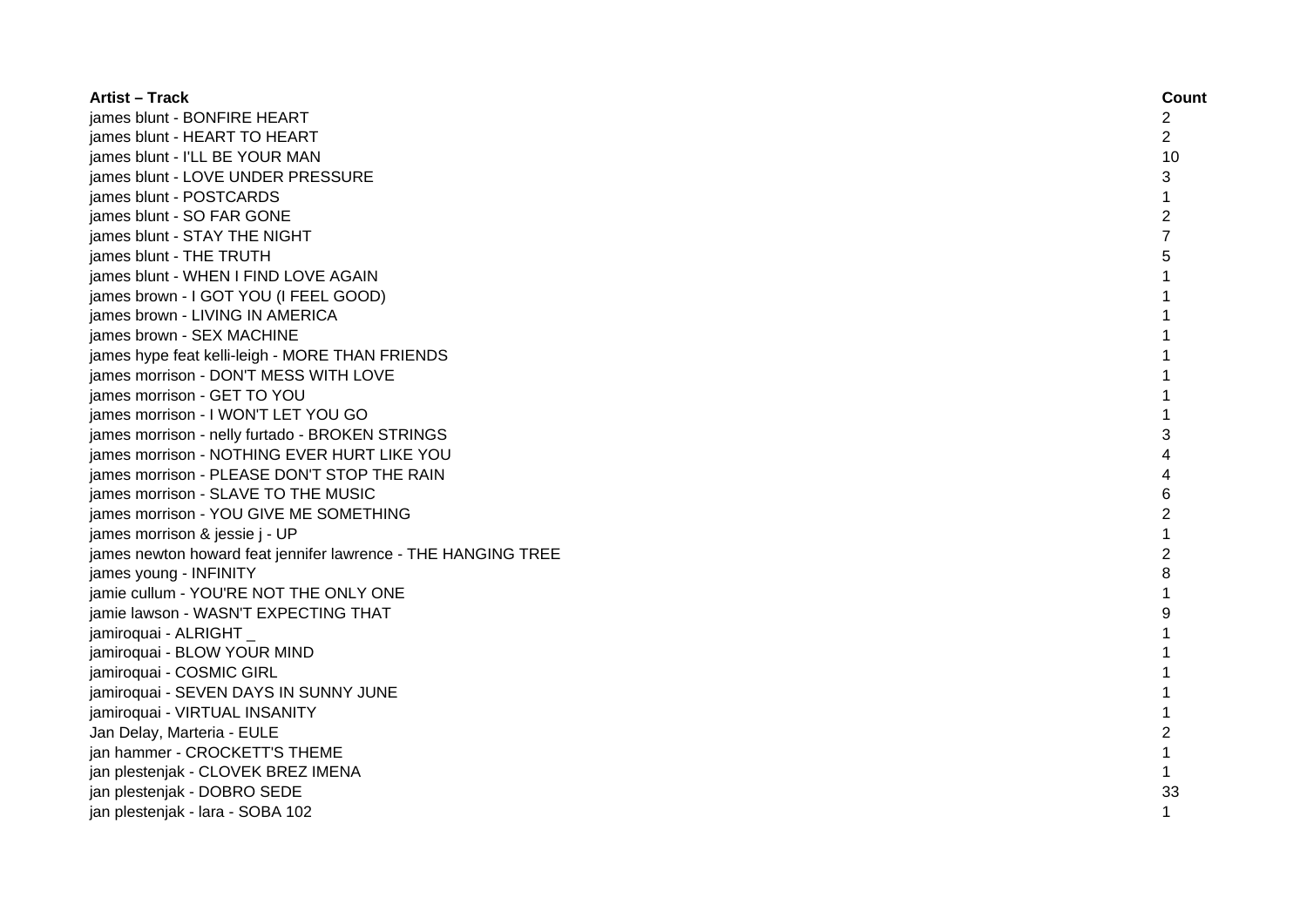| <b>Artist – Track</b>                                               | Count          |
|---------------------------------------------------------------------|----------------|
| jan plestenjak - ONA SANJA O LJUBLJANI                              |                |
| jan plestenjak - TVOJ SONG                                          | 2              |
| jan plestenjak; maraaya - V NAJU SE VERJAMEM                        |                |
| janet jackson - BLACK CAT                                           |                |
| janet jackson - ESCAPADE                                            | 1              |
| janet jackson - JUST A LITTLE WHILE                                 | 1              |
| janet jackson - THAT'S THE WAY LOVE GOES                            | 5              |
| Janet Jackson - Together Again                                      | 2              |
| janet jackson - WHAT HAVE YOU DONE FOR ME LATE                      | $\mathbf{1}$   |
| janet jackson - WHAT HAVE YOU DONE FOR ME LATELY                    | $\mathbf{1}$   |
| jason derulo - ACAPULCO                                             | 13             |
| Jason Derulo - Acapulco                                             | $\overline{c}$ |
| jason derulo - FIGHT FOR YOU                                        | $\mathbf{1}$   |
| jason derulo - IT GIRL                                              | $\overline{7}$ |
| jason derulo - TAKE YOU DANCING                                     | 12             |
| jason derulo - WANT TO WANT ME                                      | 2              |
| jason derulo feat jennifer lopez & matoma - TRY ME                  | 3              |
| Jason Derulo, Nuka, PS1 - Love Not War (The Tampa Beat) (PS1 Remix) | $\overline{2}$ |
| jason derulo; adam levine - LIFESTYLE                               | $\mathcal{P}$  |
| jason derulo; nuka - LOVE NOT WAR (THE TAMPA BEAT)                  | 11             |
| jason mraz - HAVE IT ALL                                            | 1              |
| jason mraz - I WON'T GIVE UP                                        |                |
| jason mraz - I'M YOURS                                              | 2              |
| jason mraz - LOVE SOMEONE                                           |                |
| jason mraz - THE REMEDY (I WON'T WORRY)                             |                |
| jawsh 685; jason derulo - SAVAGE LOVE (LAXED - SIREN BEAT)          | 9              |
| jax jones - THIS IS REAL                                            | 1              |
| Jax Jones - You Don't Know Me (feat. RAYE)                          | $\overline{2}$ |
| Jax Jones & Years & Years - Play                                    | 4              |
| jax jones feat ina wroldsen - BREATHE                               | $\mathbf{1}$   |
| Jax Jones, MNEK - Where Did You Go?                                 | 10             |
| jax jones; mnek - WHERE DID YOU GO?                                 | 67             |
| jax jones/mnek - WHERE DID YOU GO?                                  | 8              |
| jay-z - beyonce knowles - 03 BONNIE AND CLYDE                       | 1              |
| jay-z - linkin park - NUMB - ENCORE                                 | 2              |
| jay-z feat alicia keys - EMPIRE STATE OF MIND                       | 3              |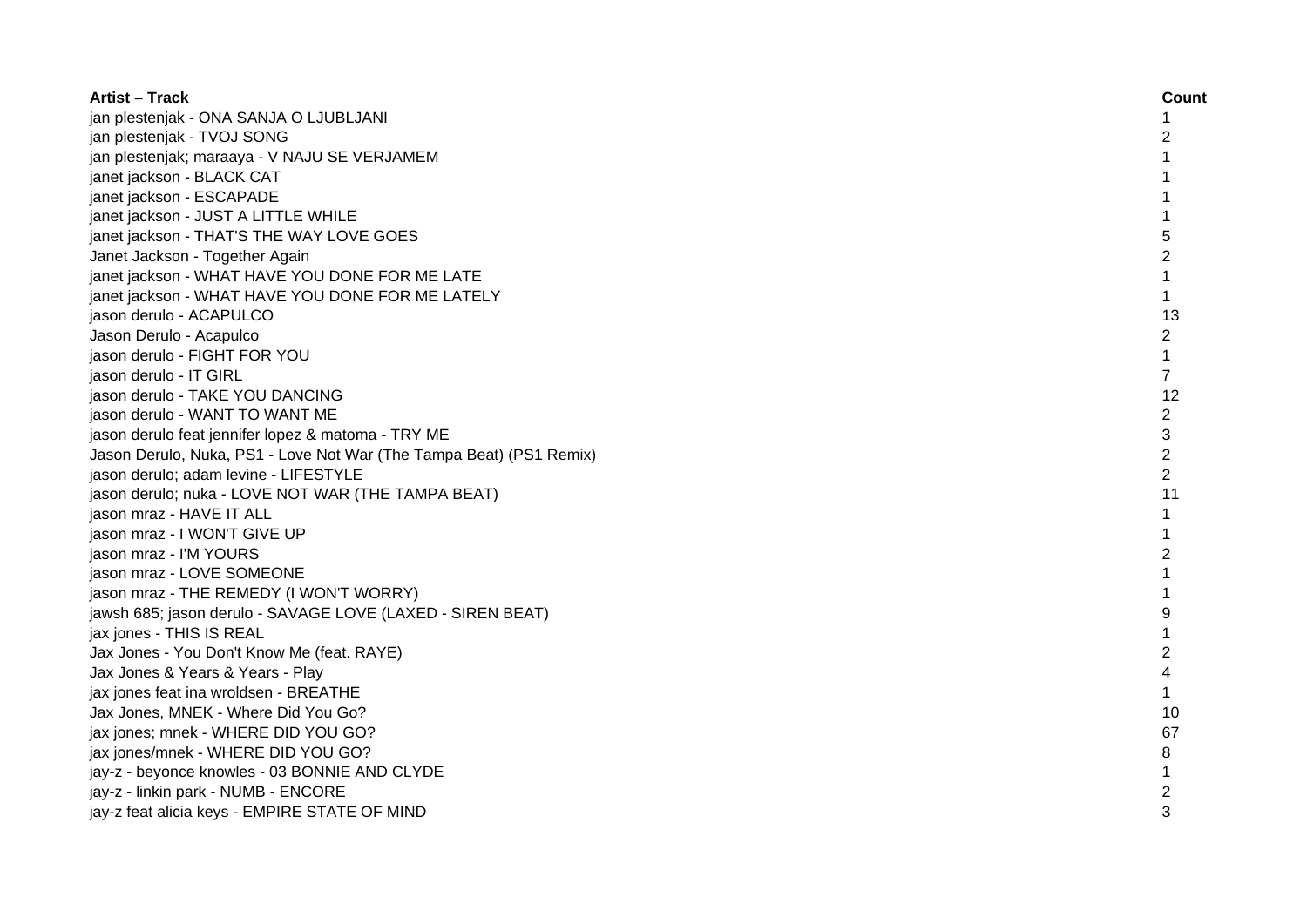| <b>Artist - Track</b>                                   | Count          |
|---------------------------------------------------------|----------------|
| jaymes young - INFINITY                                 | 68             |
| Jaymes Young - Infinity (PRETTY YOUNG Remix)            | $\overline{7}$ |
| jc stewart - BREAK MY HEART                             | 1              |
| jc stewart - I NEED YOU TO HATE ME                      |                |
| jean michel jarre - OXYGEN (PART 4.)                    |                |
| jem - IT'S AMAZING                                      | 3              |
| jennifer hudson - SPOTLIGHT                             | 1              |
| jennifer lopez - AIN'T YOUR MAMA                        | 1              |
| jennifer lopez - IF YOU HAD MY LOVE                     | 1              |
| jennifer lopez - IN THE MORNING                         | 6              |
| jennifer lopez - LOVE DON'T COST A THING                | 1              |
| jennifer lopez - WAITING FOR TONIGHT                    | 1              |
| jennifer lopez & lil wayne - I'M INTO YOU               | $\mathbf{1}$   |
| jennifer love hewitt - CAN I GO NOW?                    | $\mathbf{1}$   |
| jennifer warnes - joe cocker - UP WHERE WE BELONG       | $\overline{c}$ |
| jenniffer kae - LITTLE WHITE LIES                       | 3              |
| jeremy days - BRAND NEW TOY                             | $\mathbf{1}$   |
| jeremy loops - 'TILL I FOUND YOU                        | 10             |
| jermaine jack/pia zadora - WHEN THE RAIN BEGINS TO FALL | $\overline{2}$ |
| jermaine stewart - DON'T TALK DIRTY TO ME               |                |
| jermaine stewart - WE DON'T HAVE TO TAKE THE CLOT       |                |
| Jess Bays - Cold Love (feat. Jack Hawitt)               | $\overline{c}$ |
| jess glynne - ALL I AM                                  | 3              |
| jess glynne - DON'T BE SO HARD ON YOURSELF              | 3              |
| jess glynne - HOLD MY HAND                              | 6              |
| jess glynne - TAKE ME HOME                              | 3              |
| jesse mccartney - BEAUTIFUL SOUL                        | 1              |
| Jessie J - Domino                                       | $\overline{c}$ |
| jessie j - SILVER LINING                                | 6              |
| jessie j feat b.o.b. - PRICE TAG                        | 6              |
| jessie j. - DOMINO                                      | 3              |
| jesus loves you - GENERATIONS OF LOVE                   | 1              |
| jet - ARE YOU GONNA BE MY GIRL                          | $\overline{2}$ |
| jewel - STANDING STILL                                  |                |
| Jim Tonique, Patrick Bryze - Better World               | 2              |
| jimmy cliff - I CAN SEE CLEARLY NOW '94                 | 3              |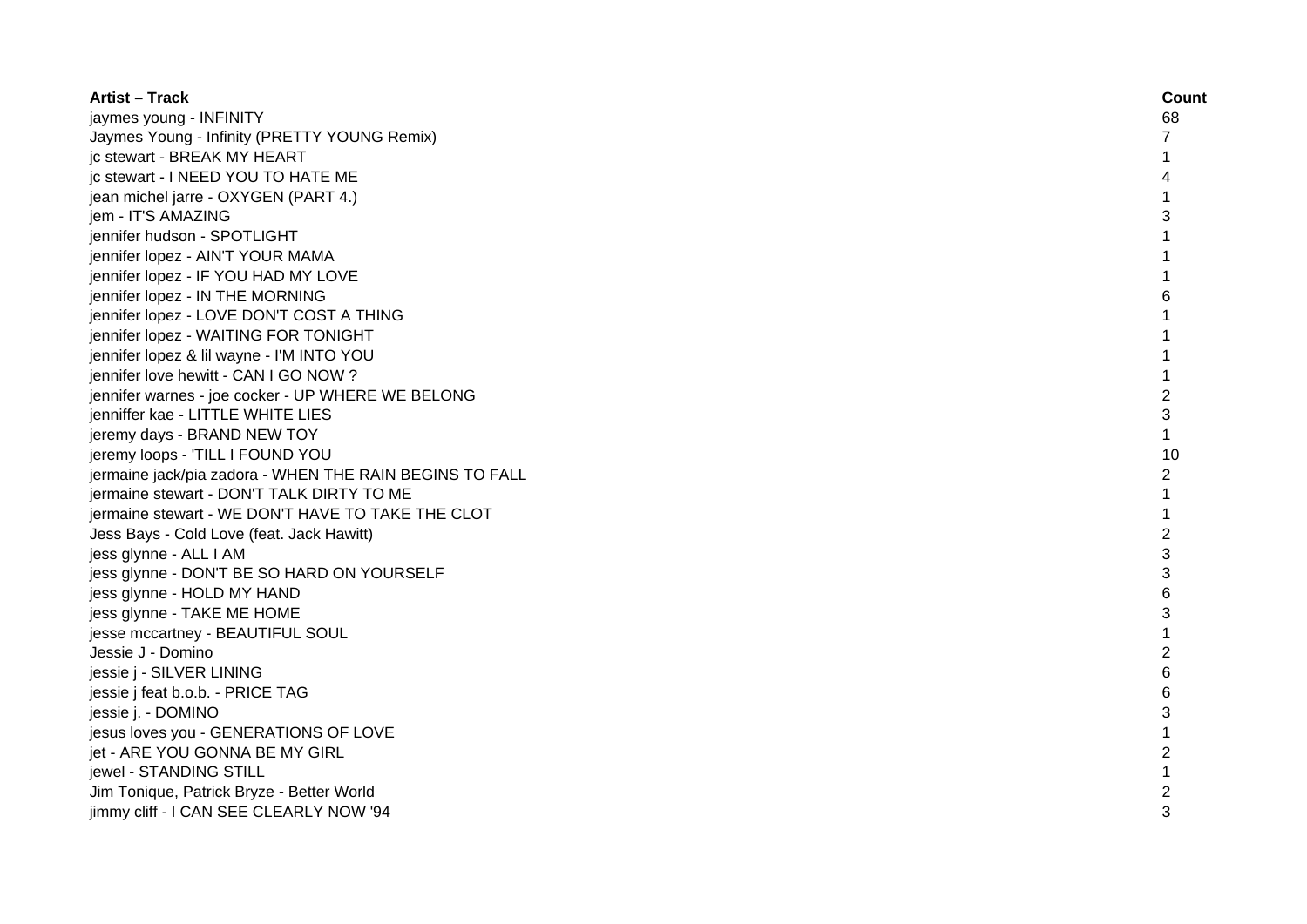| <b>Artist – Track</b>                                                               | Count          |
|-------------------------------------------------------------------------------------|----------------|
| jimmy cliff - REGGAE NIGHT                                                          |                |
| jimmy sommervile - TO LOVE SOMEBODY                                                 |                |
| jive bunny & the masterm - SWING THE MOOD                                           | 1              |
| joan jett - I LOVE ROCK'N'ROLL                                                      | $\mathbf{1}$   |
| joan jett/the blackheart - I HATE MYSELF FOR LOVING YOU                             | $\overline{2}$ |
| joan osborne - ONE OF US                                                            | $\overline{c}$ |
| jody watley - LOOKING FOR A NEW LOVE                                                | 1              |
| joe cocker - SUMMER IN THE CITY                                                     | 1              |
| joe cocker - UNCHAIN MY HEART                                                       | 3              |
| joe cocker - WHEN THE NIGHT COMES                                                   | 1              |
| joe cocker - YOU CAN LEAVE YOUR HAT ON                                              | 1              |
| joe south - GAMES PEOPLE PLAY                                                       | $\mathbf{1}$   |
| Joel Corry & MNEK - Head & Heart                                                    | 2              |
| Joel Corry x MNEK - Head & Heart                                                    | $\mathbf{1}$   |
| Joel Corry, David Guetta, Bryson Tiller - What Would You Do                         | 9              |
| Joel Corry, Mabel - I Wish                                                          | 4              |
| Joel Corry, RAYE, David Guetta - BED                                                | $\overline{2}$ |
| joel corry; david guetta; bryson tiller - WHAT WOULD YOU DO?                        | 12             |
| joel corry; jax jones; charli xcx; saweetie - OUT OUT (FEAT. CHARLI XCX & SAWEETIE) | 1              |
| joel corry; mabel - I WISH                                                          | 4              |
| joel corry; mnek - HEAD & HEART                                                     | 9              |
| joel corry; raye; david guetta - BED                                                | 5              |
| joel corry/david guetta - WHAT WOULD YOU DO?                                        | 5              |
| john farnham - YOU'RE THE VOICE                                                     | 5              |
| john legend - ALL OF ME                                                             | $\overline{2}$ |
| john lennon - (JUST LIKE) STARTING OVER                                             |                |
| john lennon - POWER TO THE PEOPLE                                                   |                |
| john lennon - WATCHING THE WHEELS                                                   |                |
| john mayer - WAITING ON THE WORLD TO CHANGE                                         | $\mathfrak{p}$ |
| john mayer - YOUR BODY IS A WONDERLAND                                              |                |
| john mellencamp - R.O.C.K. IN THE U.S.A.                                            | 1              |
| john newman - CHEATING                                                              | 4              |
| john newman - COME AND GET IT                                                       | 3              |
| john newman - LOSING SLEEP                                                          | 1              |
| john newman - LOVE ME AGAIN                                                         |                |
| john parr - ST.ELMO'S FIRE                                                          | 4              |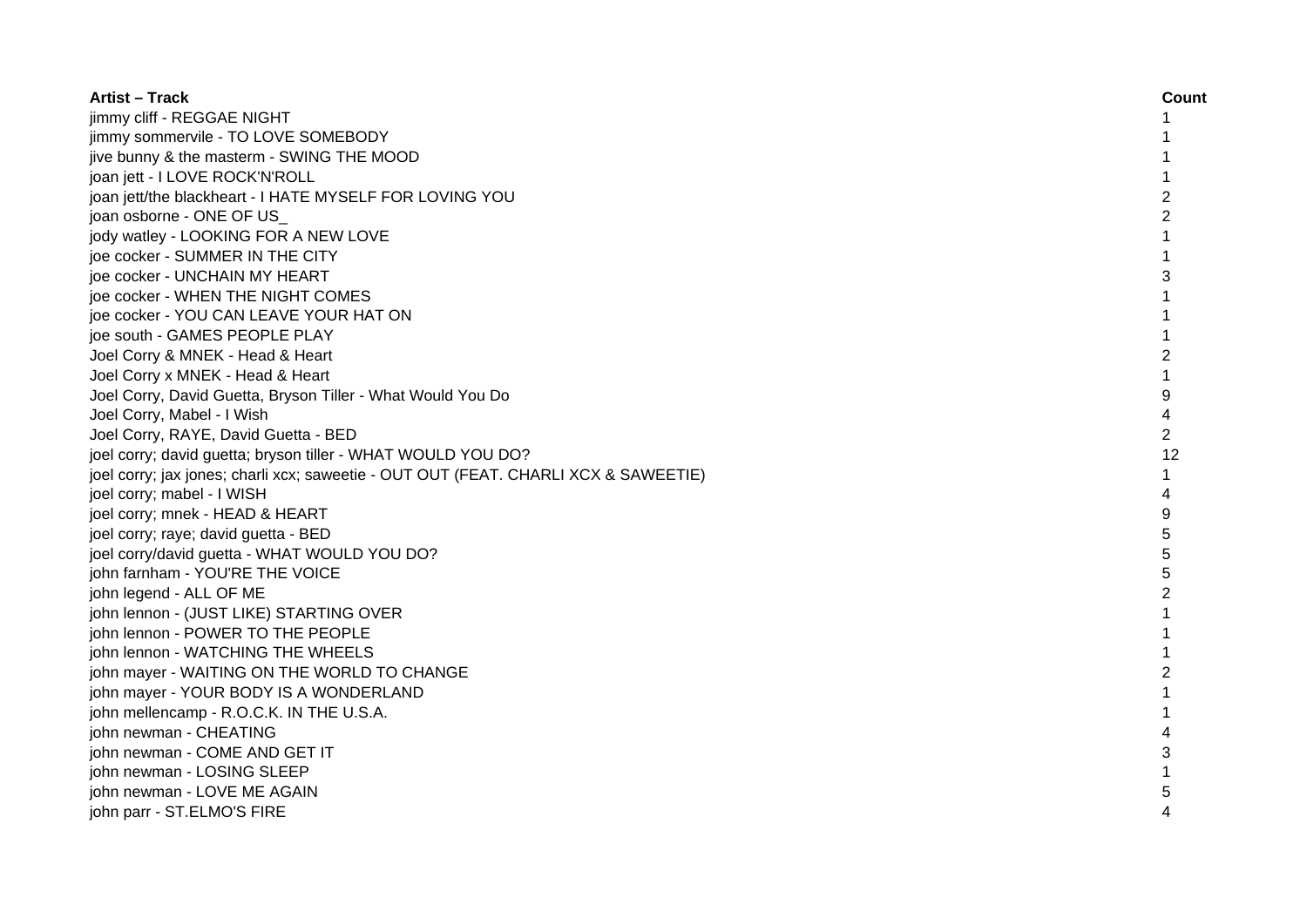| <b>Artist - Track</b>                                 | Count          |
|-------------------------------------------------------|----------------|
| john waite - MISSING YOU                              |                |
| john williams - STAR WARS MAIN TITLE                  | 3              |
| johnny cash - THE MAN COMES AROUND                    |                |
| johnny hates jazz - HEART OF GOLD                     |                |
| johnny hates jazz - I DON'T WANT TO BE A HERO         | 2              |
| johnny hates jazz - SHATTERED DREAMS                  |                |
| johnny kemp - JUST GOT PAID                           | 1              |
| johnny lee hooker - BOOM BOOM                         | 1              |
| johnny logan - HOLD ME NOW                            | 1              |
| JOJO / SAVE MY SOUL                                   | 1              |
| joker out - BARVE OCEANA                              | 4              |
| joker out - UMAZANE MISLI                             |                |
| joker out - VEM DA GRES                               |                |
| jon bon jovi - BLAZE OF GLORY                         | $\overline{2}$ |
| jon bon jovi - MIDNIGHT IN CHELSEA                    |                |
| jon bon jovi - MIRACLE                                | 2              |
| Jonas Blue - Don't Wake Me Up                         | 4              |
| jonas blue feat dakota - FAST CAR                     | 4              |
| jonas blue feat j.p.cooper - PERFECT STRANGERS        | 3              |
| jonas blue feat jack & jack - RISE                    | 2              |
| jonas blue feat william singe - MAMA                  | 4              |
| jonas blue, liam payne, lennon stella - POLAROID      | $\overline{2}$ |
| Jonas Blue, Sam Feldt, Sam DeRosa - Till The End      | $\overline{c}$ |
| jonas blue; hrvy - YOUNGER                            | 5              |
| jonas blue; paloma faith - MISTAKES                   | 5              |
| jonas blue; theresa rex - WHAT I LIKE ABOUT YOU       | 7              |
| jonas blue; why don't we - DON'T WAKE ME UP           | 6              |
| jonas brothers - ONLY HUMAN                           | 7              |
| jonas brothers - SUCKER                               | 8              |
| jonas brothers - WHAT A MAN GOTTA DO                  | 10             |
| jonas brothers - WHO'S IN YOUR HEAD                   | 11             |
| jonas brothers; karol g - X                           | 9              |
| jonatan haller - SARA                                 |                |
| jonathan jeremiah - HEART OF STONE                    |                |
| jordin sparks - chris brown - NO AIR                  |                |
| jose carreras - sarah brightman - AMIGOS PARA SIEMPRE |                |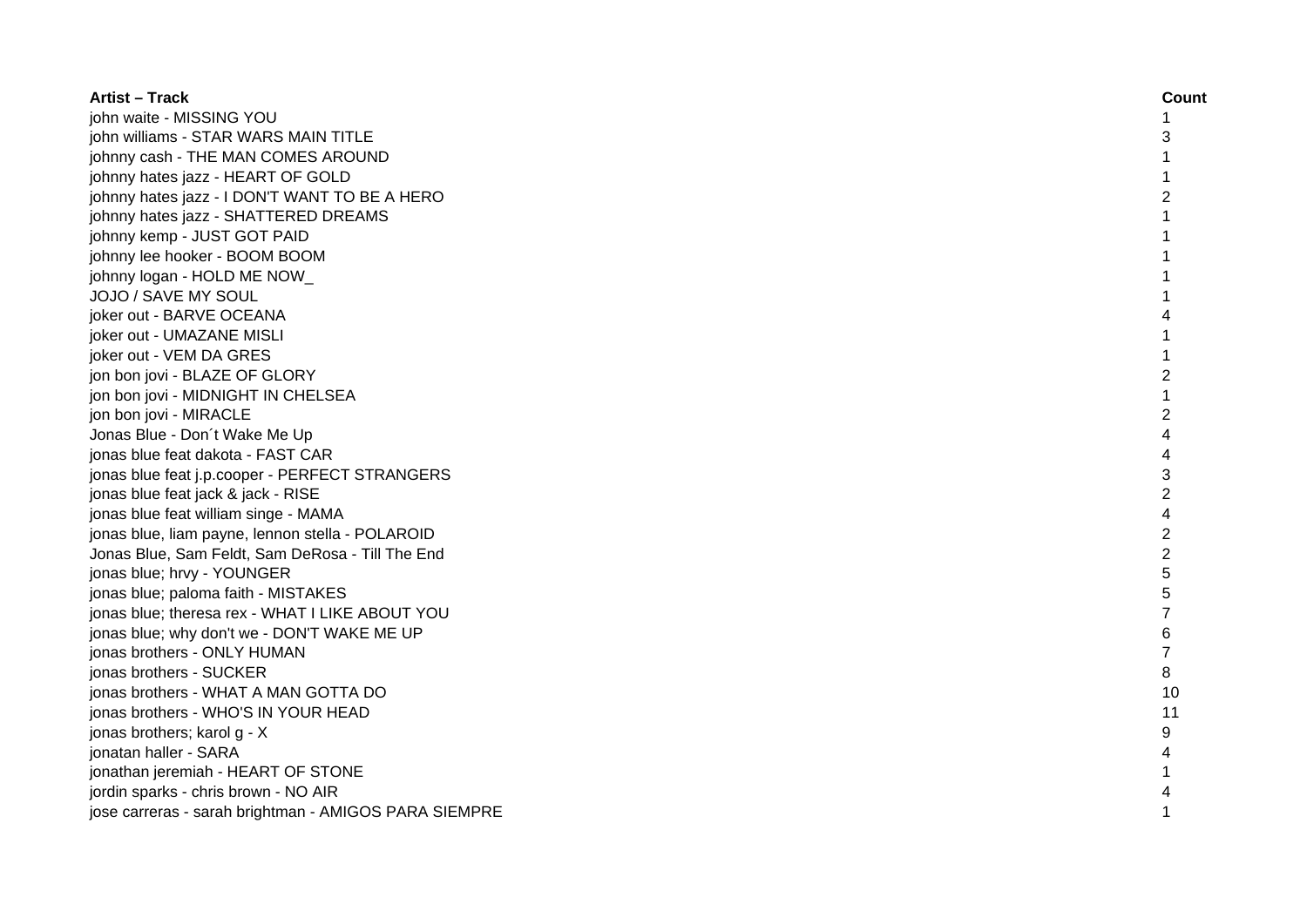| <b>Artist - Track</b>                                  | Count          |
|--------------------------------------------------------|----------------|
| josef salvat - DIAMONDS                                | 2              |
| joss stone - FELL IN LOVE WITH A BOY                   | 1              |
| joss stone - SOMEHOW                                   | 1              |
| joss stone - YOU HAD ME                                | $\overline{c}$ |
| journey - DON'T STOP BELIEVIN'                         | $\overline{c}$ |
| joy - TOUCH BY TOUCH                                   | 1              |
| joyce sims - COME INTO MY LIFE                         | $\overline{c}$ |
| jp cooper - SEPTEMBER SONG                             | 7              |
| jubel; neimy - DANCING IN THE MOONLIGHT                | 8              |
| judy boucher - CAN'T BE WITH YOU TONIGHT               | $\mathbf{1}$   |
| julian lennon - TOO LATE TO SAY GOODBYE                | $\mathbf{1}$   |
| julian peretta - MIRACLE                               | 8              |
| Julian Perretta - Miracle                              | $\overline{2}$ |
| jure lesar - GOSPODICNA BLOND                          | $\overline{c}$ |
| justin bieber - ANYONE                                 | $\overline{2}$ |
| justin bieber - GHOST                                  | 10             |
| justin bieber - LOVE YOURSELF                          | 4              |
| justin bieber & bloodpop - FRIENDS                     |                |
| justin bieber feat. skrillex & blood - SORRY           | 4              |
| justin bieber; daniel caesar; giveon - PEACHES         | 7              |
| justin jesso - CLARITY                                 | 3              |
| justin jesso - GETTING CLOSER                          | $\overline{2}$ |
| justin timberlake - CAN'T STOP THE FEELING             | 4              |
| Justin Timberlake - Can't Stop the Feeling             | $\overline{c}$ |
| justin timberlake - MIRRORS                            | 6              |
| justin timberlake - MY LOVE                            | $\overline{c}$ |
| justin timberlake - SENORITA                           | $\overline{c}$ |
| justin timberlake - TAKE BACK THE NIGHT                | $\mathbf{1}$   |
| justin timberlake - WHAT GOES AROUND                   | 3              |
| justin timberlake feat chris stapleton - SAY SOMETHING | 6              |
| justin wellington; small jam - IKO IKO                 | 12             |
| k.d. lang - CONSTANT CRAVING                           | 3              |
| k'naan - WAVIN' FLAG (OFFICIAL 2010 WORLD CUP SONG)    | $\overline{c}$ |
| K2 / DER BERG RUFT                                     |                |
| kaiser chiefs - RUBY                                   | 3              |
| kajagoogoo - TOO SHY                                   | 3              |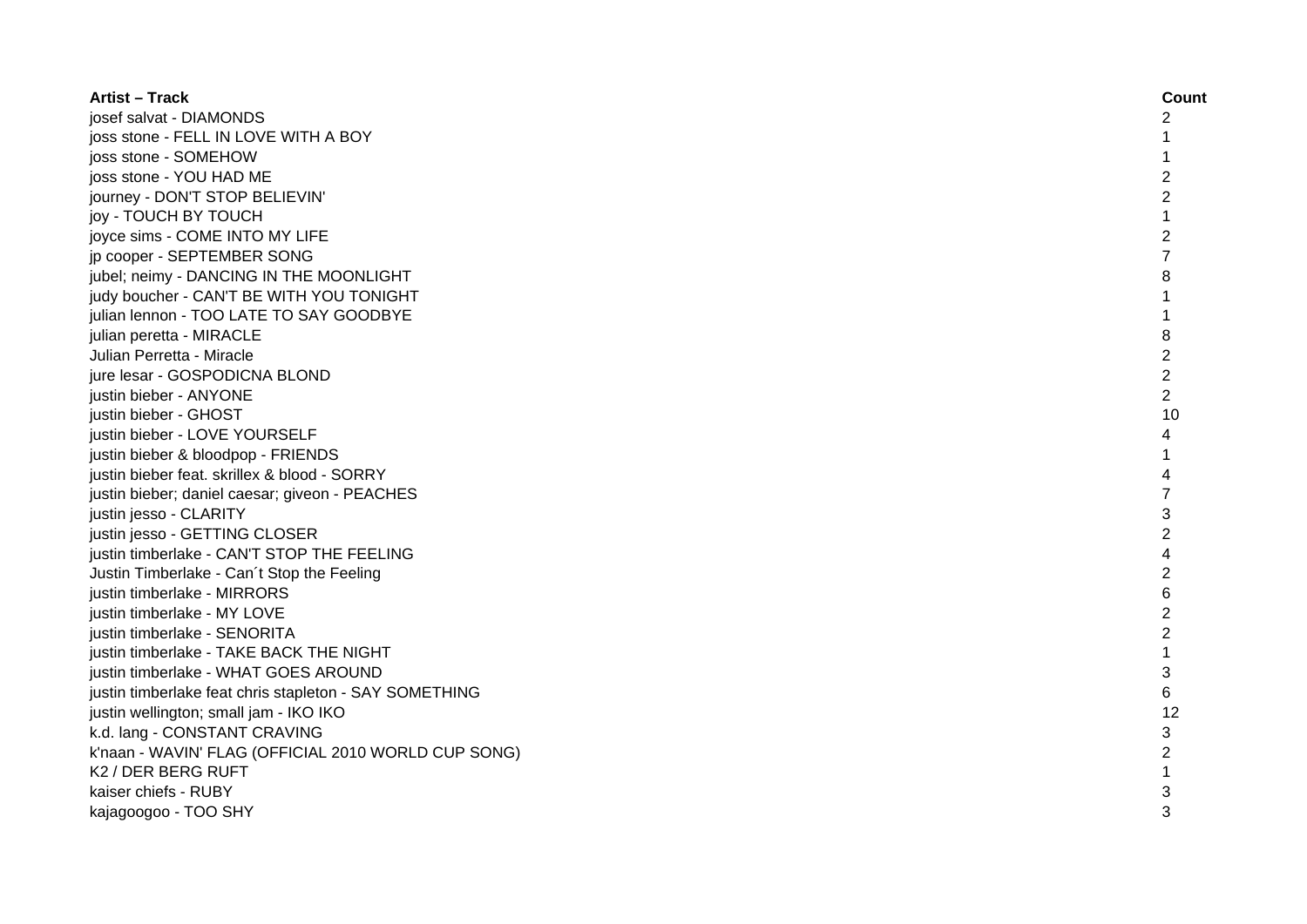| <b>Artist - Track</b>                          | Count                    |
|------------------------------------------------|--------------------------|
| kaleo - WAY DOWN WE GO                         | 4                        |
| kalush - STEFANIA                              | 3                        |
| KALUSH ORCHESTRA / STEFANIA                    | $\mathbf{1}$             |
| karen ramirez - LOOKING FOR LOVE               | $\mathbf{1}$             |
| katarina mala - GREVA NA KAVICO                | $\mathbf{1}$             |
| kate bush - CLOUDBUSTING                       | $\mathbf{1}$             |
| kate yanai - SUMMER DREAMING                   | 3                        |
| katie melua - NINE MILLION BICYCLES            | $\overline{c}$           |
| katrina & the waves - THAT'S THE WAY           | $\mathbf{1}$             |
| katrina & the waves - WALKING ON SUNSHINE      | $\overline{c}$           |
| Katy Perry - California Gurls                  | $\overline{2}$           |
| katy perry - CHAINED TO THE RHYTHM             | 3                        |
| katy perry - ELECTRIC                          | $\overline{\mathcal{A}}$ |
| katy perry - FIREWORK                          | $\overline{2}$           |
| katy perry - HOT'N'COLD                        | $\overline{\mathcal{A}}$ |
| katy perry - LAST FRIDAY NIGHT                 | $\mathbf{1}$             |
| katy perry - NEVER REALLY OVER                 | 5                        |
| katy perry - PART OF ME                        | $\mathbf{1}$             |
| katy perry - ROAR                              | 5                        |
| katy perry - SMILE                             | $\overline{2}$           |
| katy perry - TEENAGE DREAM                     | $\overline{2}$           |
| katy perry - THINKING OF YOU                   | $\mathbf{1}$             |
| katy perry - THIS IS HOW WE DO                 | $\overline{2}$           |
| katy perry feat juicy j. - DARK HORSE          | $\mathbf{1}$             |
| katy perry feat. snoop dogg - CALIFORNIA GURLS | $\overline{2}$           |
| kc & the sunshine band - GIVE IT UP            | $\overline{c}$           |
| ke\$ha - DIE YOUNG                             | $\mathbf{1}$             |
| keane - SOMEWHERE ONLY WE KNOW                 | $\mathbf{1}$             |
| keane - SOVEREIGN LIGHT CAFE                   | $\mathbf{1}$             |
| keith marshal - ONLY CRYING                    | $\overline{2}$           |
| keith urban - SOMEBODY LIKE YOU                | $\overline{2}$           |
| keith urban; pink - ONE TOO MANY               | 6                        |
| kelly clarkson - BECAUSE OF YOU                | $\overline{2}$           |
| kelly clarkson - BEHIND THESE HAZEL EYES       | 3                        |
| kelly clarkson - BREAKAWAY                     | $\overline{c}$           |
| kelly clarkson - CATCH MY BREATH               | $\overline{2}$           |
|                                                |                          |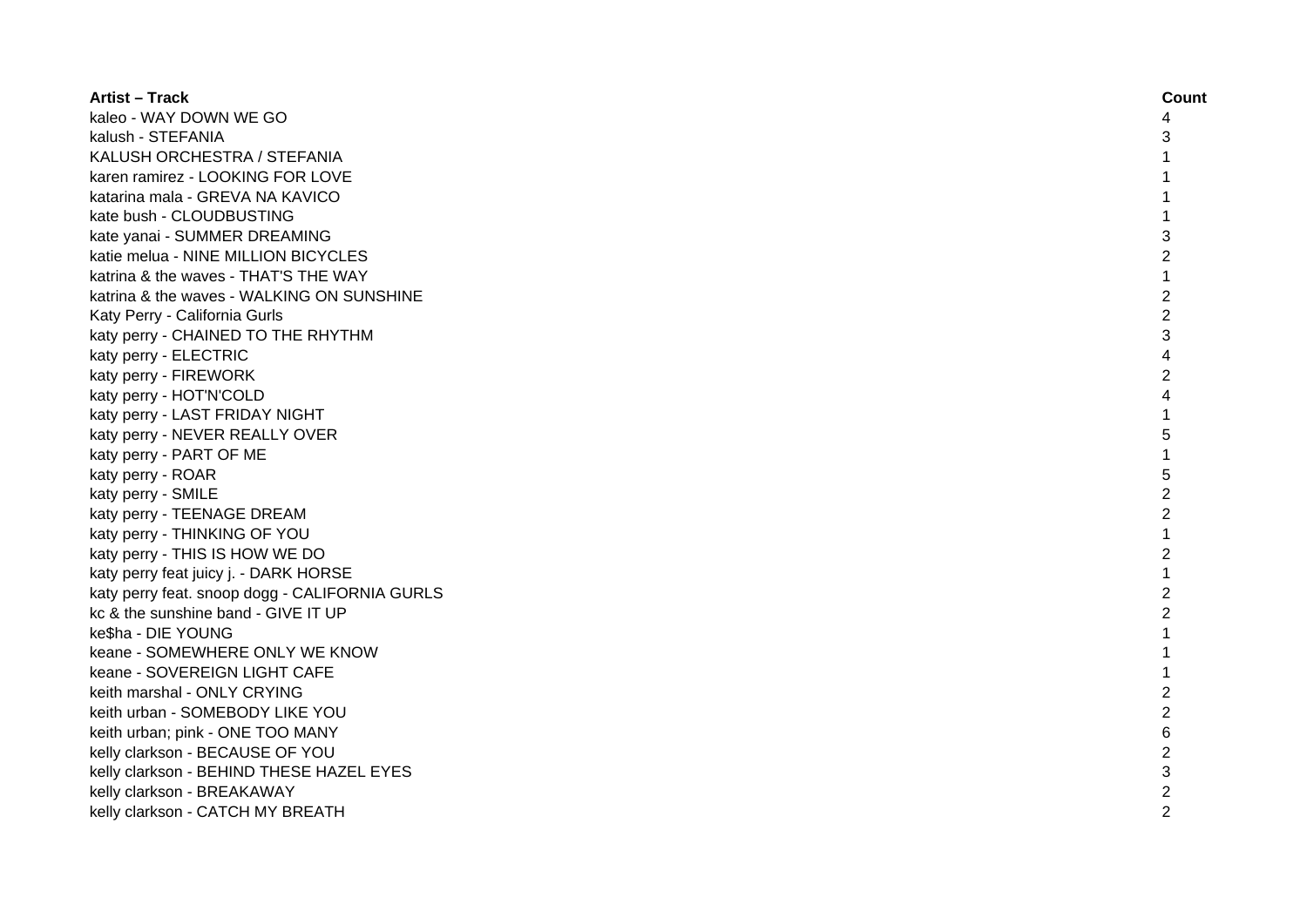| <b>Artist - Track</b>                             | Count          |
|---------------------------------------------------|----------------|
| kelly clarkson - DARK SIDE                        | 1              |
| kelly clarkson - HEARTBEAT SONG                   |                |
| kelly clarkson - MR.KNOW IT ALL                   | 1              |
| kelly clarkson - MY LIFE WOULD SUCK WITHOUT YOU   | 2              |
| kelly clarkson - STRONGER (WHAT DOESN'T KILL YOU) | 1              |
| kelly clarkson - WALK AWAY                        | 3              |
| kelly family - AN ANGEL                           | $\mathbf 1$    |
| kelvin jones - CALL YOU HOME                      | 3              |
| kelvin jones - CARRY YOU                          | 14             |
| kelvin jones - DON'T LET ME GO                    | 6              |
| <b>KENDRICK LAMAR / N95</b>                       | 1              |
| kenny loggins - DANGER ZONE                       | 4              |
| kenny loggins - FOOTLOOSE                         | 5              |
| kenny rogers - LUCILLE                            | $\mathbf{1}$   |
| keri hilson - I LIKE                              | $\mathbf{1}$   |
| kevin koradin in anika horvat - Z ROKO V ROKI     | $\mathbf{1}$   |
| kevin koradin; 2b - SE VCERAJ                     | 23             |
| kevin koradin: vita jordan - KRALJ                | $\mathbf{1}$   |
| kevin koradin/2b - SE VCERAJ                      | 5              |
| Kevin McKay, Alex Gewer, Tasty Lopez - Miss You   | $\mathbf{1}$   |
| kid rock - ALL SUMMER LONG                        | $\overline{7}$ |
| kid rock - ROLL ON                                | 2              |
| kid rock & mary j.blige - CARE                    | 1              |
| kiesza - HIDEAWAY                                 | 1              |
| Kiesza - Hideaway                                 | $\overline{c}$ |
| Kilotile - Cry to Me                              | 4              |
| kim carnes - BETTE DAVIS EYES                     | 5              |
| kim marsh - SENTIMENTAL                           | 1              |
| Kim Petras - Treat Me Like A Slut                 | 1              |
| kim wilde - CAMBODIA                              | $\overline{c}$ |
| kim wilde - KIDS IN AMERICA                       | 1              |
| kim wilde - LOVE BLONDE                           | 1              |
| kim wilde - YOU KEEP ME HANGIN' ON                | 2              |
| king princess - PROPHET                           | 5              |
| kings of leon - BACK DOWN SOUTH                   |                |
| kings of leon - SEX ON FIRE                       | 9              |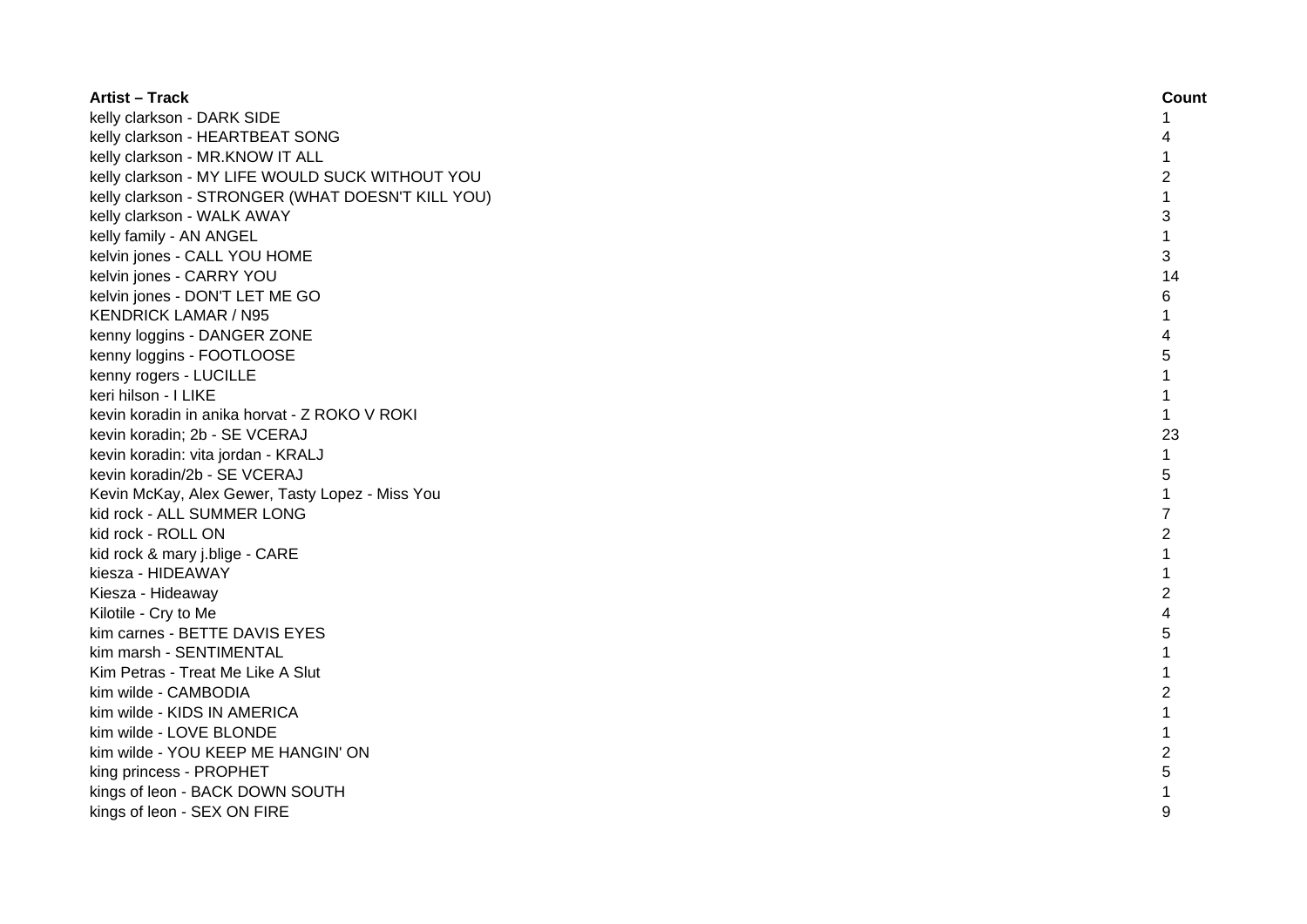| <b>Artist - Track</b>                                             | Count          |
|-------------------------------------------------------------------|----------------|
| kings of leon - USE SOMEBODY                                      | 1              |
| kingston - LUNA NAD OBALO                                         |                |
| klangkarussell feat will heard - SONNENTANZ (THE SUN DON'T SHINE) |                |
| klara jazbec - MILJON IN ENA                                      |                |
| klingande - JUBEL                                                 |                |
| kool & the gang - CELEBRATION                                     | 1              |
| Kool & The Gang - Fresh                                           | $\overline{2}$ |
| kool & the gang - JOANNA                                          | 1              |
| Kool & The Gang - Let's Go Dancin' (Ohh La, La La)                | $\overline{c}$ |
| Kryder - MTV                                                      | $\overline{c}$ |
| Krystal Klear - Neutron Dance                                     | 1              |
| <b>KSI/HOLIDAY</b>                                                | $\mathbf{1}$   |
| kt tunstall - BLACK HORSE & THE CHERRY TREE                       | $\overline{2}$ |
| kungs - CLAP YOUR HANDS                                           | $\overline{7}$ |
| Kungs - Lipstick                                                  | $\overline{2}$ |
| kungs - NEVER GOING HOME                                          | 6              |
| kungs - THIS GIRL                                                 | 9              |
| kungs feat ephemerals - I FEEL SO BAD                             | 3              |
| kungs feat jamie n commons - DON'T YOU KNOW                       | $\mathbf{1}$   |
| Kungs, Boys Noize - Fashion                                       | 3              |
| Kungs, The Knocks - People                                        | 4              |
| kurt nilsen - SHE'S SO HIGH                                       | 2              |
| kwabs - WALK                                                      | 5              |
| kyd the band; elley duhe - EASY                                   | 13             |
| kygo feat justin jesso - STARGAZING                               | $\overline{7}$ |
| Kygo - Dancing Feet (feat. DNCE)                                  | 1              |
| Kygo & Sandro Cavazza - Happy Now                                 | $\overline{c}$ |
| kygo & selena gomez - IT AIN'T ME                                 | 3              |
| kygo feat conrad - FIRESTONE                                      |                |
| kygo feat imagine dragons - BORN TO BE YOURS                      |                |
| kygo feat parson james - STOLE THE SHOW                           | $\mathbf{1}$   |
| Kygo, Avicii & Sandro Cavazza - Forever Yours (Avicii Tribute)    | $\overline{c}$ |
| kygo; avicii; sandro cavazza - FOREVER YOURS                      | 3              |
| kygo; dnce - DANCING FEET                                         | 72             |
| kygo; donna summer - HOT STUFF                                    | 5              |
| kygo; rita ora - CARRY ON                                         | 3              |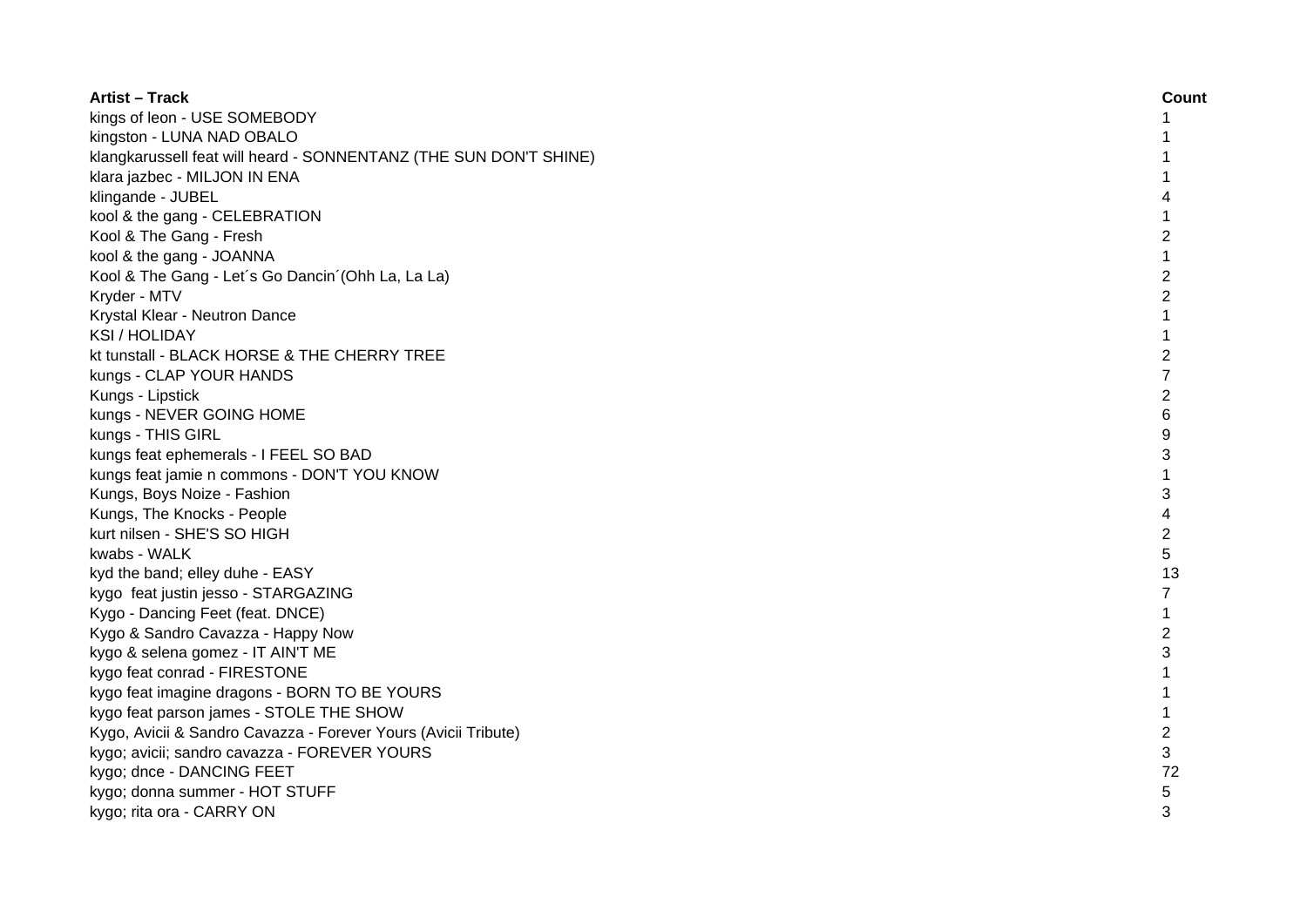| <b>Artist - Track</b>                               | Count          |
|-----------------------------------------------------|----------------|
| kygo; tina turner - WHAT'S LOVE GOT TO DO WITH IT   | 5              |
| kygo; zara larsson; tyga - LIKE IT IS               | 3              |
| kygo; zoe wees - LOVE ME NOW                        | 4              |
| kygo; whitney houston - HIGHER LOVE                 | 7              |
| kygo/dnce - DANCING FEET                            | 8              |
| kylie minogue - CAN'T GET YOU OUT OF MY HEAD        | $\overline{c}$ |
| Kylie Minogue - Cant Get You Out Of My Head         | $\overline{c}$ |
| kylie minogue - I BELIEVE IN YOU                    | $\overline{c}$ |
| kylie minogue - LOCOMOTION                          | 1              |
| kylie minogue; years & years - A SECOND TO MIDNIGHT | 1              |
| kyu sakamoto - SUKIYAKI                             |                |
| la bouche - BE MY LOVER                             |                |
| La Bouche - Sweet Dreams (Stylin_Free_Remix)        | 2              |
| la roux - BULLETPROOF                               | 5              |
| la vision; gigi d'agostino - HOLLYWOOD              | 7              |
| lady antebellum - NEED YOU NOW                      | 3              |
| lady gaga - ALEJANDRO                               | $\overline{c}$ |
| lady gaga - ALWAYS REMEMBER US THIS WAY             | $\overline{c}$ |
| lady gaga - BORN THIS WAY                           | $\mathbf{1}$   |
| lady gaga - HOLD MY HAND                            | 63             |
| lady gaga - MARRY THE NIGHT                         | 1              |
| lady gaga - PAPARAZZI                               | 1              |
| lady gaga - POKER FACE                              | 2              |
| lady gaga - STUPID LOVE                             | 3              |
| lady gaga & bradley cooper - SHALLOW                | 6              |
| lady gaga; ariana grande - RAIN ON ME               | 9              |
| laid back - BAKERMAN                                | 1              |
| laid back - SUNSHINE REGGAE                         | 1              |
| Laid Back - White Horse                             | 2              |
| lamai - KOT CUTIM TE JAZ                            | 1              |
| lamai - MALI STRAHOVI                               | 4              |
| lamai - PROTI VETRU                                 | 1              |
| lamai - STOPINJE                                    | 1              |
| lana del ray - DARK PARADISE                        | 1              |
| lana dela rey - SUMMERTIME SADNESS                  | 1              |
| lara love & sky - GREVA EN GIR                      | 3              |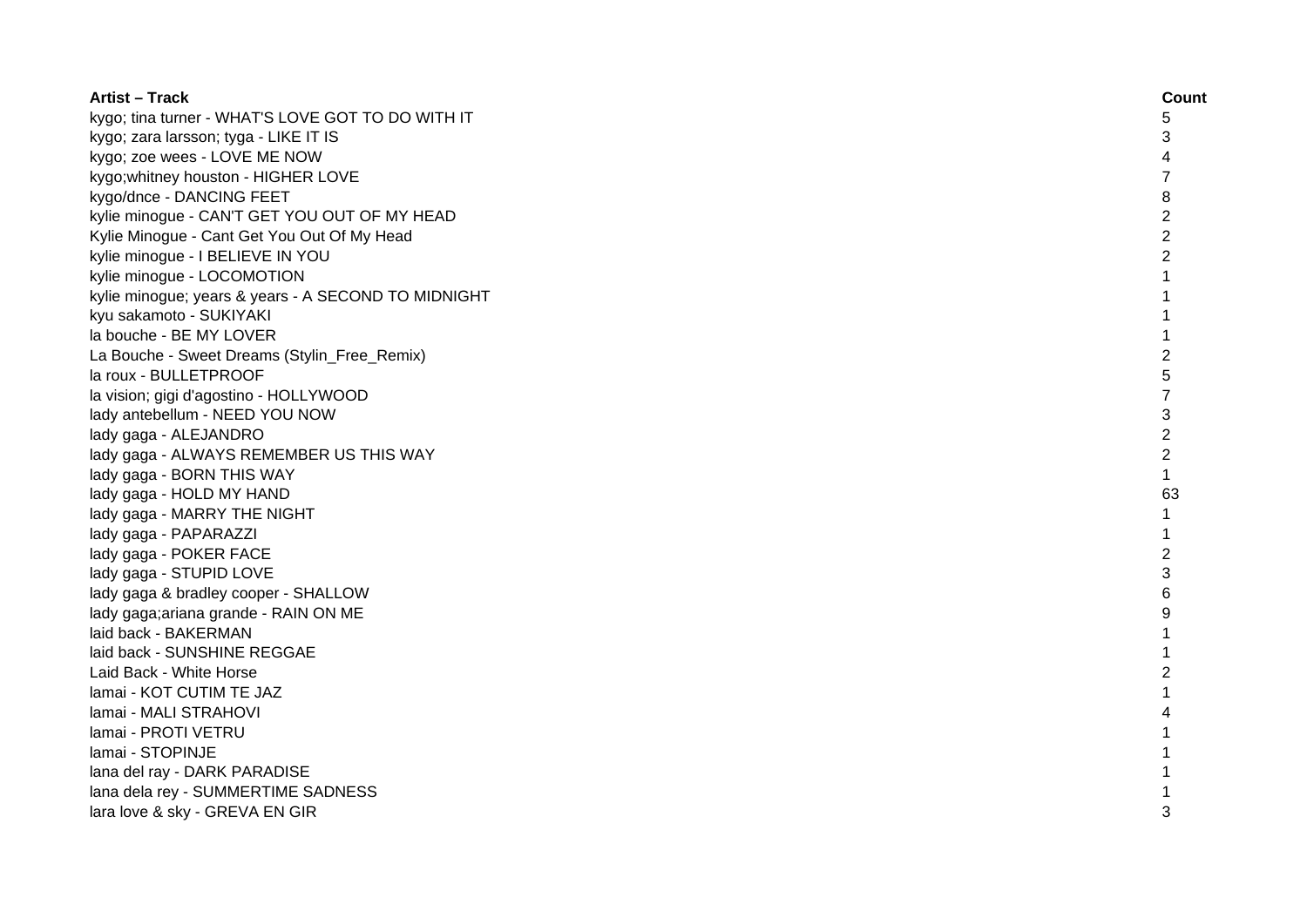| <b>Artist - Track</b>                                              | Count          |
|--------------------------------------------------------------------|----------------|
| lara love; sky - HIMNA                                             | 2              |
| lara love; sky - O NAJU                                            | 32             |
| lara love/sky - O NAJU                                             | 5.             |
| latto; mariah carey; dj khaled - BIG ENERGY                        |                |
| latto/mariah carey - BIG ENERGY                                    | 2              |
| laura branigan - SELF CONTROL                                      | 1              |
| laura pausini & james blunt - PRIMAVERA IN ANTICIPO (IT'S MY SONG) |                |
| lauren spencer-smith - FINGERS CROSSED                             | 6              |
| lauryn hill - CAN'T TAKE MY EYES OFF OF YOU                        | 1              |
| lauryn hill - DOO WOP (THAT THING)                                 | $\mathbf{1}$   |
| lauv - ALL 4 NOTHING (I'M SO IN LOVE)                              | 12             |
| lauv - ALL FOR NOTHING (I'M SO IN LOV                              | 4              |
| lauv, troye sivan - I'M SO TIRED                                   | 5              |
| le ann rimes - CAN'T FIGHT THE MOONLIGHT                           | 3              |
| lea sirk feat. drill - RECEPT ZA LAJF                              | 1              |
| lee marvin - WANDERIN' STAR                                        | $\mathbf{1}$   |
| lee ryan - ARMY OF LOVERS                                          | 7              |
| lee ryan - TURN YOUR CAR AROUND                                    | 2              |
| lena meyer landrut - SATELLITE                                     | 3              |
| lena meyer-landrut - TOUCH A NEW DAY                               | $\overline{2}$ |
| lena; nico santos - BETTER                                         | 3              |
| lene marlin - SITTING DOWN HERE                                    | 3              |
| lenka - THE SHOW                                                   |                |
| lenny kravitz - AGAIN                                              |                |
| lenny kravitz - ARE YOU GONNA GO MY WAY                            | $\overline{c}$ |
| lenny kravitz - CAN'T GET YOU OFF MY MIND                          | $\overline{2}$ |
| lenny kravitz - FLY AWAY                                           | $\overline{2}$ |
| lenny kravitz - I BELONG TO YOU                                    | $\overline{2}$ |
| lenny kravitz - I'LL BE WAITING                                    | $\mathbf{1}$   |
| lenny kravitz - IT AIN'T OVER 'TIL IT'S OVER                       | 1              |
| lenny kravitz - STAND BY MY WOMAN                                  |                |
| lenny kravitz - THE CHAMBER                                        |                |
| lenny kravitz - WHERE ARE WE RUNNING                               |                |
| leona lewis - BLEEDING LOVE                                        | 5              |
| leona lewis - I GOT YOU                                            |                |
| leony - FADED LOVE                                                 | 13             |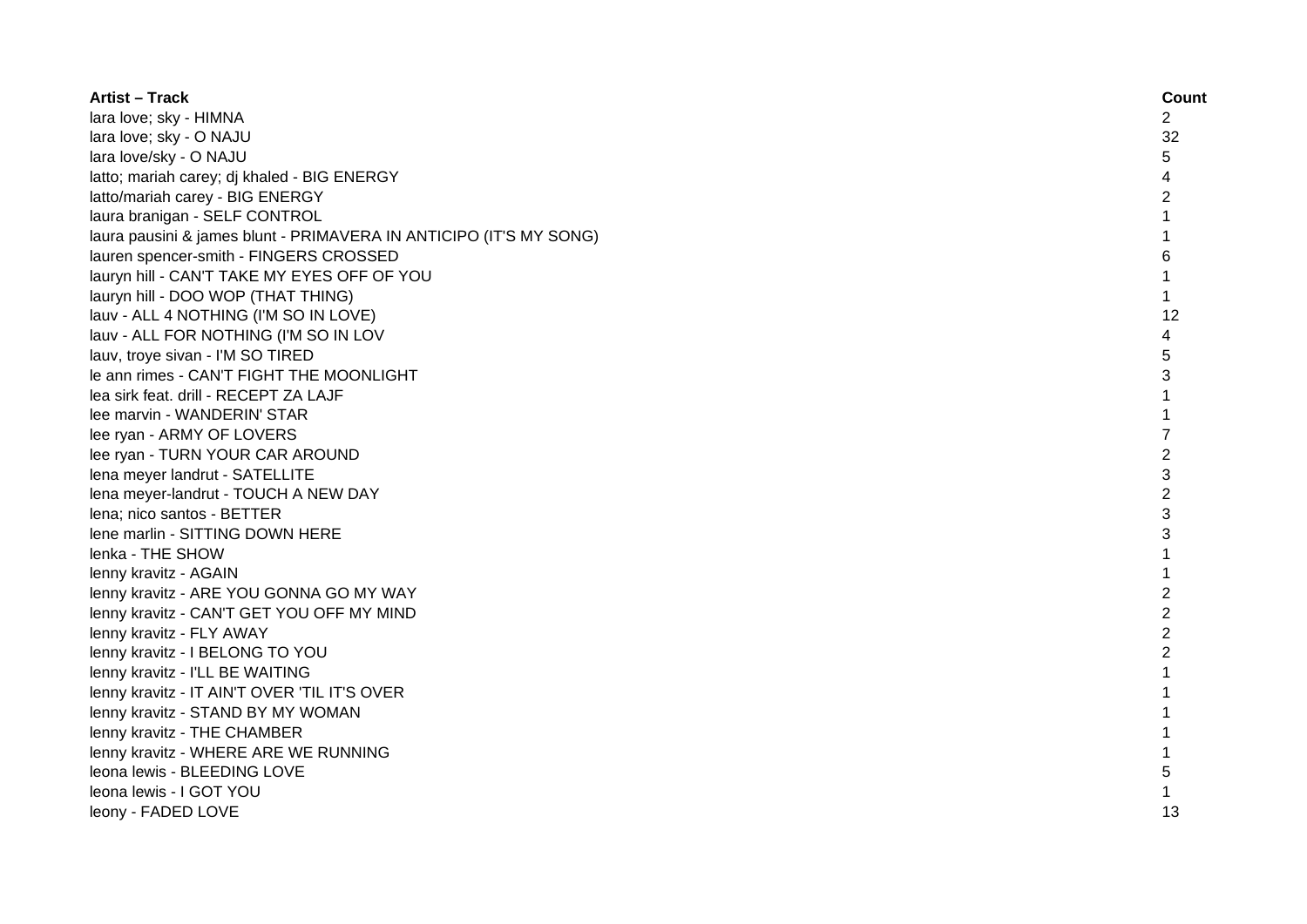| <b>Artist - Track</b>                            | Count          |
|--------------------------------------------------|----------------|
| leony - REMEDY                                   | 71             |
| lesley gore - IT'S MY PARTY                      | 1              |
| level 42 - LESSONS IN LOVE                       | 3              |
| level 42 - RUNNING IN THE FAMILY                 | 1              |
| lewis capaldi - BEFORE YOU GO                    | 4              |
| Lewis Capaldi - Bruises (Steve Void Remix)       | $\overline{c}$ |
| lewis capaldi - SOMEONE YOU LOVED                | 8              |
| liam payne & j balvin - FAMILIAR                 | $\overline{c}$ |
| liam payne & rita ora - FOR YOU                  | $\mathbf{1}$   |
| liam payne; a boogie wit da hoodie - STACK IT UP | 6              |
| lifehouse - HALFWAY GONE                         | 1              |
| lifehouse - HANGING BY A MOMENT                  | 3              |
| lighthouse_family - LIFTED                       | $\overline{2}$ |
| lil mosey - BLUEBERRY FAYGO                      | 10             |
| lil nas x - MONTERO (CALL ME BY YOUR NAME)       | $\overline{7}$ |
| lil nas x - THAT'S WHAT I WANT                   | 46             |
| lil nas x; billy ray c yrus - OLD TOWN ROAD      | $\overline{7}$ |
| lily allen - 22                                  | $\mathbf{1}$   |
| lily allen - AIR BALOON                          | $\overline{c}$ |
| lily allen - HARD OUT HERE                       | $\mathbf{1}$   |
| lily allen - NOT FAIR                            | $\overline{2}$ |
| lily allen - SMILE                               | $\overline{2}$ |
| lily allen - THE FEAR                            | $\mathbf{1}$   |
| limp bizkit - BEHIND BLUE EYES                   |                |
| limp bizkit - MY GENERATION                      |                |
| linda ronst/aaron nevill - DON'T KNOW MUCH       |                |
| linkin park - BREAKING THE HABIT                 |                |
| linkin park - BURN IT DOWN                       |                |
| linkin park - BURNING IN THE SKIES               | 1              |
| linkin park - CASTLE OF GLASS                    | 1              |
| linkin park - IRIDESCENT                         | 2              |
| linkin park - LEAVE OUT ALL THE REST             | 1              |
| linkin park - NUMB                               | $\mathbf{1}$   |
| linkin park - SHADOW OF THE DAY                  | 3              |
| linkin park - WHAT I'VE DONE                     |                |
| linkin park feat kiiara - HEAVY                  | 4              |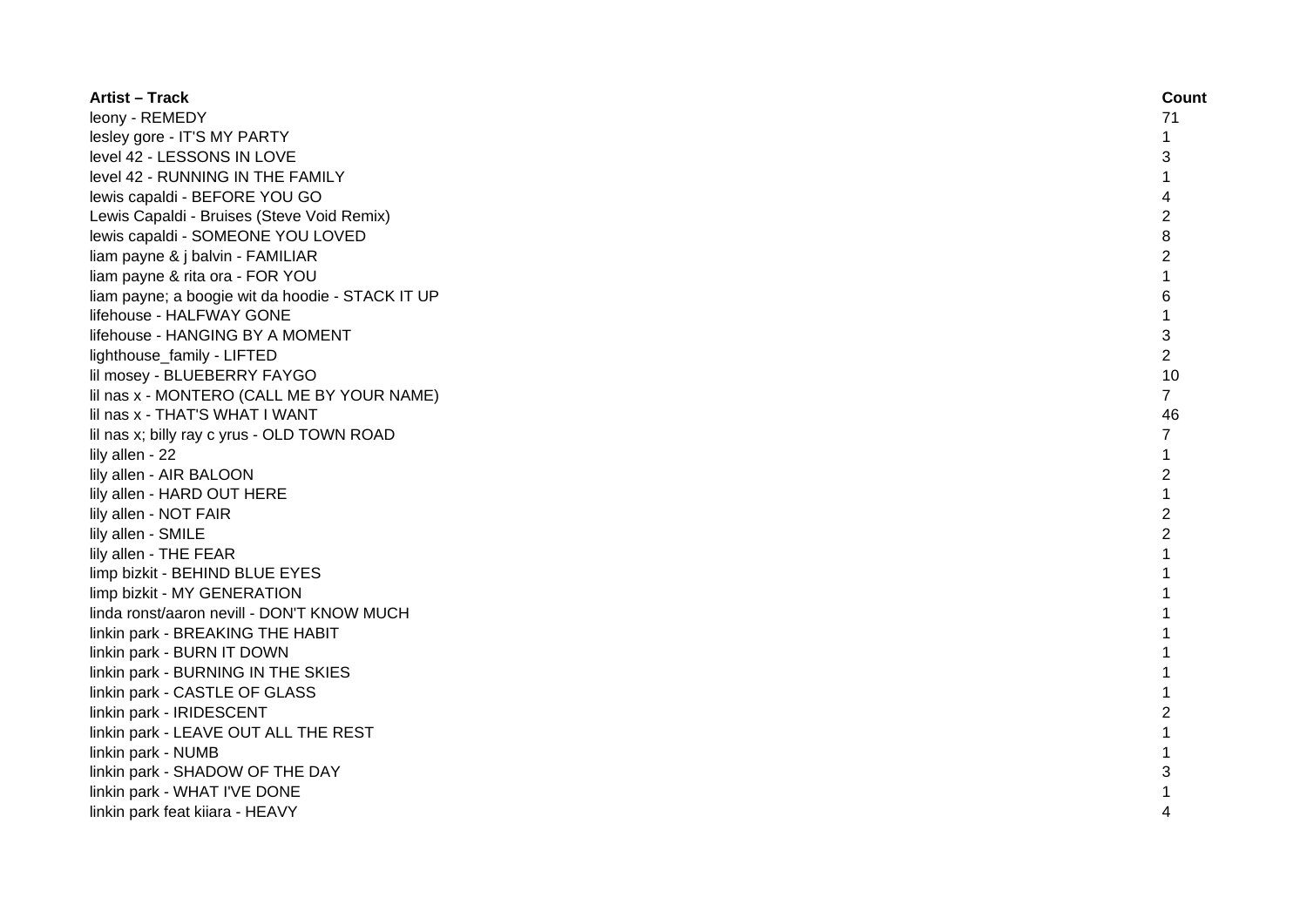| <b>Artist - Track</b>                                                | Count          |
|----------------------------------------------------------------------|----------------|
| lionel richie - SAY YOU, SAY ME                                      | 1              |
| lionel richie/diana ross - ENDLESS LOVE                              | 2              |
| lions head - SEE YOU                                                 | 3              |
| lions head - TRUE LOVE                                               | 10             |
| lions head - WHEN I WAKE UP                                          | 8              |
| lipps inc. - FUNKY TOWN                                              | $\overline{c}$ |
| liquido - NARCOTIC                                                   | 1              |
| lisa stansfield - ALL AROUND THE WORLD                               | 1              |
| little mix feat jason derulo - SECRET LOVE SONG                      | 3              |
| little richard - GOOD GOLLY MISS MOLLY                               | $\mathbf{1}$   |
| liza minnelli - LOSING MY MIND                                       | $\mathbf{1}$   |
| lizzo - ABOUT DAMN TIME                                              | 14             |
| lloyd feat. andre 3000 & lil wayne - DEDICATION TO MY EX (MISS THAT) | $\mathbf{1}$   |
| Imfao - PARTY ROCK ANTHEM                                            | $\mathbf{1}$   |
| lobo - ME AND YOU AND A DOG NAMED BOO                                | $\mathbf{1}$   |
| Iondonbeat - I'VE BEEN THINKING ABOUT YOU                            | $\overline{2}$ |
| londonbeat - YOU BRING ON THE SUN                                    | $\overline{2}$ |
| Ionestar - AMAZED                                                    | 3              |
| lorde - ROYALS                                                       | 9              |
| loreen - EUPHORIA                                                    | $\mathbf{1}$   |
| los ventilos - KAJ BO PRINESEL TA VECER                              | 1              |
| lost frequen/calum scott - WHERE ARE YOU NOW                         | 8              |
| lost frequencies - ARE YOU WITH ME                                   | $\overline{2}$ |
| lost frequencies - RISE                                              | $\overline{7}$ |
| lost frequencies - WHAT IS LOVE 2016                                 | $\overline{2}$ |
| lost frequencies feat james blunt - MELODY                           | 3              |
| lost frequencies feat janieck devy - REALITY                         | 5              |
| lost frequencies feat the nghbrs - LIKE I LOVE YOU                   | 3              |
| Lost Frequencies, Calum Scott - Where Are You Now                    | 4              |
| Lost Frequencies, Calum Scott - Where Are You Now (Kungs Remix)      | $\overline{c}$ |
| lost frequencies; calum scott - WHERE ARE YOU NOW                    | 75             |
| lost frequencies; zonderling; kelvin jones - LOVE TO GO              | 4              |
| lou gramm - MIDNIGHT BLUE                                            | 1              |
| lou reed - DIRTY BLVD.                                               | $\overline{c}$ |
| louane - AVENIR                                                      |                |
| loud luxury feat brando - BODY                                       | 1              |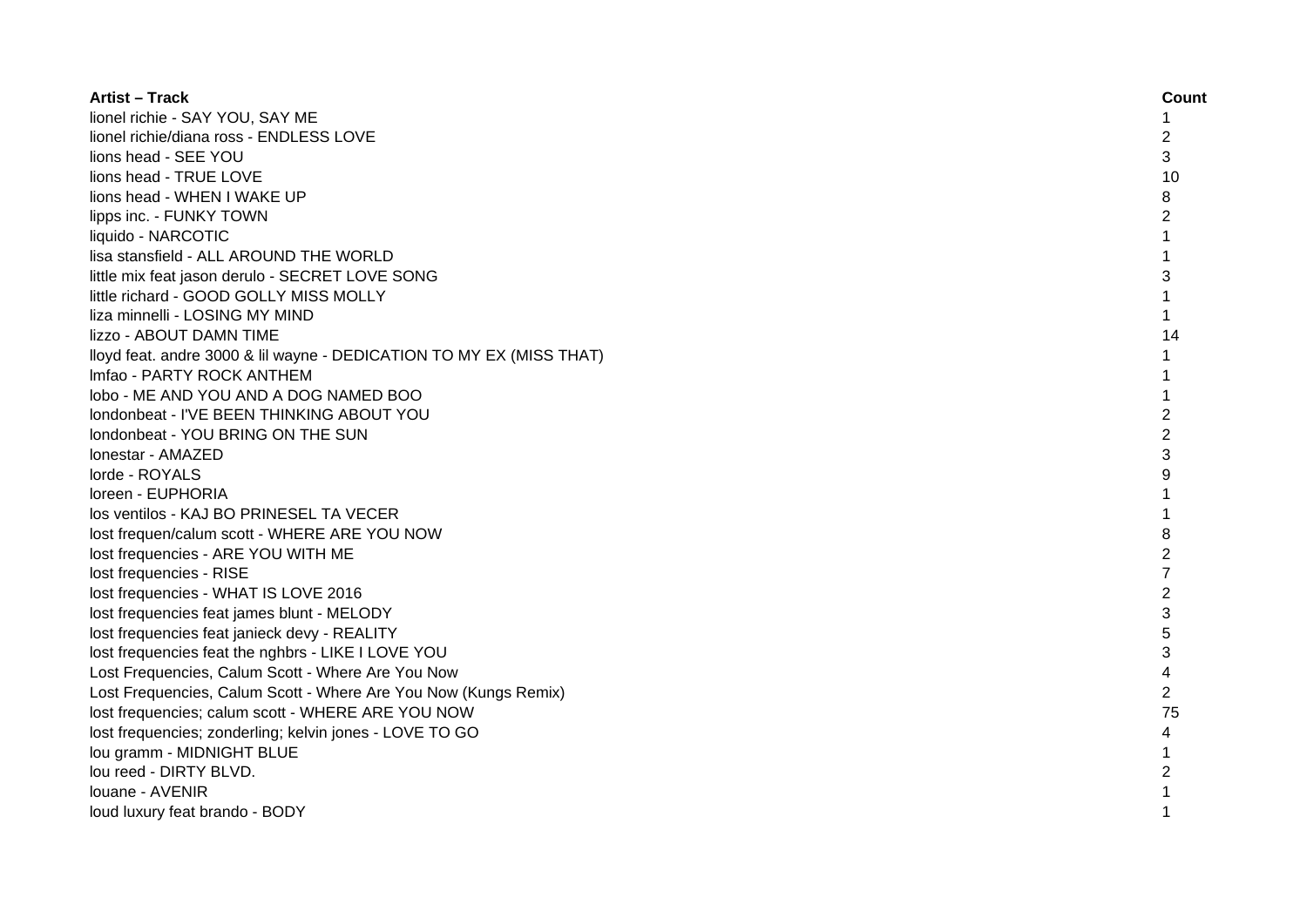| <b>Artist - Track</b>                                   | Count          |
|---------------------------------------------------------|----------------|
| louis armstrong - HELLO DOLLY                           | 1              |
| louis armstrong - WHAT A WONDERFUL WORLD                | $\overline{c}$ |
| louise - STUCK IN THE MIDDLE WITH YOU                   | $\overline{c}$ |
| loverboy - HEAVEN IN YOUR EYES                          | $\overline{c}$ |
| lp - GIRLS GO WILD                                      | 12             |
| Ip - LOST ON YOU                                        | 3              |
| lps - DISKO                                             | 6              |
| Lucenzo feat. Don Omar - Danza Kuduro                   | $\overline{c}$ |
| Luis Fonsi - Dolce                                      | $\overline{2}$ |
| luis fonsi feat daddy yankee - DESPACITO                | $\overline{2}$ |
| luis fonsi feat demi lovato - ECHAME LA CULPA           | $\mathbf 1$    |
| lukas graham - 7 YEARS                                  | 9              |
| lukas graham - DRUNK IN THE MORNING                     | $\mathbf{1}$   |
| lukas graham - LOVE SOMEONE                             | $\overline{2}$ |
| lukas graham - TAKE THE WORLD BY STORM                  | $\mathbf{1}$   |
| luke christopher - LOT TO LEARN                         | 4              |
| LUMIX FEAT. PIA MARIA / HALO                            |                |
| luna - ceca - DRUGARICE                                 | 1              |
| luther vandross - NEVER TOO MUCH                        | $\mathbf{1}$   |
| lutricia mcneal - PROMISE ME                            | $\overline{c}$ |
| lutricia mcneal - SOMEONE LOVES YOU HONEY               | 1              |
| Lykke Li - I Follow Rivers                              | $\overline{2}$ |
| lykke li - I FOLLOW RIVERS (remix)                      | $\overline{2}$ |
| Lykke Li - Two Nights                                   | $\overline{2}$ |
| m - POP MUSIC                                           |                |
| m people - DON'T LOOK ANY FURTHER                       |                |
| M People - Moving On Up                                 | 2              |
| m.c. miker "g"/dj swen - HOLIDAY RAP                    |                |
| mabel - DON'T CALL ME UP                                | 6              |
| Mabel - Let Them Know                                   | $\overline{c}$ |
| Mac & Ward, Boy North - Tell Me                         | $\overline{c}$ |
| Macklemore - And We Danced                              | $\overline{2}$ |
| macklemore & ryan lewis feat ray dalton - CAN'T HOLD US | 4              |
| macklemore & ryan lewis feat wanz - THRIFT SHOP         | 1              |
| macy gray - I TRY                                       |                |
| macy gray - STILL                                       | 3              |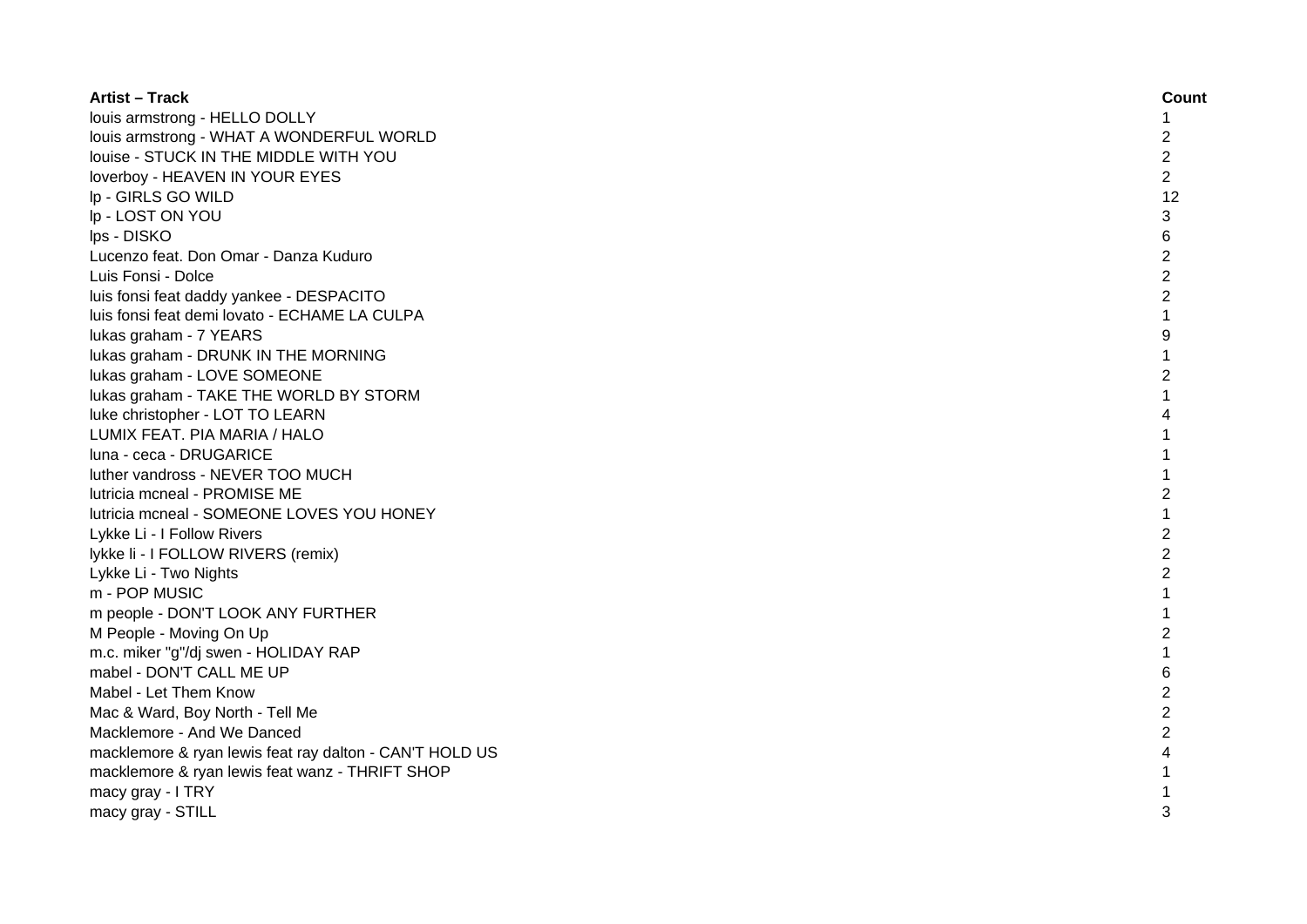| <b>Artist - Track</b>                    | Count          |
|------------------------------------------|----------------|
| madcon - BEGGIN                          | 4              |
| Madcon - Glow                            | $\overline{c}$ |
| madcon - KEEP MY COOL                    | $\mathbf 1$    |
| madcon feat kelly rowland - ONE LIFE     | 5              |
| madcon feat ray dalton - DON'T WORRY     | 1              |
| madden - ALIVE                           | $\overline{c}$ |
| madness - ONE STEP BEYOND                | $\mathbf{1}$   |
| madonna - AMERICAN PIE                   | 3              |
| madonna - BEAUTIFUL STRANGER             | $\overline{c}$ |
| madonna - BORDERLINE                     | 1              |
| madonna - CRAZY FOR YOU                  | 1              |
| madonna - DON'T CRY FOR ME ARGENTINA     | 1              |
| madonna - EROTICA                        | 1              |
| madonna - EXPRESS YOURSELF               | 1              |
| madonna - GIRL GONE WILD                 | $\mathbf 1$    |
| madonna - GIVE ME ALL YOUR LUVIN'        | 1              |
| madonna - HUNG UP                        | $\overline{c}$ |
| madonna - INTO THE GROOVE                | $\overline{c}$ |
| madonna - LA ISLA BONITA                 | 3              |
| madonna - LIKE A PRAYER                  | 3              |
| madonna - LIVE TO TELL                   | $\mathbf{1}$   |
| madonna - MATERIAL GIRL                  | $\overline{c}$ |
| Madonna - Music                          | $\mathbf{1}$   |
| madonna - NOTHING FAILS                  | 1              |
| madonna - PAPA DON'T PREACH              | $\overline{2}$ |
| madonna - SECRET                         | $\overline{2}$ |
| madonna - SORRY                          | $\mathbf 1$    |
| madonna - VOGUE                          | $\mathbf 1$    |
| madonna - WHO'S THAT GIRL                | $\mathbf 1$    |
| mads langer - YOU'RE NOT ALONE           | 5              |
| maggie railly - EVERYTIME WE TOUCH       | $\mathbf 1$    |
| magic! - RUDE                            | 9              |
| magnifico - PUKNI ZORO                   | 1              |
| mai tai - HISTORY.                       | 1              |
| Majestic, Boney M - Rasputin             | $\overline{c}$ |
| major lazer feat mo & dj snake - LEAN ON | $\mathbf{1}$   |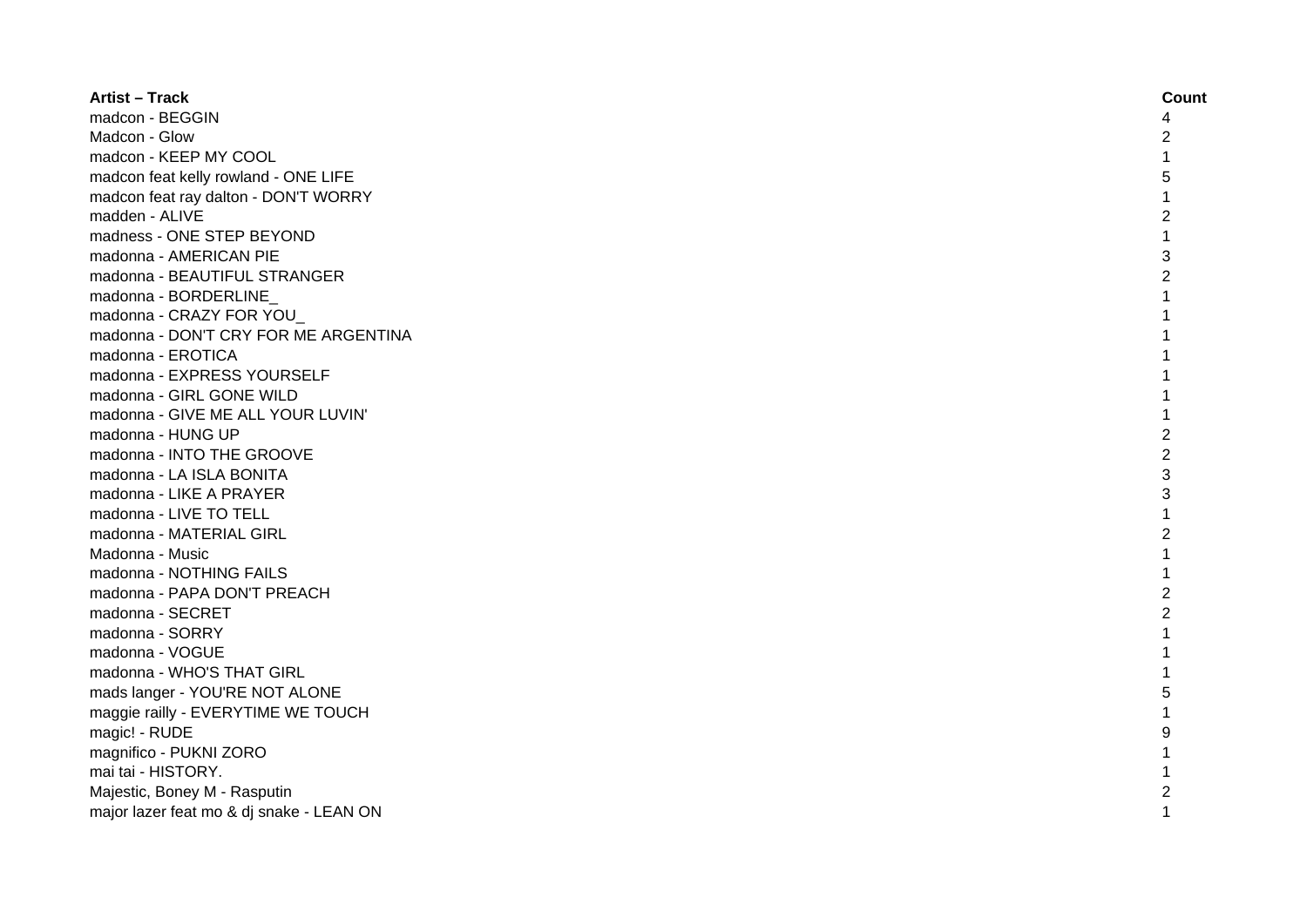| <b>Artist - Track</b>                                                            | Count          |
|----------------------------------------------------------------------------------|----------------|
| major lazer feat nyla & fuse ODG - LIGHT IT UP                                   |                |
| mama rekla - NA KRILIH ZMAJA                                                     |                |
| man at work - DOWN UNDER                                                         |                |
| mando diao - BLACK SATURDAY                                                      |                |
| mando diao - DANCE WITH SOMEBODY                                                 |                |
| maneskin - BEGGIN'                                                               |                |
| maneskin - SUPERMODEL                                                            |                |
| MANESKIN / MORIRO DE RE                                                          | 1              |
| manfred mann - PRETTY FLAMINGO                                                   | $\overline{c}$ |
| mans zelmerlow - HEROES                                                          | 4              |
| mantronix - GOT TO HAVE YOUR LOVE                                                | $\overline{c}$ |
| manu chao - BONGO BONG                                                           |                |
| manu chao - ME GUSTAS TU                                                         |                |
| maraaya - SVA                                                                    | 9              |
| maraaya - ZDAJ PA GRES                                                           |                |
| marc anthony - I'VE GOT YOU                                                      |                |
| marc cohn - WALKING IN MEMPHIS                                                   | 3              |
| MARCEL ROMANOFF / I'D LOVE YOU T                                                 |                |
| marcela detroit - I BELIEVE                                                      |                |
| margaret - THANK YOU VERY MUCH                                                   |                |
| maria mckee - SHOW ME HEAVEN                                                     |                |
| mariah carey - DREAMLOVER                                                        | 2              |
| mariah carey - FANTASY_                                                          |                |
| mariah carey - HEARTBREAKER                                                      | 1              |
| mariah carey - HERO                                                              | 1              |
| mariah carey - I'LL BE THERE                                                     | 2              |
| mariah carey - WITHOUT YOU                                                       | $\mathbf{1}$   |
| marie claire d'ubaldo - THE RHYTHM IS MAGIC                                      | $\mathbf{1}$   |
| marillion - KAYLEIGH                                                             | $\overline{c}$ |
| marina & the diamonds - HOLLYWOOD                                                | $\mathbf{1}$   |
| marina & the diamonds - PRIMADONNA                                               | $\overline{c}$ |
| marit larsen - COMING HOME                                                       | $\mathbf{1}$   |
| marit larsen - IF A SONG COULD GET ME YOU                                        | $\mathbf{1}$   |
| marjana derzaj - POLETNA NOC                                                     | $\mathbf{1}$   |
| Mark Knight - Everythings Gonna Be Alright (feat. London Community Gospel Choir) | $\overline{c}$ |
| mark knopfler - emylou harris - BEACHCOMBING                                     | $\mathbf{1}$   |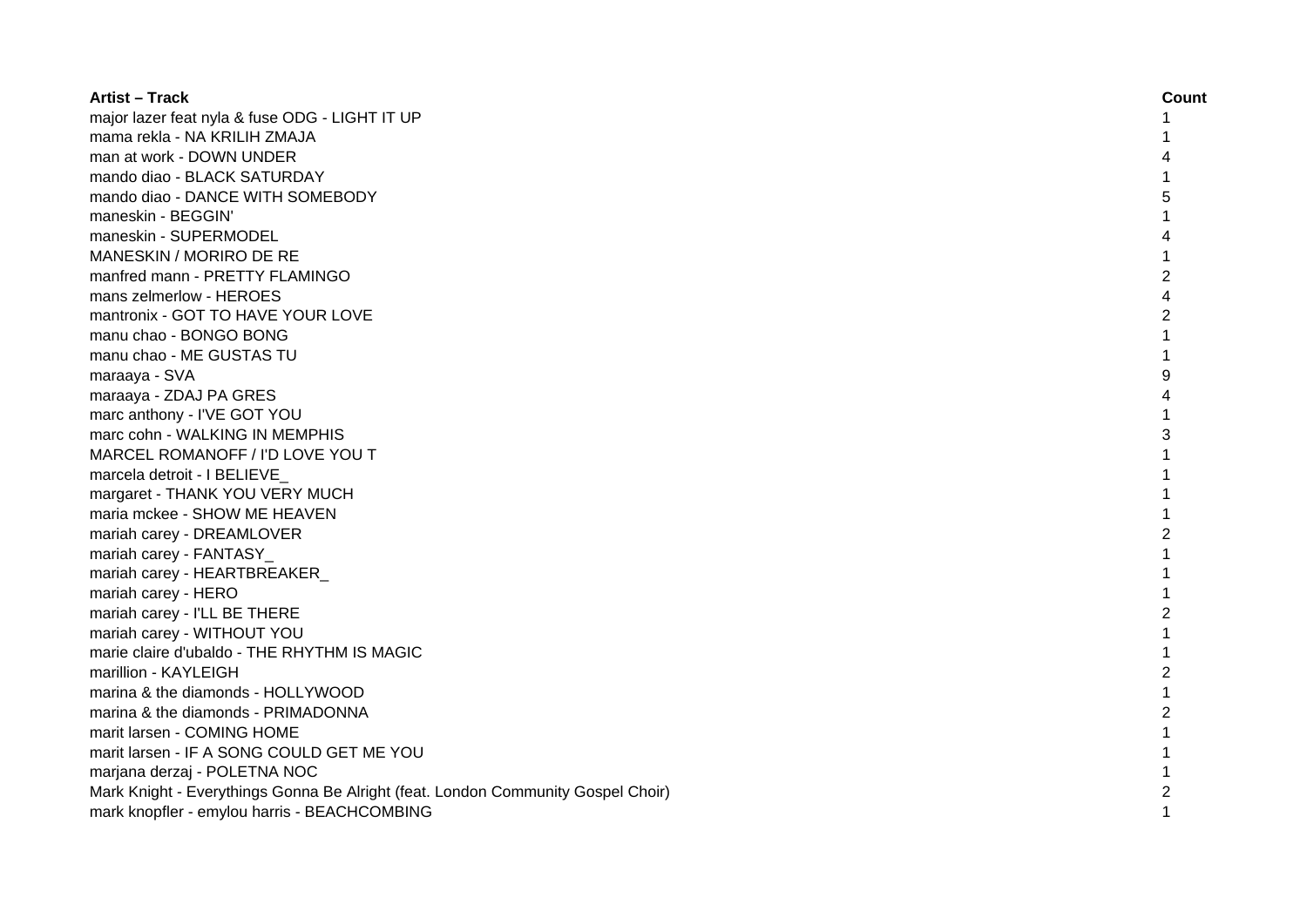| <b>Artist – Track</b>                                        | Count          |
|--------------------------------------------------------------|----------------|
| mark knopfler - james taylor - SAILING TO PHILADELPHIA       |                |
| mark morrison - RETURN OF THE MACK                           |                |
| mark ronson - amy winehouse - VALERIE                        | 6              |
| mark ronson & bruno mars - UPTOWN FUNK                       | $\overline{2}$ |
| Mark Ronson feat. Miley Cyrus - Nothing Breaks Like a Heart  | 1              |
| mark ronson, miley cyrus - NOTHING BREAKS LIKE A HEART       | 8              |
| mark ronson; lykke li - LATE NIGHT FEELINGS                  | 13             |
| marlon roudette - ANTI HERO                                  | 1              |
| marlon roudette - NEW AGE                                    | $\mathbf{1}$   |
| marlon roudette - ULTRA LOVE                                 | 8              |
| marlon roudette - WHEN THE BEAT DROPS OUT                    | 10             |
| marlon roudette feat k stewart - EVERYBODY FEELING SOMETHING | 8              |
| maroon 5 - DAYLIGHT                                          | $\overline{c}$ |
| maroon 5 - GIVE A LITTLE MORE                                | $\overline{7}$ |
| maroon 5 - LOVE SOMEBODY                                     | $\overline{2}$ |
| maroon 5 - MAPS                                              | 1              |
| maroon 5 - MEMORIES                                          | 6              |
| maroon 5 - MISERY                                            | $\overline{c}$ |
| maroon 5 - NEVER GONNA LEAVE THIS BED                        | $\overline{2}$ |
| maroon 5 - ONE MORE NIGHT                                    | 3              |
| maroon 5 - SHE WILL BE LOVED                                 | $\overline{c}$ |
| maroon 5 - SUGAR                                             | 3              |
| maroon 5 - THIS SUMMER'S GONNA HURT                          | $\overline{2}$ |
| maroon 5 - WAKE UP CALL                                      | 3              |
| maroon 5 & wiz kalifa - PAYPHONE                             | $\mathbf{1}$   |
| maroon 5 feat cardi b - GIRLS LIKE YOU                       | 10             |
| maroon 5 feat kendrick lamar - DON'T YOU WANNA KNOW          | 6              |
| maroon 5 feat sza - WHAT LOVERS DO                           | 7              |
| maroon 5 feat. christina augilera - MOVES LIKE JAGGER        | 7              |
| marquess - EL TEMPERAMENTO                                   | 1              |
| marshmello feat bastille - HAPPIER                           | $\mathbf{1}$   |
| marshmello; chvrches - HERE WITH ME                          | $\overline{7}$ |
| marshmello; demi lovato - OK NOT TO BE OK                    | 14             |
| marshmello; jonas brothers - LEAVE BEFORE YOU LOVE ME        | 13             |
| martin garrix feat usher - DON'T LOOK DOWN                   | $\overline{c}$ |
| Martin Garrix, Macklemore - Summer Days                      | $\overline{2}$ |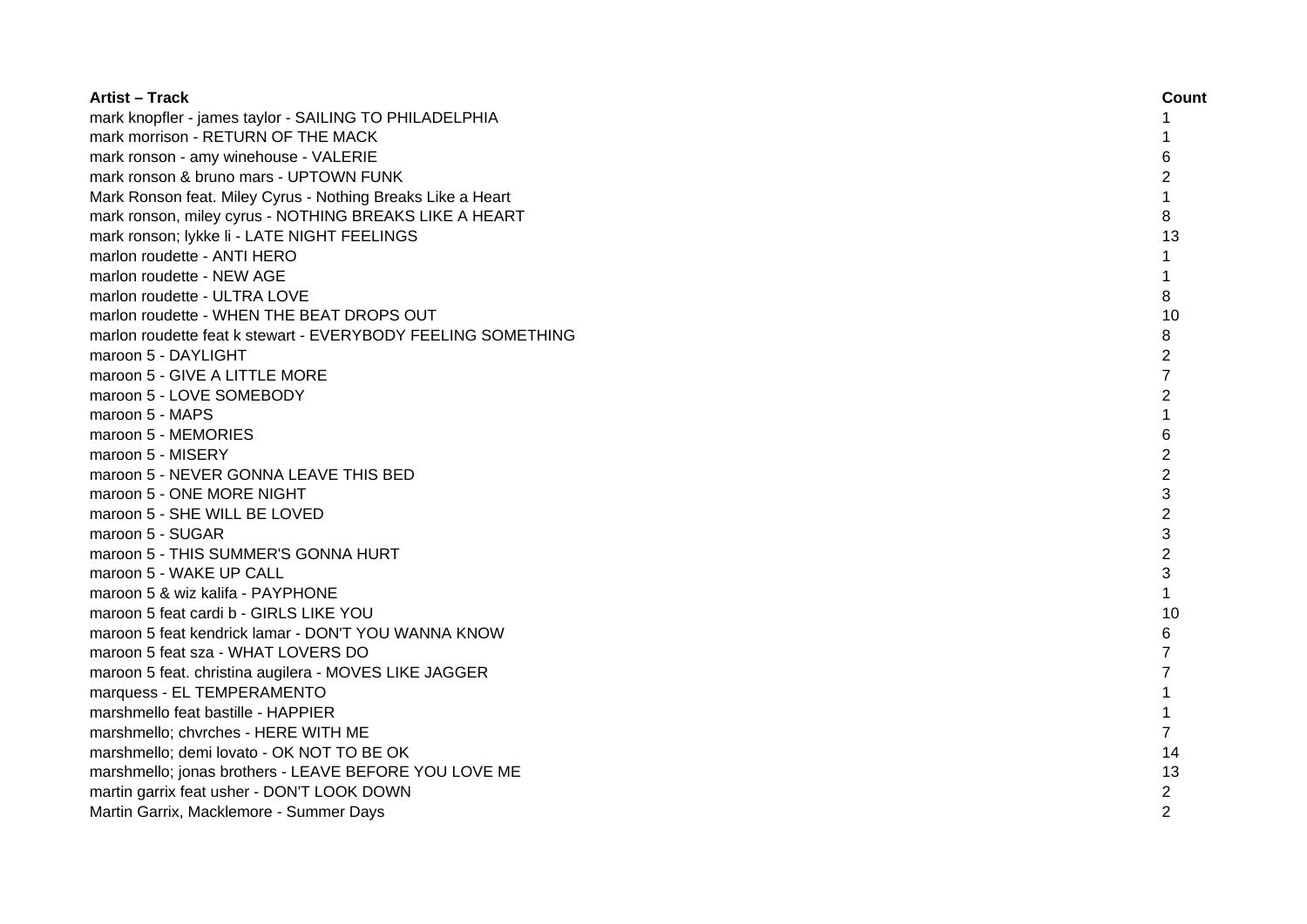| <b>Artist - Track</b>                                                            | Count          |
|----------------------------------------------------------------------------------|----------------|
| martin garrix; bono; the edge - WE ARE THE PEOPLE (OFFICIAL UEFA EURO 2020 SONG) | 4              |
| martin garrix; dean lewis - USED TO LOVE                                         | 6              |
| martin garrix; macklemore; fall out boy - SUMMER DAYS                            | 6              |
| martin jensen; alle farben; nico santos - RUNNING BACK TO YOU                    | 2              |
| martin krpan - vlado kreslin - OD VISINE SE ZVRTI                                |                |
| Martin Solveig - BOYS & GIRLS                                                    | 2              |
| Martin Solveig & GTA - Intoxicated                                               | 1              |
| martina - STEREO                                                                 | $\overline{c}$ |
| marvin gaye - GOT TO GIVE IT UP                                                  | $\overline{2}$ |
| marvin hamlish - THE ENTERTAINER                                                 | $\mathbf{1}$   |
| mary mary - SHACKLESS (PRAISE YOU)                                               | 3              |
| master kg; burna boy; nomcebo zikode - JERUSALEMA                                | 16             |
| matchbox 20 - 3.A.M.                                                             | 6              |
| matchbox twenty - SHE'S SO MEAN                                                  | $\overline{2}$ |
| matt bianco - DANCING IN THE STREET                                              | $\mathbf{1}$   |
| matt simons - BETTER TOMORROW                                                    | 9              |
| matt simons - CATCH & RELEASE                                                    | 8              |
| matt simons - IN CASE YOU MISSED IT                                              | 16             |
| matt simons - LOSE CONTROL                                                       | 3              |
| matt simons - OPEN UP                                                            | 4              |
| matt simons - TOO MUCH                                                           | $\overline{c}$ |
| matt simons - WE CAN DO BETTER                                                   | $\overline{7}$ |
| mattafix - BIG CITY LIFE                                                         | 4              |
| max - CAN'T WAIT UNTIL TONIGHT                                                   | $\overline{c}$ |
| max lean; frederico; blazey - HIGHER                                             | 5              |
| max lean/frederico - HIGHER                                                      | 3              |
| maxi priest - CLOSE TO YOU                                                       | $\mathbf{1}$   |
| mayer hawthorne - A LONG TIME                                                    | $\overline{2}$ |
| Me & My Toothbrush - Gold Member                                                 | $\overline{2}$ |
| meat loaf - I'D GIVE ANYTHING FOR LOVE (BUT                                      | 1              |
| meco - STAR WARS THEME                                                           | 4              |
| meduza - PIECE OF YOUR HEART                                                     | 4              |
| Meduza & Becky Hill & Goodboys - Lose Control                                    | $\overline{c}$ |
| Meduza, Hozier - Tell It To My Heart                                             | $\overline{2}$ |
| meduza; becky hill; goodboys - LOSE CONTROL                                      | 5              |
| meduza; dermot kennedy - PARADISE                                                | 6              |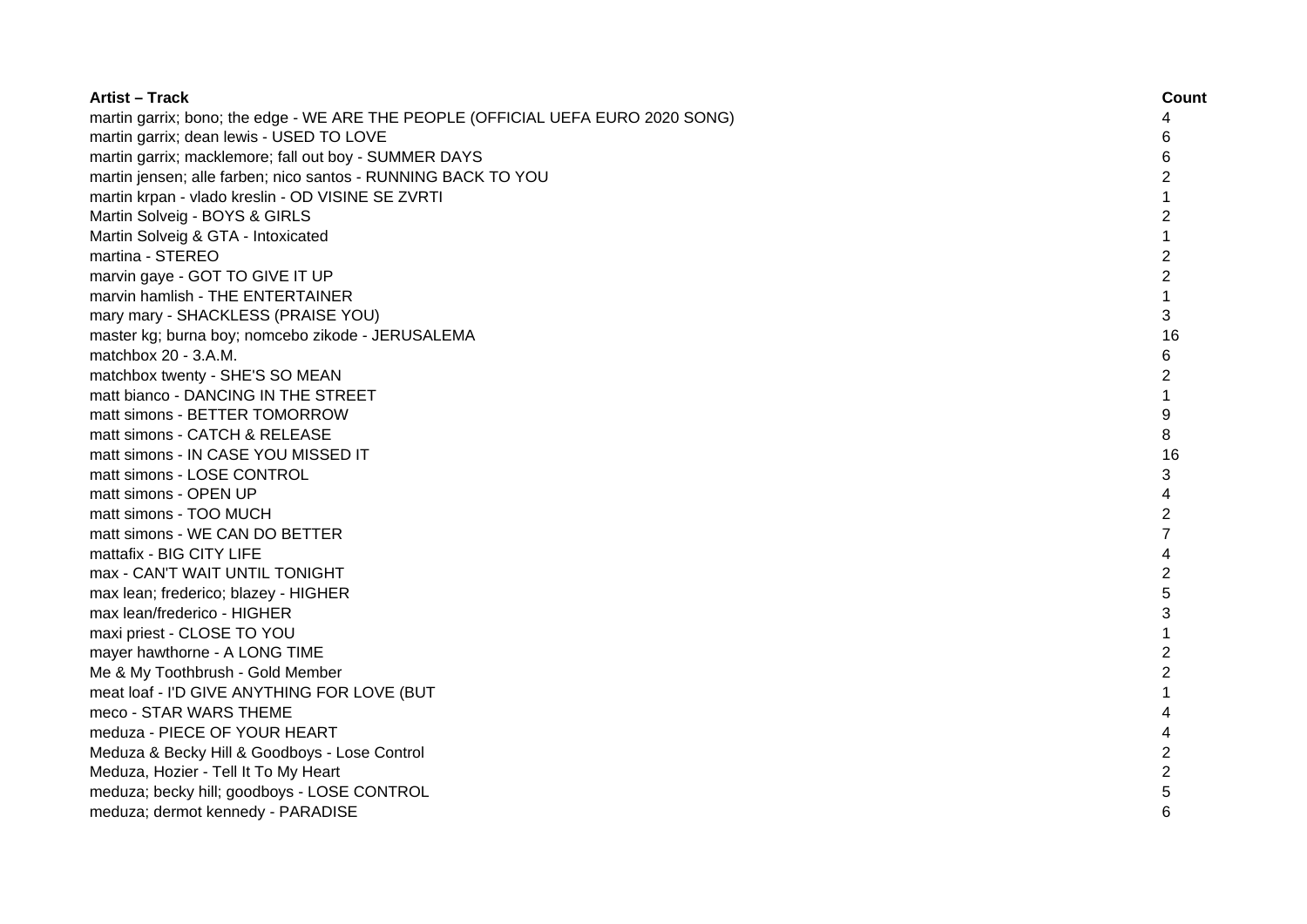| <b>Artist - Track</b>                                  | Count          |
|--------------------------------------------------------|----------------|
| meduza; hozier - TELL IT TO MY HEART                   | 16             |
| meghan trainor - ALL ABOUT THAT BASS                   | 10             |
| meghan trainor - DEAR FUTURE HUSBAND                   | $\mathbf{1}$   |
| meghan trainor - NO                                    | 3              |
| meghan treinor & john legend - LIKE I'M GONNA LOSE YOU | 12             |
| mel & kim - SHOWING OUT                                | 1              |
| mel c - I TURN TO YOU                                  | 1              |
| melanie c - FIRST DAY OF MY LIFE                       | $\overline{c}$ |
| melanie c - THE MOMENT YOU BELIEVE                     | 1              |
| melanie c - YEH YEH YEH                                | 1              |
| melanie fiona - GIVE IT TO ME RIGHT                    | $\mathbf{1}$   |
| melanie fiona - MONDAY MORNING                         | 1              |
| melanie thornthon - HEARTBEAT.                         | 1              |
| melanie thornthon - I LOVE HOW YOU LOVE ME             | 1              |
| melee - BUILT TO LAST                                  | 1              |
| melissa etheridge - BRING ME SOME WATER                | $\overline{c}$ |
| men at work - DOWN UNDER                               | 1              |
| men without hats - THE SAFETY DANCE                    | $\overline{2}$ |
| men_at_work - WHO CAN IT BE NOW ?                      | 4              |
| meredith brooks - BITCH                                | $\overline{2}$ |
| metallica - NOTHING ELSE MATTERS                       |                |
| metallica - WHISKEY IN THE JAR                         |                |
| mfsb - THE SOUND OF PHILADELPHIA                       |                |
| mi2 - TOPLICE                                          |                |
| mi2 - ZBUDI ME ZA 1.MAJ                                |                |
| miami sound mac - gloria estefan - BAD BOY             | 1              |
| miami sound/gloria estef - BAD BOY                     | 1              |
| miami sound/gloria estef - CONGA                       | 1              |
| michael bolton - HOW CAN WE BE LOVERS                  |                |
| michael bolton - LOVE IS A WONDERFUL THING             | $\overline{c}$ |
| michael buble - EVERYTHING                             |                |
| michael buble - HAVEN'T MET YOU YET                    |                |
| michael buble - HOME                                   | $\overline{c}$ |
| michael buble - IT'S A BEAUTIFUL DAY                   | $\overline{2}$ |
| michael buble - LOST                                   | 2              |
| michael buble feat bryan adams - AFTER ALL             | 4              |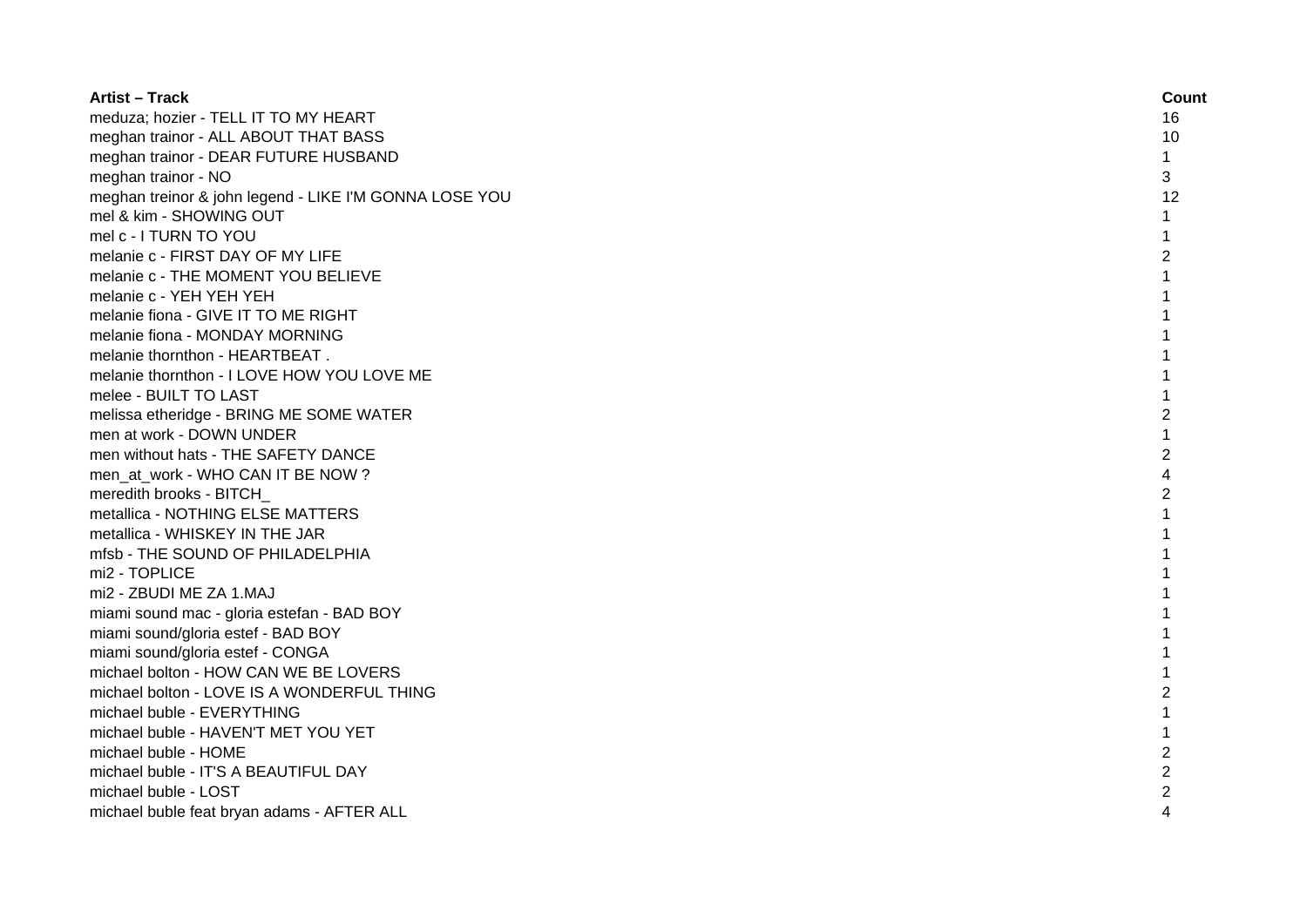| <b>Artist - Track</b>                                              | Count          |
|--------------------------------------------------------------------|----------------|
| michael franti & spearhead - THE SOUND OF SUNSHINE                 | 15             |
| michael jac/siedah garre - I JUST CAN'T STOP LOVING YOU            | $\mathbf{1}$   |
| michael jackson - ANOTHER PART OF ME                               | 1              |
| michael jackson - BAD                                              | $\overline{c}$ |
| michael jackson - BEAT IT                                          | $\overline{c}$ |
| michael jackson - BILLIE JEAN                                      | 3              |
| michael jackson - BLACK OR WHITE                                   | $\overline{c}$ |
| michael jackson - DIRTY DIANA                                      | $\mathbf{1}$   |
| michael jackson - HEAL THE WORLD                                   | $\mathbf{1}$   |
| michael jackson - HUMAN NATURE                                     | $\mathbf{1}$   |
| michael jackson - LIBERIAN GIRL                                    | $\mathbf 1$    |
| michael jackson - MAN IN THE MIRROR                                | $\overline{2}$ |
| michael jackson - THE WAY YOU MAKE ME FEEL                         | $\overline{2}$ |
| michael jackson - THIS IS IT                                       | $\mathbf{1}$   |
| Michael Jackson - Wanna Be Startin Somethin (Louis La Roche Remix) | $\overline{c}$ |
| michael jackson & justin timberlake - LOVE NEVER FELT SO GOOD      | 3              |
| Michael Jackson, Beyonce - Black Or White & Single Ladies          | $\overline{2}$ |
| michael kiwanuka - HOME AGAIN                                      | 3              |
| michael mcdonald - I HEARD IT THROUGH THE GRAPEWINE                | 3              |
| michael patrick kelly - BEAUTIFUL MADNESS                          | 5              |
| michael patrick kelly - THROWBACK                                  | 5              |
| michael patrick kelly feat genteman - I.D.                         |                |
| michael sembello - MANIAC                                          | 3              |
| michelle - ALL THIS TIME                                           | 5              |
| midnight oil - BEDS ARE BURNING                                    | 1              |
| mika - GRACE KELLY                                                 | 2              |
| mika - RAIN                                                        | $\mathbf{1}$   |
| mike & the mechanics - ANOTHER CUP OF COFFEE                       | 1              |
| mike & the mechanics - EVERYBODY GETS A SECOND CHANCE              | 1              |
| mike oldfie/maggie raill - MOONLIGHT SHADOW                        | 1              |
| mike oldfield - maggie railly - MOONLIGHT SHADOW                   | $\overline{c}$ |
| mike perry feat shy martin - THE OCEAN                             | $\mathbf{1}$   |
| mike posner - I TOOK A PILL IN IBIZA                               | 7              |
| miley cyrus - MALIBU                                               | $\mathbf 1$    |
| miley cyrus - MIDNIGHT SKY                                         | 14             |
| miley cyrus - WRECKING BALL                                        | $\overline{c}$ |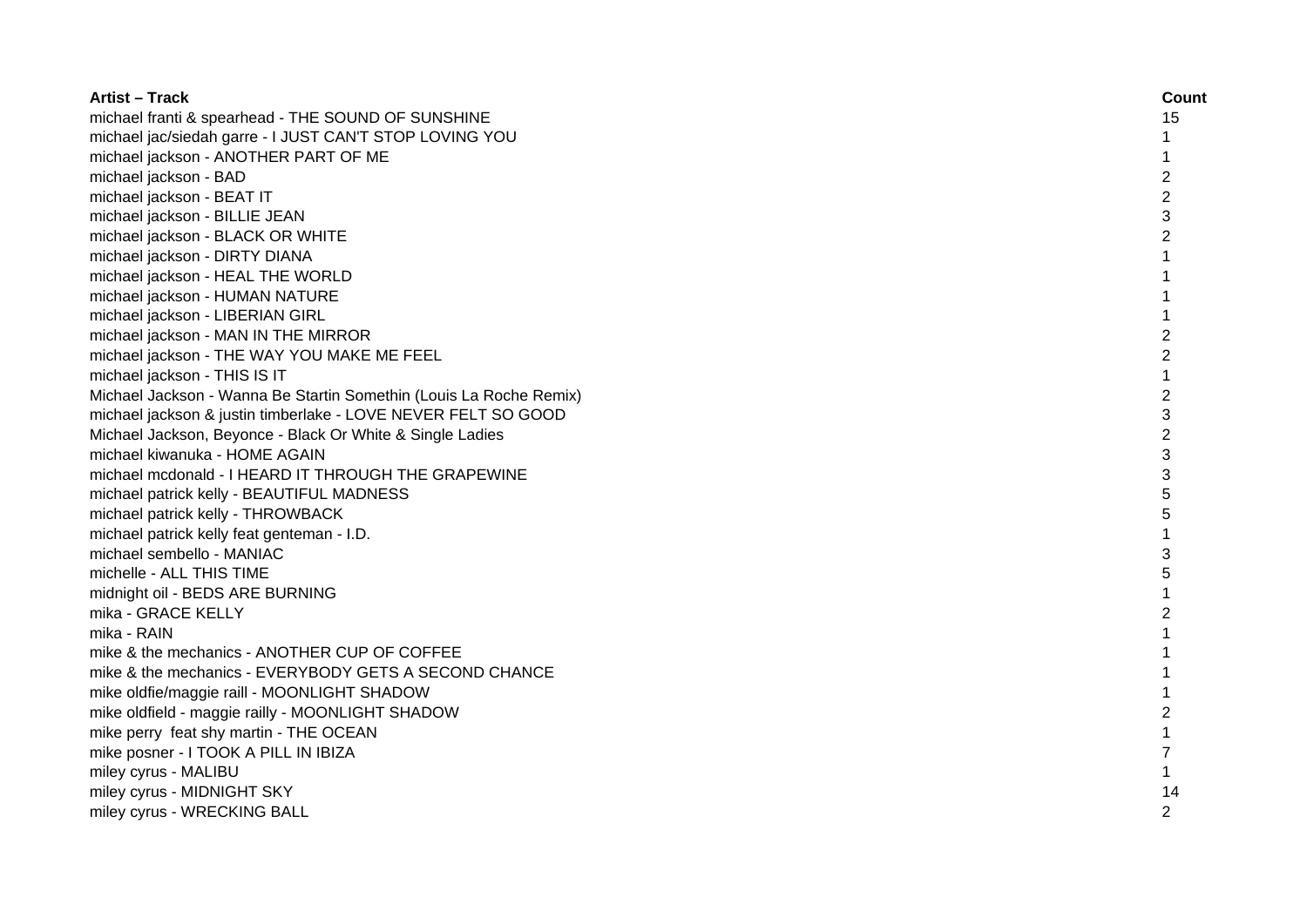| <b>Artist – Track</b>                                       | Count          |
|-------------------------------------------------------------|----------------|
| MILEY CYRUS / PLASTIC HEARTS                                | 1              |
| miley cyrus; dua lipa - PRISONER                            | 5              |
| milk & sugar - john paul young - LOVE IS IN THE AIR (REMIX) | $\mathbf{1}$   |
| Milk & Sugar vs. Miriam Makeba - Hi-A Ma (Pata Pata)        | 2              |
| Milk and Sugar feat. Gary Nesta Pine - Let the Sun Shine    | $\overline{c}$ |
| milky chace - COCOON                                        | 1              |
| milky chance - COLORADO                                     | $\overline{c}$ |
| milky chance - STOLEN DANCE                                 | 3              |
| milky chance - SYNCHRONIZE                                  | 72             |
| milky chance; jack johnson - DON'T LET ME DOWN              | $\overline{c}$ |
| milli vanilli - BABY DON'T YOU FORGET MY NUMBE              | $\mathbf 1$    |
| milli vanilli - GIRL YOU KNOW IT'S TRUE                     | $\overline{c}$ |
| milow - AGAINST THE TIDE                                    | $\mathbf{1}$   |
| milow - AYO TECHNOLOGY                                      | $\overline{2}$ |
| milow - FIRST DAY OF MY LIFE                                | $\overline{4}$ |
| milow - HOW LOVE WORKS                                      | 14             |
| milow - LITTLE IN THE MIDDLE                                | 1              |
| milow - NO NO NO                                            | $\overline{c}$ |
| milow - SHE MIGHT SHE MIGHT                                 | 1              |
| milow - WE MUST BE CRAZY                                    |                |
| milow - WHATEVER IT TAKES                                   | 7              |
| milow - YOU AND ME (IN MY POCKET)                           | 1              |
| milow - YOU DON'T KNOW                                      |                |
| milow & sebastian yatra - SUMMER DAYS                       | 5              |
| minea - RANO                                                | 1              |
| minelli - NOTHING HURTS                                     | 4              |
| miriam bryant - FINDERS, KEEPERS                            | 2              |
| miso kovac - SVI PJEVAJU                                    | 1              |
| MISO KOVAC / SVI PJEVAJU, JA NE                             | $\mathbf{1}$   |
| mo - FINAL SONG                                             | 1              |
| moby - HONEY.                                               | 1              |
| moby - WHY DOES MY HEART FEEL SO BAD?                       | $\overline{c}$ |
| moby feat wayne coyne - THE PERFECT LIFE                    |                |
| modern - MR KITTY - AFTER DARK (MODERN FLIP)                |                |
| modern talking - YOU'RE MY HEART, YOU'RE MY SOU             |                |
| MODERN TALKING / HEAVEN WILL KNO                            | 1              |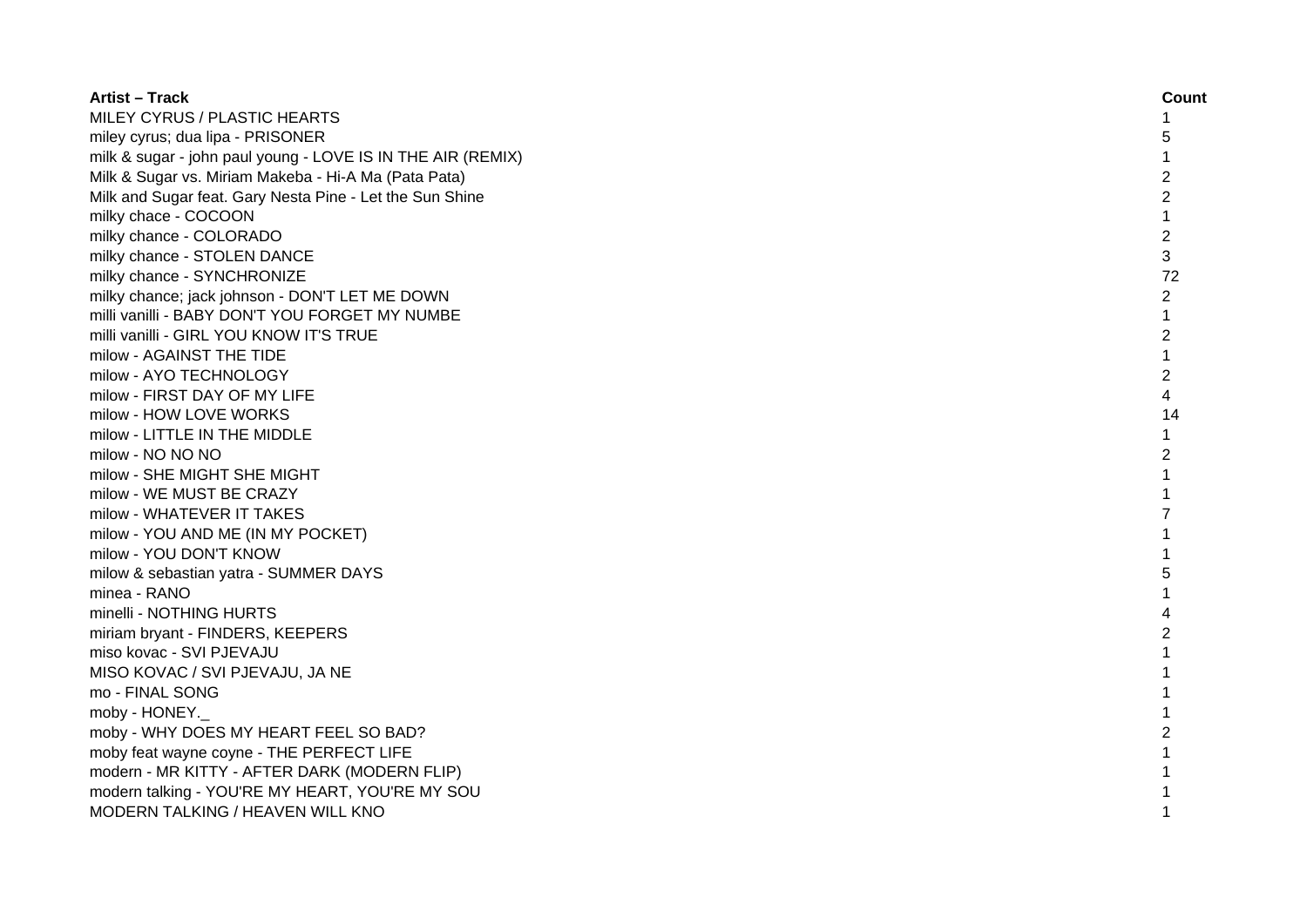| <b>Artist - Track</b>                                     | Count          |
|-----------------------------------------------------------|----------------|
| modjo - LADY (acoustic)                                   |                |
| modjo - LADY (HEAR ME TONIGHT)                            | 6              |
| moloko - SING IT BACK                                     |                |
| Monotique & INKD - Evolve                                 |                |
| Moony - Dove                                              |                |
| morcheeba - ROME WASN'T BUILT IN A DAY                    |                |
| morcheeba - WORLD LOOKING IN                              |                |
| mory kante - YE KE YE KE                                  |                |
| MOTORHEAD / ACE OF SPADES                                 |                |
| mousse t. - emma lanford - IS IT COS I'M COOL             | $\overline{c}$ |
| mousse t. - HORNY '98                                     | $\mathbf{1}$   |
| Mousse T. - Is It 'Cos I'm Cool                           | $\overline{2}$ |
| Mousse T. feat. Cleah - Melodie (The Shapeshifters Remix) | 4              |
| mr probz - WAVES                                          | 8              |
| mr.big - TO BE WITH YOU                                   | 6              |
| mr.big - WILD WORLD                                       |                |
| mr.mister - BROKEN WINGS                                  | 4              |
| mr.mister - KYRIE                                         | $\overline{2}$ |
| mr.probz - NOTHING REALLY MATTERS                         |                |
| muff - TI DAJES                                           |                |
| murray head - ONE NIGHT IN BANGKOK                        | $\overline{2}$ |
| muse - FEELING GOOD                                       |                |
| muse - UNDISCLOSED DESIRES                                | 6              |
| Mylo & Miami Sound Machine - Doctor Pressure              | 2              |
| nabiha - NEVER PLAYED THE BASS                            |                |
| nalin & kane - BEACHBALL                                  |                |
| nana mouskouri - WEISSE ROSEN AUS ATHEN                   |                |
| Nari, Stylus Robb - Was Made For Love                     | $\overline{c}$ |
| nas - IF I RULED THE WORLD                                | $\overline{2}$ |
| natalie col/nat king col - UNFORGETTABLE                  | $\mathbf{1}$   |
| natalie cole - MISS YOU LIKE CRAZY                        | $\overline{2}$ |
| natalie cole - WILD WOMEN DO                              |                |
| natalie imbruglia - BIG MISTAKE                           |                |
| natalie imbruglia - GLORIOUS                              |                |
| natalie imbruglia - SHIVER                                | 3              |
| natalie imbruglia - TORN                                  |                |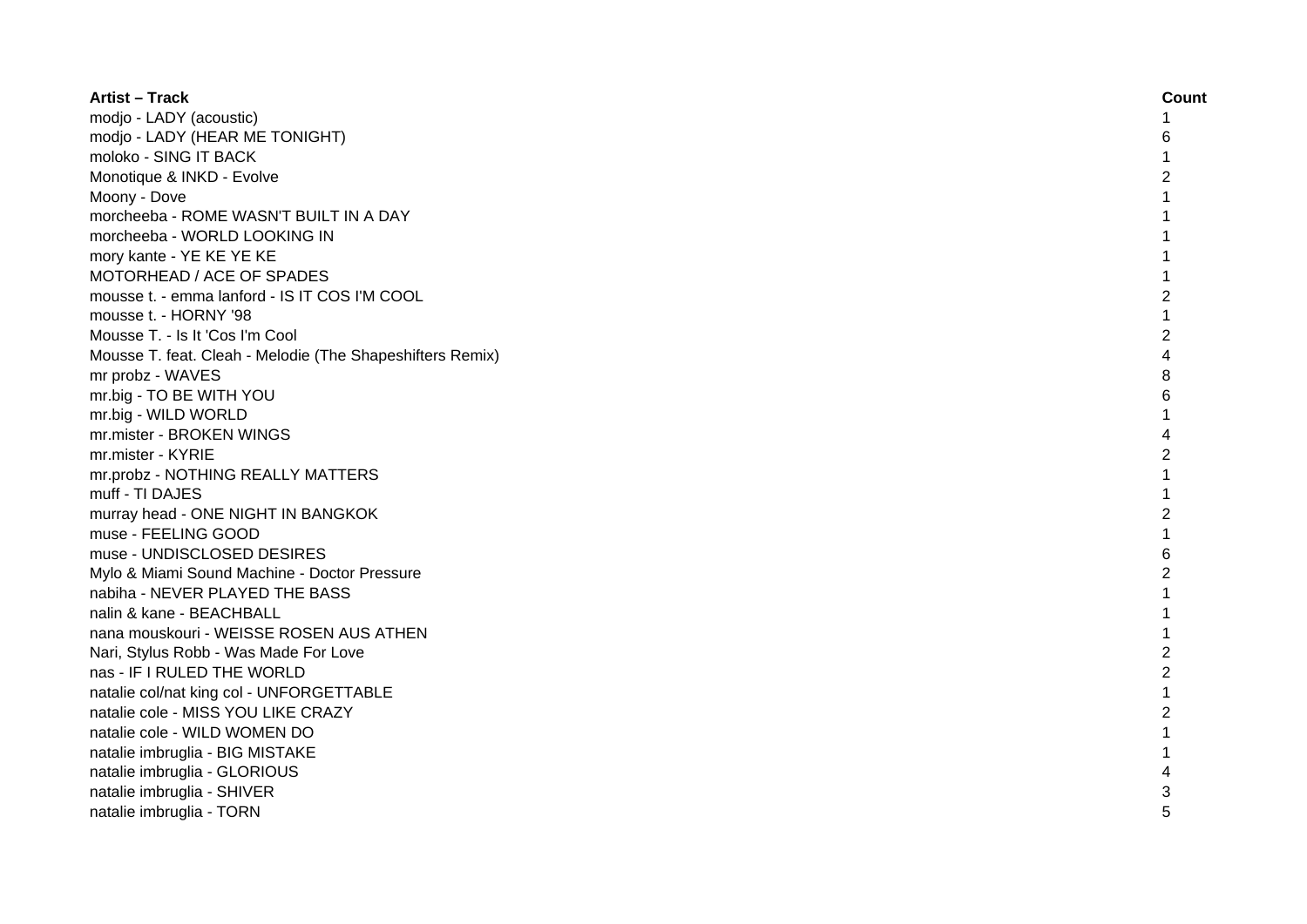| <b>Artist - Track</b>                                                         | Count          |
|-------------------------------------------------------------------------------|----------------|
| natalie imbruglia - WRONG IMPRESSION                                          | 1              |
| natalija cerar - OMAMLJENO SRCE                                               | 2              |
| natalija cerar - TVOJA                                                        | $\overline{7}$ |
| natasha bedingfield - POCKETFUL OF SUNSHINE                                   | 5              |
| natasha bedingfield - SOULMATE                                                |                |
| natasha bedingfield - THESE WORDS                                             | $\overline{c}$ |
| natasha bedingfield - UNWRITTEN                                               | 6              |
| nathan evans - TOLD YOU SO                                                    | $\overline{7}$ |
| nathan evans - WELLERMAN                                                      | 13             |
| Nathan Evans, Digital Farm Animals - Told You So (Digital Farm Animals Remix) | 2              |
| nathan evans; 220 kid; billen ted - WELLERMAN (REMIX)                         | 5              |
| naughty boy feat beyonce & arrow benjamin - RUNNIN' (LOSE IT ALL)             | 1              |
| naughty boy feat sam smith - LA LA LA                                         | $\overline{2}$ |
| nazareth - LOVE HURTS                                                         | $\mathbf{1}$   |
| nazareth - THIS FLIGHT TONIGHT                                                | $\overline{2}$ |
| nea - SOME SAY                                                                | 15             |
| neil diamond - SONG SUNG BLUE                                                 | 1              |
| neil young - HEART OF GOLD                                                    | 1              |
| neisha - DVIGAM JADRA                                                         | 19             |
| nek - LAURA NON C'E                                                           | 1              |
| nelly - HEY PORSCHE                                                           | 4              |
| nelly - HOT IN HERRE                                                          | 2              |
| nelly - kelly rowland - DILEMMA                                               | 1              |
| nelly furtado - ALL GOOD THINGS (COME TO AN END)                              | 4              |
| nelly furtado - I'M LIKE A BIRD                                               | 3              |
| nelly furtado - MANEATER                                                      |                |
| nelly furtado - MANOS AL AIRE                                                 |                |
| nelly furtado - NIGHT IS YOUNG                                                |                |
| nelly furtado - POWERLESS (SAY WHAT YOU WANT)                                 |                |
| nelly furtado - SAY IT RIGHT                                                  |                |
| nelly furtado - TURN OFF THE LIGHT                                            |                |
| nelly furtado - zero assoluto - WIN OR LOSE                                   | 1              |
| nena - ? (FRAGEZEICHEN)                                                       | 1              |
| nena - 99 LUFTBALLONS                                                         | $\overline{2}$ |
| nena - NUR GETRAUMT                                                           |                |
| neno belan - SUNCAN DAN                                                       | 1              |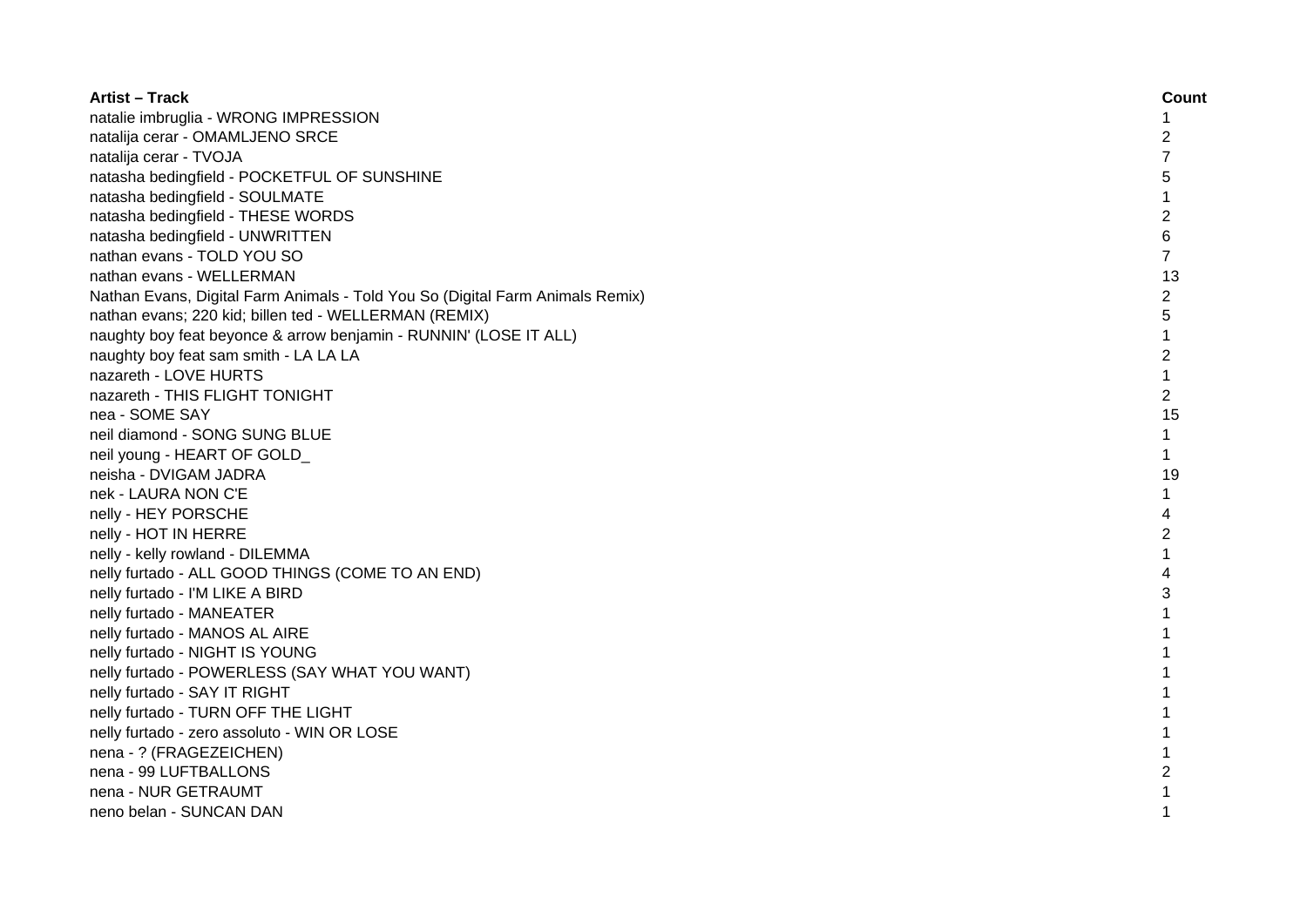| <b>Artist – Track</b>                                       | Count          |
|-------------------------------------------------------------|----------------|
| nerina pallot - EVERYBODY'S GONE TO WAR                     | 3              |
| new kids on the block - COVER GIRL                          |                |
| new kids on the block - GAMES                               |                |
| New Order - Blue Monday                                     |                |
| new order - TRUE FAITH                                      | $\overline{2}$ |
| new radicals - YOU GET WHAT YOU GIVE                        |                |
| nick kamen - I PROMISED MYSELF                              |                |
| nickelback - - AFTER THE RAIN                               | 1              |
| nickelback - HOW YOU REMIND ME                              | 2              |
| nickelback - IF EVERYONE CARED                              | 1              |
| nickelback - IF TODAY WAS YOUR LAST DAY                     | 2              |
| nickelback - ROCKSTAR                                       | 3              |
| nickelback - SONG ON FIRE                                   | 1              |
| nickelback - THIS AFTERNOON                                 | 1              |
| nickelback - WHAT ARE YOU WAITING FOR                       | $\mathbf{1}$   |
| nickelback - WHEN WE STAND TOGETHER                         | $\overline{c}$ |
| nicky jam feat enrique iglesias - EL PERDON                 | $\mathbf{1}$   |
| nico & vinz - AM I WRONG                                    | 14             |
| nico & vinz - IN YOUR ARMS                                  | 12             |
| nico & vinz feat kid ink & bebe rexha - THAT'S HOW YOU KNOW | 7              |
| nico santos - OH HELLO                                      | 4              |
| nico santos - PLAY WITH FIRE                                |                |
| nico santos - ROOFTOP                                       |                |
| nico santos - SAFE                                          | 5              |
| nico santos - UNFORGETTABLE                                 |                |
| nico santos - WOULD I LIE TO YOU                            | 5              |
| nico santos - WOULD I LIE TO YOU # New Hook                 |                |
| nico santos; topic - LIKE I LOVE YOU                        | 6              |
| nik kershaw - I WON'T LET THE SUN GO DOWN ON                | 2              |
| nik kershaw - THE RIDDLE                                    |                |
| nik kershaw - WOULDN'T IT BE GOOD                           |                |
| nika zorjan - FSE                                           |                |
| nika zorjan - HODIM PO DEZJU                                |                |
| nika zorjan - NASMEH ZIVLJENJA                              |                |
| nika zorjan feat jonatan haller - LUNA                      |                |
| nina osenar - ZELO NAGLAS                                   |                |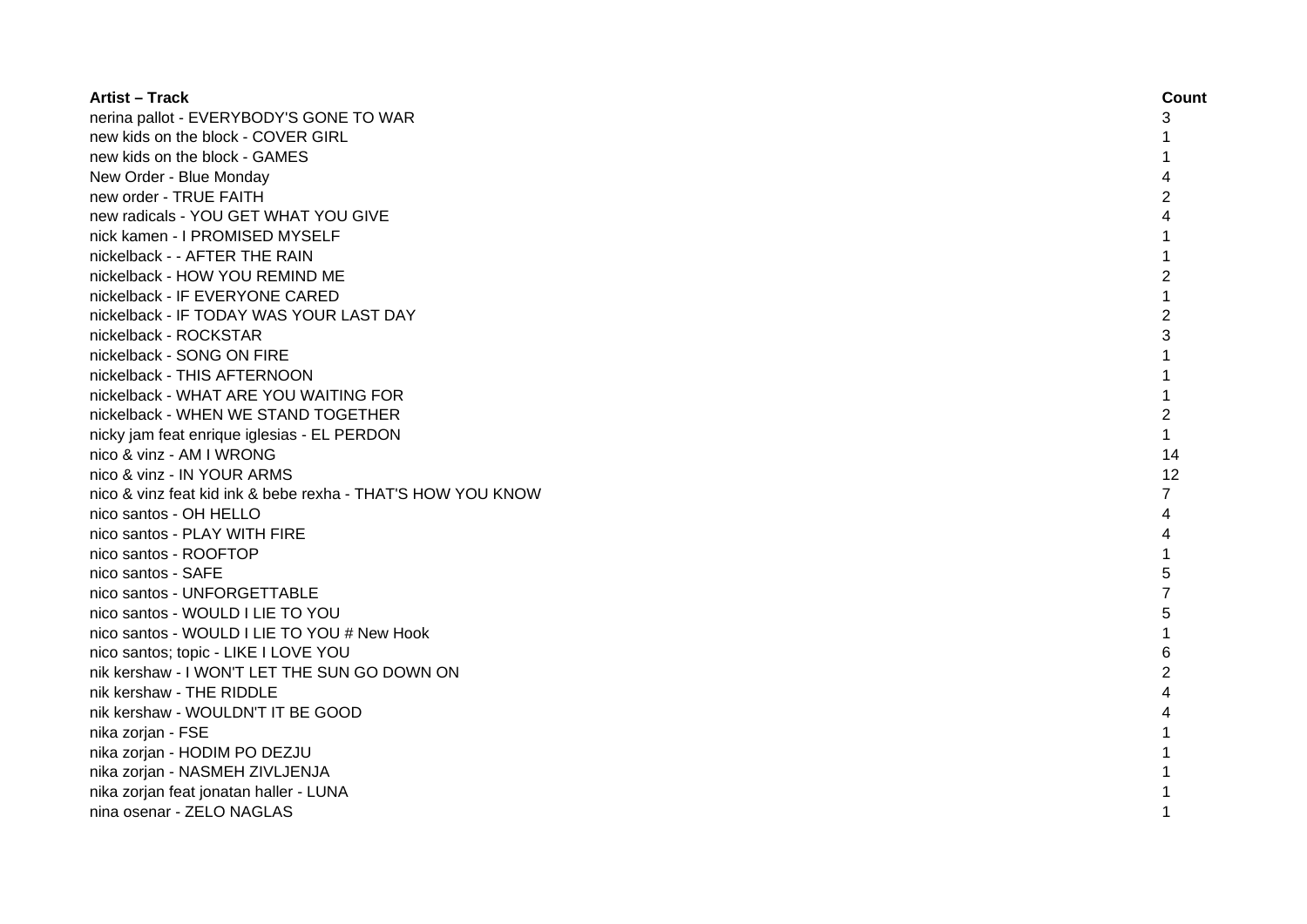| <b>Artist - Track</b>                                                   | Count          |
|-------------------------------------------------------------------------|----------------|
| nina puslar - NINA NINA NINA                                            | 31             |
| nina puslar - SAJ SVA SKUPAJ                                            | 2              |
| nina puslar - VPRASANJE SRCA                                            | $\mathbf{1}$   |
| nina puslar - ZA VEDNO                                                  | 1              |
| Nina Simone, Joel Corry - Feeling Good (Joel Corry Remix)               | $\overline{c}$ |
| ninette - PUSTI MI                                                      | 1              |
| ninnay - BIZARNO                                                        | 3              |
| nirvana - SMELLS LIKE TEEN SPIRIT                                       | $\overline{2}$ |
| nirvana - THE MAN WHO SOLD THE WORLD                                    | 1              |
| no doubt - DON'T SPEAK                                                  | 4              |
| no doubt - IT'S MY LIFE                                                 | $\overline{7}$ |
| No Doubt - It's My Life                                                 | $\overline{2}$ |
| no doubt - SIMPLE KIND OF LIFE                                          | $\mathbf{1}$   |
| no mercy - WHERE DO YOU GO                                              | $\mathbf{1}$   |
| noisettes - NEVER FORGET YOU                                            | $\mathbf{1}$   |
| nonono - PUMPIN BLOOD                                                   | 3              |
| Nora En Pure - Don't Look Back                                          | $\overline{2}$ |
| Nora En Pure - Saltwater                                                | $\overline{2}$ |
| norah jones - SUNRISE                                                   | 3              |
| null bock - ZEHN KLEINE JAEGERMEISTER                                   | $\mathbf{1}$   |
| nushy - LJUBEZNI JE DOVOLJ                                              | 2              |
| o m d - MAID OF ORLEANS                                                 |                |
| 0.p.m. - HEAVEN IS A HALFPIPE                                           | 4              |
| oasis - DON'T LOOK BACK IN ANGER                                        |                |
| oasis - WONDERWALL                                                      | 5              |
| oceana - ENDLESS SUMMER                                                 | 1              |
| of monsters and men - LITTLE TALKS                                      | 2              |
| Ofenbach - Be Mine                                                      | $\overline{c}$ |
| ofenbach - BE MINE                                                      | $\mathbf{1}$   |
| Ofenbach & Ella Henderson - Hurricane                                   | 1              |
| Ofenbach & Nick Waterhouse - Katchi                                     | $\overline{2}$ |
| Ofenbach feat. Lagique - Wasted Love                                    | $\overline{c}$ |
| ofenbach vs nick waterhouse - - KATCHI                                  | 1              |
| ofenbach; ella henderson - HURRICANE                                    | 9              |
| ofenbach; quarterhead; norma jean martine - HEAD SHOULDERS KNEES & TOES | 6              |
| ofenbach; lagique - WASTED LOVE (FEAT. LAGIQUE)                         | 9              |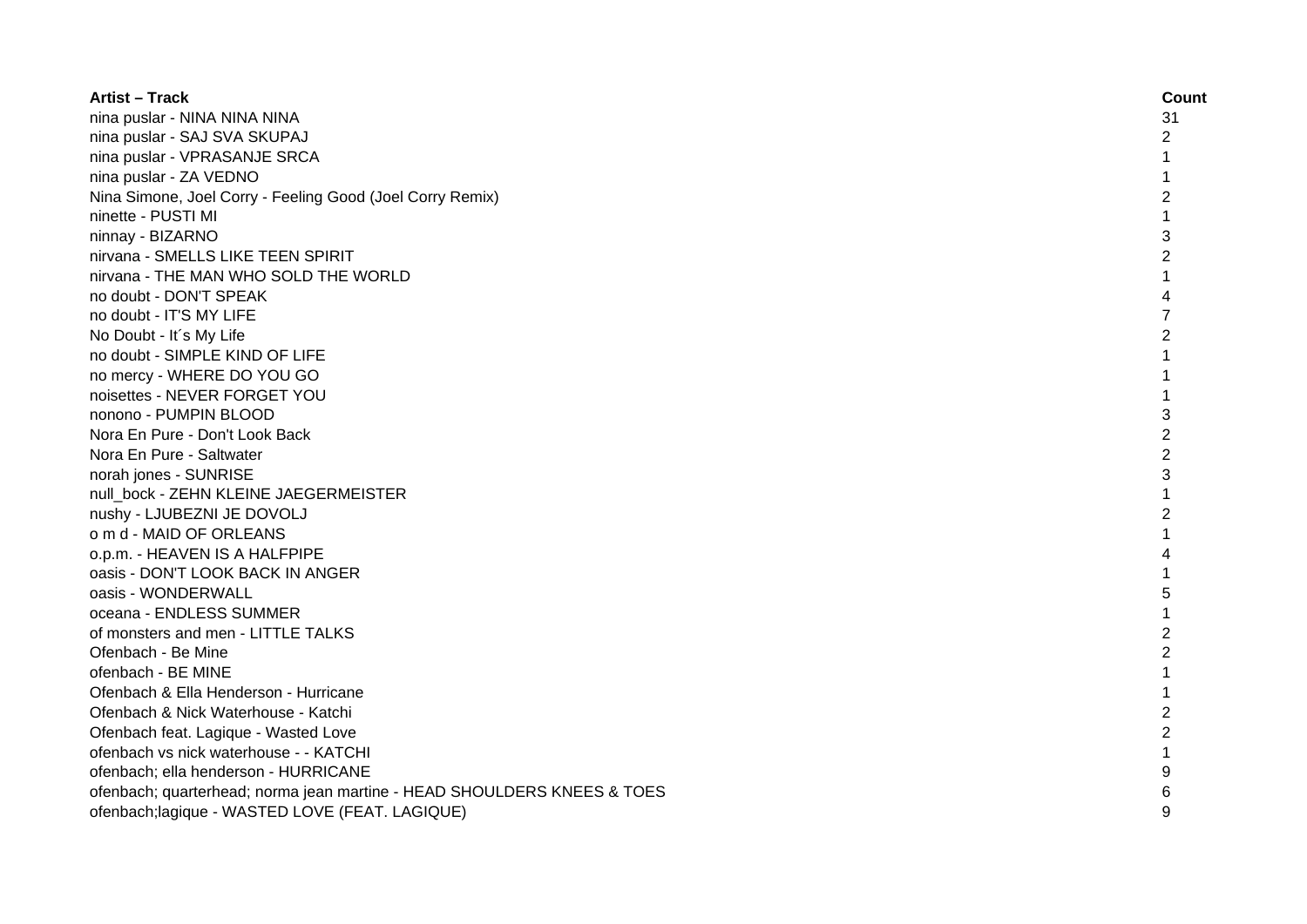| <b>Artist - Track</b>                           | Count          |
|-------------------------------------------------|----------------|
| offspring - PRETTY FLY (FOR A WHITE GUY)        | 1              |
| okusticni - ENKRATNA, NEPONOVLJIVA              | 1              |
| okusticni - PO TISTI DOLGI POTI                 | 1              |
| Oliver Heldens, Anabel Englund - Déjà vu        | 3              |
| olivia newton john - PHYSICAL                   | $\overline{2}$ |
| olivia rodrigo - DRIVERS LICENCE                | 12             |
| olivia rodrigo - GOOD 4 U                       | 14             |
| olly murs - ARMY OF TWO                         | $\overline{c}$ |
| olly murs - DANCE WITH ME TONIGHT               | $\mathbf{1}$   |
| olly murs - OH MY GOODNESS                      | 3              |
| olly murs - STEVIE KNOWS                        | 5              |
| olly murs - YOU DON'T KNOW LOVE                 | $\overline{2}$ |
| olly murs & alizee - DEAR DARLIN'               | 5              |
| olly murs feat demi lovato - UP                 | 6              |
| olly murs feat flo-rida - TROUBLEMAKER          | 4              |
| olly murs feat rizzle kicks - HEART SKIPS A BIT | 4              |
| olly murs feat travie mccoy - WRAPPED UP        | 4              |
| omar naber - OGENJ!                             | $\overline{c}$ |
| omi - CHEERLEADER                               | $\overline{2}$ |
| omi - HULA HOOP                                 | $\overline{2}$ |
| one direction - DRAG ME DOWN                    | 6              |
| one direction - PERFECT                         | 4              |
| one direction - STEAL MY GIRL                   | 5              |
| one direction - STORY OF MY LIFE                | 4              |
| one republic - ALL THE RIGHT MOVES              | 3              |
| one republic - BETTER DAYS                      | 3              |
| one republic - COUNTING STARS                   | 4              |
| one republic - DIDN'T I                         | $\overline{7}$ |
| one republic - FEEL AGAIN                       | 3              |
| one republic - GOOD LIFE                        | 3              |
| one republic - I LIVED                          | $\mathbf{1}$   |
| one republic - IF I LOSE MYSELF                 | 2              |
| one republic - KIDS                             | 1              |
| one republic - LOVE RUNS OUT                    | $\overline{2}$ |
| one republic - RESCUE ME                        | 5              |
| one republic - RUN                              | 4              |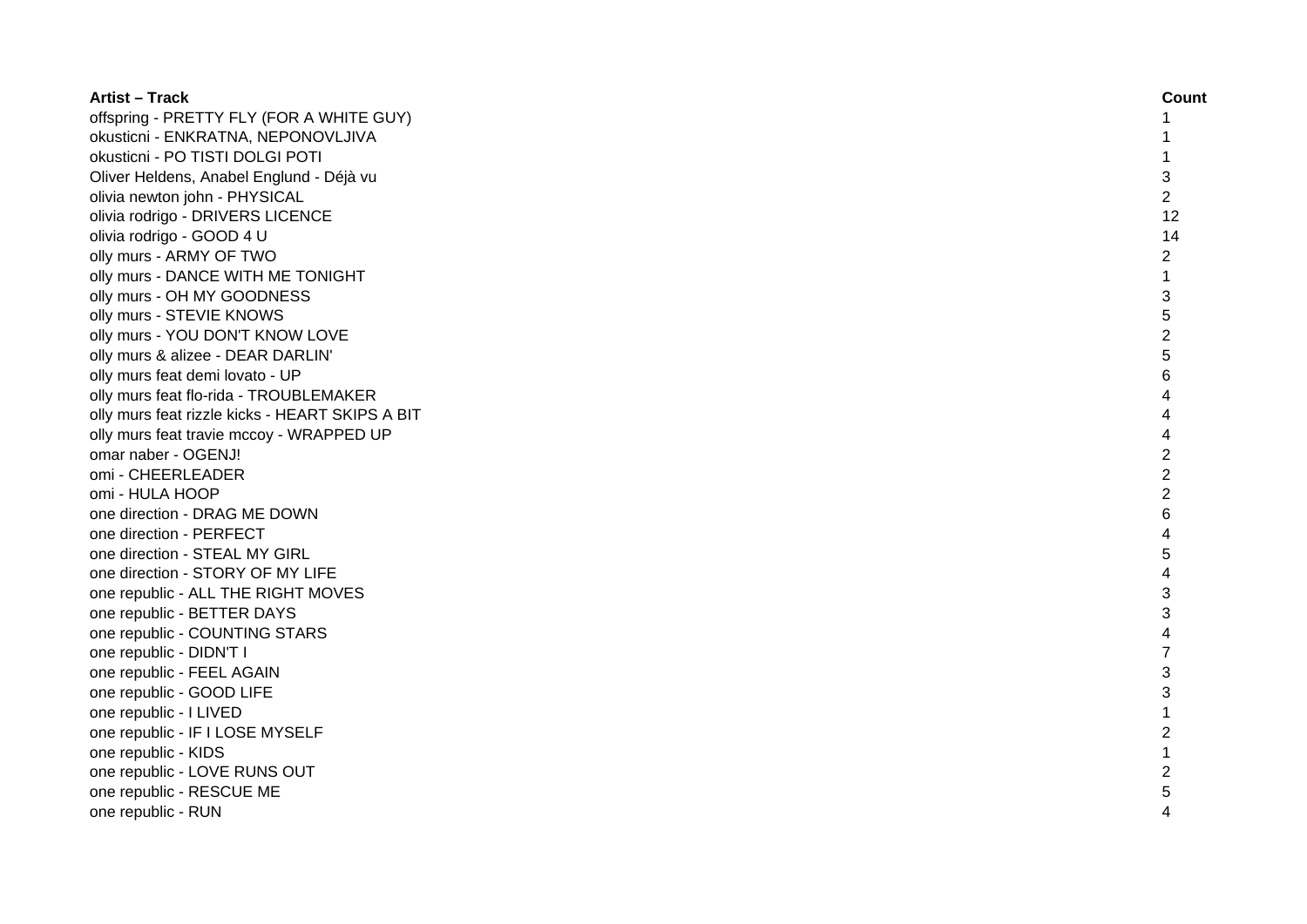| <b>Artist - Track</b>                                       | Count          |
|-------------------------------------------------------------|----------------|
| one republic - SAY (ALL I NEED)                             | 1              |
| one republic - SOMETHING I NEED                             | 2              |
| one republic - STOP AND STARE                               | $\overline{2}$ |
| one republic - timbaland - MARCHIN ON                       | $\overline{2}$ |
| one republic - WANTED                                       | 5              |
| one republic - WEST COAST                                   | $\overline{2}$ |
| one-t & cool-t - THE MAGIC KEY                              | $\mathbf 1$    |
| OneRepublic - Sunshine (Jacaranda Remix)                    | $\overline{2}$ |
| onerepublic - WEST COAST                                    | 65             |
| opus - LIVE IS LIFE                                         | $\mathbf{1}$   |
| otis redding - SITTIN' ON THE DOCK OF THE BAY               | 1              |
| OTO PESTNER / TRIDESET LET                                  | $\mathbf{1}$   |
| outkast - MS.JACKSON                                        | $\mathbf{1}$   |
| outlandish - WALOU                                          | $\mathbf{1}$   |
| owl city - FIREFLIES                                        | 3              |
| owl city & carly rae jepsen - GOOD TIMES                    | 12             |
| p!nk; willow sage hart - COVER ME IN SUNSHINE               | 10             |
| p.m. sampson - double key - WE LOVE TO LOVE                 | 1              |
| paloma faith - STONE COLD SOBER                             | 1              |
| panic at the disco - HIGH HOPES                             | 10             |
| paolo nutini - LAST REQEST                                  | 1              |
| paolo nutini - NEW SHOES                                    | 5              |
| papir - OBJEM                                               | $\overline{2}$ |
| parni valjak - DOK JE TEBE                                  | $\mathbf 1$    |
| pascal letoublon; leony - FRIENDSHIPS (LOST MY LOVE)        | 12             |
| passenger - 27                                              | $\overline{c}$ |
| passenger - ANYWHERE                                        | $\overline{7}$ |
| passenger - HOLES                                           | 5              |
| passenger - LET HER GO                                      | $\overline{c}$ |
| pat benatar - LOVE IS A BATTLEFIELD                         | 5              |
| pat benatar - SHADOWS OF THE NIGHT                          | $\overline{c}$ |
| pat benatar - WE BELONG                                     | 3              |
| patrick swayze - SHE'S LIKE THE WIND                        | $\overline{c}$ |
| patti labelle - michael mcdonald - ON MY OWN                |                |
| patti rothberg - INSIDE                                     |                |
| patty smyth - don henley - SOMETIMES LOVE JUST AIN'T ENOUGH | $\mathfrak{p}$ |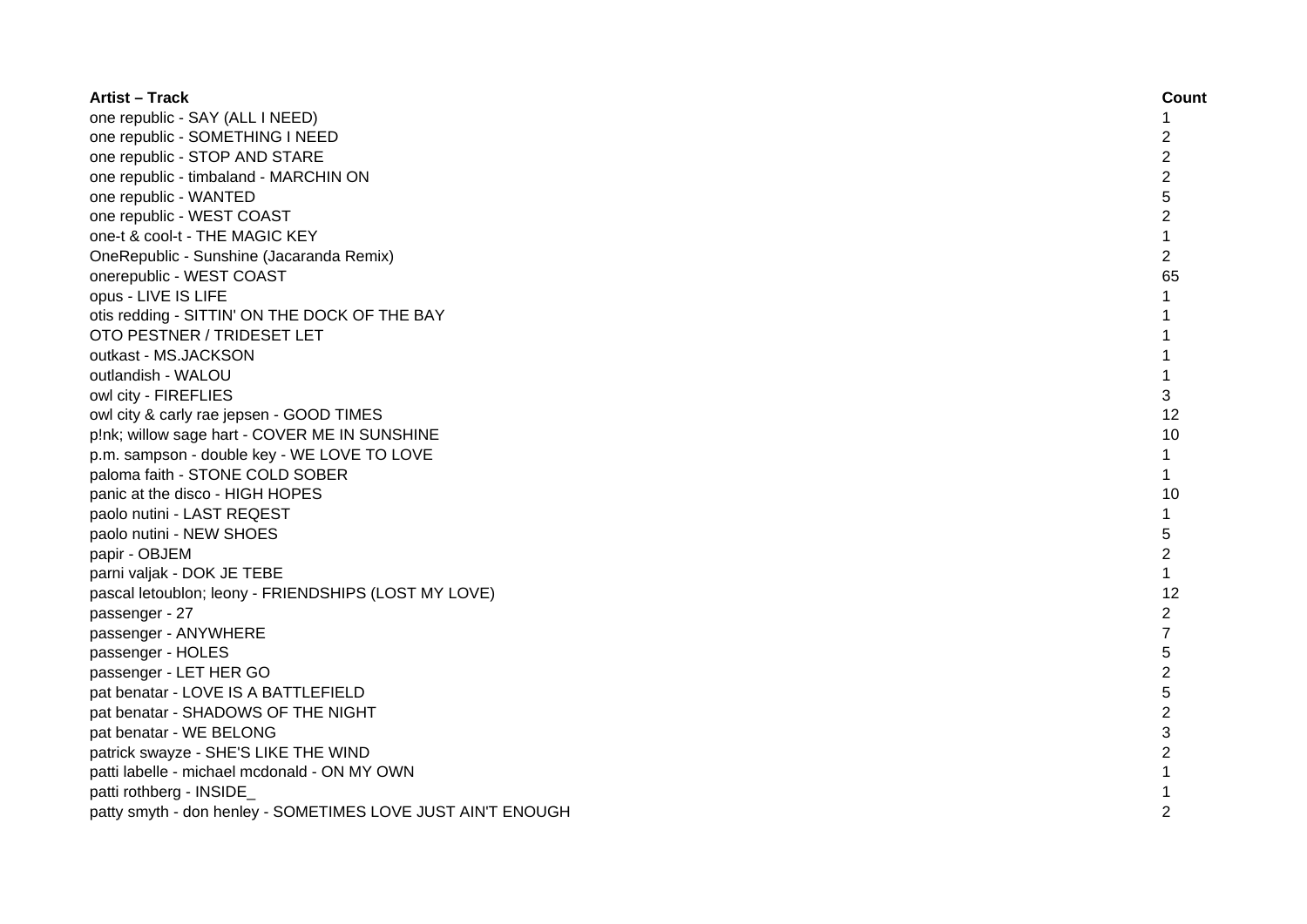| <b>Artist – Track</b>                                     | Count          |
|-----------------------------------------------------------|----------------|
| patty smyth - LOOK WHAT LOVE HAS DONE                     | 2              |
| Paul Adam - Yeke Ye                                       | 2              |
| paul anka - LONELY BOY                                    | 1              |
| paul carrack - I DON'T WANT YOUR LOVE                     |                |
| paul carrack - JUST 4 TONITE                              | 7              |
| Paul Simon - You Can Call Me Al                           | $\overline{2}$ |
| Paul Van Dyk - Another Way                                | $\overline{2}$ |
| paul young - COME BACK AND STAY                           | 3              |
| paula abdul - RUSH RUSH                                   | 1              |
| paula abdul - STRAIGHT UP                                 | $\mathbf{1}$   |
| pedro capo, farruko - CALMA                               | 3              |
| Peking Duk - Honest (feat. Slayyyter)                     | $\overline{2}$ |
| percy sledge - WHEN A MAN LOVES A WOMAN                   | $\mathbf{1}$   |
| perez "prez" prado - CHERRY PINK & APPLE BLOSSOM WH       | 3              |
| perry como - CATCH A FALLING STAR                         | 1              |
| pet shop bo/dusty spring - WHAT HAVE I DONE TO DESERVE TH | 1              |
| pet shop boys - ALWAYS ON MY MIND                         | 1              |
| pet shop boys - GO WEST                                   |                |
| pet shop boys - HEART                                     |                |
| pet shop boys - IT'S A SIN                                | 2              |
| pet shop boys - LOVE ETC                                  |                |
| pet shop boys - SUBURBIA                                  |                |
| pet shop boys - WEST END GIRLS                            | 2              |
| pet shop boys - WESTEND GIRLS                             |                |
| peter andre - bubbler ranx - MYSTERIOUS GIRL              |                |
| peter cincotti - GOODBYE PHILLADELPHIA                    | 3              |
| peter gabriel - SLEDGEHAMMER                              | 1              |
| peter sarstedt - WHERE DO YOU GO TO MY LOVELY             |                |
| ph.d. - I WON'T LET YOU DOWN                              | 1              |
| phantom planet - CALIFORNIA                               |                |
| pharell williams - HAPPY                                  |                |
| phil collin/marilyn mart - SEPARATE LIVES                 |                |
| phil collins - (LOVE IS LIKE A) HEATWAVE                  |                |
| phil collins - AGAINST ALL ODDS                           | 3              |
| phil collins - ANOTHER DAY IN PARADISE                    |                |
| phil collins - I CAN'T STOP LOVING YOU                    | 3              |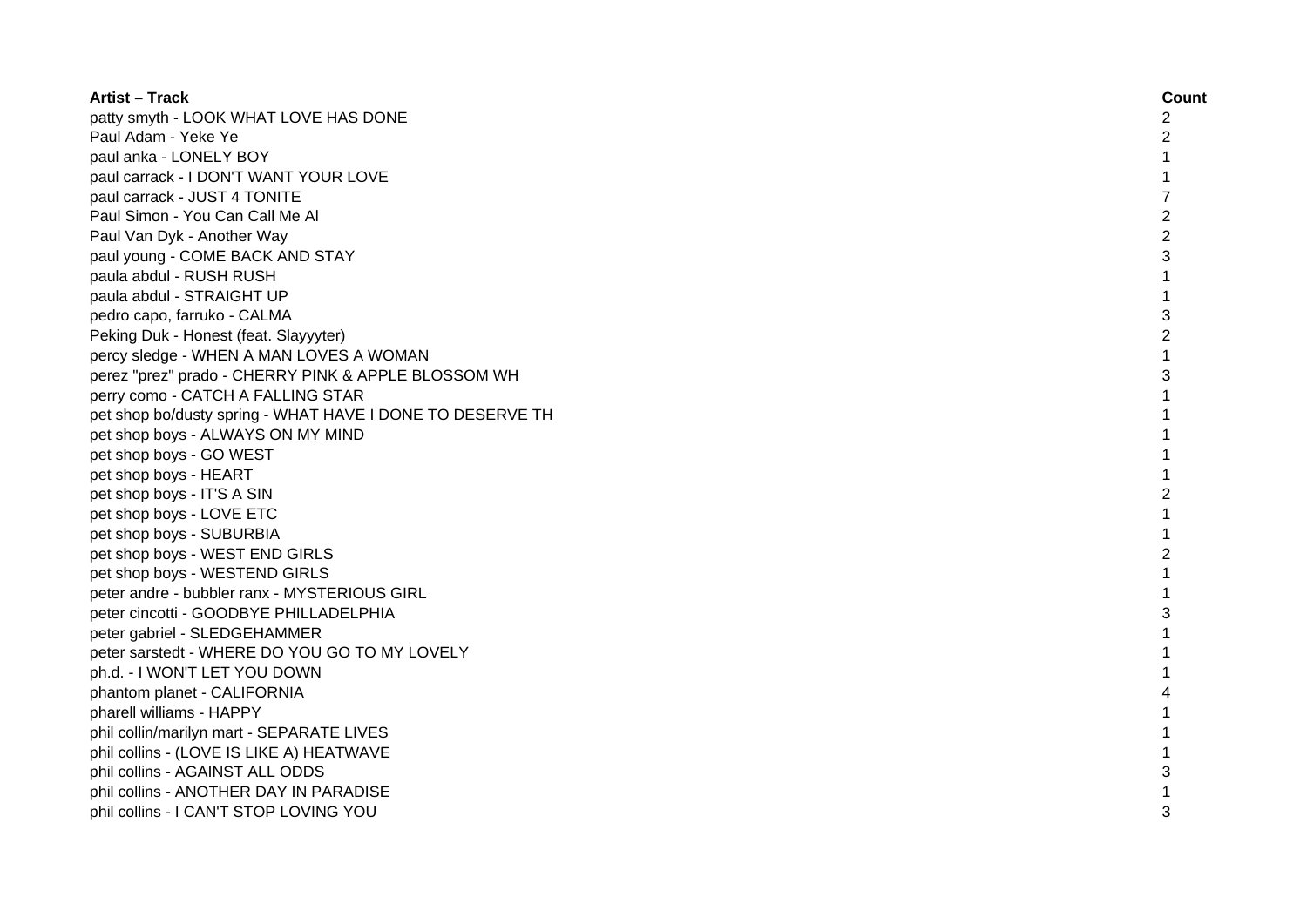| <b>Artist - Track</b>                           | Count          |
|-------------------------------------------------|----------------|
| phil collins - IN THE AIR TONIGHT               |                |
| phil collins - SOMETHING HAPPENED ON THE WAY    |                |
| phil collins - SUSSUDIO                         |                |
| phil collins - TWO HEARTS                       |                |
| philip bailey - phil collins - EASY LOVER       | 3              |
| Philip George - Wish You Were Mine              | 2              |
| phillip phillips - HOME                         |                |
| pink - A MILLION DREAMS                         |                |
| pink - ALL I KNOW SO FAR                        | 3              |
| pink - BAD INFLUENCE                            | 1              |
| pink - BEAUTIFUL TRAUMA                         | $\overline{2}$ |
| pink - BLOW ME (ONE LAST KISS)                  | 5              |
| pink - FAMILY PORTRAIT                          | $\mathbf{1}$   |
| pink - FUCKIN' PERFECT                          | 5              |
| pink - I DON'T BELIEVE YOU                      | $\overline{c}$ |
| pink - JUST GIVE ME A REASON                    | 1              |
| pink - JUST LIKE FIRE                           | $\overline{c}$ |
| pink - PLEASE DON'T LEAVE ME                    | 4              |
| pink - SECRETS                                  | $\overline{2}$ |
| pink - TODAY'S THE DAY                          | 4              |
| pink - TRY                                      | 4              |
| pink - WALK ME HOME                             |                |
| pink - WHAT ABOUT US                            |                |
| pink - WHATEVER YOU WANT                        |                |
| pink & lily allen - TRUE LOVE                   | 6              |
| pink floyd - ANOTHER BRICK IN THE WALL          |                |
| pink floyd - COMFORTABLY NUMB                   |                |
| pink; cash cash - CAN WE PRETEND                | 5              |
| pink; khalid - HURT TO BE HUMAN                 | 2              |
| pitbull - BACK IN TIME                          |                |
| pitbull - I KNOW YOU WANT ME                    |                |
| pitbull & christina augilera - FEEL THIS MOMENT |                |
| pitbull & john ryan - FIREBALL                  | 3              |
| pitbull feat chris brown - FUN                  |                |
| pixie lott - MAMA DO                            | $\overline{2}$ |
| plain white $t's - 1$ , 2, 3, 4 (I LOVE YOU)    | 1              |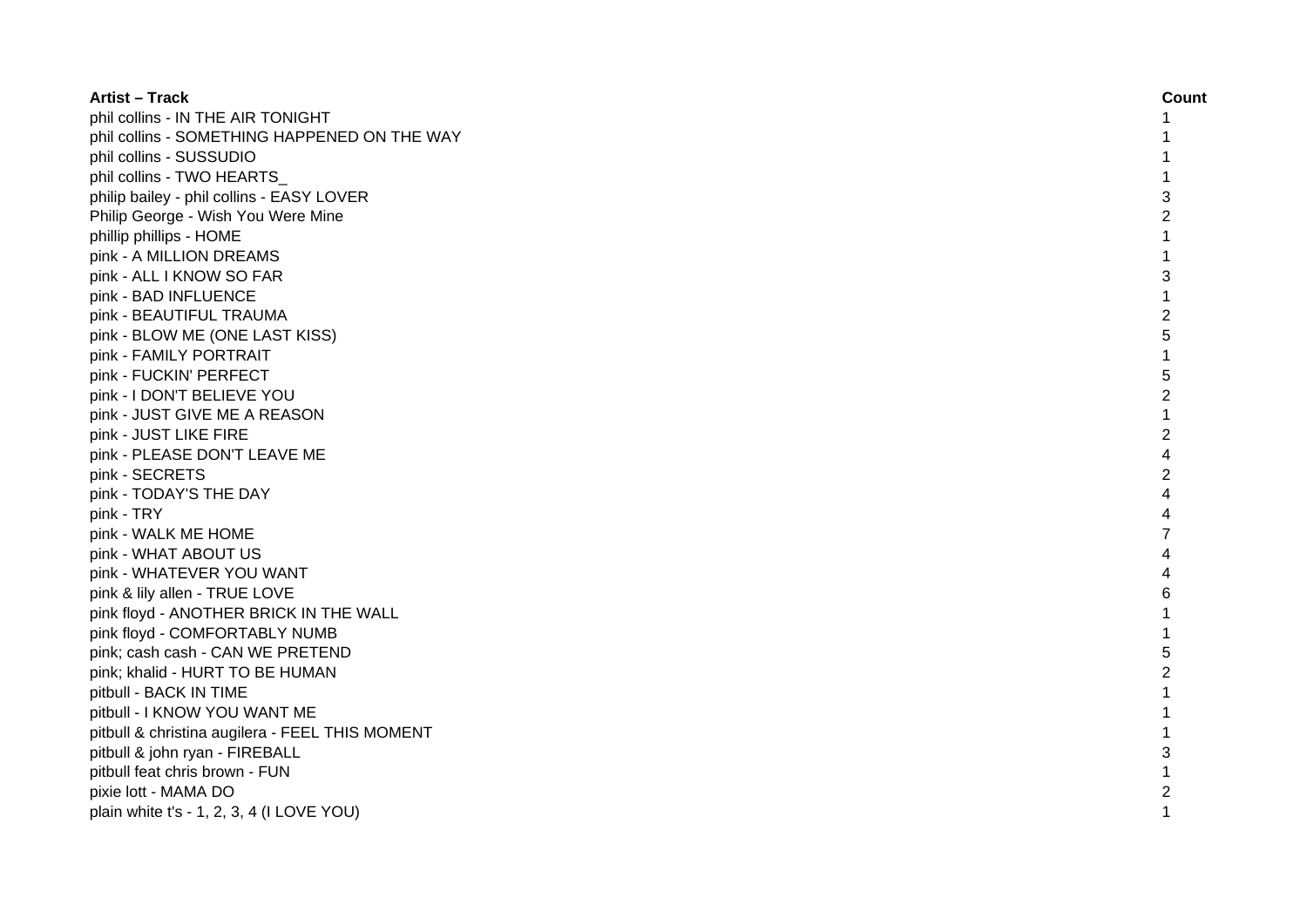| <b>Artist – Track</b>                               | Count          |
|-----------------------------------------------------|----------------|
| plain white t's - HEY THERE DELILAH                 | 3              |
| plan b - LOVE GOES DOWN                             |                |
| plan b - PRAYIN'                                    |                |
| plan b - SHE SAID                                   |                |
| platters - SMOKE GETS IN YOUR EYES                  |                |
| plavi orkestar - SAVA TIHO TECE                     | 1              |
| pm dawn - SET ADRIFT ON A MEMORY BLISS              | 2              |
| pointer sisters - AUTOMATIC                         |                |
| pointer sisters - JUMP (FOR MY LOVE)                | 1              |
| pointer sisters - SLOW HAND                         | $\overline{c}$ |
| poison - EVERY ROSE HAS ITS THORN                   | $\mathbf{1}$   |
| portugal, the man - FEEL IT STILL                   | 10             |
| post malone - BETTER NOW                            | 3              |
| post malone - CIRCLES                               | 14             |
| post malone - ONLY WANNA BE WITH YOU                | 16             |
| post malone, swae lee - SUNFLOWER                   | 2              |
| post malone; young thug - GOODBYES                  | 3              |
| power dancers - BOMBA                               | 1              |
| pras michel - odb - GHETTO SUPASTAR                 | 1              |
| Prince - Controversy                                | $\overline{2}$ |
| prince - KISS                                       | 3              |
| prince - MOUNTAINS                                  |                |
| prince - SIGN OF THE TIMES                          |                |
| prince - THE MOST BEAUTIFUL GIRL IN THE W           |                |
| prince - the revolution - PURPLE RAIN (LONG)        |                |
| prince - the revolution - PURPLE RAIN (SHORT)       |                |
| prince ital joe - marky mark - UNITED               | 2              |
| prince/the revolution - LET'S GO CRAZY              | 1              |
| prince/the revolution - WHEN DOVES CRY              | 1              |
| prljavo kazaliste - MI PLESEMO                      | 1              |
| pro arte - TIKE TIKE TACKE                          |                |
| prodigy - FIRESTARTER                               |                |
| propellerheads - shirley bassey - HISTORY REPEATING |                |
| public enemy - stephen stills - HE GOT GAME         |                |
| puddle of mud - SHE HATES ME                        |                |
| puff daddy - faith evans - I'LL BE MISSING YOU      | $\mathfrak{p}$ |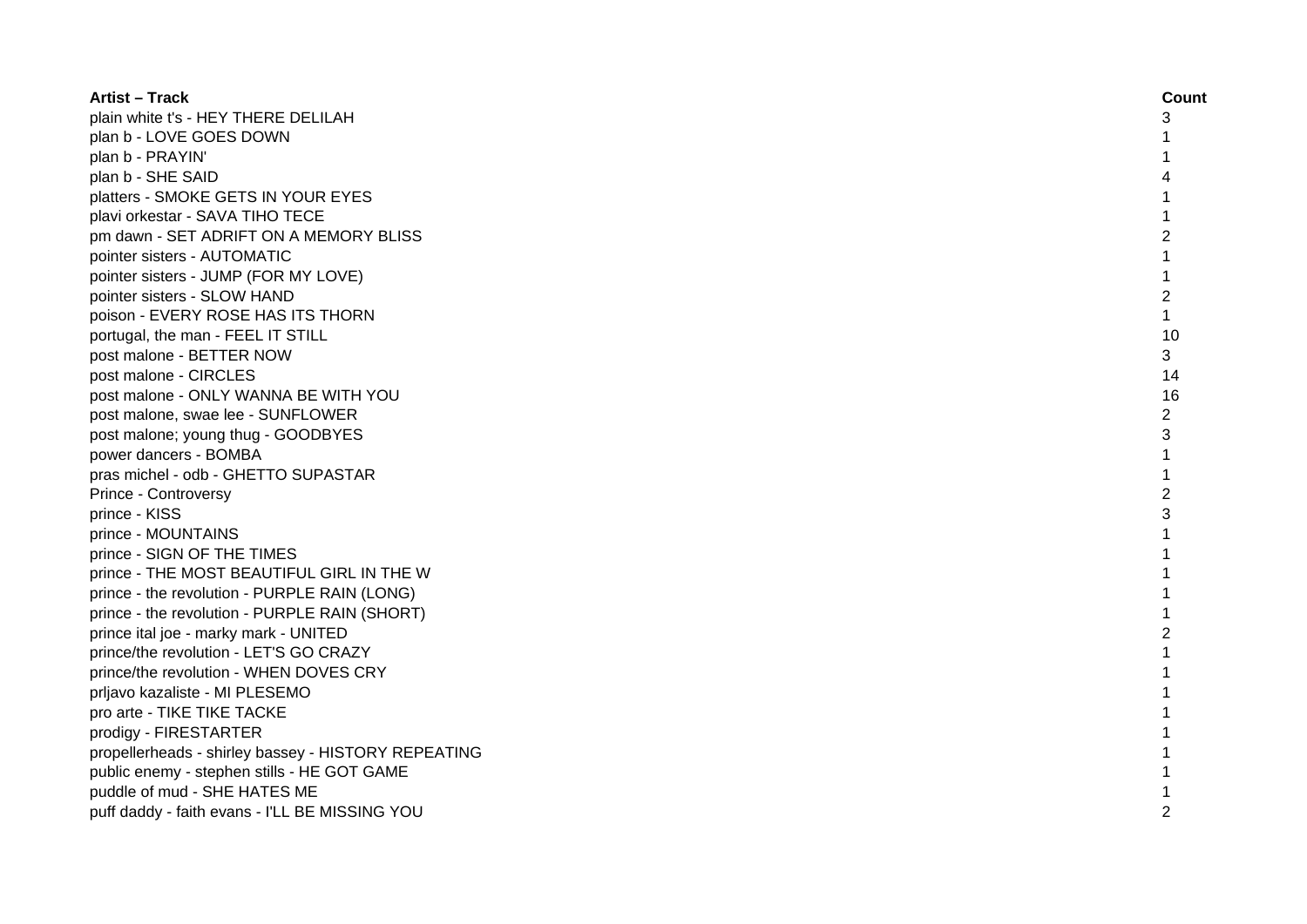| Artist – Track                                                                    | Count          |
|-----------------------------------------------------------------------------------|----------------|
| purple disc/sophie and t - IN THE DARK                                            | 8              |
| Purple Disco Machine - Body Funk                                                  | 2              |
| Purple Disco Machine - Don't Stop                                                 | 4              |
| Purple Disco Machine - Dopamine (feat. Eyelar)                                    | 3              |
| Purple Disco Machine - Playbox                                                    | $\overline{c}$ |
| Purple Disco Machine - Rise (feat. Tasita D'Mour)                                 | $\overline{c}$ |
| Purple Disco Machine & Sophie and the Giants - In The Dark                        | 4              |
| Purple Disco Machine & Sophie and the Giants - In The Dark (Oliver Heldens Remix) | $\overline{c}$ |
| purple disco machine feat joe killington & duane harden - DEVIL IN ME             | $\overline{2}$ |
| purple disco machine; eyelar - DOPAMINE                                           | $6\phantom{1}$ |
| purple disco machine; moss kena; the knocks - FIREWORKS                           | 3              |
| purple disco machine; sophie and the giants - HYPNOTIZED                          | 10             |
| purple disco machine; sophie and the giants - IN THE DARK                         | 73             |
| pussycat dolls - DON'T CHA                                                        | 1              |
| pussycat dolls - I DON'T NEED A MAN                                               | $\overline{2}$ |
| queen - A KIND OF MAGIC                                                           | $\overline{2}$ |
| Queen - Another One Bites the Dust (Remix)                                        | $\overline{2}$ |
| queen - CRAZY LITTLE THING CALLED LOVE                                            | $\overline{2}$ |
| queen - david bowie - UNDER PRESSURE                                              | 4              |
| queen - HEAVEN FOR EVERYONE                                                       | 1              |
| queen - I WANT IT ALL                                                             | $\mathbf{1}$   |
| queen - I WANT TO BREAK FREE                                                      | $\overline{c}$ |
| queen - RADIO GA GA                                                               | 1              |
| queen - THE SHOW MUST GO ON                                                       | $\overline{2}$ |
| queen/david bowie - UNDER PRESSURE                                                |                |
| r.e.m. - IMITATION OF LIFE                                                        |                |
| r.e.m. - IT'S THE END OF THE WORLD AS W                                           | 2              |
| r.e.m. - IT'S THE END OF THE WORLD AS WE KNOW IT                                  |                |
| r.e.m. - kate pierson - SHINNY HAPPY PEOPLE                                       |                |
| r.e.m. - LOSING MY RELIGION                                                       | 3              |
| r.e.m. - MAN ON THE MOON                                                          |                |
| r.i.o. - SHINE ON                                                                 | 1              |
| R3HAB - My Pony                                                                   | $\overline{c}$ |
| R3HAB, Lukas Graham - Most People                                                 | $\overline{c}$ |
| r3hab; zayn; jungleboi - FLAMES                                                   | $\overline{2}$ |
| rachel platten - FIGHT SONG                                                       | 10             |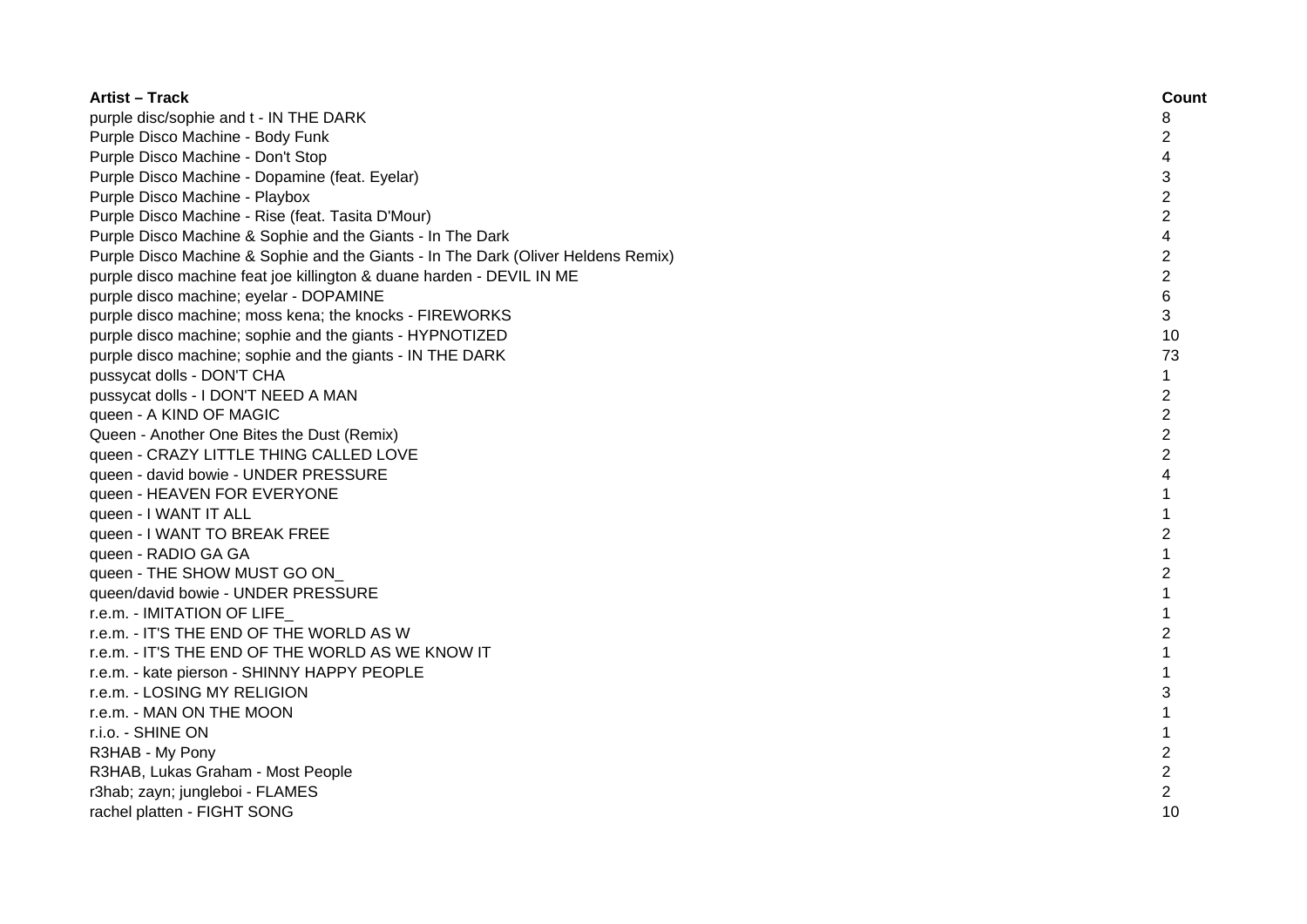| <b>Artist - Track</b>                                                | Count          |
|----------------------------------------------------------------------|----------------|
| radiohead - NO SURPRISES                                             | 1              |
| RADIOHEAD / STREET SPIRIT                                            |                |
| radiorama - CHANCE TO DESIRE                                         |                |
| Rafael Cerato, Goom Gum - Rock It                                    | 3              |
| Rag'n Bone Man, P!nk - Anywhere Away from Here [Paul Woolford Remix] | 1              |
| rag'n'bone man - ALL YOU EVER WANTED                                 | 8              |
| Rag'n'Bone Man - Fall in Love Again (Claptone Extended Remix)        | 6              |
| rag'n'bone man - HUMAN                                               | 9              |
| rag'n'bone man - SKIN                                                | $\overline{c}$ |
| randy crawford - the crusaders - STREET LIFE                         | $\mathbf{1}$   |
| ray charles - I CAN'T STOP LOVING YOU                                | 4              |
| ray dalton - IN MY BONES                                             | 10             |
| ray dalton - THE BEST IS YET TO COME                                 | $\mathbf{1}$   |
| ray dalton; alvaro soler - MANILA                                    | 28             |
| RAYE, Joel Corry - Love Of Your Life (Joel Corry Remix)              | $\overline{2}$ |
| raye; rudimental - REGARDLESS                                        | 11             |
| razlicni izvajalci - NK MARIBOR MIX                                  | 1              |
| razorlight - GOLDEN TOUCH                                            | $\overline{c}$ |
| razorlight - WIRE TO WIRE                                            | 1              |
| re-flex - THE POLITICS OF DANCING                                    | $\overline{2}$ |
| Rea Garvey, YouNotUs, Kush Kush - Love Makes You Shine               | $\overline{2}$ |
| real life - CATCH ME I'M FALLING                                     |                |
| real life - SEND ME AN ANGEL                                         |                |
| reamonn - AEROPLANE                                                  |                |
| reamonn - SUPERGIRL                                                  | 5              |
| reamonn - TONIGHT                                                    | 1              |
| rebecca ferguson - GLITTER AND GOLD                                  | 2              |
| rebecca ferguson; nile rodgers - NOTHING LEFT BUT FAMILY             | 2              |
| red hot chili peppers - BLACK SUMMER                                 | 4              |
| red hot chili peppers - OTHER SIDE                                   | 3              |
| red hot chili peppers - SNOW (HEY OH)                                | 1              |
| red hot chili peppers - THE ADVENTURES OF RAIN DANCE MAGGIE          | $\overline{c}$ |
| red hot chili peppers - UNDER THE BRIDGE                             |                |
| red hot chili peppers - UNIVERSALLY SPEAKING                         |                |
| red hot chilli peppers - BY THE WAY                                  |                |
| red hot chilli peppers - CALIFORNICATION                             | 4              |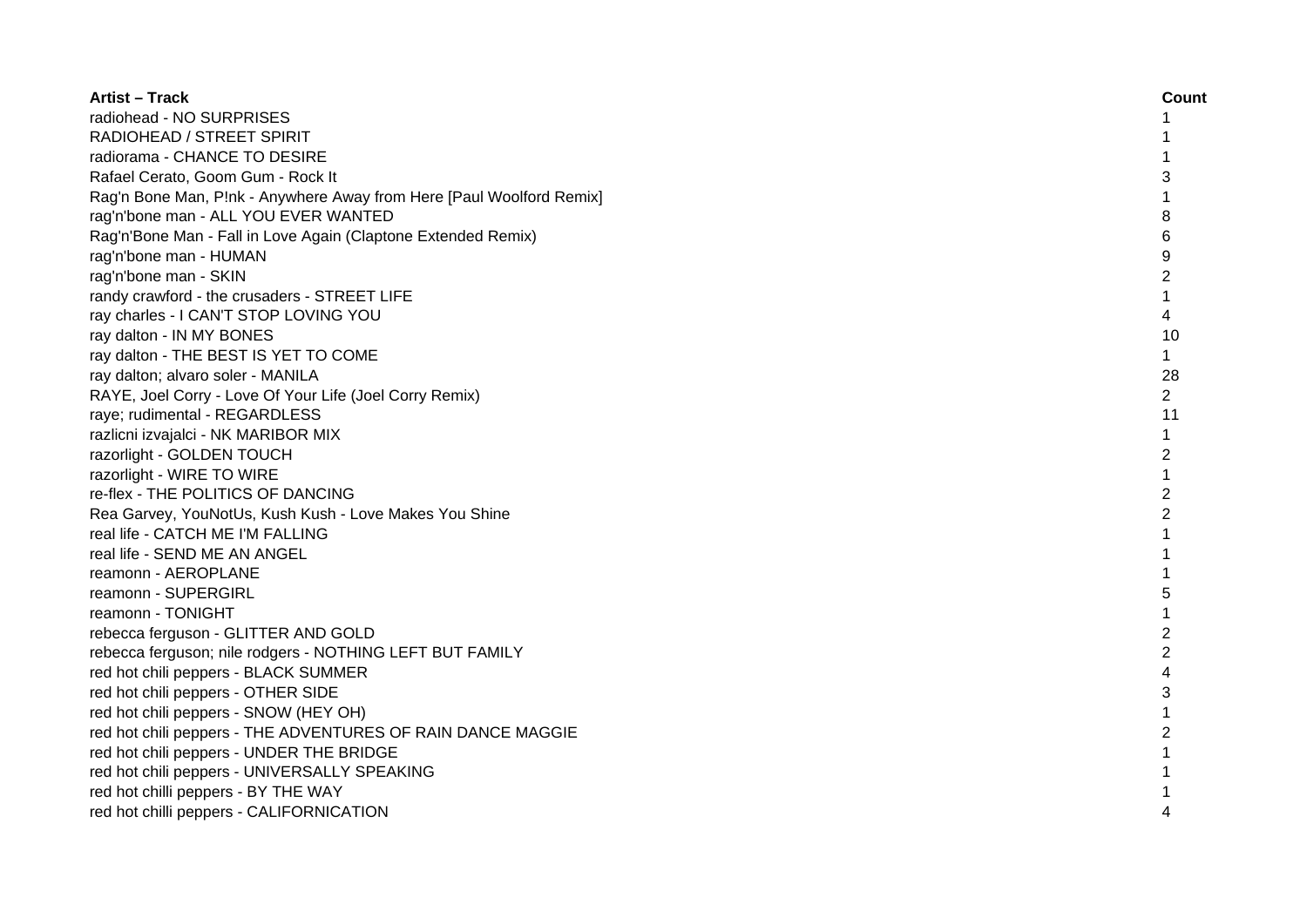| <b>Artist - Track</b>                                                   | Count          |
|-------------------------------------------------------------------------|----------------|
| red hot chilli peppers - DANI CALIFORNIA                                | 4              |
| red hot chilli peppers - SCAR TISSUE                                    | 2              |
| rednex - COTTON EYE JOE                                                 | $\mathbf{1}$   |
| Reel 2 Real Feat. The Mad Stuntman - I Like To Move It                  | 2              |
| regard - RIDE IT                                                        | $\overline{7}$ |
| Regard, Years & Years - Hallucination                                   | 4              |
| regard; raye - SECRETS                                                  | 3              |
| regard; years & years - HALLUCINATION                                   | 50             |
| reo speedwagon - KEEP ON LOVING YOU                                     | $\overline{c}$ |
| reporter milan - STAJERSKA                                              | $\overline{c}$ |
| reporter milan - TRI DNI SMO PILI                                       | $\mathbf{1}$   |
| rhodes & felix jaehn - YOUR SOUL                                        | $\overline{2}$ |
| Richard Grey, Robin S, Dead As Disko - Show Me Love [2021 Disco Rework) | $\overline{2}$ |
| richard marx - ANGELIA                                                  | $\mathbf{1}$   |
| richard marx - RIGHT HERE WAITING                                       | $\overline{2}$ |
| richard sanderson - REALITY                                             | $\mathbf{1}$   |
| rick james - SUPER FREAK                                                |                |
| ricky martin - christina aguilera - NOBODY WANTS TO BE LONELY           |                |
| right_said_fred - I'M TOO SEXY                                          | $\mathfrak{p}$ |
| rihanna - CALIFORNIA KING BED                                           | $\overline{2}$ |
| rihanna - DIAMONDS                                                      | 4              |
| rihanna - jay-z - UMBRELLA                                              | 5              |
| rihanna - ne-yo - HATE THAT I LOVE YOU                                  |                |
| Rihanna - Only Girl                                                     | $\overline{c}$ |
| rihanna - REHAB                                                         | $\mathbf{1}$   |
| rihanna - RUSSIAN ROULETTE                                              | 1              |
| rihanna - S & M                                                         | $\mathbf{1}$   |
| Rihanna - SOS                                                           | $\overline{2}$ |
| rihanna - TE AMO                                                        | $\overline{c}$ |
| rihanna - WHAT'S MY NAME                                                | 3              |
| rihanna - YOU DA ONE                                                    | 4              |
| rihanna & kanye west - FOUR FIVE SECONDS                                | 8              |
| rihanna & mikky ekko - STAY                                             |                |
| rihanna feat calvin harris - WE FOUND LOVE                              |                |
| rina - NIC NE VELJA                                                     |                |
| rise against - PRAYER OF THE REFUGEE                                    |                |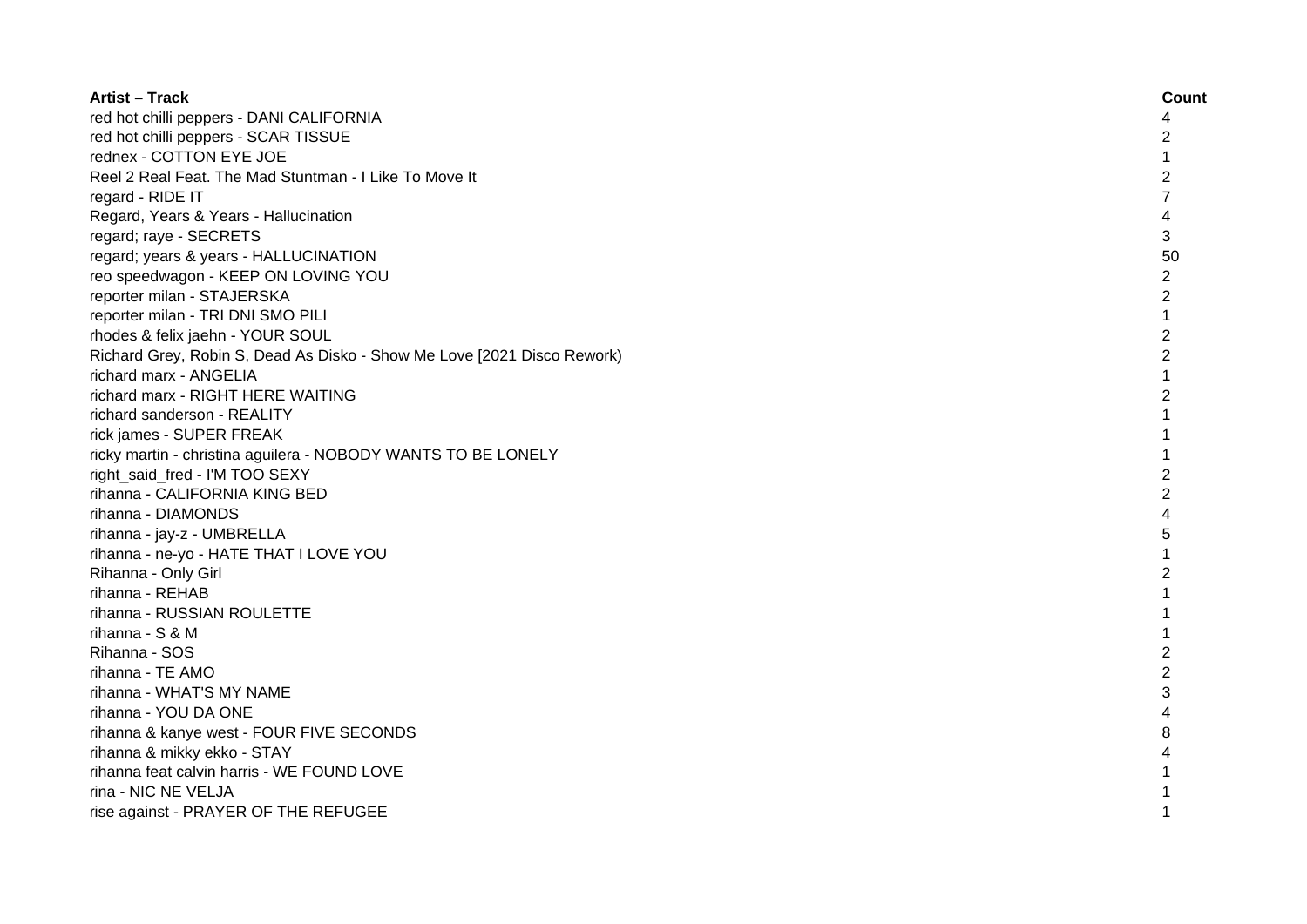| <b>Artist – Track</b>                                | Count          |
|------------------------------------------------------|----------------|
| rita ora - ANYWHERE                                  | 4              |
| rita ora - HOW TO BE LONELY                          |                |
| rita ora - I WILL NEVER LET YOU DOWN                 |                |
| rita ora - LET YOU LOVE ME                           | 2              |
| rita ora - YOUR SONG                                 |                |
| riton; nightcrawlers; mufasa & hypeman - FRIDAY      | 5              |
| rob thomas - LITTLE WONDERS                          |                |
| rob thomas - LONELY NO MORE                          | 2              |
| robbie williams - ANGELS                             | 6              |
| robbie williams - BE A BOY                           | 1              |
| robbie williams - CANDY                              | 9              |
| robbie williams - COME UNDONE                        | 2              |
| robbie williams - DREAM A LITTLE DREAM               | 1              |
| robbie williams - FEEL                               | 4              |
| robbie williams - HEART AND I                        | Δ              |
| robbie williams - HOT FUDGE                          | 2              |
| robbie williams - LET ME ENTERTAIN YOU               | 1              |
| robbie williams - LOVE MY LIFE                       | 8              |
| robbie williams - MORNING SUN                        |                |
| robbie williams - nicole kidman - SOMETHING STUPID   |                |
| robbie williams - NO REGRETS                         |                |
| robbie williams - ROCK DJ                            |                |
| robbie williams - SEXED UP                           |                |
| robbie williams - SHE'S THE ONE                      |                |
| robbie williams - SOMETHING BEAUTIFUL                | 4              |
| robbie williams - SUPREME                            | 1              |
| robbie williams - YOU KNOW ME                        | 2              |
| robert francis - JUNEBUG                             | 1              |
| robert miles - CHILDREN                              | 1              |
| robert palmer - BAD CASE OF LOVING YOU (DOCTOR       | 1              |
| robert palmer - JOHNNY & MARY                        |                |
| robert palmer - MERCY MERCY ME                       |                |
| Roberto Surace - Joys                                | $\overline{c}$ |
| Roberto Surace & Meduza - Joys & Piece Of Your Heart | $\overline{c}$ |
| Robin Schulz - Speechless (feat. Erika Sirola)       |                |
| robin schulz, erika sirola - SPEECHLESS              |                |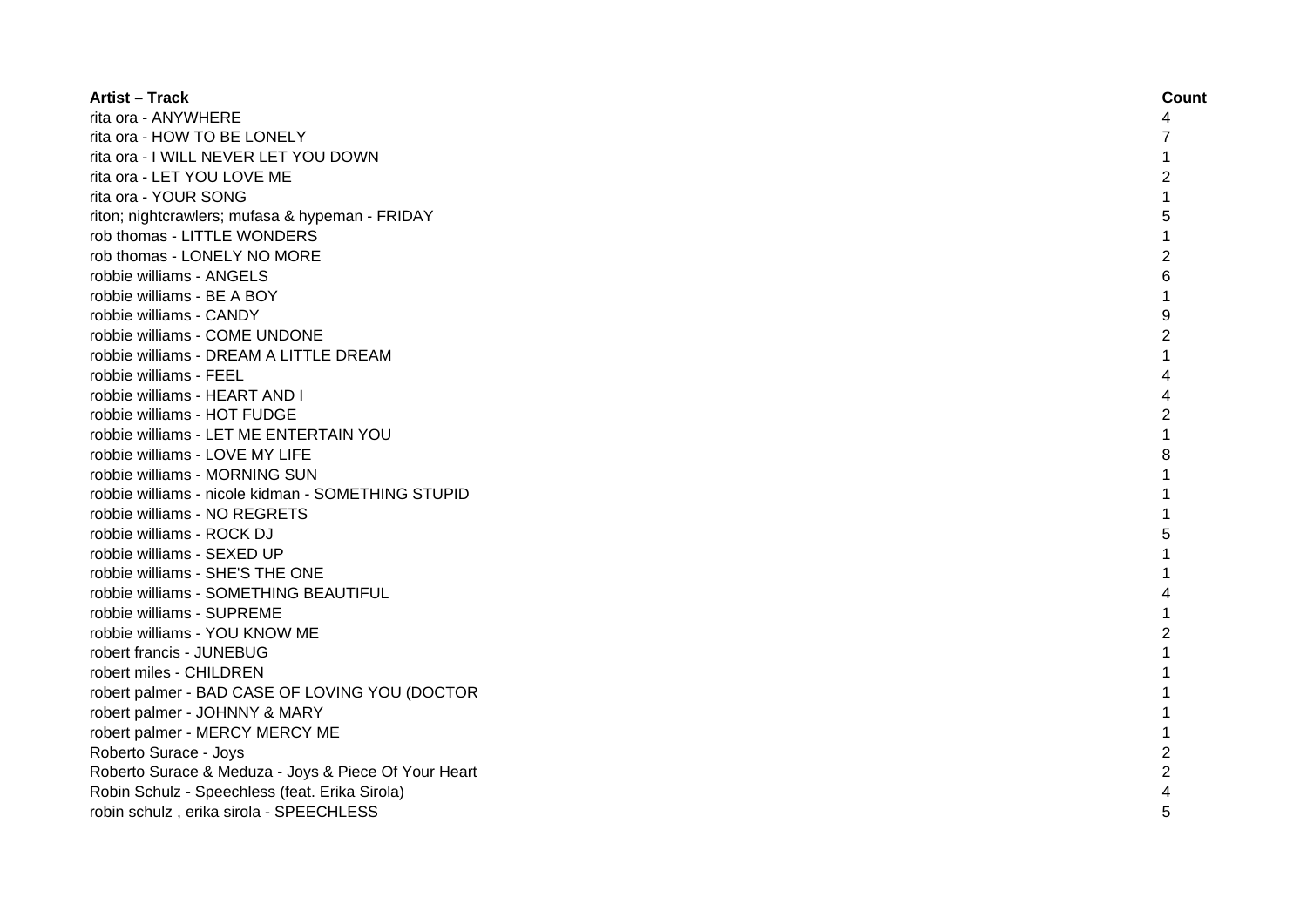| <b>Artist - Track</b>                                                                                  | Count          |
|--------------------------------------------------------------------------------------------------------|----------------|
| Robin Schulz & David Guetta Feat. Cheat Codes - Shed a Light                                           | 2              |
| robin schulz & j.u.d.g.e. - SHOW ME LOVE                                                               | 4              |
| robin schulz & marc scibilia - UNFORGETTABLE                                                           |                |
| robin schulz feat ilsey - HEADLIGHTS                                                                   |                |
| robin schulz feat james blunt - OK                                                                     | 4              |
| robin schulz feat jasmine thompson - SUN GOES DOWN                                                     | 1              |
| robin schulz feat piso 21 - OH CHILD                                                                   | $\overline{c}$ |
| Robin Schulz feat. KIDDO - All We Got (Ofenbach Remix)                                                 | $\mathbf{1}$   |
| Robin Schulz, David Guetta - On Repeat                                                                 | $\overline{c}$ |
| Robin Schulz, Dennis Lloyd - Young Right Now                                                           | 4              |
| Robin Schulz, Ilsey - Headlights                                                                       | $\overline{c}$ |
| robin schulz; alida - IN YOUR EYES                                                                     | 3              |
| robin schulz; alle farben; israel kamakawiwo'ole - SOMEWHERE OVER THE RAINBOW - WHAT A WONDERFUL WORLD | $\overline{2}$ |
| robin schulz; david guetta - ON REPEAT                                                                 | $\mathbf{1}$   |
| robin schulz; dennis lloyd - YOUNG RIGHT NOW                                                           | 19             |
| robin schulz; felix jaehn; alida - ONE MORE TIME (FEAT. ALIDA)                                         | 4              |
| robin schulz; harloe - ALL THIS LOVE                                                                   | $\overline{2}$ |
| robin schulz; kiddo - ALL WE GOT                                                                       | 5              |
| robin schulz; wes - ALANE                                                                              | 4              |
| robin thicke feat t.i.& pharrell - BLURRED LINES                                                       | 10             |
| rockwell - SOMEBODY'S WATCHING ME                                                                      | 2              |
| rod stewart - BABY JANE                                                                                | $\mathbf{1}$   |
| rod stewart - HAVE I TOLD YOU LATELY                                                                   | $\mathbf{1}$   |
| rod stewart - I DON'T WANT TO TALK ABOUT IT                                                            | $\mathbf{1}$   |
| rod stewart - INFATUATION                                                                              |                |
| rod stewart - LOVE TOUCH                                                                               |                |
| rod stewart - TOM TRAUBERT'S BLUES (WALTZING M                                                         |                |
| rod stewart - YOUNG TURKS                                                                              |                |
| rod stewart/jeff beck - PEOPLE GET READY                                                               |                |
| roger sanchez - ANOTHER CHANCE                                                                         |                |
| Roger Sanchez & Oliver Heldens - Another Chance                                                        | $\overline{c}$ |
| Ronald Christoph - Take Off, Baby feat. Orlando                                                        | $\overline{2}$ |
| ronan keating - cat stevens - FATHER AND SON                                                           | 1              |
| ronan keating - LIFE IS A ROLLERCOASTER                                                                | $\overline{c}$ |
| ronan keating - WHEN YOU SAY NOTHING AT ALL                                                            | 1              |
| rooney - HOLDIN' ON                                                                                    | 1              |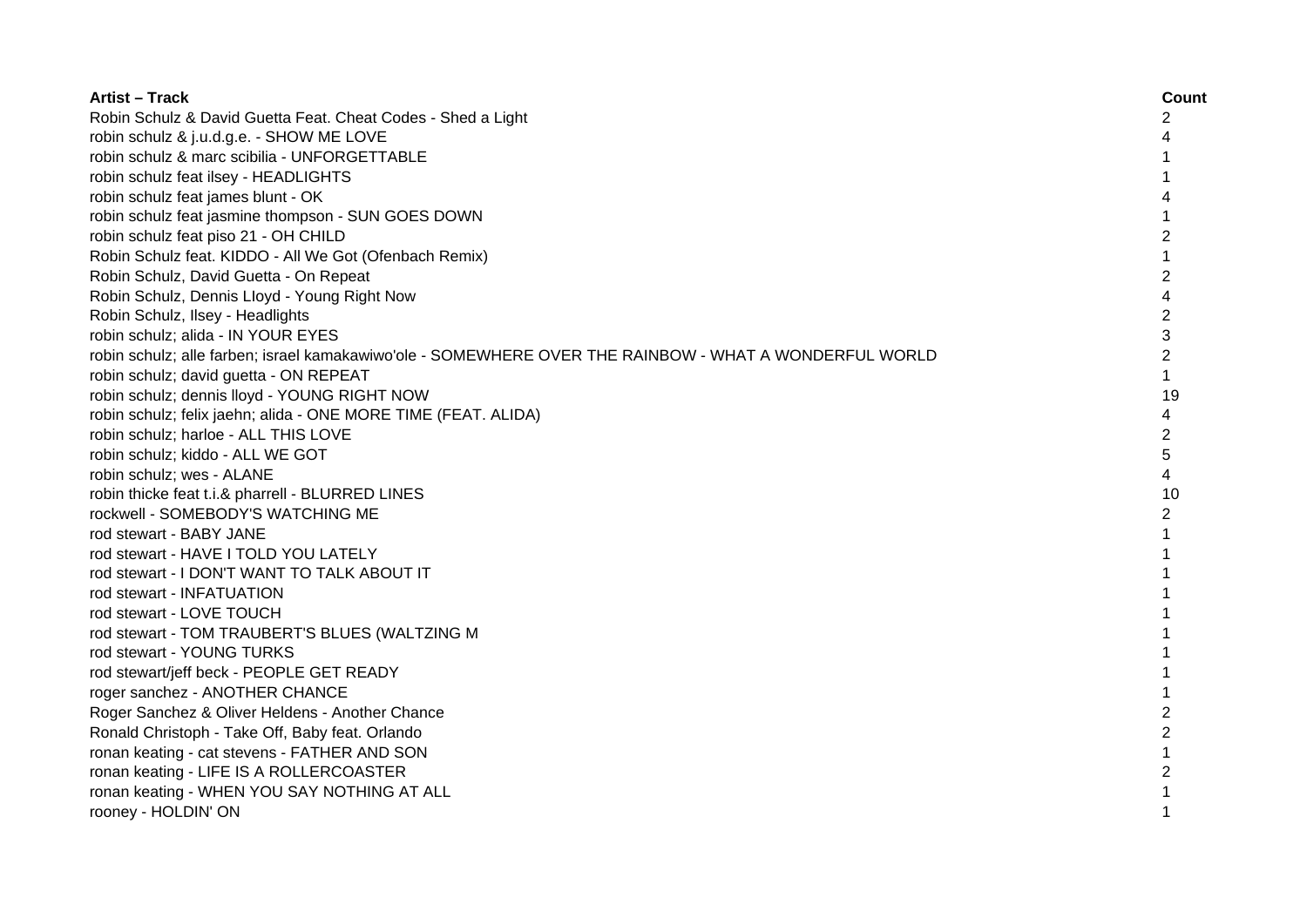| <b>Artist - Track</b>                                             | Count          |
|-------------------------------------------------------------------|----------------|
| rooney - WHEN DID YOUR HEART GO MISSING                           | 1              |
| Rooney - When Did Your Heart Go Missing?                          | 2              |
| ROSANA & DJ SVIZEC / PRISLO MI B                                  | 1              |
| route 94 feat jess glynne - MY LOVE                               | 2              |
| roxette - BREATHE                                                 |                |
| roxette - DANGEROUS                                               |                |
| roxette - FADING LIKE A FLOWER                                    |                |
| roxette - IT MUST HAVE BEEN LOVE                                  | 3              |
| roxette - JOYRIDE                                                 | 4              |
| roxette - LISTEN TO YOUR HEART                                    | 3              |
| roxette - SLEEPING IN MY CAR                                      | 1              |
| roxette - SPENDING MY TIME                                        | 1              |
| roxette - THE CENTRE OF THE HEART                                 | $\mathbf{1}$   |
| roxette - THE LOOK                                                | 3              |
| Roxette, Galantis - Fading Like A Flower                          | 4              |
| roxy music/bryan ferry - MORE THAN THIS                           | $\overline{2}$ |
| roy black - GANZ IM WEISS                                         | $\mathbf{1}$   |
| royal scots dragoon - AMAZING GRACE                               | 1              |
| Rozalla - Everybodys Free (2009 Rework) (Numode vs Lowkiss Remix) | 4              |
| rudimental feat ed sheeran - LAY IT ALL ON ME                     |                |
| rudimental feat emeli sande - FREE                                |                |
| rudimental feat james arthur - SUN COMES UP                       | 1              |
| rudimental feat jess glynne, macklemore & dan caplen - THESE DAYS | 9              |
| run d.m.c. - IT'S LIKE THAT                                       |                |
| run d.m.c. - aerosmith - WALK THIS WAY                            |                |
| run-d.m.c. - IT'S TRICKY                                          |                |
| rupert holmes - ESCAPE (THE PINA COLADA SONG)                     |                |
| Ryan Paris - Dolce Vita (Block & Crown Remix)                     | 2              |
| s.o.s.band - JUST BE GOOD TO ME                                   |                |
| sade - SMOOTH OPERATOR                                            | $\overline{2}$ |
| sade - THE SWEETEST TABOO                                         |                |
| saint jhn - ROSES (Imanbek Remix)                                 | 6              |
| SAINt JHN - The Best Part of Life (Imanbek Remix)                 | $\overline{c}$ |
| Sak Noel - Loca People                                            | $\overline{c}$ |
| Salome de Bahia - Taj Mahai (Club Mix)                            | 2              |
| salt'n'pepa - LET'S TALK ABOUT SEX                                | 1              |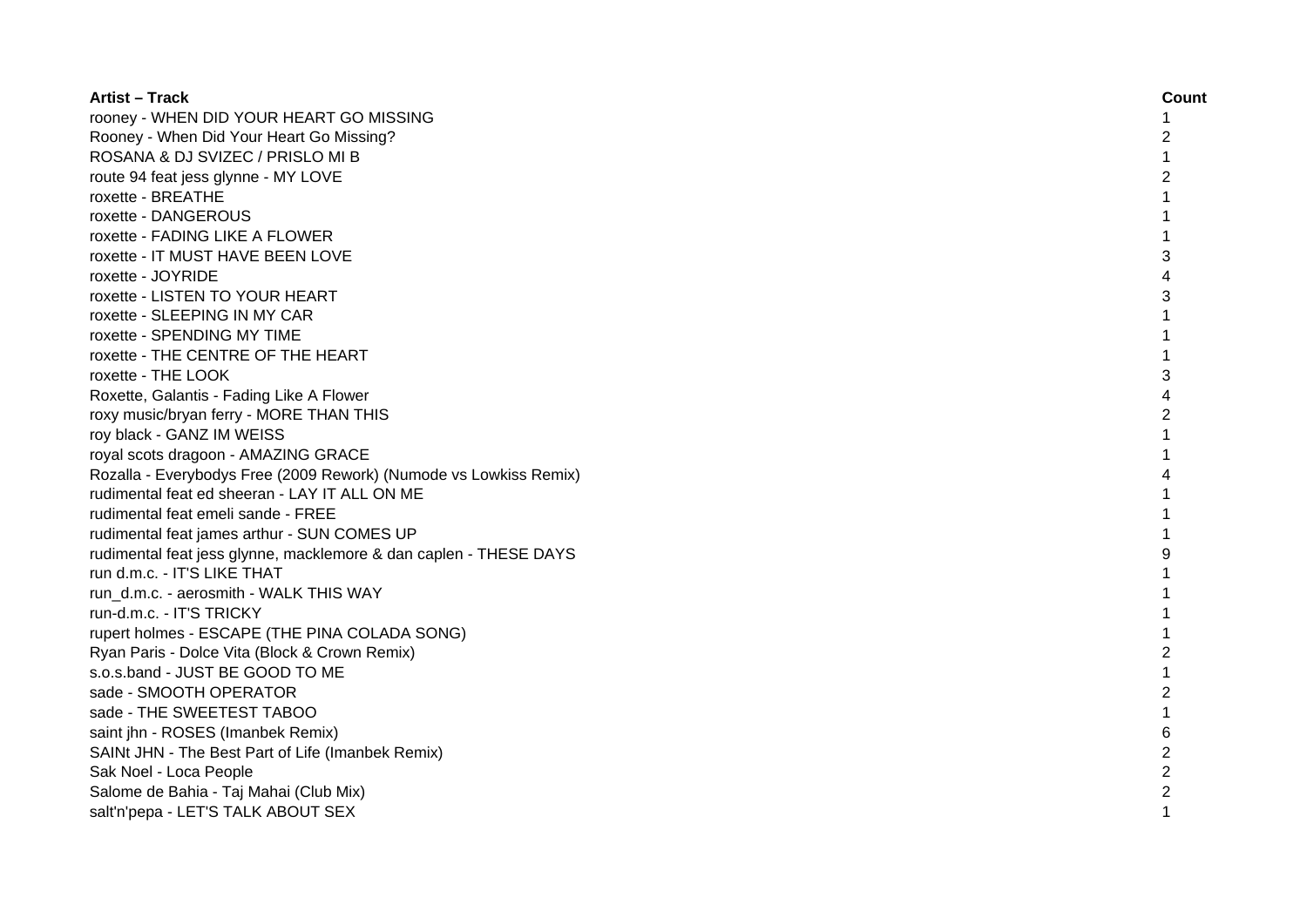| <b>Artist - Track</b>                        | Count          |
|----------------------------------------------|----------------|
| salt'n'pepa - PUSH IT                        | 2              |
| sam & dave - HOLD ON I'M COMING              | 1              |
| sam brown - STOP                             | 3              |
| Sam Feldt, Rita Ora - Follow Me              | 4              |
| sam feldt; rani - POST MALONE                | 11             |
| sam feldt; rita ora - FOLLOW ME              | 21             |
| sam smith - DIAMONDS                         | 3              |
| sam smith - HOW DO YOU SLEEP?                | 4              |
| sam smith - I FEEL LOVE                      |                |
| sam smith - I'M NOT THE ONLY ONE             | 6              |
| sam smith - STAY WITH ME                     |                |
| sam smith, normani - DANCING WITH A STRANGER | 6              |
| sam sparro - BLACK AND GOLD                  | 3              |
| sam the sham & the phara - WOOLY BULLY       | $\mathbf{1}$   |
| samantha maya - ADRENALIN                    | 28             |
| samantha maya - GLAS                         | 3              |
| samantha maya - KAR SI ZELIS                 | 3              |
| samantha maya - SANJAVA (RUNAWAY)            | $\mathbf 1$    |
| samantha maya - VENERA                       | 4              |
| samantha maya; stella - LE SPOMIN            | 17             |
| samantha maya/stella - LE SPOMIN             | 5              |
| sammy davis jr. - CANDY MAN                  | 1              |
| Samuele Sartini - You're No Good for Me      | $\overline{2}$ |
| sandi thome - I WISH I WAS A PUNK ROCKER     | 1              |
| santana - alex band - WHY DON'T YOU AND I    | 1              |
| santana - chad kroeger - INTO THE NIGHT      | 1              |
| santana - EVIL WAYS                          | 1              |
| santana - MARIA MARIA                        | 1              |
| Santana - Maria Maria                        | $\overline{c}$ |
| santana - rob thomas - SMOOTH                | 3              |
| santana - shakira - ILLEGAL                  | $\mathbf{1}$   |
| sara bareilles - LOVE SONG                   | 6              |
| savage garden - I WANT YOU                   | 2              |
| savage garden - TRULY MADLY DEEPLY           | $\mathbf{1}$   |
| sax jones; bebe rexha - HARDER               | $\overline{c}$ |
| scatman john - SCATMAN                       | $\mathbf{1}$   |
|                                              |                |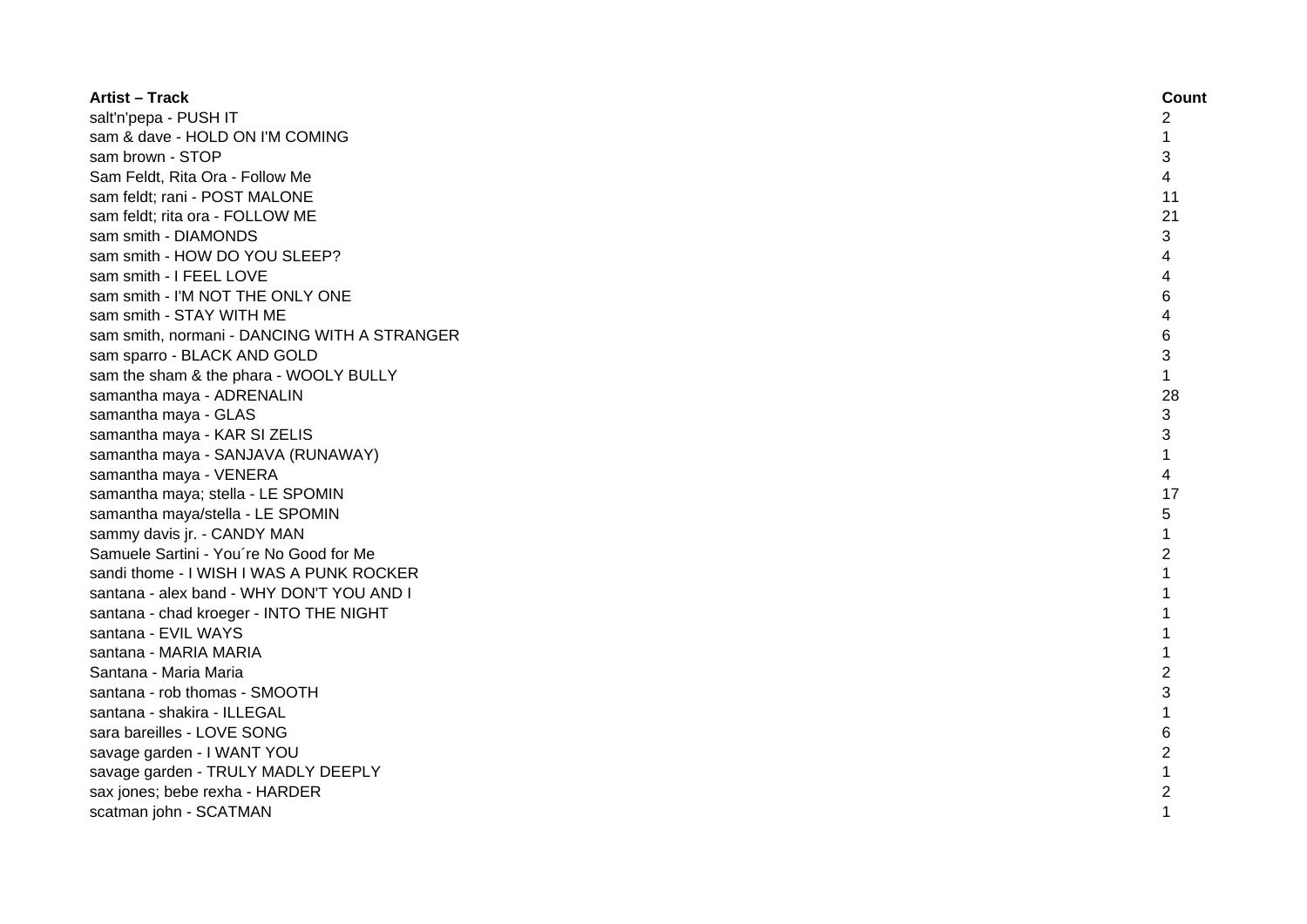| <b>Artist - Track</b>                                                | Count          |
|----------------------------------------------------------------------|----------------|
| scissor sisters - I DON'T FEEL LIKE DANCIN'                          | 4              |
| scorpions - WIND OF CHANGE                                           |                |
| scouting for girls - SUMMERTIME IN THE CITY                          | 9              |
| scouting for girls - THIS AIN'T A LOVE SONG                          | 3              |
| scouting for girls - WITHOUT YOU                                     |                |
| seal - AMAZING                                                       |                |
| seal - CRAZY                                                         | 1              |
| seal - KISS FROM A ROSE                                              | $\overline{c}$ |
| Seamus Haji, Mike Dunn - Disco Dreams                                | $\overline{c}$ |
| sean paul - SHE DOESN'T MIND                                         | 3              |
| sean paul feat dua lipa - NO LIE                                     | 4              |
| sebastian yatra - TACONES ROJOS                                      | 4              |
| selena gomez - BACK TO YOU                                           |                |
| selena gomez feat marshmello - WOLVES                                | 4              |
| semisonic - CLOSING TIME                                             | $\overline{2}$ |
| semisonic - SECRET SMILE                                             | 1              |
| sendi - ZBUDI SE                                                     | 4              |
| SENDI / NE JOCI SE                                                   | $\mathbf{1}$   |
| serge gainsbourg & jane birkin - JE T'AIMEMOI NON PLUS               | $\overline{2}$ |
| Sergio Mendes, Black Eyed Peas - Mas Que Nada (Master At Work Remix) | $\overline{2}$ |
| SEVERINA / GAS GAS                                                   | $\mathbf{1}$   |
| SEVERINA / UNO MOMENTO                                               | 1              |
| sex pistols - GOD SAVE THE QUEEN                                     | $\mathbf{1}$   |
| shabba ranks - MR.LOVERMAN                                           |                |
| shaggy - ANGEL                                                       | 3              |
| shaggy - IT WASN'T ME                                                | $\overline{2}$ |
| shaggy - OH CAROLINA                                                 |                |
| shaggy - rayvon - IN THE SUMMERTIME                                  |                |
| Shaggy, Tenchi, Embody, Moss Kena - It Wasn't Me                     | $\overline{2}$ |
| shakatak - DOWN ON THE STREET                                        |                |
| Shakedown - At Night (Purple Disco Machine Remix)                    | $\overline{c}$ |
| shakespear's sister - STAY                                           | $\mathbf{1}$   |
| shakira - alejandro sanz - LA TORTURA                                | 2              |
| shakira - dizee rascall - LOCA                                       | 3              |
| shakira - GYPSY                                                      | 5              |
| shakira - OBJECTION (TANGO)                                          | 1              |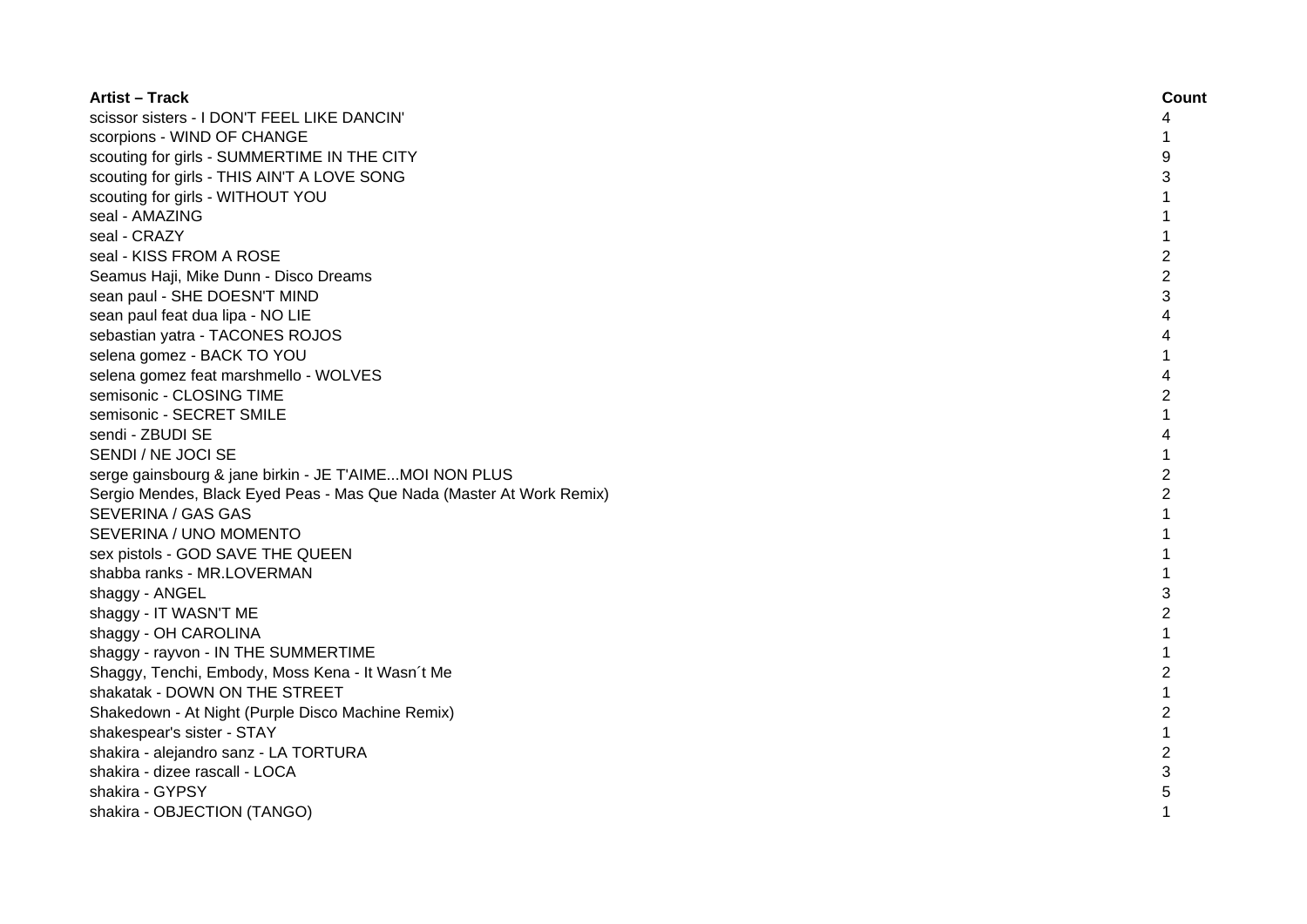| <b>Artist - Track</b>                                          | Count          |
|----------------------------------------------------------------|----------------|
| Shakira - She Wolf                                             | 2              |
| shakira - THE ONE (REMIX)                                      | 1              |
| Shakira - Waka Waka                                            | $\overline{c}$ |
| shakira - WHENEVER, WHEREVER                                   | $\overline{c}$ |
| shakira feat. freshlyground - WAKA WAKA (THIS TIME FOR AFRICA) | $\overline{c}$ |
| shakira feat. rihanna - CAN'T REMEMBER TO FORGET YOU           | $\overline{2}$ |
| shania twain - FROM THIS MOMENT ON                             |                |
| shania twain - KA-CHING                                        | 5              |
| shania twain - MAN! I FEEL LIKE A WOMAN                        |                |
| shania twain - THAT DON'T IMPRESS ME MUCH (REMI                |                |
| shania twain - UP !                                            |                |
| shanice - I LOVE YOUR SMILE                                    | 4              |
| shapeshifters - LOLA'S THEME                                   | 3              |
| shappard - GERONIMO                                            | 3              |
| shawn hook - SOUND OF YOUR HEART                               | 7              |
| shawn mendes - IF I CAN'T HAVE YOU                             | 5              |
| shawn mendes - IN MY BLOOD                                     |                |
| shawn mendes - MERCY                                           | $\overline{2}$ |
| shawn mendes - NERVOUS                                         | $\overline{2}$ |
| shawn mendes - STICHES                                         | $\overline{2}$ |
| shawn mendes - THERE'S NOTHING HOLDIN' Me BACK                 | 4              |
| shawn mendes - TREAT YOU BETTER                                | 3              |
| shawn mendes - WHEN YOU'RE GONE                                | 66             |
| shawn mendes - WONDER                                          | 2              |
| shawn mendes; camila cabello - SENORITA                        | 5              |
| shawn mendes; justin bieber - MONSTER                          | 4              |
| shawn mendes; tainy - SUMMER OF LOVE                           | 11             |
| sheila e. - GLAMOROUS LIFE                                     | 1              |
| sheppard - LET ME DOWN EASY                                    | 4              |
| sheryl crow - ALL I WANNA DO                                   |                |
| sheryl crow - EVERYDAY IS A WINDING ROAD                       | $\overline{c}$ |
| sheryl crow - LOVE IS FREE                                     | 3              |
| sheryl crow - STEVE MCQUEEN                                    | $\overline{c}$ |
| sheryl crow - SUMMER DAY                                       | $\overline{2}$ |
| shinehead - JAMAICAN IN NEW YORK                               | 2              |
| shirley & company - SHAME, SHAME, SHAME                        |                |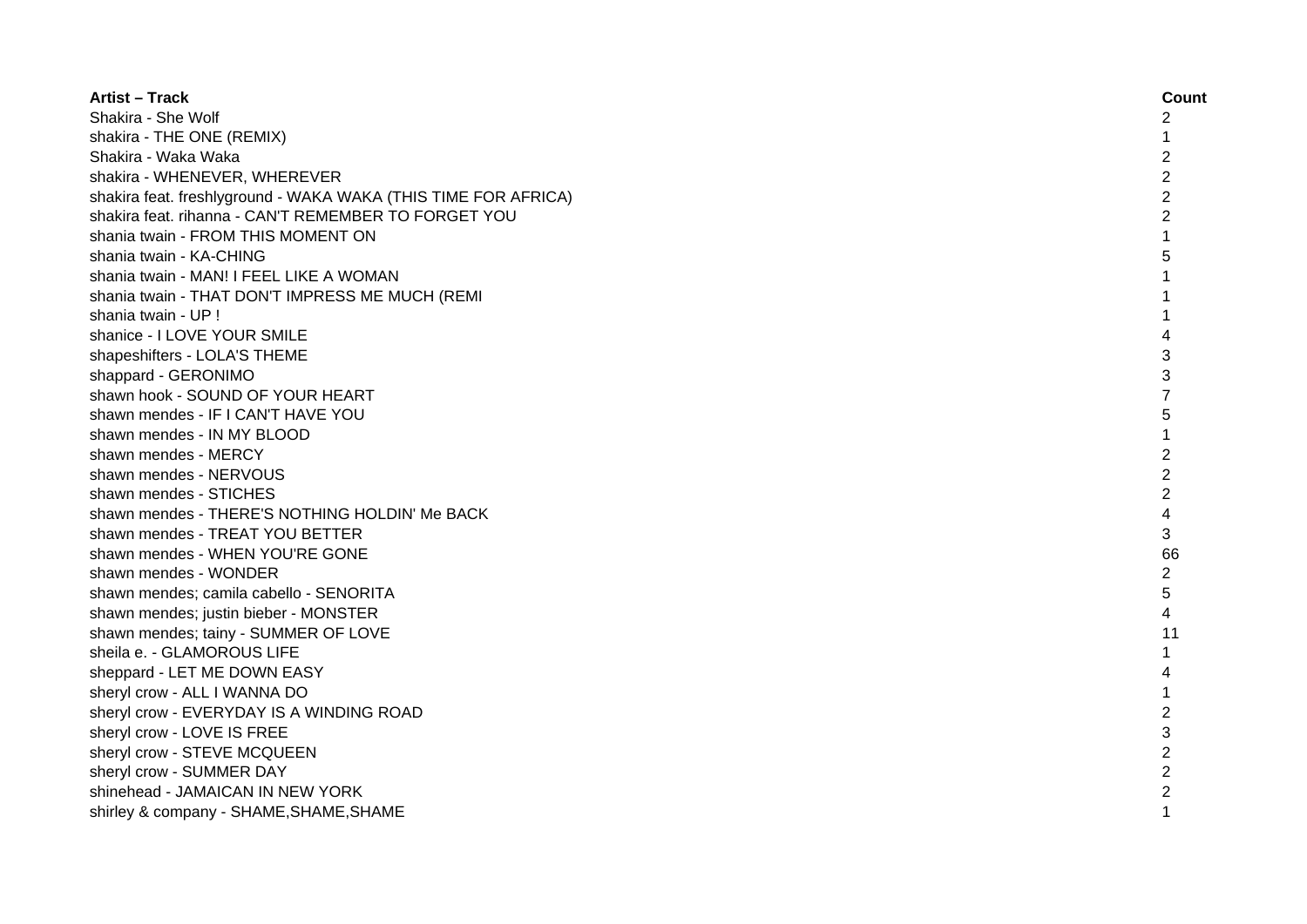| <b>Artist - Track</b>                                 | Count          |
|-------------------------------------------------------|----------------|
| shirley bassey - GOLDFINGER                           | 1              |
| Shouse - Love Tonight                                 | 2              |
| Shouse - Love Tonight (David Guetta Mix)              | $\mathbf{1}$   |
| shouse - LOVE TONIGHT (EDIT)                          | 15             |
| shouse - WON'T FORGET YOU                             | 75             |
| Shouse - Won't Forget You                             | 7              |
| $sia - 1 + 1$                                         | 1              |
| sia - CHANDELIER                                      | 3              |
| sia - CLAP YOUR HANDS                                 | 3              |
| sia - TOGETHER                                        | 6              |
| sia & greg kurstin - NEVER GIVE UP                    | 9              |
| sia feat kendrick lamar - THE GREATEST                | 10             |
| sia feat sean paul - CHEAP THRILLS                    | 6              |
| sia; david guetta - FLOATING THROUGH SPACE            | $\overline{2}$ |
| Sickick - Can Feel It                                 | $\overline{2}$ |
| sickick; madonna - FROZEN                             | 1              |
| sid owen - GOOD THING GOING                           |                |
| siddharta - DOLGA POT DOMOV                           |                |
| siddharta - LEDENA                                    |                |
| SIDDHARTA / POT V X                                   |                |
| Sigala - Melody                                       | Δ              |
| sigala - MELODY                                       |                |
| sigma feat ella henderson - GLITTERBALL               |                |
| sigma feat paloma faith - CHANGING                    |                |
| sigma feat rita ora - COMING HOME                     |                |
| Sigma, Taet - Can't Get Enough                        | 6              |
| simon & garfunkel - BRIDGE OVER TROUBLED WATER        | 1              |
| simon vadnjal - KAM                                   |                |
| simon vadnjal - ODPRI SRCE                            | 1              |
| simon vadnjal - PLUS MINUS                            | $\mathbf{1}$   |
| simpatico - MONA                                      | 29             |
| simpatico - SINICA                                    |                |
| simple minds - DON'T YOU (FORGET ABOUT ME)            | 3              |
| simple plan - WAKE ME UP (WHEN THIS NIGHTMAR          |                |
| simple plan - WAKE ME UP (WHEN THIS NIGHTMARE'S OVER) | 3              |
| simple plan feat natasha bedingfield - JET LAG        |                |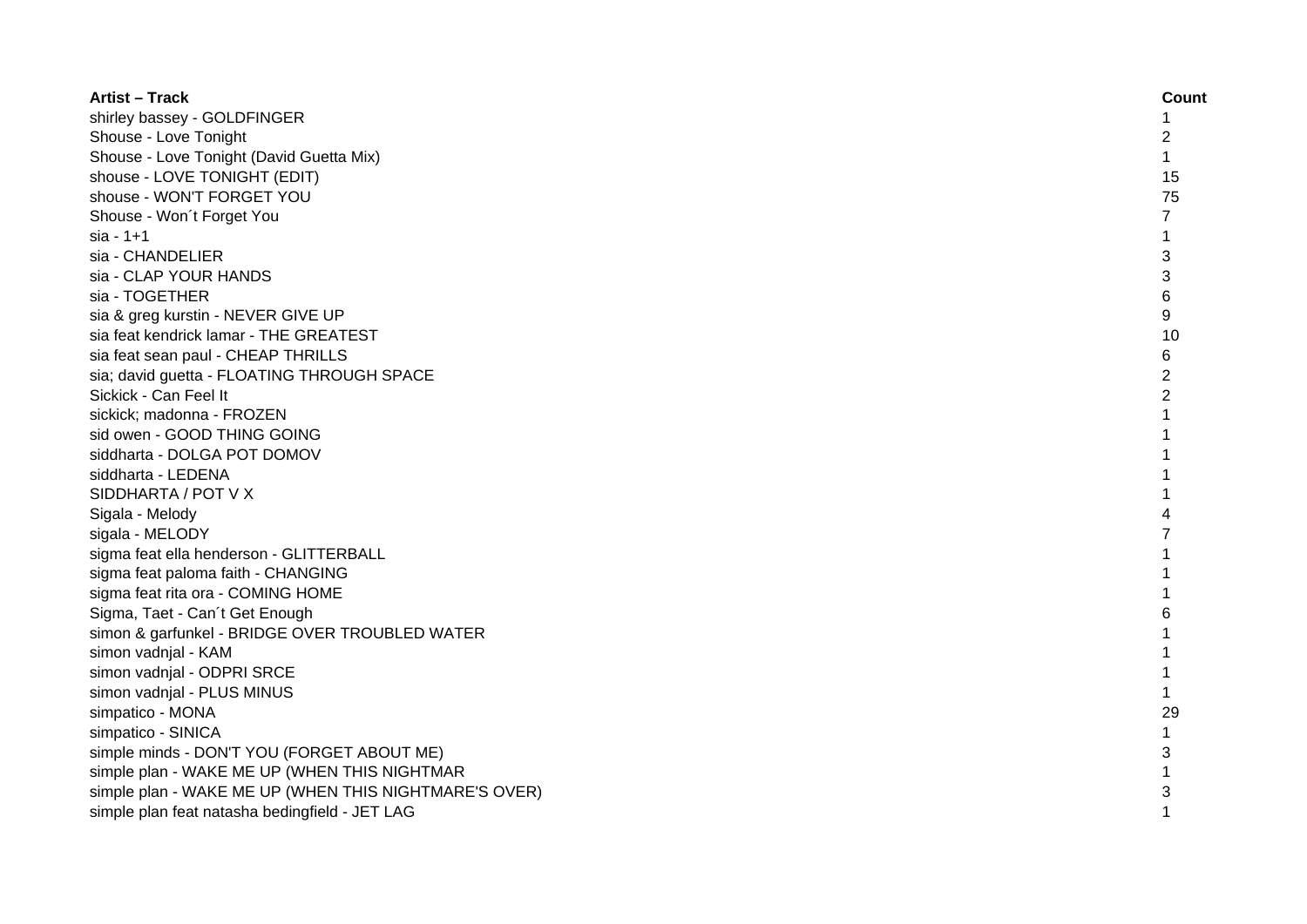| <b>Artist - Track</b>                           | Count          |
|-------------------------------------------------|----------------|
| simple plan feat. sean paul - SUMMER PARADISE   | 11             |
| simply red - A NEW FLAME                        | 1              |
| simply red - AIN'T THAT A LOT OF LOVE           |                |
| simply red - FAIRGROUND                         |                |
| simply red - HOLDING BACK THE YEARS             |                |
| simply red - IF YOU DON'T KNOW ME BY NOW        |                |
| simply red - SO NOT OVER YOU                    |                |
| simply red - SOMETHING GOT ME STARTED           | 3              |
| simply red - STARS                              |                |
| simply red - SUNRISE                            | 1              |
| simply red - THE AIR THAT I BREATHE             | 1              |
| simply red - THE RIGHT THING                    | 1              |
| simply red - THE RIGHT THING                    | $\mathbf{1}$   |
| sinead o'connor - NOTHING COMPARES TO YOU       | 3              |
| siobhan donaghy - TWIST OF FATE                 | $\overline{2}$ |
| sister sledge - FRANKIE                         | $\mathbf{1}$   |
| sister sledge - LOST IN MUSIC                   | 1              |
| sister sledge - WE ARE FAMILY                   |                |
| sixpence none the richer - KISS ME              | 4              |
| skater - MRTVA REKA                             |                |
| <b>SKATER / RESEVALEC</b>                       |                |
| skid row - I REMEMBER YOU                       | $\overline{2}$ |
| skin - TRASHED                                  |                |
| skunk anansie - HEDONISM (JUST BECAUSE YOU FEEL |                |
| slade - MAMA WEER ALL CRAZEE NOW                |                |
| slade - MY OH MY                                | 1              |
| sladica feat. lara love - KLIC NA POMOC         | $\overline{2}$ |
| sladica; tokac - DOL                            | $\overline{2}$ |
| sladica: urban lutman - MANJKAS MI              | $\overline{2}$ |
| sladica/tokac - DOL                             | 1              |
| SLEEPY HALLOW / 2055                            |                |
| smash mouth - ALL STAR                          |                |
| smokie - LAY BACK IN THE ARMS OF SOMEON         |                |
| Snap! - Rhythm Is a Dancer                      | 3              |
| sniff'n'the tears - DRIVER'S SEAT               |                |
| snoop doggy dogg - justin timberl - SIGNS       | $\mathfrak{p}$ |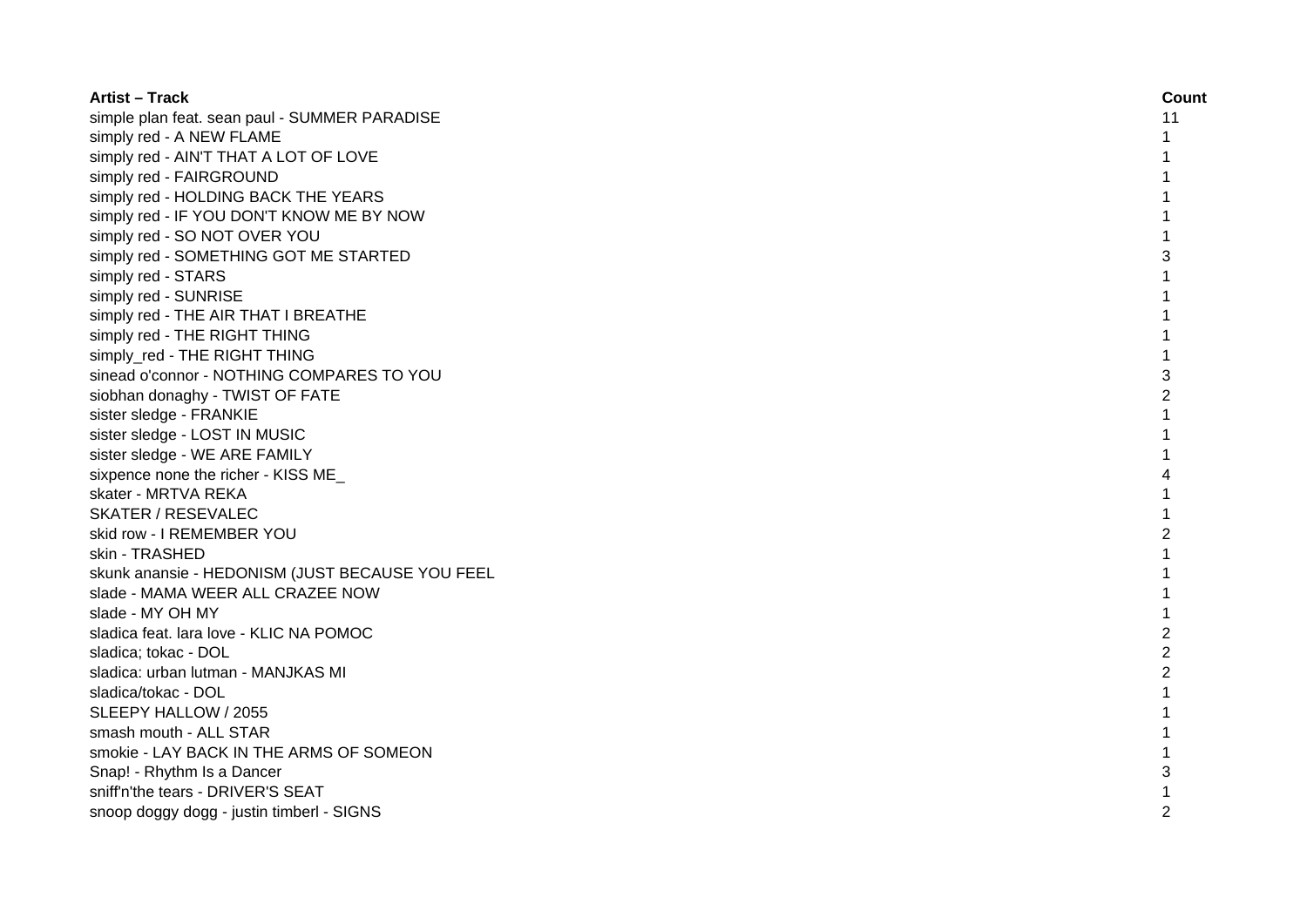| <b>Artist - Track</b>                                                            | Count          |
|----------------------------------------------------------------------------------|----------------|
| snow - INFORMER                                                                  |                |
| snow patrol - CALLED OUT IN THE DARK                                             |                |
| snow patrol - CHASING CARS                                                       | 3              |
| snow patrol - RUN                                                                | 4              |
| snow patrol - TAKE BACK THE CITY                                                 | 2              |
| snow patrol - THIS ISN'T EVERYTHING YOU ARE                                      | 1              |
| sofia reyes - CONMIGO (REST OF YOUR LIFE)                                        | 1              |
| soft cell - TAINTED LOVE                                                         | 1              |
| soft cell; pet shop boys - PURPLE ZONE                                           | 3              |
| soft cell/pet shop boys - PURPLE ZONE                                            | 1              |
| sokoli - MOJA MAMA JE STRELA                                                     | 1              |
| somekindawonderful - REVERSE                                                     | 4              |
| sonique - ALIVE                                                                  | 4              |
| sonique - IT FEELS SO GOOD                                                       | 2              |
| Sophie and the Giants - Golden Nights (feat. Benny Benassi, Dardust & Astrality) | $\mathbf{1}$   |
| sophie b. hawkins - DAMN I WISH I WAS YOUR LOVER                                 | $\mathbf{1}$   |
| sophie b. hawkins - RIGHT BESIDE YOU                                             | 1              |
| sophie ellis bextor - MURDER ON THE DANCEFLOOR                                   | 3              |
| sorana; david guetta - REDRUM                                                    |                |
| soul asylum - RUNAWAY TRAIN                                                      |                |
| soul II soul - BACK TO LIFE                                                      |                |
| soul II soul - GET A LIFE                                                        |                |
| soulsister - THE WAY TO YOUR HEART                                               |                |
| SOUND ATTACK / ZAKAJ ODSEL SI                                                    |                |
| spandau ballet - FIGHT FOR OURSELVES                                             |                |
| spandau ballet - ONLY WHEN YOU LEAVE                                             | $\overline{c}$ |
| spandau ballet - TRUE                                                            | 3              |
| spencer dav/steve winwoo - KEEP ON RUNNING                                       | $\mathbf{1}$   |
| spencer davis gr - steve winwood - GIMME SOME LOVIN'                             | $\overline{2}$ |
| spice girls - HOLLER                                                             | $\overline{2}$ |
| spice girls - STOP                                                               | $\overline{2}$ |
| spice girls - VIVA FOREVER                                                       | 1              |
| spice girls - WANNABE                                                            |                |
| spiller - GROOVEJET (IF THIS AIN'T LOVE)                                         | 5              |
| spin doctors - TWO PRINCESS                                                      |                |
| splash - ONE MORE DREAM                                                          |                |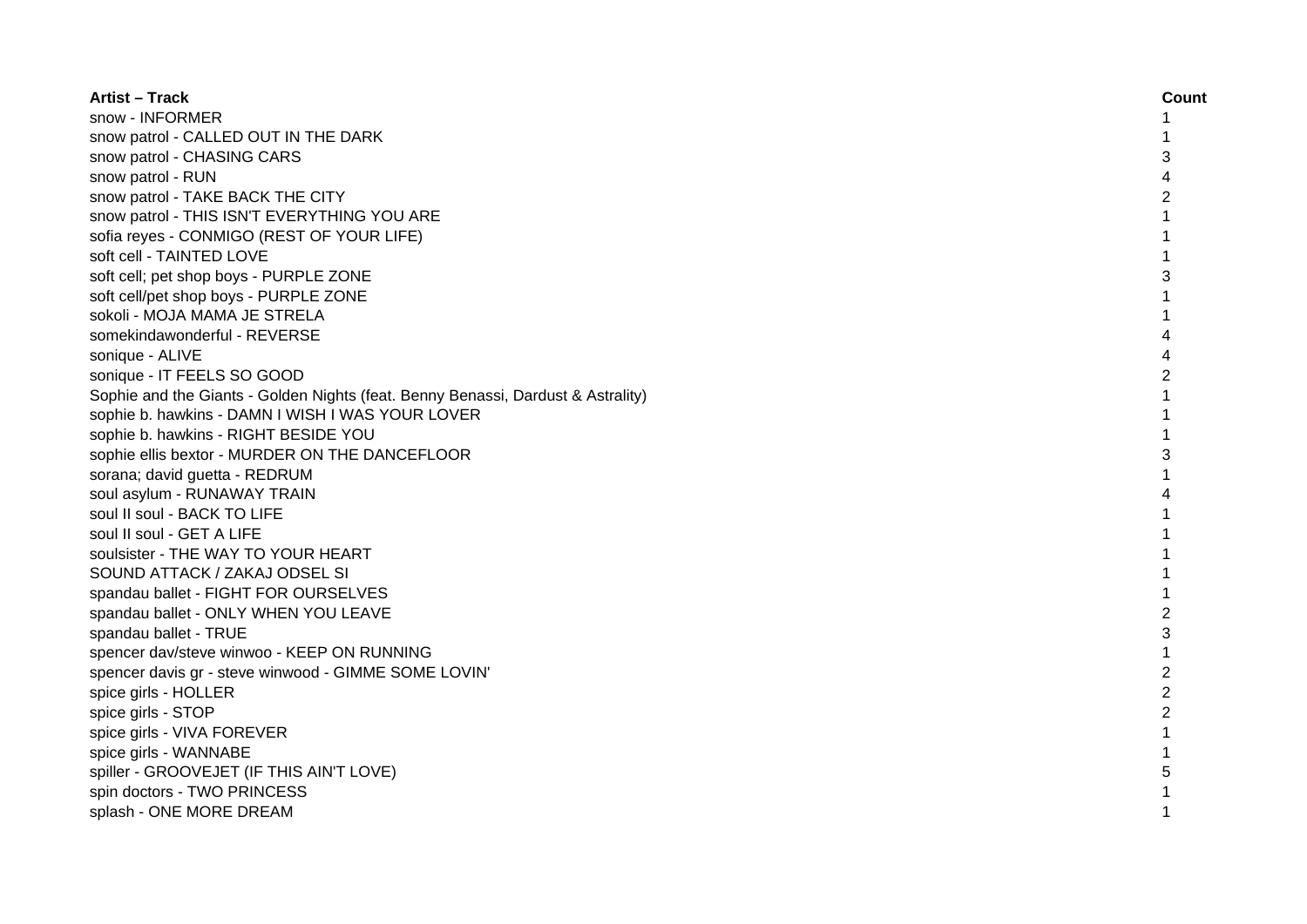| <b>Artist - Track</b>                                    | Count          |
|----------------------------------------------------------|----------------|
| stan getz & charlie byrd - SAMBA DE UMA NOTA SO          | 1              |
| staple singers - I'LL TAKE YOU THERE                     | 2              |
| starley - CALL ON ME                                     | 5              |
| starship - NOTHING'S GONNA STOP US NOW                   | 4              |
| starship - WE BUILT THIS CITY                            | 2              |
| status quo - IN THE ARMY                                 | 1              |
| status quo - WHATEVER YOU WANT                           | 1              |
| stealers wh/gerry raffer - STUCK IN THE MIDDLE WITH YOU  | 1              |
| stefanie heinzmann feat alle farben - BUILD A HOUSE      | 4              |
| stefanie heinzmann; hight - BEST LIFE                    | 15             |
| stereo mc's - STEP IT UP                                 | $\mathbf{1}$   |
| steve miller band - JET AIRLINER                         | 1              |
| steve miller band - THE JOKER                            | 1              |
| Steve Monite - Only You (Frankie Francis Disco Jam Edit) | $\overline{2}$ |
| steve winwood - HIGHER LOVE                              | 4              |
| steve winwood - ROLL WITH IT                             | 2              |
| stevie wonder - FOR ONCE IN MY LIFE                      | 1              |
| stevie wonder - HAPPY BIRTHDAY                           |                |
| stevie wonder - PART-TIME LOVER                          |                |
| stevie wonder - YOU ARE THE SUNSHINE OF MY LIF           |                |
| sticky licks - NAMA JE LEPO                              |                |
| sting - ENGLISHMAN IN NEW YORK                           | 3              |
| sting - eric clapton - IT'S PROBABLY ME                  | 2              |
| sting - IF I EVER LOSE MY FAITH IN YOU                   | 1              |
| sting - IF YOU LOVE SOMEBODY SET THEM                    | 1              |
| sting - SHAPE OF MY HEART                                | 1              |
| <b>STRAY KIDS / MANIAC</b>                               | 1              |
| styx - BOAT ON THE RIVER                                 | 1              |
| sugababes - ABOUT YOU NOW                                | $\overline{c}$ |
| sugababes - CHANGE                                       | 3              |
| sugababes - DENIAL                                       | 4              |
| sugababes - EASY                                         |                |
| sugababes - PUSH THE BUTTON                              |                |
| sugababes - ROUND ROUND                                  | 3              |
| sugababes - STRONGER                                     |                |
| sugababes - TOO LOST IN YOU                              |                |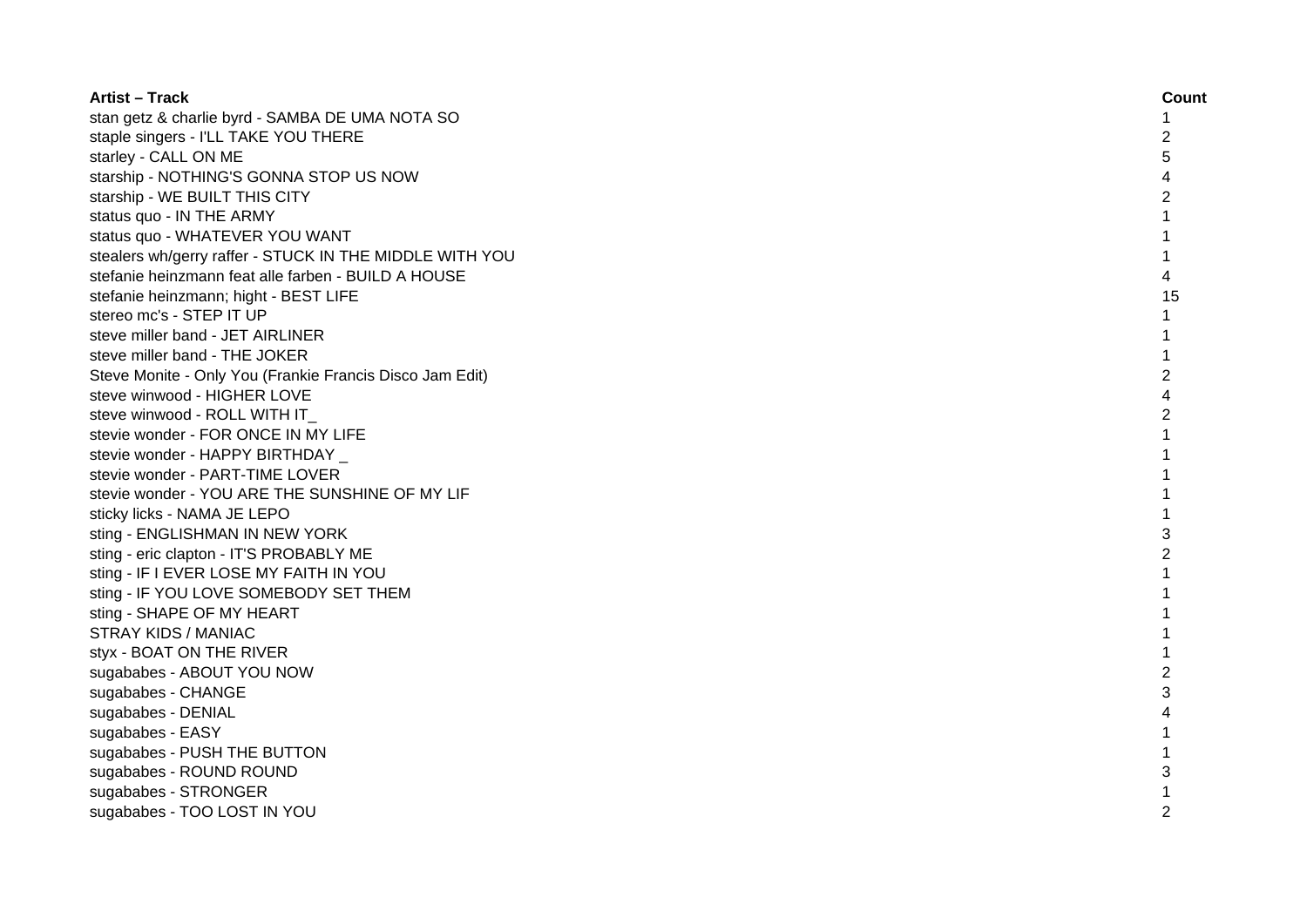| <b>Artist - Track</b>                                          | Count          |
|----------------------------------------------------------------|----------------|
| sugababes - UGLY                                               | 1              |
| sugar ray - EVERY MORNING                                      |                |
| sunrise avenue - FAIRYTALE GONE BAD                            | 2              |
| sunrise avenue - HEARTBREAK CENTURY                            |                |
| sunrise avenue - HOLLYWOOD HILLS                               |                |
| sunrise avenue - I DON'T DANCE                                 | 1              |
| sunrise avenue - I HELP YOU HATE ME                            | 1              |
| sunrise avenue - THANK YOU FOR EVERYTHING                      | 5              |
| sunrise avenue - THE WHOLE STORY                               | 1              |
| SUPER-Hi x NEEKA - Following The Sun                           | 5              |
| super-hi; neeka - FOLLOWING THE SUN                            | 19             |
| superheavy - MIRACLE WORKER                                    | 4              |
| Superlover - All Shook Up                                      | $\overline{2}$ |
| Superlover - Heaven                                            | $\overline{2}$ |
| Superlover & The Melody Men - Work My Body                     | 6              |
| supertramp - BREAKFAST IN AMERICA                              | 3              |
| supertramp - CANNONBALL                                        | $\mathbf{1}$   |
| supertramp - IT'S RAINING AGAIN                                | 1              |
| supertramp - TAKE THE LONG WAY HOME                            | $\mathbf{1}$   |
| surf mesa; emilee - ILY (I LOVE YOU BABY)                      | 6              |
| survivor - EYE OF THE TIGER                                    | $\overline{2}$ |
| suzanne vega - LUKA                                            | 3              |
| Swedish House Mafia - Don't You Worry Child                    | 3              |
| swedish house mafia - HEAVEN TAKES YOU HOME                    |                |
| swedish house mafia feat john martin - DON'T YOU WORRY CHILD   | 8              |
| Swedish House Mafia, Connie Constance - Heaven Takes You Home  | 4              |
| swedish house mafia; the weeknd - MOTH TO A FLAME              | 25             |
| sweet peak - ina shai - GRAFIT                                 | $\mathbf{1}$   |
| sydney youngblood - SIT AND WAIT                               | 1              |
| Syn Cole - Like This                                           | $\overline{c}$ |
| SZA, Justin Timberlake - The Other Side (Oliver Heldens Remix) | $\overline{2}$ |
| sza; justin timberlake - THE OTHER SIDE                        | 8              |
| t-rex/marc bolan - METAL GURU                                  | 1              |
| t.a.t.u. - ALL THE THINGS SHE SAID                             |                |
| t'pau - CHINA IN YOUR HAND                                     | 3              |
| t'pau - HEART AND SOUL                                         | 2              |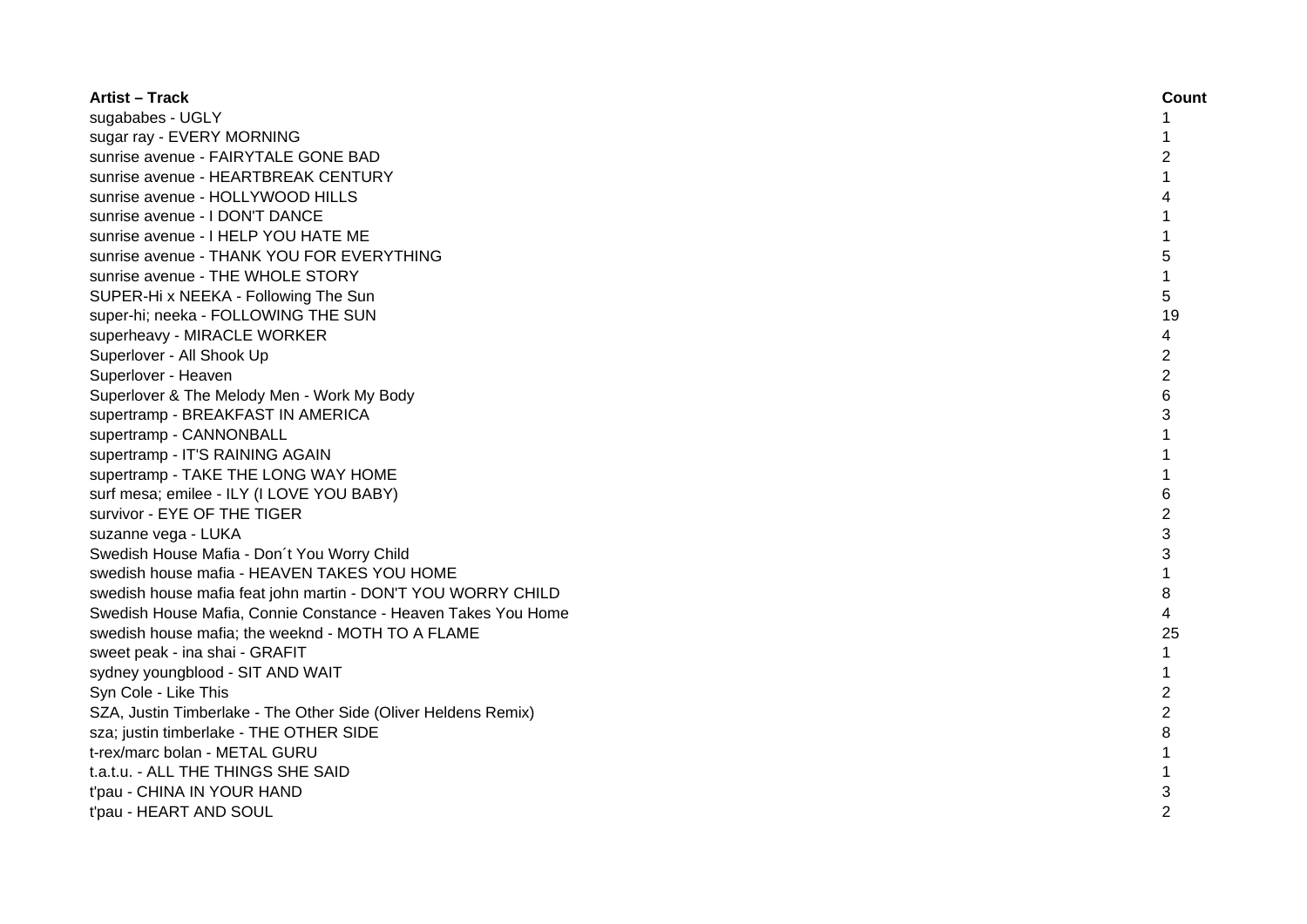| <b>Artist - Track</b>                                  | Count          |
|--------------------------------------------------------|----------------|
| tabu - NEKOC NEKJE                                     | 3              |
| tabu - OBLAK ZA DVA                                    |                |
| tabu - POLJUBLJENA                                     | $\overline{c}$ |
| tabu - ZMAJI                                           | 9              |
| Taio Cruz - Break Your Heart                           | $\overline{c}$ |
| taio cruz - DO WHAT YOU LIKE                           | $\overline{2}$ |
| taio cruz - WORLD IN OUR HANDS                         | 7              |
| taio cruz feat flo-rida - HANGOVER                     | 1              |
| Taio Cruz feat. Kylie Minogue - Higher                 | $\overline{c}$ |
| taja - NA NOVO                                         | 8              |
| taja - S TABO                                          | $\overline{c}$ |
| tajci - DVIJE ZVJEZDICE                                | 1              |
| take that - REACH OUT                                  | $\overline{2}$ |
| take that - SHINE                                      | 1              |
| take_that - BACK FOR GOOD                              | $\mathbf{1}$   |
| take_that - lulu - RELIGHT MY FIRE                     | $\mathbf{1}$   |
| take_that - PATIENCE                                   | 1              |
| take_that - PRAY                                       | $\mathbf{1}$   |
| talk talk - IT'S MY LIFE.                              | 3              |
| talking head/david byrne - TAKE ME TO THE RIVER        |                |
| tammy wynette - STAND BY YOUR MAN                      |                |
| tanita tikaram - WORLD OUTSIDE YOUR WINDOW             | 1              |
| tasmin archer - SLEEPING SATELLITE                     | 4              |
| tate mcrae - SHE'S ALL I WANNA BE                      | 74             |
| Tate McRae, Khalid - working (TELYKast Summer Remix)   | $\overline{2}$ |
| taylor swift - BLANK SPACE                             | 5              |
| taylor swift - GORGEOUS                                | 5              |
| taylor swift - I KNEW YOU WERE TROUBLE                 | 5              |
| taylor swift - LOOK WHAT YOU MADE ME DO                | 1              |
| taylor swift - MINE                                    | 1              |
| taylor swift - SHAKE IT OFF                            | 5              |
| taylor swift - STYLE                                   | 4              |
| taylor swift - WE ARE NEVER EVER GETTING BACK TOGETHER | 5              |
| taylor swift - WILDEST DREAMS                          |                |
| taylor swift - YOU NEED TO CALM DOWN                   |                |
| taylor swift feat kendrick lamar - BAD BLOOD           | $\overline{2}$ |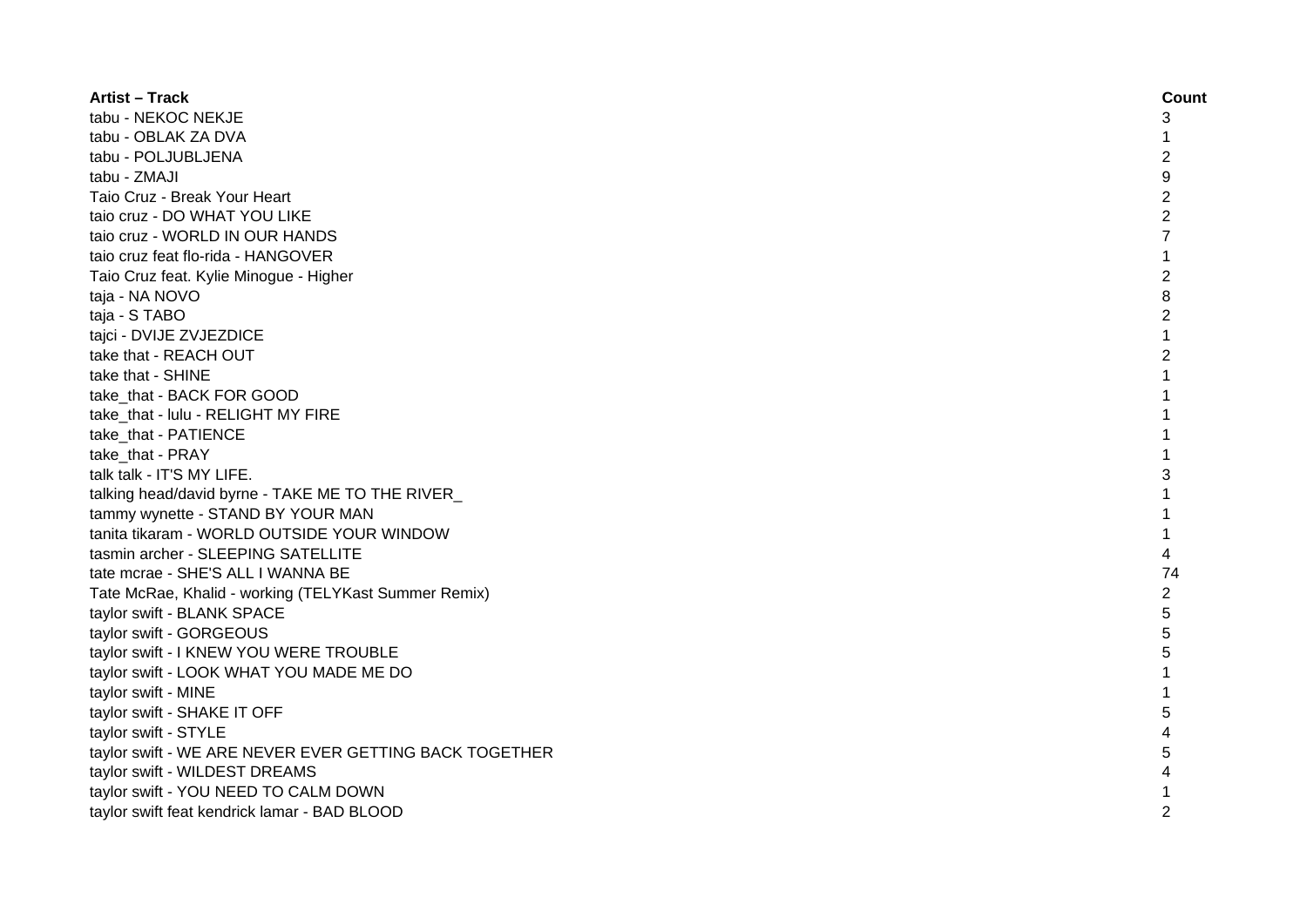| <b>Artist - Track</b>                               | Count          |
|-----------------------------------------------------|----------------|
| taylor swift feat. brendon urie - ME!               | 4              |
| tears for fears - EVERYBODY WANTS TO RULE THE WO    |                |
| tears for fears - SHOUT                             | 2              |
| telly savalas - IF                                  |                |
| temperer - FEEL IT                                  |                |
| temptations - BALL OF CONFUSION                     |                |
| ten sharp - YOU                                     |                |
| terence trent d'arby - IF YOU LET ME STAY           | 2              |
| terence trent d'arby - SIGN YOUR NAME               | 3              |
| terrorvision - TEQUILA                              | 1              |
| texas - DETROIT CITY                                | 3              |
| texas - EVERYDAY NOW                                | 1              |
| texas - I DON'T WANT A LOVER                        | 1              |
| texas - INNER SMILE                                 | 1              |
| texas - SO CALLED FRIEND                            |                |
| texas - THE CONVERSATION                            |                |
| texas lightning - NO NO NEVER                       |                |
| the all american rejects - GIVES YOU HELL           | 2              |
| the animals - eric burdon - HOUSE OF THE RISING SUN |                |
| the avener - FADE OUT LINES                         | 6              |
| The Avener - Fade Out Lines                         | 2              |
| the beatles - GET BACK                              | 3              |
| the beatles - HEY JUDE                              |                |
| the beatles - LET IT BE                             |                |
| the beatles - LUCY IN THE SKY WITH DIAMONDS         |                |
| the beatles - THE LONG AND WINDING ROAD             |                |
| the beatles - TWIST AND SHOUT                       |                |
| the beatles - YESTERDAY                             |                |
| the beloved - SWEET HARMONY                         | 2              |
| the black crowes - HARD TO HANDLE                   | $\overline{2}$ |
| The Black Eyed Peas & J Balvin - RITMO              | $\overline{2}$ |
| The Black Eyed Peas & J Balvin - RITMO (Club Remix) | $\overline{2}$ |
| the black eyed peas; j balvin - RITMO               | $\mathbf{1}$   |
| the blow monkeys - DIGGING YOUR SCENE               |                |
| the blow monkeys - IT DOESN'T HAVE TO BE THIS WAY   | 2              |
| the blueboy - REMEMBER ME                           | $\mathbf{1}$   |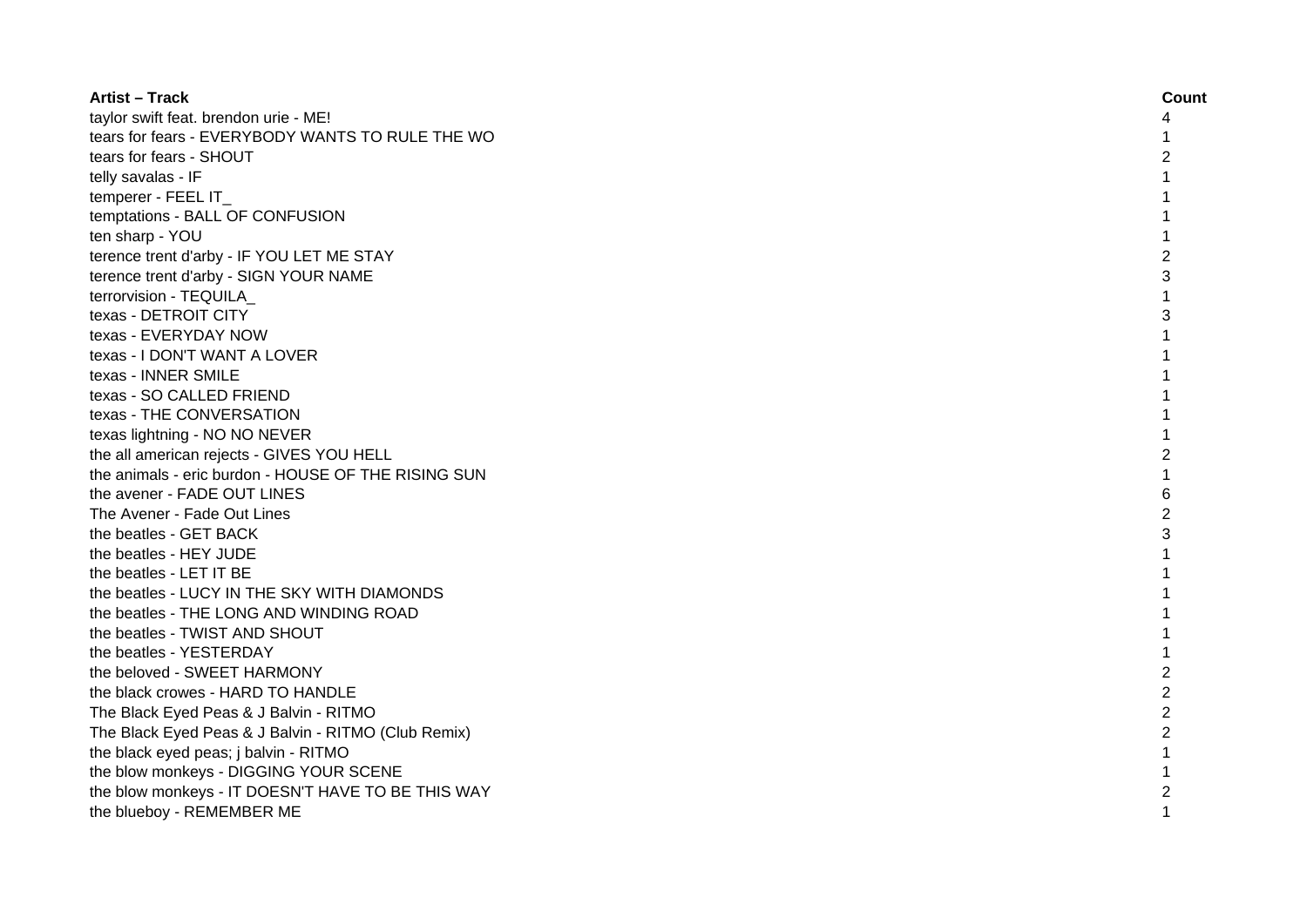| <b>Artist - Track</b>                                             | Count          |
|-------------------------------------------------------------------|----------------|
| the boomtown rats - I DON'T LIKE MONDAYS                          | 1              |
| The Bucketheads - The Bomb                                        | 2              |
| the cars - DRIVE                                                  | $\mathbf{1}$   |
| the chainsmokers - PARIS                                          | 3              |
| the chainsmokers & coldplay - SOMETHING JUST LIKE THIS            |                |
| the chainsmokers feat halsey - CLOSER                             | 6              |
| the chainsmokers feat rozes - ROSES                               |                |
| the champs - TEQUILA                                              | 1              |
| The Chemical Brothers - Got to Keep On                            | 2              |
| the common linnets - CALM AFTER THE STORM (Nizozemska)            | 5              |
| the corrs - OLD TOWN                                              | 1              |
| the cure - FRIDAY I'M IN LOVE                                     | $\overline{2}$ |
| the cure - JUST LIKE HEAVEN                                       | $\mathbf{1}$   |
| the cure - LULLABYE                                               | 3              |
| the doobie brothers - LONG TRAIN RUNNING                          | $\mathbf{1}$   |
| the doobie brothers - WHAT A FOOL BELIEVES                        | $\mathbf{1}$   |
| the edwin hawkins singer - OH HAPPY DAY                           | $\mathbf{1}$   |
| the faim - SUMMER IS A CURSE                                      | 10             |
| the faim - THE HILLS                                              | 5              |
| the farm - ALL TOGETHER NOW                                       |                |
| the fray - YOU FOUND ME                                           |                |
| the heights - HOW DO YOU TALK TO AN ANGEL                         | 4              |
| the hoosiers - CHOICES                                            | 3              |
| the housemartins - CARAVAN OF LOVE                                | 3              |
| The Human League - Don't You Want Me (Purple Disco Machine Remix) | $\overline{c}$ |
| the jacksons/mick jagger - STATE OF SHOCK                         | 1              |
| the jimmy castor bunch - TROGLODYTE (CAVE MAN)                    | $\mathbf{1}$   |
| the kid laroi - THOUSAND MILES                                    | 19             |
| the kid laroi - WITHOUT YOU                                       | $\mathbf{1}$   |
| the kid laroi; justin bieber - STAY                               | 22             |
| the kid laroi; miley cyrus - WITHOUT YOU                          | 9              |
| the killers - HUMAN                                               | $\overline{2}$ |
| the kinks - WATERLOO SUNSET                                       |                |
| the klf - tammy wynette - JUSTIFIED AND ANCIENT                   |                |
| the knack - MY SHARONA                                            |                |
| the kooks - SHINE ON                                              | 1              |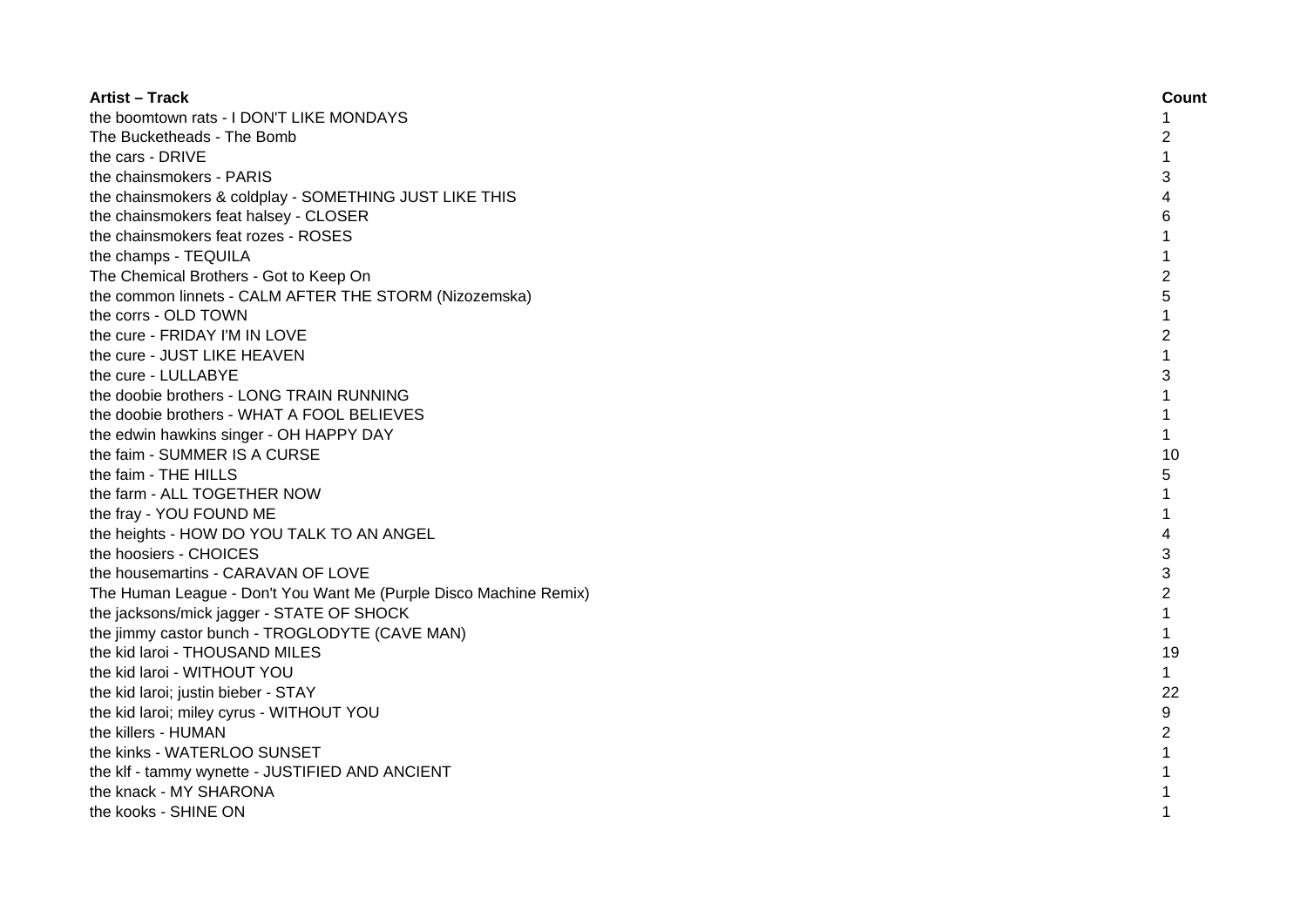| <b>Artist – Track</b>                                     | Count          |
|-----------------------------------------------------------|----------------|
| the lumineers - HO HEY                                    | 10             |
| the mamas & the papas - MONDAY MONDAY                     | 3              |
| the monkees - I'M A BELIEVER                              | $\mathbf{1}$   |
| the night game - ONCE IN A LIFETIME                       | $\overline{2}$ |
| the nits - J.O.S. DAYS                                    | 1              |
| the other ones - ANOTHER HOLIDAY                          | 1              |
| THE PLATTERS / ONLY YOU                                   | 1              |
| the pogues - DIRTY OLD TOWN                               |                |
| the police - EVERY BREATH YOU TAKE                        | 6              |
| the police - ROXANNE                                      | 1              |
| the police - SYNCRONICITY II                              | 1              |
| the pretenders - DON'T GET ME WRONG                       | 6              |
| the pretenders - HUMAN                                    | 1              |
| the proclaimers - I'M GONNA BE                            | 4              |
| The Pussycat Dolls - Don't Cha (Ralphi's Hot Freak Remix) | 1              |
| the rascals - GROOVIN'                                    | $\overline{2}$ |
| the rembrandts - I'LL BE THERE FOR YOU                    | 3              |
| the rembrandts - JUST THE WAY IT IS BABY                  | $\mathbf{1}$   |
| the rolling stones - ANYBODY SEEN MY BABY ?               | $\overline{c}$ |
| the rolling stones - BROWN SUGAR                          | $\overline{2}$ |
| the rolling stones - LET'S SPEND THE NIGHT TOGETHER       | 1              |
| the rolling stones - LIVING IN A GHOST TOWN               | 3              |
| the rolling stones - LOVE IS STRONG                       |                |
| the rolling stones - PAINT IT BLACK                       |                |
| the rolling stones - START ME UP                          |                |
| the rolling stones - TUMBLING DICE                        |                |
| the romantics - TALKING IN YOUR SLEEP                     | $\mathbf{1}$   |
| the script - IF YOU COULD SEE ME NOW                      | $\mathbf{1}$   |
| the script - RAIN                                         | 12             |
| the script - SUPERHEROES                                  | 2              |
| the script - THE MAN WHO CAN'T BE MOVED                   | 6              |
| the script feat wiil.i.am - HALL OF FAME                  | 6              |
| the soup dragons - I'M FREE                               |                |
| The Sponges - Gotta Move On (Sgt Slick's Melbourne ReCut) | $\overline{c}$ |
| the sticky licks - NAMA JE LEPO                           | $\overline{c}$ |
| THE STICKY LICKS IN AMO SOCIALEC                          | 1              |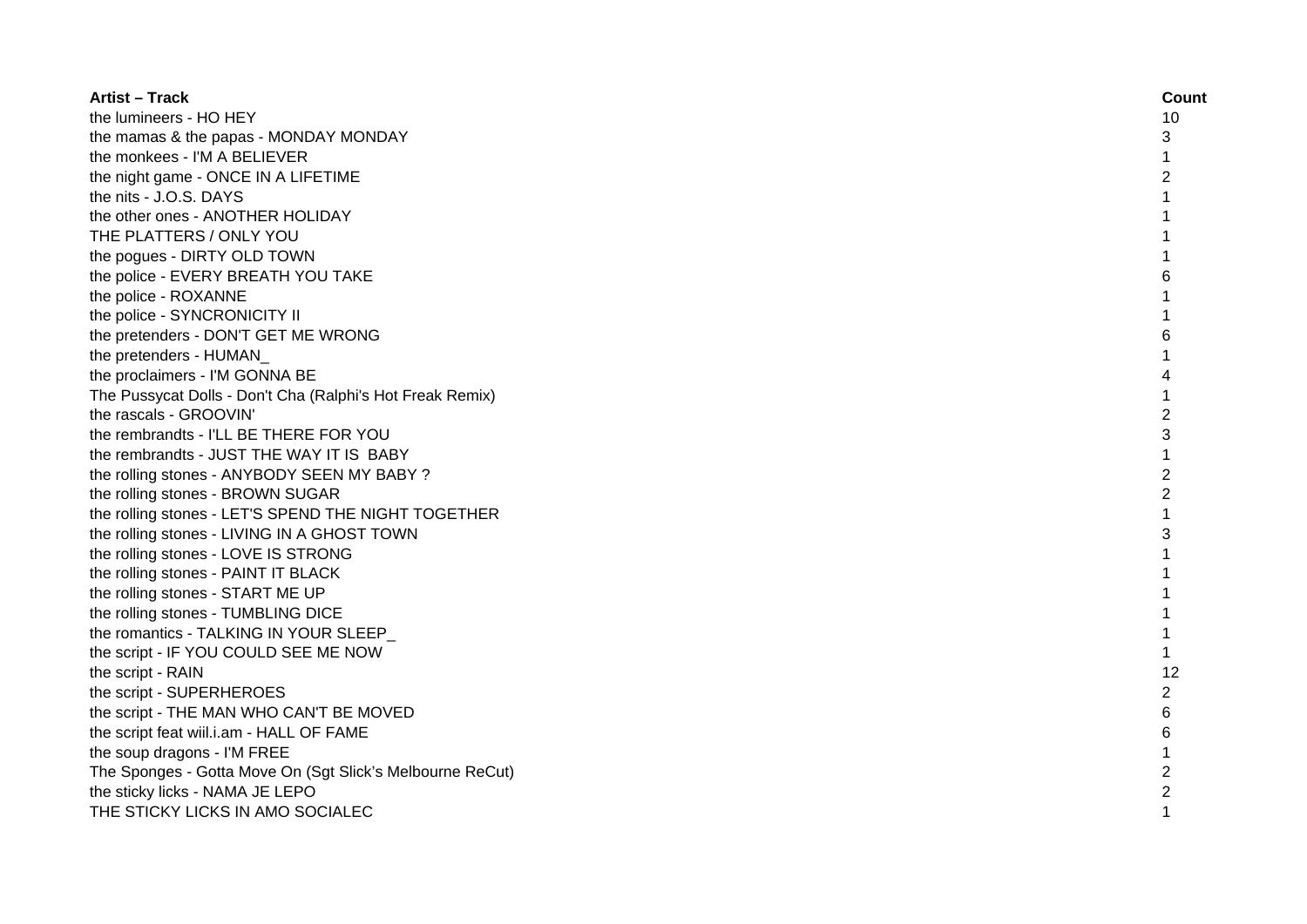| <b>Artist – Track</b>                                 | Count          |
|-------------------------------------------------------|----------------|
| the stranglers - ALWAYS THE SUN                       | 1              |
| the stranglers - GOLDEN BROWN                         |                |
| the streets - DRY YOUR EYES                           | 1              |
| the strumbellas - SALVATION                           | 9              |
| the strumbellas - SPIRITS                             | 3              |
| The Sugarhill Gang - Rappers Delight                  | $\overline{2}$ |
| the sweet - FOX ON THE RUN                            | $\mathbf 1$    |
| The Tamperer feat. Maya - Feel it                     | $\overline{2}$ |
| the ting tings - THAT'S NOT MY NAME                   | 4              |
| the tremeloes - SILENCE IS GOLDEN                     | $\overline{c}$ |
| the turtles - HAPPY TOGETHER                          | $\mathbf{1}$   |
| the twins - BALLET DANCER                             | $\mathbf{1}$   |
| the underdog project - SUMMER JAM                     | $\mathbf{1}$   |
| the underdog project - SUMMER JAM (ALLE FARBEN REMIX) | 8              |
| the walker brothers - THE SUN AIN'T GONNA SHINE ANYM  | $\mathbf{1}$   |
| the wanted - WALKS LIKE RIHANNA                       | 5              |
| the weather girls - IT'S RAINING MEN                  | $\overline{c}$ |
| the weeknd - BLINDING LIGHTS                          | 8              |
| the weeknd - CAN'T FEEL MY FACE                       | 8              |
| the weeknd - IN YOUR EYES                             | $\overline{2}$ |
| the weeknd - SACRIFACE                                | 27             |
| The Weeknd - Sacrifice (Swedish House Mafia Remix)    | 5              |
| the weeknd - TAKE MY BREATH                           | 16             |
| the weeknd feat daft punk - I FEEL IT COMING          | $\overline{c}$ |
| the weeknd feat daft punk - STARBOY                   | 6              |
| the weeknd; ariana grande - SAVE YOUR TEARS (REMIX)   | 7              |
| the zutons - VALERIE                                  | $\overline{2}$ |
| thicke - BRAND NEW JONES                              | $\mathbf{1}$   |
| thirty seconds to mars - CITY OF ANGELS               | $\overline{2}$ |
| thirty seconds to mars - WALK ON WATER                | 5              |
| thompson twins - DOCTOR DOCTOR                        | 1              |
| tiesto - THE BUSINESS                                 | 8              |
| Tiësto - The Business (Sparkee Remix)                 | 2              |
| Tiësto & Deorro - Savage                              | $\overline{c}$ |
| tiesto & dzeko feat preme & post malone - JACKIE CHAN | 4              |
| Tiësto ft. Ava Max - The Motto                        | $\mathfrak{p}$ |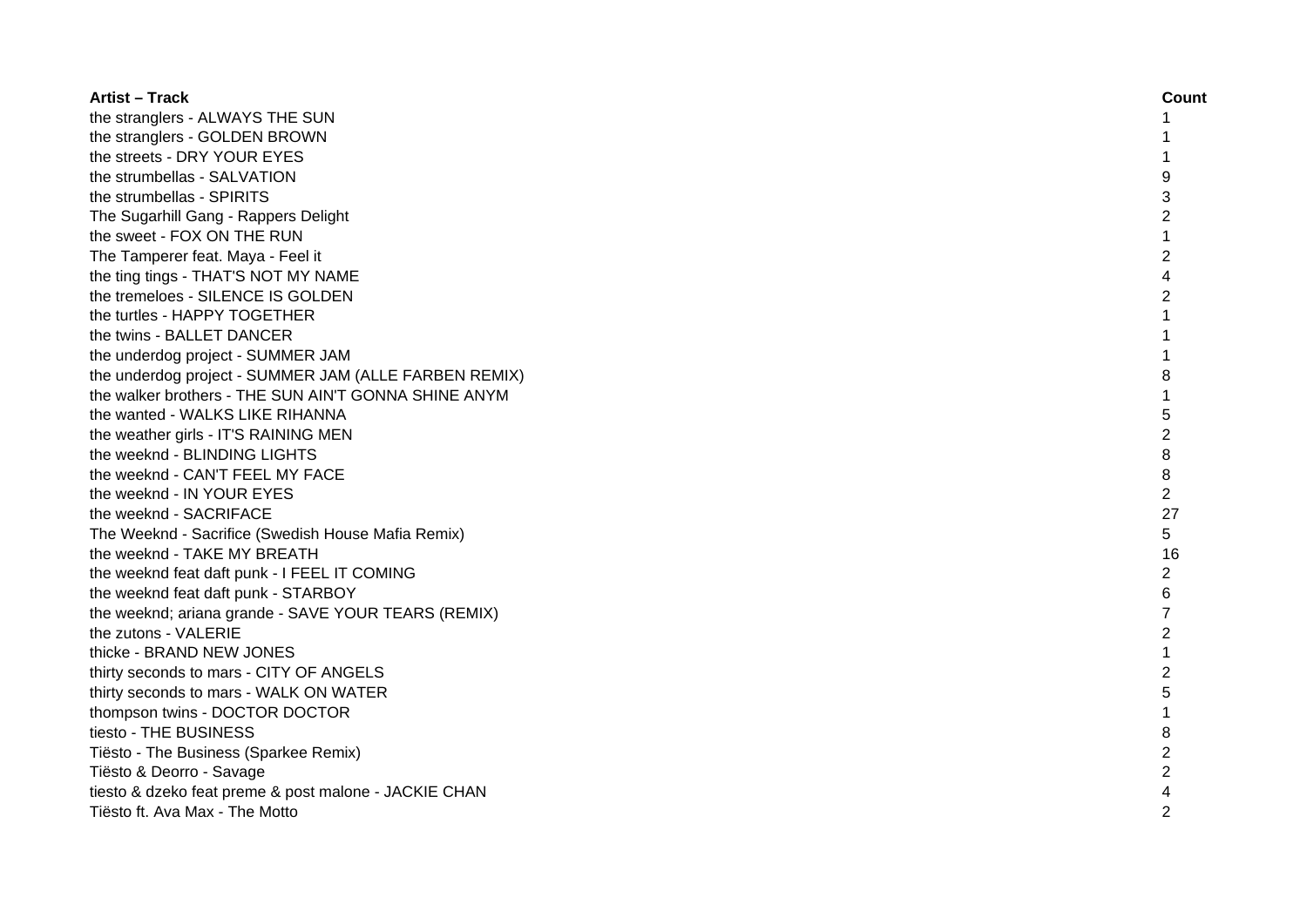| <b>Artist - Track</b>                       | Count          |
|---------------------------------------------|----------------|
| Tiesto, Ava Max - The Motto                 | 3              |
| tiesto; ava max - THE MOTTO                 | 32             |
| tiesto; karol g - DON'T BE SHY              | 12             |
| tiesto/ava max - THE MOTTO                  | 8              |
| tiffany - I THINK WE'RE ALONE NOW           | 1              |
| tiffany - RADIO ROMANCE                     | 1              |
| tight fit - THE LION SLEEPS TONIGHT         | 1              |
| timbaland - one republic - APOLOGIZE        | 4              |
| timeflies - ONCE IN A WHILE                 | 6              |
| tina turner - I CAN'T STAND THE RAIN        | 2              |
| tina turner - I DON'T WANNA LOSE YOU        | 4              |
| tina turner - PRIVATE DANCER                | $\mathbf{1}$   |
| tina turner - rod stewart - IT TAKES TWO    | 3              |
| tina turner - THE BEST                      | $\overline{2}$ |
| tina turner - TYPICAL MALE                  | $\overline{c}$ |
| tina turner - WE DON'T NEED ANOTHER HERO    | $\overline{2}$ |
| tina turner - WHAT'S LOVE GOT TO DO WITH IT | 3              |
| tina turner - WHEN THE HEARTACHE IS OVER    | $\overline{2}$ |
| Tinlicker, Helsloot - Because You Move Me   | $\overline{2}$ |
| tito_&_tarantula - AFTER DARK               |                |
| tlc - NO SCRUBS                             | $\overline{2}$ |
| tlc - WATERFALLS                            | $\overline{2}$ |
| toad the wet sprocket - ALL I WANT          | $\mathbf{1}$   |
| tom browne - FUNKIN' FOR JAMAICA            | $\mathbf 1$    |
| tom gregory - FINGERTIPS                    | 8              |
| tom gregory - FOOTPRINTS                    | 11             |
| tom gregory - LOVE COME GET ME              | 15             |
| tom gregory - RATHER BE YOU                 | 6              |
| tom gregory - RIVER                         | 13             |
| tom gregory - SMALL STEPS                   | 9              |
| tom grennan - DON'T BREAK MY HEART          | 22             |
| tom grennan - LITTLE BIT OF LOVE            | 12             |
| tom grennan - REMIND ME                     | 12             |
| tom jones - DELILAH                         | $\mathbf{1}$   |
| tom jones - mousse t. - SEX BOMB            | $\mathbf 1$    |
| Tom Jones & Mousse T. - Sex Bomb            | $\mathfrak{p}$ |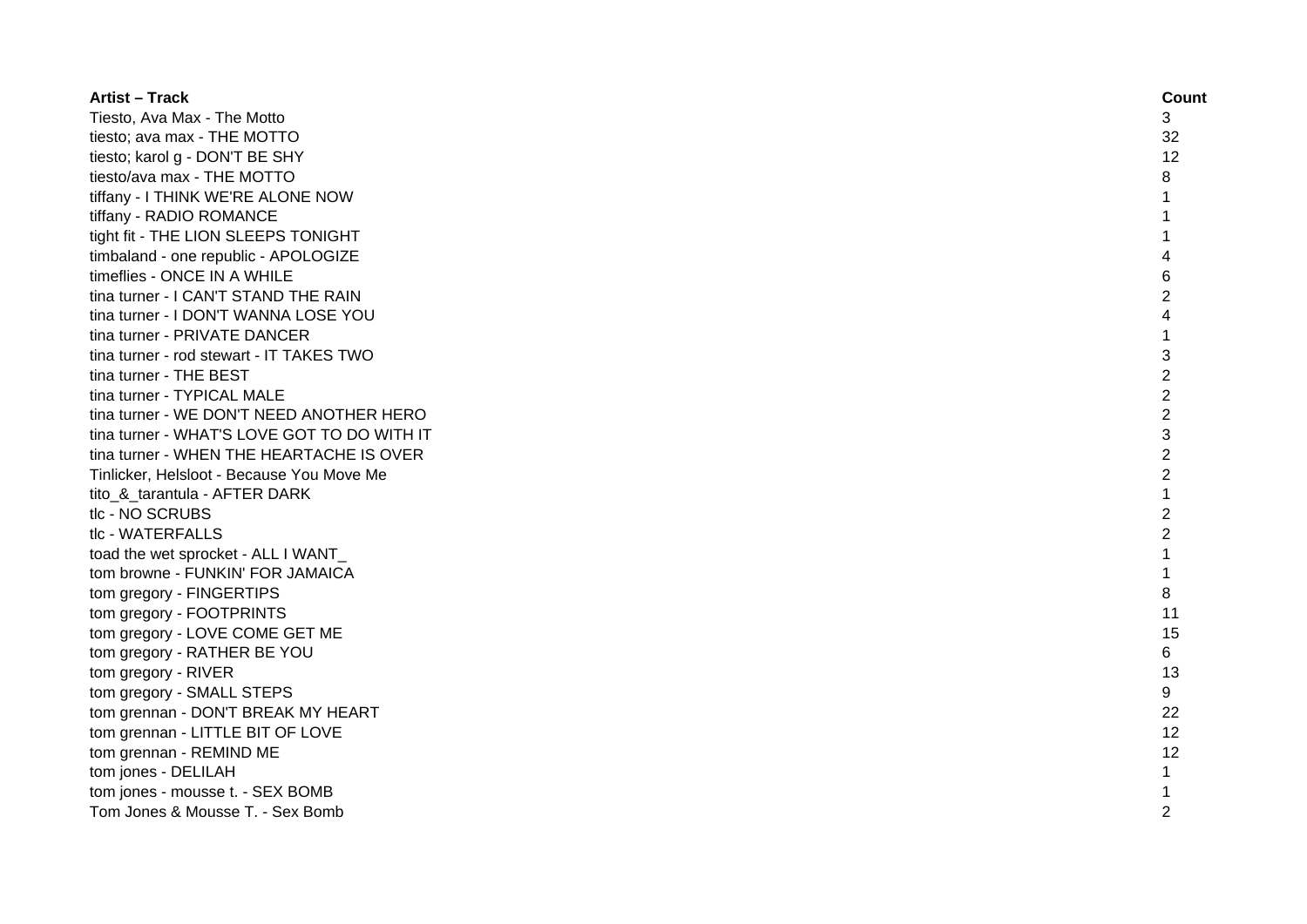| <b>Artist - Track</b>                                                        | Count          |
|------------------------------------------------------------------------------|----------------|
| Tom Odell - Another Love                                                     | 2              |
| tom odell - ANOTHER LOVE (remix)                                             | 13             |
| tom petty - FREE FALLIN'                                                     | 1              |
| tom petty - I WON'T BACK DOWN                                                | 2              |
| tom petty - the heartbreakers - INTO THE GREAT WIDE OPEN                     | 1              |
| tom petty - the heartbreakers - LEARNING TO FLY                              | 1              |
| tom petty - the heartbreakers - MARY JANE'S LAST DANCE                       | 3              |
| tom walker - ANGELS                                                          | $\overline{c}$ |
| tom walker - JUST YOU AND I                                                  | 7              |
| tom walker - LEAVE A LIGHT ON                                                | 1              |
| tom walker - SEROTONIN                                                       | 6              |
| tommy james/the shondell - MONY MONY                                         | 2              |
| tommy james/the shondels - CRIMSON AND CLOVER                                | 1              |
| tone loc - FUNKY COLD MEDINA                                                 | 1              |
| tones and i - DANCE MONKEY                                                   | 6              |
| tones and i - FLY AWAY                                                       | 8              |
| toni childs - DON'T WALK AWAY                                                | 1              |
| TONY CETINSKI / CUVAM LJUBAV                                                 | 1              |
| tony rich project - NOBODY KNOWS                                             | $\mathbf{1}$   |
| topic & a7s - BREAKING ME                                                    | 8              |
| topic feat nico santos - HOME                                                | $\overline{c}$ |
| Topic, Robin Schulz, Nico Santos, Paul van Dyk - In Your Arms (For An Angel) | 8              |
| topic; robin schulz; nico santos; paul van dyk - IN YOUR ARMS (FOR AN ANGEL) | 60             |
| tothemoon; nico santos - NOTHING TO LOSE                                     | 4              |
| toto - AFRICA                                                                | 5              |
| toto - HOLD THE LINE                                                         | 3              |
| toto - ROSANNA                                                               | $\overline{c}$ |
| touch and go - WOULD YOU?                                                    | $\mathbf{1}$   |
| tove lo - HABITS                                                             | $\overline{2}$ |
| tove lo - HOW LONG                                                           | 6              |
| tove lo - TALKING BODY                                                       | 2              |
| tracy chapman - BABY CAN I HOLD YOU                                          | 4              |
| tracy chapman - FAST CAR                                                     | 3              |
| tracy chapman - TALKIN' ABOUT REVOLUTION                                     | $\mathbf{1}$   |
| train - 50 WAYS TO SAY GOODBYE                                               | 2              |
| train - CALLING ALL ANGELS                                                   | $\mathbf{1}$   |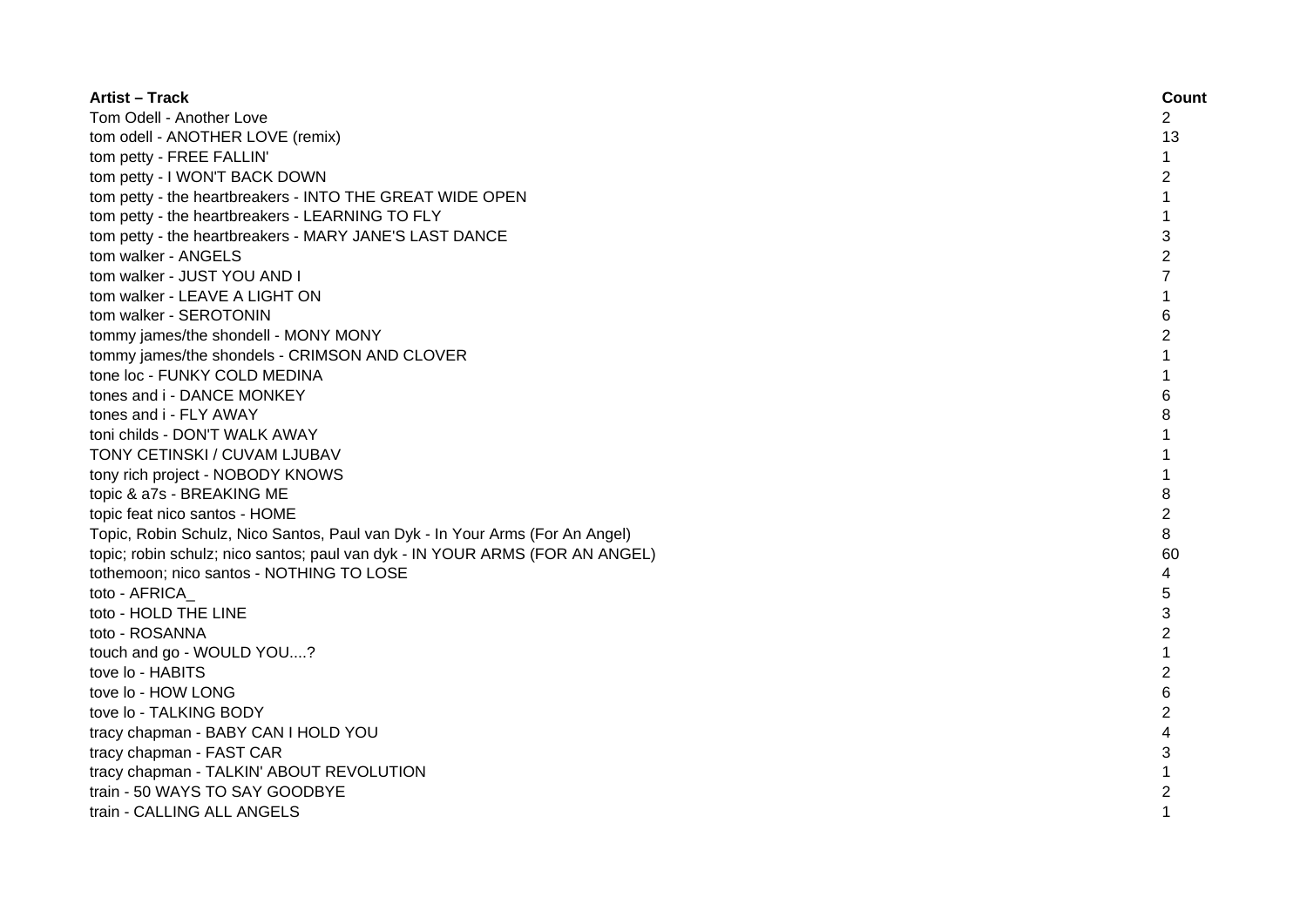| <b>Artist – Track</b>                       | Count          |
|---------------------------------------------|----------------|
| train - DRIVE BY                            | 4              |
| Train - Drive By                            | $\overline{2}$ |
| train - DROPS OF JUPITER (TELL ME)          | 5              |
| train - HEY SOUL SISTER                     | 6              |
| train - MARRY ME                            |                |
| train - SAVE ME SAN FRANCISCO               | 6              |
| traveling wilburys - HANDLE WITH CARE       | $\overline{c}$ |
| travis - SING                               | $\overline{c}$ |
| tretji kanu - IZ RUMENEGA PLASCA            | $\overline{2}$ |
| triggerfinger - I FOLLOW RIVERS             | $\overline{7}$ |
| triiiple/neisha - ANGELA                    | $\overline{c}$ |
| twenty one pilots - HEATHENS                | 10             |
| twenty one pilots - LEVEL OF CONCERN        | $\overline{7}$ |
| twenty one pilots - SHY AWAY                | $\overline{2}$ |
| twenty one pilots - STRESSED OUT            | 3              |
| two of us - BLUE NIGHT SHADOW               | 3              |
| twocolors - BLOODSTREAM                     | 8              |
| twocolors - LOVEFOOL                        | 10             |
| twocolors - Passion                         | $\overline{c}$ |
| twocolors, Pascal Letoublon - Break Up      | 6              |
| twocolors; pascal letoublon - BREAK UP      | 3              |
| twocolors/pascal letoubl - BREAK UP         | 1              |
| u-ros - AMEN                                |                |
| u2 - b.b.king - WHEN LOVE COMES TO TOWN     |                |
| u2 - BEAUTIFUL DAY                          | 5              |
| u2 - I STILL HAVEN'T FOUND WHAT I'M         |                |
| u2 - I STILL HAVEN'T FOUND WHAT I'M L       | 3              |
| u2 - ORDINARY LOVE                          | 1              |
| u2 - PRIDE                                  | $\mathbf{1}$   |
| u2 - STAY                                   | 1              |
| u2 - STUCK IN A MOMENT YOU CAN'T GET OUT OF | $\overline{2}$ |
| u2 - THE SWEETEST THING                     | 1              |
| u2 - WHERE THE STREETS HAVE NO NAME         | $\overline{2}$ |
| u2 - WHO'S GONNA RIDE YOUR WILD HORSES      | $\overline{c}$ |
| u2 - WITH OR WITHOUT YOU                    |                |
| u2 - YOU ARE THE BEST THING ABOUT ME        | 1              |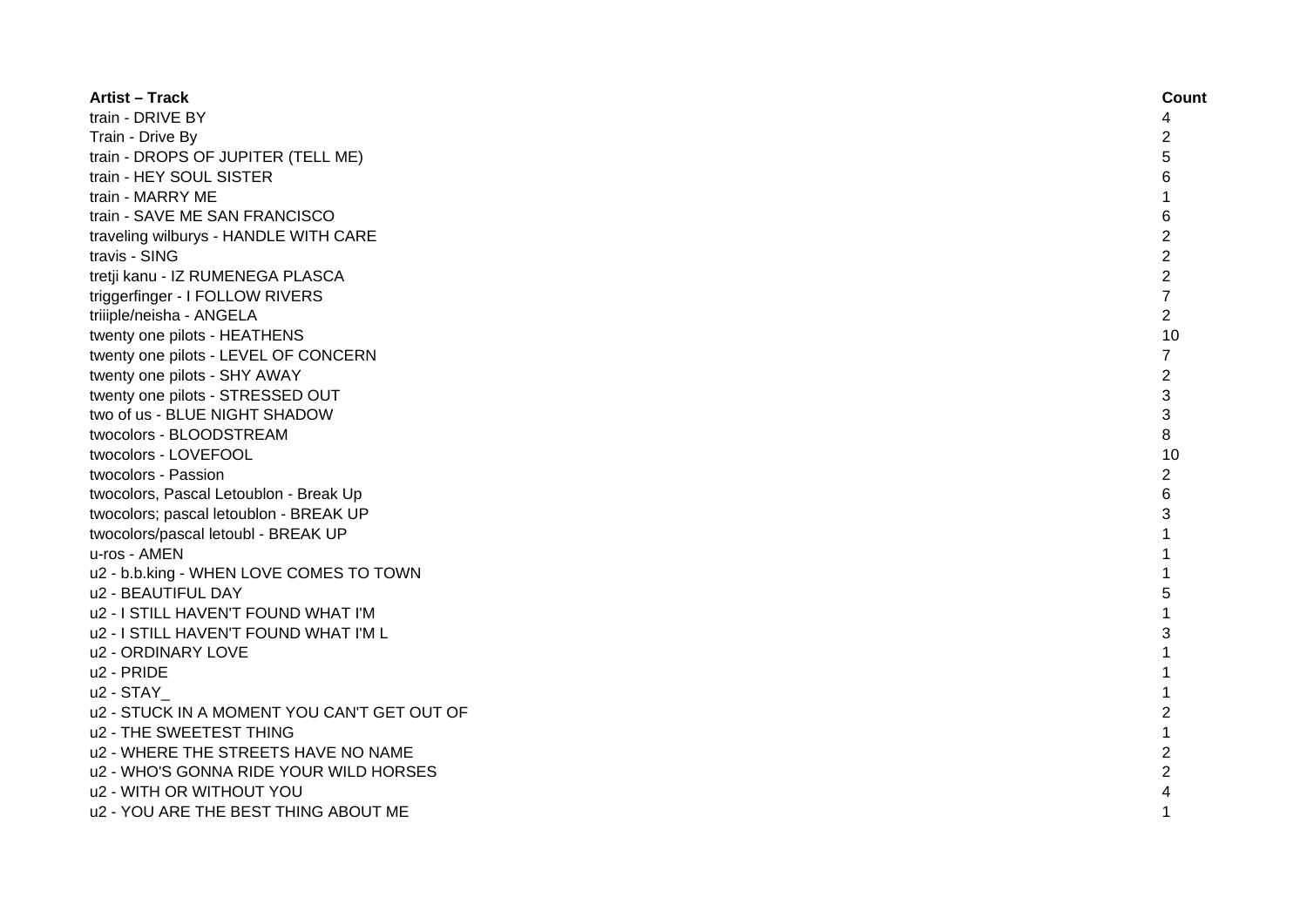| <b>Artist – Track</b>                                    | Count          |
|----------------------------------------------------------|----------------|
| u2/b.b. king - WHEN LOVES COMES TO TOWN                  | 1              |
| u96 - DAS BOOT                                           |                |
| ub 40 - CAN'T HELP FALLING IN LOVE WITH                  |                |
| ub 40 - chrissie hydne - I GOT YOU BABE                  | 3              |
| ub 40 - KINGSTON TOWN                                    | 1              |
| ub 40 - RED RED WINE                                     | 2              |
| ugly kid joe - CATS IN THE CRADLE                        | $\overline{c}$ |
| ugly kid joe - EVERYTHING ABOUT YOU                      | 1              |
| ultra nate - FREE                                        | $\overline{c}$ |
| ultravox - DANCING WITH TEARS IN MY EYES                 | 5              |
| ultravox - VIENNA                                        | $\overline{2}$ |
| uncle cracker - FOLLOW ME                                | $\overline{2}$ |
| uncle kracker - dobie gray - DRIFT AWAY                  | $\overline{2}$ |
| uncle kracker - SMILE                                    | $\mathbf{1}$   |
| Underworld - Born Slippy                                 | $\overline{2}$ |
| urge overkill - GIRL YOU'LL BE A WOMAN SOON              | 1              |
| uros peric & zana - CALL ME                              |                |
| usher - BURN                                             |                |
| van halen - JUMP                                         | 1              |
| vance joy - RIPTIDE                                      | 10             |
| vanessa amorosi - HAVE A LOOK                            | 2              |
| vanessa amorosi - SHINE                                  | 2              |
| vanessa carlton - A THOUSAND MILES                       | 1              |
| vanessa paradis - BE MY BABY                             | 2              |
| vangelis - CONQUEST OF PARADISE                          | $\mathbf{1}$   |
| vanilla ice - ICE ICE BABY                               | 1              |
| vaya con dios - WHAT'S A WOMAN                           | $\overline{c}$ |
| vaya_con_dios - PUERTO RICO                              | 3              |
| VENGABOYS / 1999 I WANNA GO BACK                         | $\mathbf{1}$   |
| veronika strnad - BARVE                                  | 3              |
| verve - BITTER SWEET SYMPHONY                            | 1              |
| verve - DRUGS DON'T WORK                                 | $\overline{c}$ |
| vesna kovac - KONJAK                                     | 5              |
| vili resnik - NAJ BOGOVI SLISIJO                         |                |
| ville valo - natalia avelon - SUMMER WINE                | 5              |
| Vintage Culture & Sonny Fodera - Nightjar (feat. SHELLS) |                |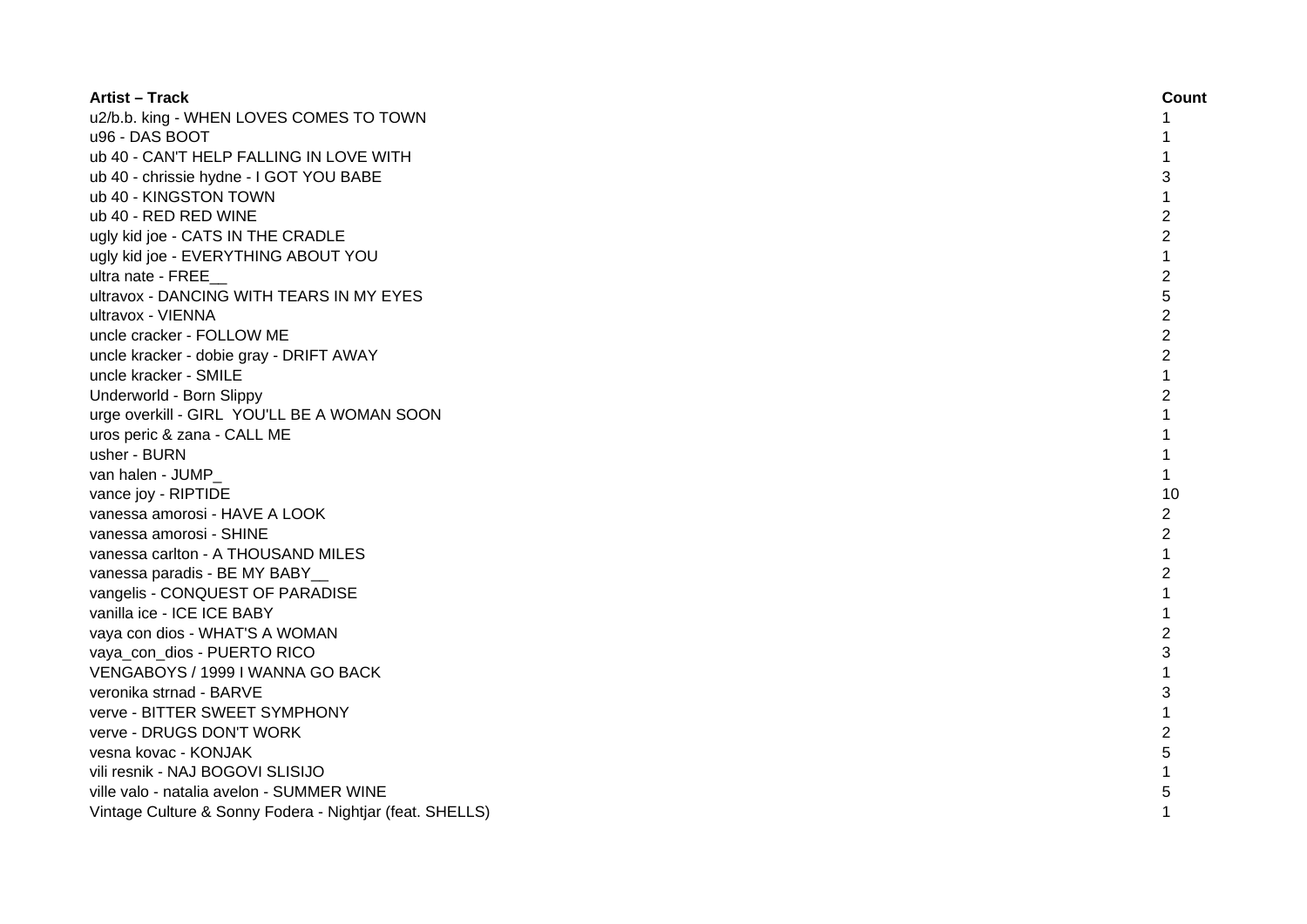| <b>Artist - Track</b>                                    | Count          |
|----------------------------------------------------------|----------------|
| Vinyl Palace, Papi Beatz - White Lies                    | 2              |
| Visage - Fade To Grey (Les Bisous Remix)                 | 2              |
| Vitalic - Haute Definition                               | $\overline{2}$ |
| vize; tom gregory - NEVER LET ME DOWN                    |                |
| vlado kreslin - CE BI MIDVA SE KDAJ SRECALA              | 1              |
| vlado kreslin - STARI KOMADI                             | 1              |
| vlado kreslin - TAM NA KONCU DREVOREDA                   | 1              |
| vonda shepard - SEARCHIN' MY SOUL                        | 3              |
| vulture and the guru feat tina - V MORJE                 | $\mathbf{1}$   |
| walk the moon - SHUT UP AND DANCE                        | 10             |
| walking on cars - SPEEDING CARS                          | $\overline{7}$ |
| wang chung - DANCE HALL DAYS                             | $\mathbf{1}$   |
| wang chung - EVERYBODY HAVE FUN TONIGHT                  | 3              |
| warren g - nate dogg - REGULATE                          | $\overline{2}$ |
| was not was - WALK THE DINOSAUR                          | $\mathbf{1}$   |
| WEISS - Ain't Me Without You                             | $\overline{2}$ |
| welshly arms - ARE YOU LONELY                            | $\overline{2}$ |
| welshly arms - LEARN TO LET GO                           | 6              |
| welshly arms - LEGENDARY                                 | 6              |
| welshly arms - SANCTUARY                                 | 3              |
| wes - ALANE                                              | $\overline{c}$ |
| westlife - UPTOWN GIRL                                   |                |
| westworld - SONIC BOOM BOY                               | 1              |
| wet wet wet - LOVE IS ALL AROUND                         | $\overline{c}$ |
| wet wet wet - SWEET LITTLE MISTERY                       | $\mathbf{1}$   |
| wham - CLUB TROPICANA                                    | 1              |
| wham - WAKE ME UP BEFORE YOU GO-GO                       | 3              |
| wheatus - A LITTLE RESPECT                               | 4              |
| wheatus - TEENAGE DIRTBAG                                | 4              |
| whitesnake - HERE I GO AGAIN                             | $\overline{c}$ |
| whitesnake - IS THIS LOVE                                | $\overline{c}$ |
| whitney houston - GREATEST LOVE OF ALL                   |                |
| whitney houston - HOW WILL I KNOW                        |                |
| whitney houston - I WANNA DANCE WITH SOMEBODY (WHO LOVES |                |
| whitney houston - I WILL ALWAYS LOVE YOU                 |                |
| whitney houston - I'M EVERY WOMAN                        | $\mathcal{P}$  |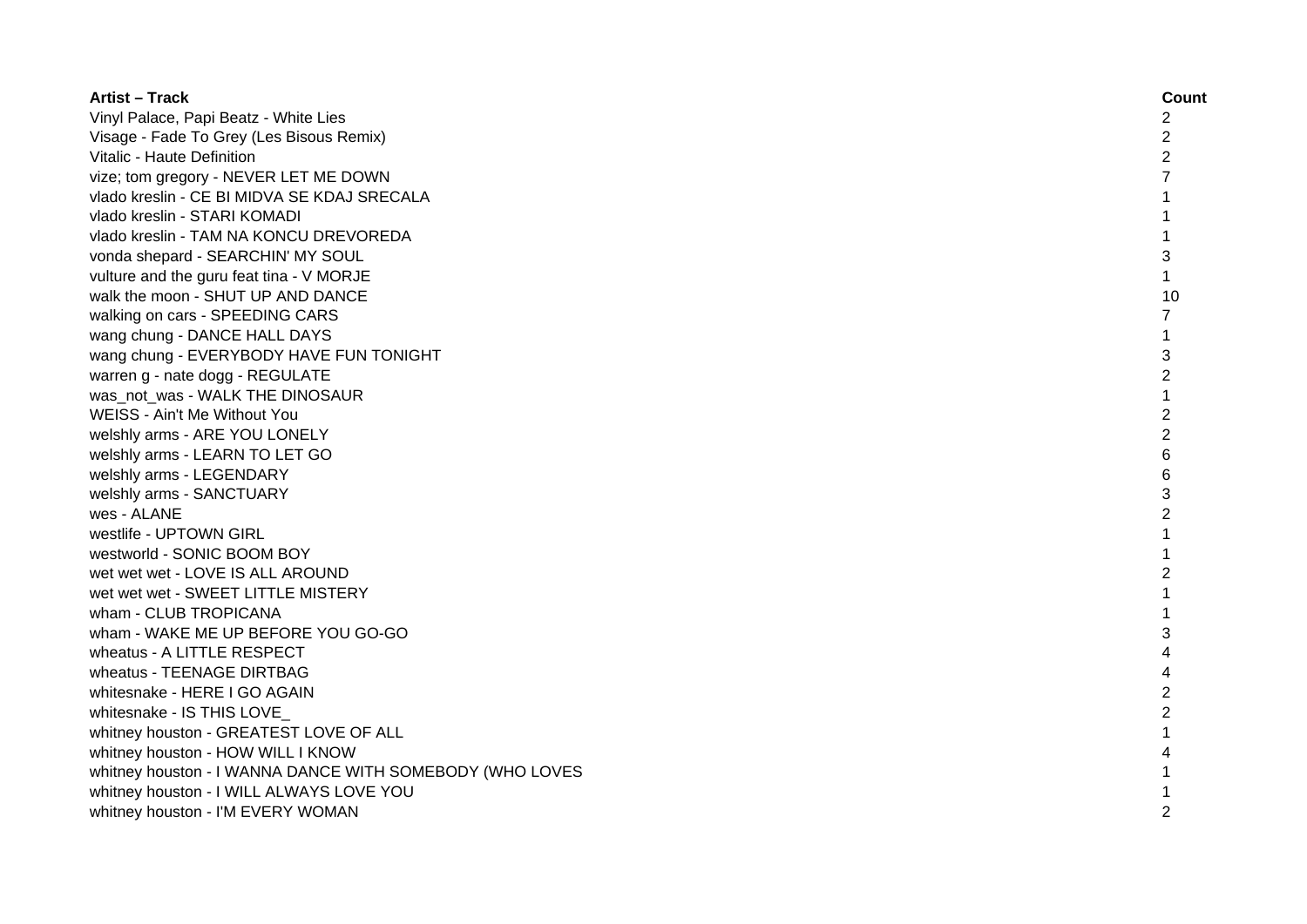| <b>Artist - Track</b>                                                | Count          |
|----------------------------------------------------------------------|----------------|
| whitney houston - I'M YOUR BABY TONIGHT                              | 4              |
| whitney houston - MY LOVE IS YOUR LOVE                               | 3              |
| whitney houston - MY NAME IS NOT SUSAN                               | $\mathbf{1}$   |
| will downing - A LOVE SUPREME                                        |                |
| will smith - MIAMI                                                   | 2              |
| will to power - BABY I LOVE YOUR WAY                                 | 1              |
| will to power - I'M NOT IN LOVE                                      | 1              |
| will young - LIGHT MY FIRE                                           | $\overline{2}$ |
| william pitt - CITY LIGHTS                                           | 1              |
| willy william - TROMPETA                                             | 8              |
| wings/paul mccartney - MULL OF KYNTIRE                               | 1              |
| WITHIN TEMPTATION / ICE QUEEN                                        | 1              |
| wiz khalifa feat charlie puth - SEE YOU AGAIN (FROM FURIOUS 7)       | 4              |
| wyclef jean - PERFECT GENTLEMAN                                      | 3              |
| x ambassadors - RENEGADES                                            | 4              |
| x-ambassadors & jamie n commons - JUNGLE                             | 1              |
| xavier naidoo - DIESER WEG                                           | $\mathbf{1}$   |
| Y-Not & Cosmo Klein - When Doves Cry                                 | $\overline{2}$ |
| yael naim - NEW SOUL                                                 | 3              |
| yall feat gabriela richardson - HUNDRED MILES                        |                |
| yazoo - alison moyet - ONLY YOU                                      |                |
| yazoo - SITUATION                                                    |                |
| years & years - DESIRE                                               | 4              |
| years & years - IF YOU'RE OVER ME                                    |                |
| years & years - KING                                                 | 6              |
| years & years - SHINE                                                | 5              |
| Years & Years, Galantis - Sweet Talker                               | 3              |
| yello - THE RACE                                                     | 1              |
| yello - VICIOUS GAMES                                                | $\mathbf{1}$   |
| yes - OWNER OF A LONELY HEART                                        | 1              |
| Yolanda Be Cool DCUP - We No Speak Americano (10th Anniversary Edit) | 1              |
| YouNotUs - I Swear                                                   | 5              |
| YOUNOTUS, NEA - All My Life                                          | $\overline{c}$ |
| younotus; janieck; senex - NARCOTIC                                  | 5              |
| younotus; julian perretta - YOUR FAVOURITE SONG                      |                |
| younotus; kelvin jones - SEVENTEEN                                   |                |